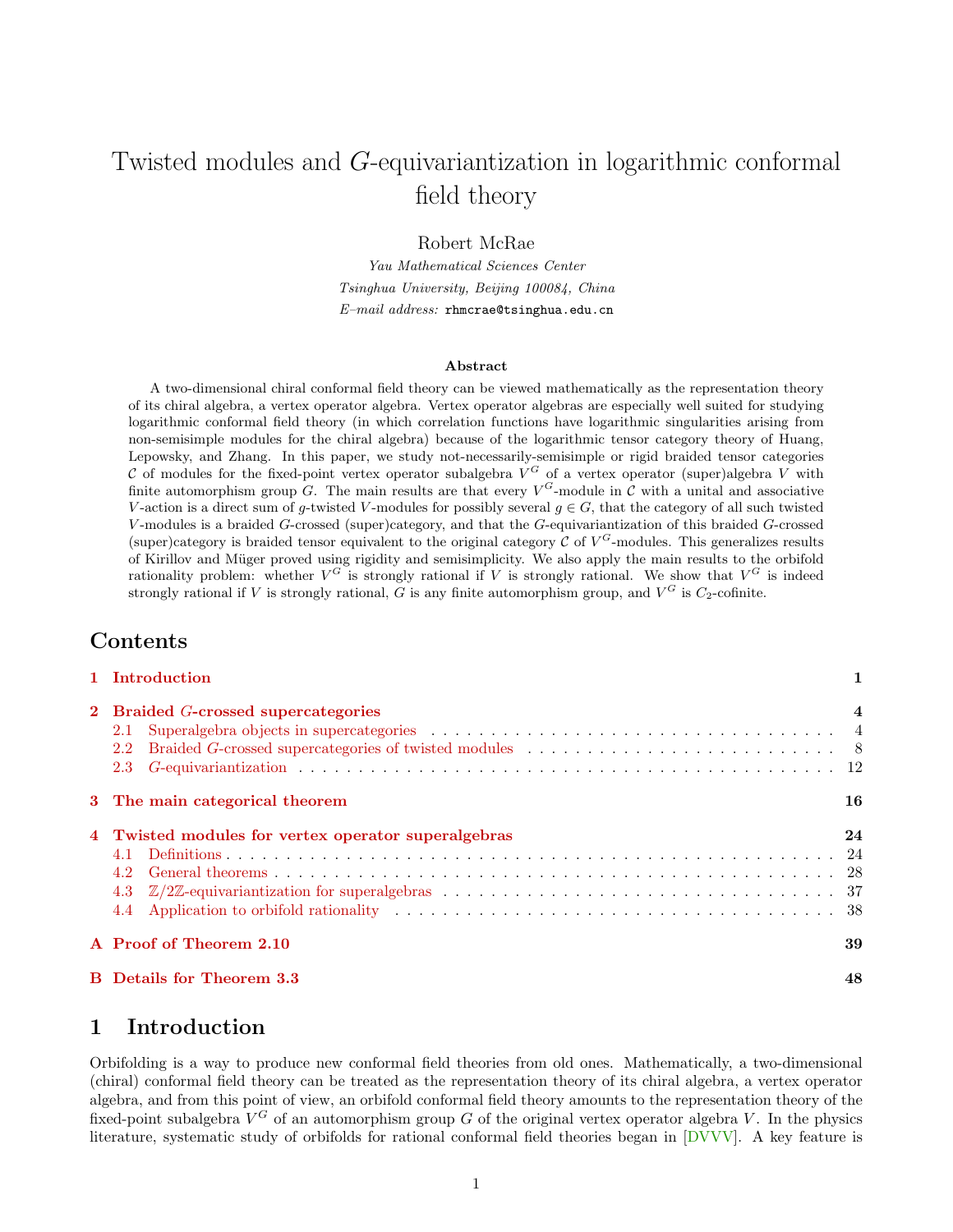the adddition of twisted sectors to the Hilbert space of the original conformal field theory, which correspond in mathematics to categories of twisted V-modules associated to automorphisms in  $G$ . In the mathematics literature, twisted modules for lattice vertex operator algebras had already been introduced in [\[FLM\]](#page-54-1) for the construction of the moonshine module, a vertex operator algebra on which the Monster finite simple group acts by automorphisms.

Perhaps the first question in orbifold conformal field theory is, how are representations of the orbifold  $V^G$  related to the representations of  $V$  and  $G$ ? In particular, can the tensor category structures on the three categories of  $V$ -,  $G$ -, and  $V^G$ -modules be related? In this paper, for finite  $G$ , we answer these questions under minimal assumptions, namely that  $V^G$  actually has a module category  $C$  that both includes V and admits vertex and braided tensor category structures as in [\[HLZ1\]](#page-54-2)-[\[HLZ8\]](#page-55-0) (see also the review article [\[HL\]](#page-54-3)). These conditions hold for many vertex operator algebras in logarithmic conformal field theory, where correlation functions have logarithmic singularities arising from (necessarily non-semisimple) modules on which the Virasoro operator  $L(0)$  acts non-semisimply. For example, by [\[Hu3\]](#page-54-4), our results apply when  $V^G$  is positive energy (also called CFT-type) and  $C_2$ -cofinite. Moreover,  $V^G$  indeed satisfies these conditions if V itself is simple, positive energy,  $C_2$ -cofinite and G is finite solvable [\[Mi1\]](#page-55-1). (An effort to extend this result to general finite groups has recently appeared in  $[M_12]$ , but unfortunately there appears to be a gap in the argument at the moment.)

In the narrower setting of rational conformal field theory, when  $V^G$  is a so-called "strongly rational" vertex operator algebra (with a semisimple modular tensor category of representations  $[Hu2]$ ), it follows from the work of Kirillov [\[Ki1\]](#page-55-3)-[\[Ki3\]](#page-55-4) and Müger [Mü1]-[Mü2] how to describe the category of  $V^G$ -modules in terms of  $V$ - and G-modules. Take the category Rep V of all  $V^G$ -modules which admit suitably associative and unital actions of V. This category is semisimple and every simple object is a g-twisted V-module for some  $g \in G$ , and from there it follows that Rep V is a braided G-crossed tensor category in the sense of Turaev [\[Tu\]](#page-55-7). Any braided G-crossed tensor category has an associated braided tensor category called the G-equivariantization. For Rep V , objects of the equivariantization (Rep  $V)^G$  are modules in Rep V equipped with a compatible G-module structure; morphisms commute with both V- and G-actions. Finally,  $(\text{Rep } V)^G$  is braided tensor equivalent to the original category of  $V^G$ -modules: taking G-fixed points gives the functor from (Rep V)<sup>G</sup> to  $V^G$ -modules, while there is an induction functor in the other direction.

The main result of this paper is that these results remain true for vertex operator algebras, and indeed vertex operator superalgebras, in logarithmic conformal field theory. In this setting, we must first choose a category  $C$  of  $V^G$ -modules that has braided tensor category structure: for positive-energy  $C_2$ -cofinite  $V^G$ , this could be the full category of grading-restricted generalized  $V^G$ -modules, but in general we may need to choose a proper subcategory. Then we take Rep V to be the category of  $V^G$ -modules in C that admit suitably associative and unital V-actions; when V is a superalgebra, we also require modules in Rep V to have  $\mathbb{Z}/2\mathbb{Z}$ -gradings such that the V-action is even. Note that Rep V depends on the choice of C, and it inherits tensor (super)category structure from  $\mathcal{C}$  [\[KO,](#page-55-8) [CKM\]](#page-53-0). Now our main result gives the relation between the tensor category structures on  $\mathcal C$  and Rep V; summarizing Theorems [4.15](#page-30-0) and [4.17:](#page-33-0)

<span id="page-1-0"></span>**Main Theorem 1.** Let V be a simple vertex operator superalgebra,  $G$  a finite automorphism group of V that includes the parity involution, C an abelian category of grading-restricted generalized  $V^G$ -modules that includes V and admits vertex and braided tensor category structures as in [\[HLZ1\]](#page-54-2)-[\[HLZ8\]](#page-55-0), and Rep V the supercategory of  $\mathbb{Z}/2\mathbb{Z}$ -graded V<sup>G</sup>-modules in C that admit even, unital, and associative V-actions (defined precisely in Section [2.1](#page-3-1)) below). Then:

- 1. Every indecomposable object of Rep V is a g-twisted V-module for some  $g \in G$ .
- 2. The category  $\text{Rep } V$  admits the structure of a braided G-crossed supercategory.
- 3. The induction functor  $\mathcal{F}: \mathcal{C} \to (\text{Rep } V)^G$  is an equivalence of braided tensor categories.

In particular, we do not assume that any category of  $V^G$ -modules is semisimple. More importantly, we do not assume that any category of  $V^G$ -modules is rigid, that is, that its objects have duals. It is usually difficult to show that a tensor category of modules for a vertex operator algebra is rigid, and the only general rigidity theorem, due to Huang  $[Hu2]$ , applies only to rational vertex operator algebras. This is why the work of Kirillov and Müger, which uses rigidity, does not apply in the generality of the main theorem. For example, [\[Ki1,](#page-55-3) [Ki2\]](#page-55-9) show that a simple object W in Rep V is g-twisted by constructing q, which must be an endomorphism of V having something to do with W. But the only way to construct such an endomorphism is to create a copy of  $W$  (and its dual) using rigidity and have them interact with V in some way.

In Section [3,](#page-15-0) we prove that indecomposable objects of Rep  $V$  are g-twisted by constructing the complete set of projections from any object W in Rep V onto its g-twisted summands for  $g \in G$ . The formula for the projections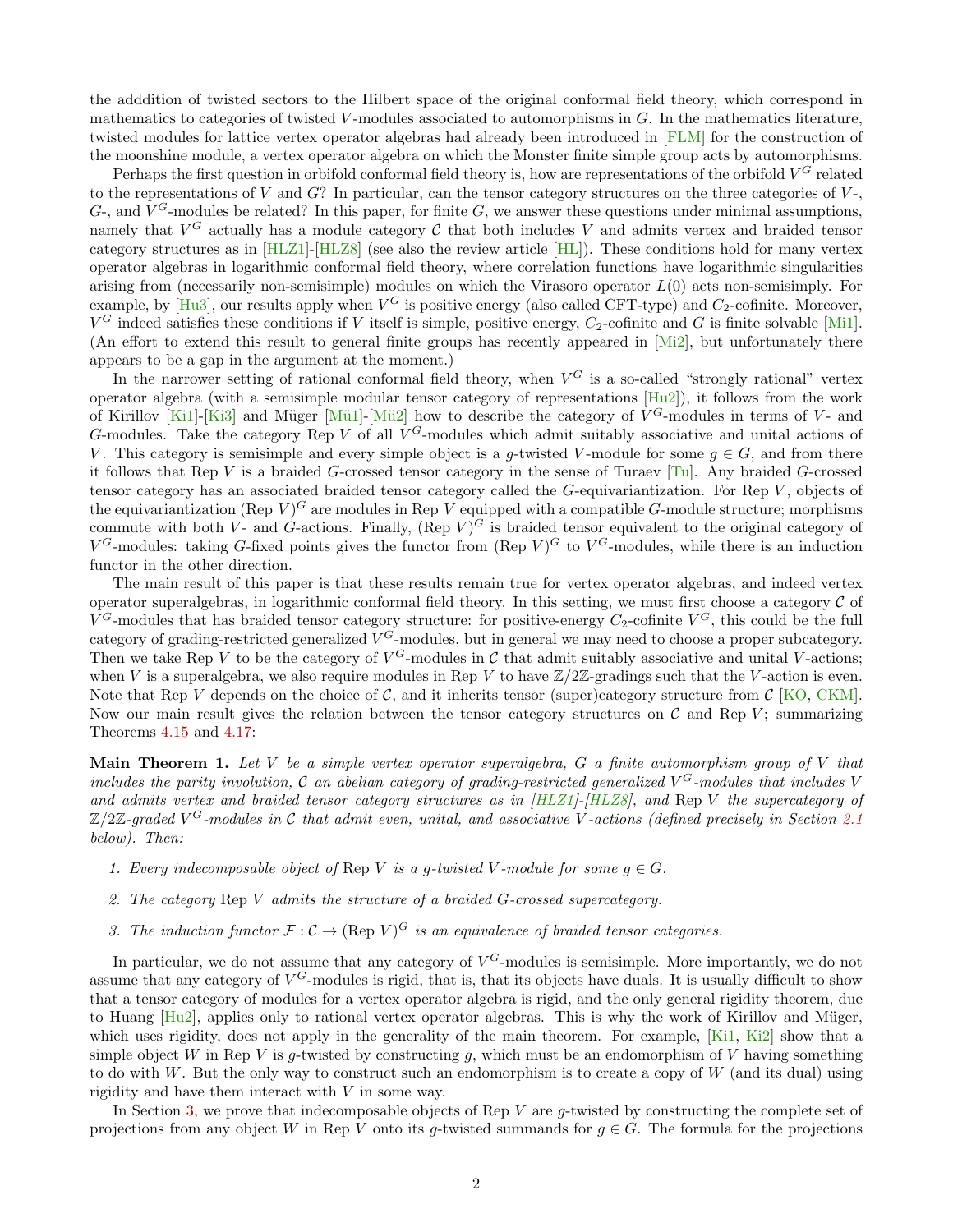generalizes a construction from [\[KO\]](#page-55-8) and requires rigidity only for V itself: the projection  $\pi_q$  onto the g-twisted summand must be an endomorphism of W having something to do with g, so the formula for  $\pi<sub>g</sub>$  uses rigidity to create a copy of V on which g can act. But we do not even need to assume the rigidity of V as a  $V^G$ -module, because this follows from results in  $[McR]$ . For G finite abelian, a variant of Main Theorem [1\(](#page-1-0)1), also without assuming rigidity, has appeared previously in [\[CM,](#page-53-1) Corollary 4.3].

Main Theorem [1](#page-1-0) can be used when rigidity is expected but not known a priori. In Section [4.4,](#page-37-0) we consider the orbifold rationality problem: if V is strongly rational and G is finite, is  $V^G$  also strongly rational? Carnahan and Miyamoto have shown  $[CM]$  that the answer is yes if G is cyclic (and by extension if G is solvable), but the question has remained open for general finite G. One needs to show that  $V^G$  is both  $C_2$ -cofinite and rational, and in the presence of  $C_2$ -cofiniteness, rationality means that the category of (grading-restricted)  $V^G$ -modules is semisimple. In Theorem [4.20](#page-37-1) and Corollary [4.23](#page-38-1) below, we reduce the orbifold rationality problem to the question of  $C_2$ -cofiniteness for  $V^G$ :

<span id="page-2-0"></span>**Main Theorem 2.** Let V be a strongly rational vertex operator algebra and G any finite group of automorphisms of V. If C is an abelian category of grading-restricted generalized  $V^G$ -modules that includes V and admits vertex tensor category structure as in [\[HLZ1\]](#page-54-2)-[\[HLZ8\]](#page-55-0), then C is semisimple. In particular, if  $V^G$  is  $C_2$ -cofinite, then  $V^G$ is strongly rational.

The idea is to show that  $\text{Rep } V$  is semisimple under the conditions of Main Theorem [2,](#page-2-0) because it is easy to show that this implies C is semisimple. But because every module in Rep V is a direct sum of q-twisted modules for certain  $g \in G$ , it is enough to show that the category of g-twisted modules is semisimple for any fixed  $g \in G$ . This then follows using the rationality of each  $V^{\langle g \rangle}$  proved in [\[CM\]](#page-53-1).

The equivalence in Main Theorem [1](#page-1-0) between  $\mathcal C$  and the G-equivariantization of Rep V has interesting implications even in what is perhaps the simplest non-trivial case: V is a superalgebra and  $G \cong \mathbb{Z}/2\mathbb{Z}$  is generated by the parity involution, so that  $V^G$  is the even vertex operator subalgebra  $V^{\bar{0}}$ . In this case, the objects of (Rep  $V)^{\mathbb{Z}/2\mathbb{Z}}$ are simply the ordinary and parity-twisted V -modules (Neveu-Schwarz and Ramond sectors in physics terminology) equipped with parity decompositions. In particular, morphisms in (Rep  $V^{\mathbb{Z}/2\mathbb{Z}}$  must be even. Applying the induction functor then shows that every indecomposable module in the base category  $\mathcal C$  of  $V^{\bar0}$ -modules is the even part of either a Neveu-Schwarz or Ramond V -module (equivalently, the odd part since reversing the parity decomposition yields another module in  $(\text{Rep } V)^{\mathbb{Z}/2\mathbb{Z}}$ ).

Examples of vertex operator superalgebras with non-semisimple representation theory that can be studied using Main Theorem [1](#page-1-0) include the symplectic fermion superalgebras  $SF(d)$ ,  $d \in \mathbb{Z}_+$ , of d pairs of symplectic fermions [\[Ka,](#page-55-11) [Ab,](#page-53-2) [Ru\]](#page-55-12). As the even subalgebras  $SF(d)^{\bar{0}}$  are  $C_2$ -cofinite [\[Ab\]](#page-53-2), the full categories of grading-restricted, generalized  $SF(d)^{\overline{0}}$ -modules have braided tensor category structure [\[Hu3\]](#page-54-4). In fact, one of the goals that stimulated the work in this paper was to understand Runkel's construction  $\lceil \text{R} \cdot \text{u} \rceil$  of a braided tensor category conjecturally equivalent to the Huang-Lepowsky-Zhang braided tensor category (as in [\[HLZ1\]](#page-54-2)-[\[HLZ8\]](#page-55-0)) of grading-restricted generalized  $SF(d)^{\bar{0}}$ -modules. The braided tensor category in [\[Ru\]](#page-55-12) was constructed using Neveu-Schwarz and Ramond  $SF(d)$ -modules and seems to be the  $\mathbb{Z}/2\mathbb{Z}$ -equivariantization of Rep  $SF(d)$ . In future work, we plan to verify the identification of  $(\text{Rep } SF(d))^{\mathbb{Z}/2\mathbb{Z}}$  with Runkel's braided tensor category, thus proving (in light of Main Theorem [1\(](#page-1-0)3)) the conjectured equivalence with the Huang-Lepowsky-Zhang braided tensor category of  $SF(d)^{\bar{0}}$ -modules. As Runkel's category is braided tensor equivalent to a non-semisimple modular tensor category of finite-dimensional modules for a quasi-Hopf algebra  $[GR, FGR]$  $[GR, FGR]$  $[GR, FGR]$ , this would provide a family of examples of non-rational  $C_2$ -cofinite vertex operator algebras whose module categories admit non-semisimple modular tensor category structure.

The methods of this paper are primarily categorical, using the theory of commutative associative (super)algebras in braided tensor categories developed in, for instance, [\[KO\]](#page-55-8) and expanded upon in [\[CKM\]](#page-53-0). To apply results on algebras in tensor categories to vertex operator algebras, we use the identification from [\[HKL\]](#page-54-8) of vertex operator algebra extensions with algebras in a braided tensor category of modules for a vertex operator subalgebra. This result was extended to superalgebras in [\[CKL\]](#page-53-3), and the relationship between the module categories of vertex operator (super)algebra extensions and (super)algebras in a braided tensor category was established in [\[CKM\]](#page-53-0). Tensor-categorical techniques have proven highly useful in the representation theory of vertex operator algebras in recent years: in this paper, we use braid diagrams to concisely express proofs that would otherwise require complex manipulations of compositions of up to four vertex algebraic intertwining operators (6-point correlation functions in conformal-field-theoretic terminology). That tensor-categorical techniques can be used at all to study vertex operator algebras is a consequence of the work of Huang-Lepowsky-(Zhang), culminating in [\[HLZ1\]](#page-54-2)-[\[HLZ8\]](#page-55-0), developing the (logarithmic) vertex tensor category theory for module categories of a vertex operator algebra. The reader may notice that while the present paper is designed to handle vertex operator algebras in logarithmic conformal field theory, very few logarithms appear explicitly. This is because most of the complex analysis needed for this paper has been worked out already in [\[HLZ1\]](#page-54-2)-[\[HLZ8\]](#page-55-0) as well as subsequent works such as [\[CKM\]](#page-53-0).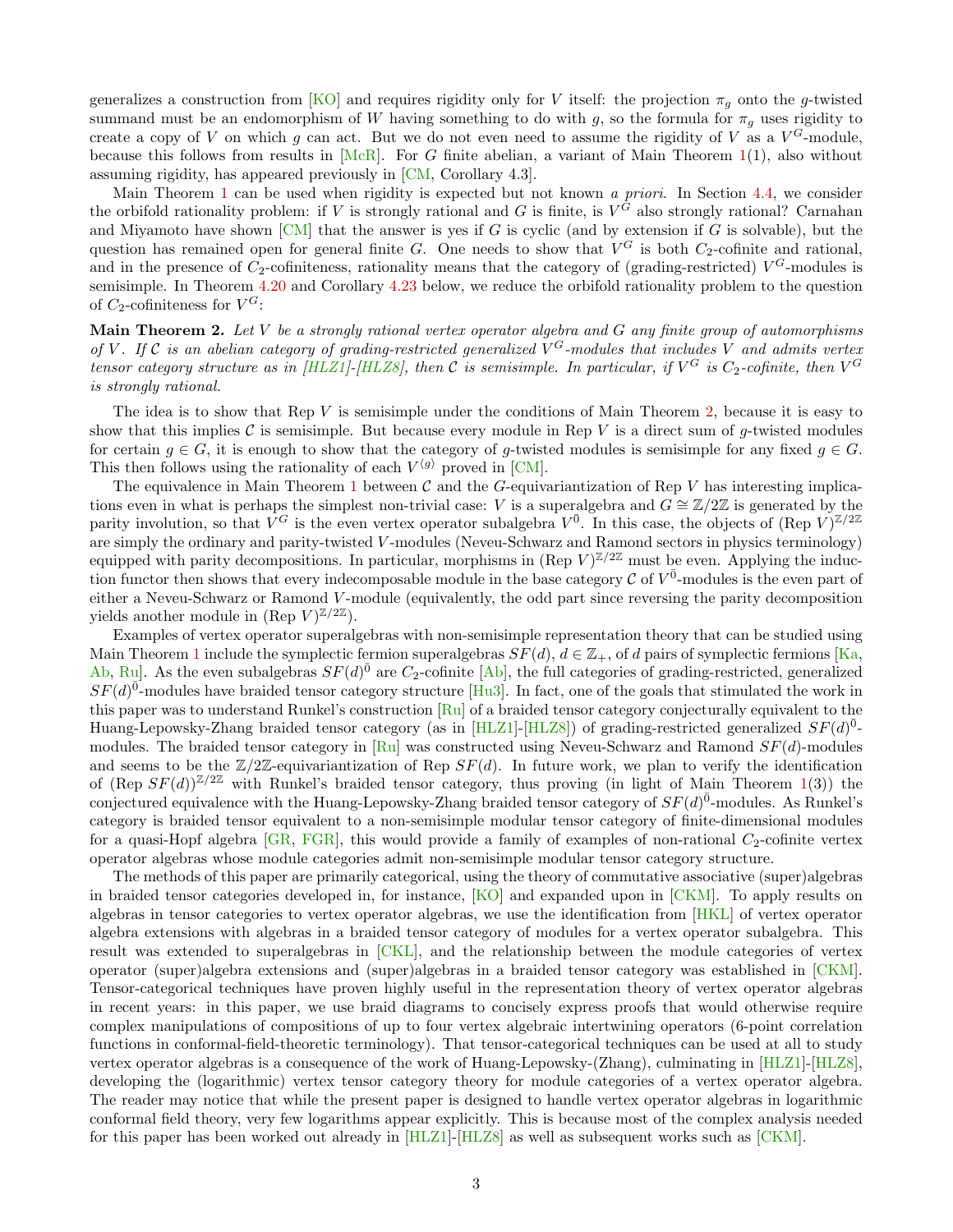The remaining contents of this paper are structured as follows. In Section [2.1,](#page-3-1) we present definitions and basic results on superalgebras V in braided tensor categories  $\mathcal{C}$ , including an overview of the monoidal supercategory structure on the representation category Rep V and the induction tensor functor from C to Rep V (see  $[CKM]$ ) for a fuller discussion). In Section [2.2,](#page-7-0) we define the notion of q-twisted V-module in Rep V, associated to an automorphism g of the superalgebra  $V$ , as well as the notion of braided G-crossed supercategory, a suitable supercategory version of the notion of braided G-crossed category from  $[T_u]$ . We also discuss how categories of twisted V-modules provide examples of braided G-crossed supercategories. This result seems to be well known, since it is stated as a theorem in  $[Ki3]$ , but a detailed proof seems to be missing from the literature. We provide one in Appendix [A.](#page-38-0) In Section [2.3](#page-11-0) we give the definition of G-equivariantization of a braided G-crossed supercategory and show that in the case of twisted modules for a superalgebra, induction is a braided tensor functor from  $\mathcal C$  to the G-equivariantization (Rep  $V$ )<sup>G</sup>, provided that every object in Rep V is a direct sum of twisted modules. This result is also known, appearing in  $[Ki1]$  and  $[Mü2]$ , but we include a full proof to emphasize that it does not require  $\mathcal C$  to be semisimple or rigid.

In Section [3,](#page-15-0) we prove the main categorical result of this paper (Theorem [3.3\)](#page-16-0): under some conditions which do not include rigidity or semisimplicity of  $\mathcal{C}$ , every object in Rep V is a direct sum of g-twisted V-modules for possibly several  $g \in G$ . In particular, Rep V is a braided G-crossed supercategory and induction is a braided tensor functor from C to (Rep  $V$ )<sup>G</sup>. In the proof of Theorem [3.3,](#page-16-0) we use braid diagrams for brevity and clarity, but the reader interested in fuller details may consult Appendix [B.](#page-47-0)

In Section [4,](#page-23-0) we interpret the categorical results of the previous two sections as theorems for vertex operator (super)algebras using the connection between vertex operator superalgebra extensions and superalgebras in braided tensor categories established in [\[HKL,](#page-54-8) [CKL,](#page-53-3) [CKM\]](#page-53-0). After reviewing the definitions of vertex operator superalgebras and their g-twisted modules in Section [4.1,](#page-23-1) we prove the main general theorems in Section [4.2.](#page-27-0) First we show that the categorical and vertex algebraic notions of  $g$ -twisted  $V$ -module agree when  $V$  is a vertex operator superalgebra, and then we prove the first two parts of Main Theorem [1](#page-1-0) by verifying the conditions of Theorem [3.3](#page-16-0) using [\[DLM\]](#page-54-9) and  $[McR]$ . Then after arguing that the braided G-crossed supercategory structure on Rep V is natural from a vertex algebraic point of view, we prove the third part of Main Theorem [1](#page-1-0) in Theorem [4.17.](#page-33-0) In Section [4.3,](#page-36-0) we describe the braided tensor category structure on the  $\mathbb{Z}/2\mathbb{Z}$ -equivariantization of Rep V when V is a superalgebra and  $\mathbb{Z}/2\mathbb{Z}$  is generated by the parity automorphism; by Main Theorem [1\(](#page-1-0)3), this provides a description of the braided tensor category of modules for the even subalgebra  $V^{\bar{0}}$ . Finally, in Section [4.4,](#page-37-0) we prove Main Theorem [2.](#page-2-0)

Acknowledgements This work was partially supported by the United States National Science Foundation grant DMS-1362138. I would also like to thank Thomas Creutzig and Shashank Kanade for discussions, and the referee for comments and suggestions.

## <span id="page-3-0"></span>2 Braided G-crossed supercategories

In this section, we collect definitions and results on braided G-crossed supercategories of twisted modules for a superalgebra  $V$  in a braided tensor category associated to a group  $G$  of automorphisms of  $V$ . For more details see, for example, [\[Tu\]](#page-55-7), [\[KO\]](#page-55-8), [\[Ki1\]](#page-55-3)-[\[Ki3\]](#page-55-4), [\[EGNO\]](#page-54-10), and [\[CKM\]](#page-53-0).

### <span id="page-3-1"></span>2.1 Superalgebra objects in supercategories

See [\[BE\]](#page-53-4) for a helpful analysis of the relations between various notions of supercategory in the mathematical literature. Here we fix a field  $\mathbb F$  of characteristic not equal to 2 and work with  $\mathbb F$ -linear *supercategories* (in the terminology of  $[BE]$ ) whose morphism sets are F-superspaces. We will denote the parity of a morphism f in a supercategory by  $|f| \in \mathbb{Z}/2\mathbb{Z}$ . Composition of morphisms in an F-linear supercategory is an even linear map between superspaces, in the sense that

<span id="page-3-2"></span>
$$
|fg| = |f| + |g|
$$

when f and g have parity. Superfunctors between supercategories induce even linear maps on morphisms. If  $S$  is a supercategory, then so is  $S \times S$  with composition of morphisms defined by

$$
(f_1, f_2)(g_1, g_2) = (-1)^{|f_2||g_1|} (f_1g_1, f_2g_2)
$$
\n(2.1)

when  $f_2$  and  $g_1$  have parity. Also,  $S \times S$  has a supersymmetry superfunctor  $\sigma$  given on objects by  $\sigma(W_1, W_2)$  $(W_2, W_1)$  and on parity-homogeneous morphisms by  $\sigma(f_1, f_2) = (-1)^{|f_1||f_2|}(f_2, f_1)$ .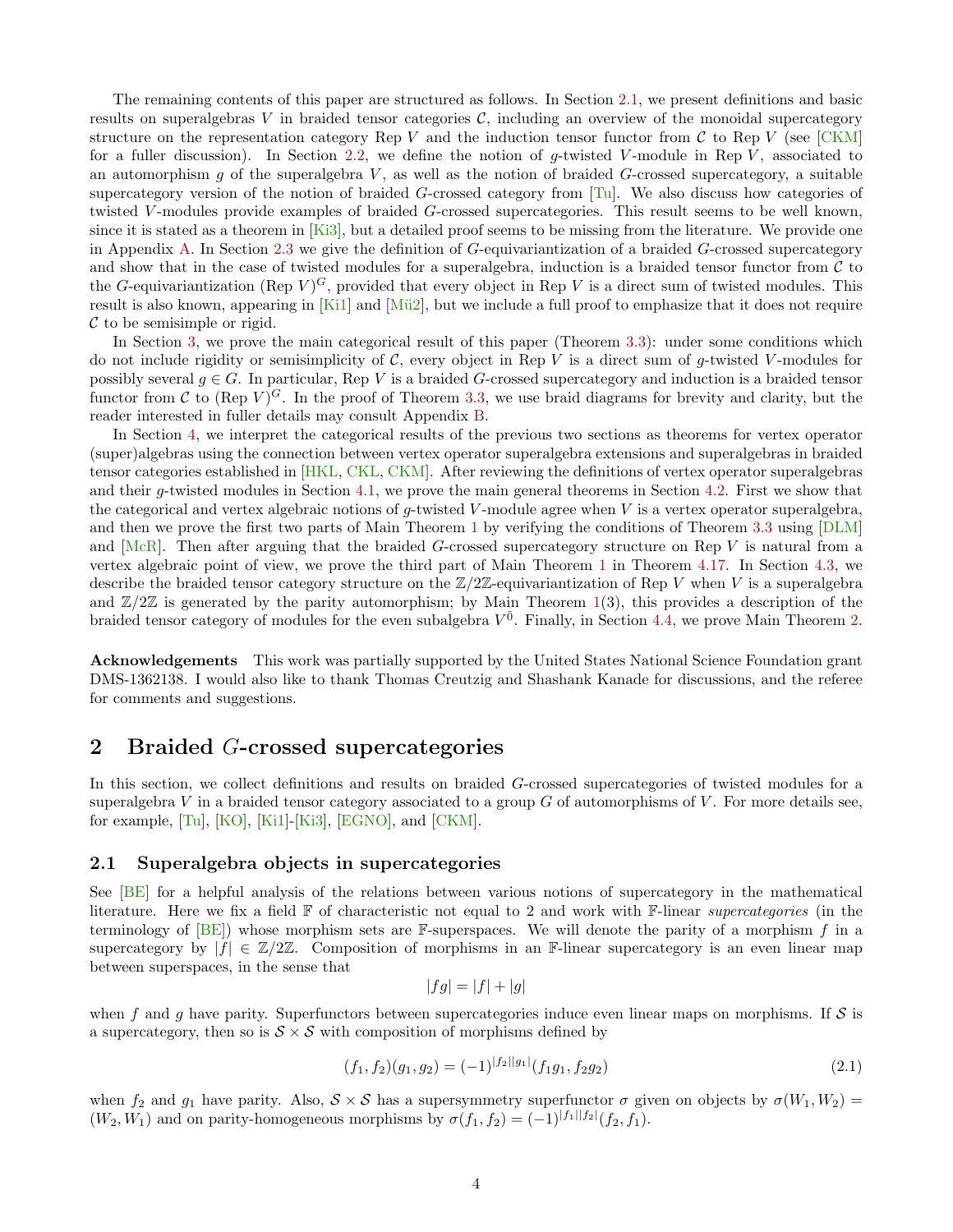A monoidal supercategory  $\mathcal S$  is a supercategory with monoidal category structure: a tensor product superfunctor  $\mathbb{Z}: \mathcal{S} \times \mathcal{S} \to \mathcal{S}$ , a unit object 1, even natural left and right unit isomorphisms l and r, and even natural associativity isomorphisms  $A$ , which satisfy the triangle and pentagon axioms. Since  $\boxtimes$  is a superfunctor, it induces an even linear map on morphisms:  $|f_1 \boxtimes f_2| = |f_1| + |f_2|$  when  $f_1$  and  $f_2$  are parity-homogeneous, and by [\(2.1\)](#page-3-2),

<span id="page-4-0"></span>
$$
(f_1 \boxtimes f_2)(g_1 \boxtimes g_2) = (-1)^{|f_2||g_1|} (f_1g_1) \boxtimes (f_2g_2)
$$
\n(2.2)

for appropriately composable morphisms with  $f_2$  and  $g_1$  parity-homogeneous (this is called the super interchange law in [\[BE\]](#page-53-4)).

The monoidal supercategory S is *braided* if it has an even natural braiding isomorphism  $\mathcal{R}: \mathbb{Z} \to \mathbb{Z} \circ \sigma$ . From the definition of  $\sigma$ , for parity-homogeneous morphisms  $f_1 : W_1 \to W_1$  and  $f_2 : W_2 \to W_2$  in  $\mathcal{S}$ ,

<span id="page-4-1"></span>
$$
\mathcal{R}_{\widetilde{W}_1, \widetilde{W}_2}(f_1 \boxtimes f_2) = (-1)^{|f_1||f_2|} (f_2 \boxtimes f_1) \mathcal{R}_{W_1, W_2}.
$$
\n(2.3)

We will say that a (braided) monoidal supercategory is *rigid* if every object W has a (left) dual  $W^*$  for which the evaluation morphism  $e_W : W^* \boxtimes W \to \mathbf{1}$  and coevaluation morphism  $i_W : \mathbf{1} \to W \boxtimes W^*$  are both even.

All F-linear supercategories S in this paper will be F-additive in the sense that S has a zero object and the biproduct  $\bigoplus W_i$  of any finite set of objects  $\{W_i\}$  in S exists. We will not generally require our supercategories to be abelian, as kernels and cokernels of non-parity-homogeneous morphisms may not exist in our examples. By an F-additive monoidal supercategory, we will mean an F-additive supercategory with a monoidal supercategory structure such that the tensor product of morphisms is bilinear.

Now we recall the main definitions and results from [\[CKM,](#page-53-0) Section 2.2]. Fix an F-linear (abelian) braided tensor category  $\mathcal C$ , with unit object 1, left and right unit isomorphisms l and r, associativity isomorphisms A, and braiding isomorphisms R. The only additional requirement is that for any object W in C, the functors  $W \boxtimes \bullet$  and  $\bullet \boxtimes W$  are right exact. We define an auxiliary supercategory SC whose objects are ordered pairs  $W = (W^{\bar{0}}, W^{\bar{1}})$ , with  $W^{\bar{0}}$  and  $W^{\bar{1}}$  objects of C, and whose morphisms are given by

$$
\mathrm{Hom}_{\mathcal{SC}}(W_1,W_2)=\mathrm{Hom}_{\mathcal{C}}(W_1^{\bar{0}}\oplus W_1^{\bar{1}},W_2^{\bar{0}}\oplus W_2^{\bar{1}}).
$$

Every object W of  $\mathcal{SC}$  has a parity involution  $P_W \in \text{End}_{\mathcal{SC}}(W)$  given by

$$
P_W = 1_{W^0} \oplus (-1_{W^1}).
$$

The parity involutions determine the superspace structure of the morphism spaces in  $\mathcal{SC}: f \in \text{Hom}_{\mathcal{SC}}(W_1, W_2)$  has parity  $|f| \in \mathbb{Z}/2\mathbb{Z}$  if

$$
f P_{W_1} = (-1)^{|f|} P_{W_2} f.
$$

The supercategory SC is also F-additive with zero object  $0 = (0, 0)$  and biproducts defined by  $W_1 \oplus W_2 =$  $(W_1^{\overline{0}} \oplus W_2^{\overline{0}}, W_1^{\overline{1}} \oplus W_2^{\overline{1}})$ . Moreover,  $\mathcal{SC}$  is abelian, with every morphism having a kernel and cokernel, because C is. However, if  $f: W_1 \to W_2$  is a morphism in SC, we cannot assume the kernel morphism  $k: \text{Ker } f \to W_1$  and cokernel morphism  $c: W_2 \to \text{Coker } f$  are even. They can be taken to be even if f is parity homogeneous. Moreover every parity-homogeneous monomorphism in  $\mathcal{SC}$  is the kernel of an even morphism, and every parity-homogeneous epimorphism in  $\mathcal{SC}$  is the cokernel of an even morphism (see [\[CKM,](#page-53-0) Proposition 2.15]).

Next,  $\mathcal{SC}$  has braided tensor supercategory structure as follows: for objects  $W_1$ ,  $W_2$  in  $\mathcal{SC}$ ,

$$
W_1\boxtimes W_2=\left((W_1^{\bar 0}\boxtimes W_2^{\bar 0})\oplus(W_1^{\bar 1}\boxtimes W_2^{\bar 1}),(W_1^{\bar 0}\boxtimes W_2^{\bar 1})\oplus(W_1^{\bar 1}\boxtimes W_2^{\bar 0})\right).
$$

For morphisms  $f_1: W_1 \to \widetilde{W}_1$  and  $f_2: W_2 \to \widetilde{W}_2$  in  $\mathcal{SC}$ , the tensor product  $f_1 \boxtimes f_2$  must be a  $\mathcal{C}$ -morphism

$$
\bigoplus_{i_1,i_2\in\mathbb{Z}/2\mathbb{Z}} W_1^{i_1}\boxtimes W_2^{i_2}\to \bigoplus_{j_1,j_2\in\mathbb{Z}/2\mathbb{Z}} \widetilde{W}_1^{j_1}\boxtimes \widetilde{W}_2^{j_2}.
$$

Since the tensor product in C distributes over biproducts,  $f_1 \boxtimes f_2$  in SC can be identified with a C-morphism

$$
(W_1^{\overline{0}} \oplus W_1^{\overline{1}}) \boxtimes (W_2^{\overline{0}} \oplus W_2^{\overline{1}}) \to (\widetilde{W}_1^{\overline{0}} \oplus \widetilde{W}_1^{\overline{1}}) \boxtimes (\widetilde{W}_2^{\overline{0}} \oplus \widetilde{W}_2^{\overline{1}}),
$$

and this C-morphism is  $(f_1 P_{W_1}^{|f_2|})$  $\mathbb{E}_{W_1}^{[f_2]}$   $\boxtimes$   $f_2$  when  $f_2$  is parity-homogeneous. The factor  $P_{W_1}^{[f_2]}$  $\frac{W^{1/2}}{W_1}$  allows the super interchange law  $(2.2)$  to hold.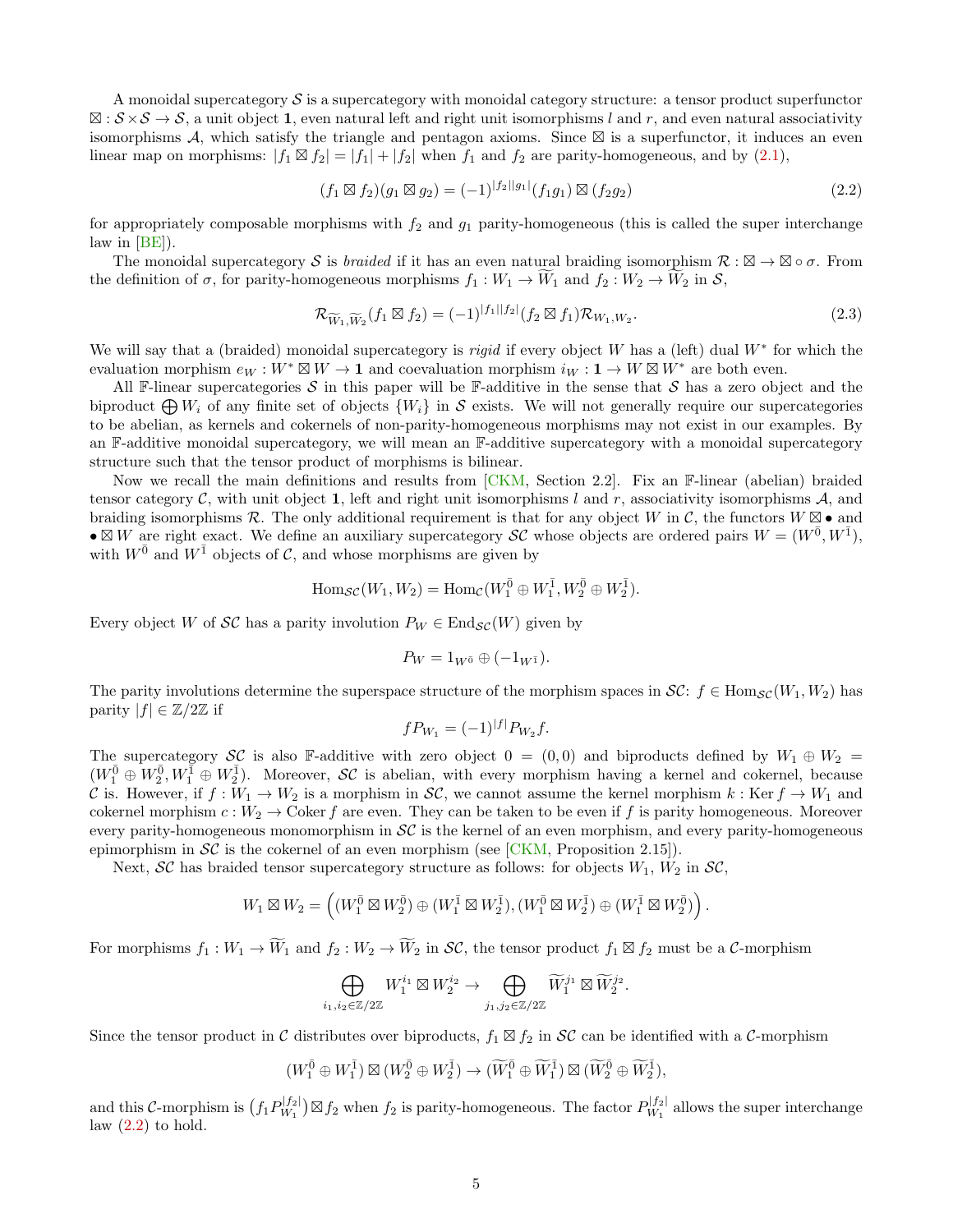The unit object in SC is  $\mathbf{1} = (1,0)$ , so for any object  $W = (W^{\bar{0}}, W^{\bar{1}})$  in SC, we can identify

$$
\mathbf{1} \boxtimes W = (\mathbf{1} \boxtimes W^{\bar{0}}, \mathbf{1} \boxtimes W^{\bar{1}}), \qquad W \boxtimes \mathbf{1} = (W^{\bar{0}} \boxtimes \mathbf{1}, W^{\bar{1}} \boxtimes \mathbf{1})
$$

by first identifying  $0 \boxtimes W^i = 0 = W^i \boxtimes 0$  for  $i \in \mathbb{Z}/2\mathbb{Z}$  and then identifying  $(\mathbf{1} \boxtimes W^i) \oplus 0 = \mathbf{1} \boxtimes W^i$ . Under these identifications, the unit isomorphisms for W in  $\mathcal{SC}$  are given by  $l_W = l_{W^{\bar{0}}} \oplus l_{W^{\bar{1}}}$  and  $r_W = r_{W^{\bar{0}}} \oplus r_{W^{\bar{1}}}$ . The associativity isomorphism for objects  $W_1$ ,  $W_2$ , and  $W_3$  in  $\mathcal{SC}$  is

$$
\mathcal{A}_{W_1,W_2,W_3} = \bigg(\bigoplus_{i_1+i_2+i_3=\bar{0}} \mathcal{A}_{W_1^{i_1}, W_2^{i_2}, W_3^{i_3}}\bigg) \oplus \bigg(\bigoplus_{i_1+i_2+i_3=\bar{1}} \mathcal{A}_{W_1^{i_1}, W_2^{i_2}, W_3^{i_3}}\bigg).
$$

For objects  $W_1$  and  $W_2$  in  $\mathcal{SC}$ , the braiding isomorphism is

$$
\mathcal{R}_{W_1,W_2} = \bigg(\bigoplus_{i_1+i_2=0} (-1)^{i_1i_2} \mathcal{R}_{W_1^{i_1},W_2^{i_2}}\bigg) \oplus \bigg(\bigoplus_{i_1+i_2=1} (-1)^{i_1i_2} \mathcal{R}_{W_1^{i_1},W_2^{i_2}}\bigg).
$$

The sign factors in the braiding isomorphisms guarantee that  $(2.3)$  holds. As for C, the functors  $W \boxtimes \bullet$  and  $\bullet \boxtimes W$ on  $\mathcal{SC}$  are right exact for any object W.

Now we define a superalgebra in the braided tensor category  $C$  to be a commutative associative algebra, with even structure morphisms, in  $\mathcal{SC}$ . Specifically:

**Definition 2.1.** A superalgebra in C is an object  $V = (V^{\bar{0}}, V^{\bar{1}})$  in SC equipped with even morphisms  $\mu_V : V \boxtimes V \to V$ V and  $\iota_V : \mathbf{1} \to V$  that satisfy the following conditions:

- 1. Left unit:  $\mu_V(\iota_V \boxtimes 1_V)l_V^{-1} = 1_V.$
- 2. Associativity:  $\mu_V(1_V \boxtimes \mu_V) = \mu_V(\mu_V \boxtimes 1_V) \mathcal{A}_{V,V,V}.$
- 3. Supercommutativity:  $\mu_V = \mu_V \mathcal{R}_{V,V}$ .

Remark 2.2. No sign factor is needed in the supercommutativity axiom because this is built into the braiding isomorphisms in  $\mathcal{SC}$ . Also, the left unit and supercommutativity axioms together imply the right unit property:  $\mu_V(1_V \boxtimes \iota_V)r_V^{-1} = 1_V.$ 

Given a superalgebra V in C, we define the supercategory Rep V of (left) V-modules with objects  $(W, \mu_W)$ where W is an object of  $\mathcal{SC}$  and  $\mu_W : V \boxtimes W \to W$  is an even morphism in  $\mathcal{SC}$  satisfying

- 1. Unit:  $\mu_W(\iota_V \boxtimes 1_W)l_W^{-1} = 1_W$ , and
- 2. Associativity:  $\mu_W(1_V \boxtimes \mu_W) = \mu_W(\mu_V \boxtimes 1_W) \mathcal{A}_{V,V,W}$ .

A morphism  $f:(W_1,\mu_{W_1})\to(W_2,\mu_{W_2})$  in Rep V is an SC-morphism  $f:W_1\to W_2$  such that

$$
f\mu_{W_1} = \mu_{W_2}(1_V \boxtimes f).
$$

The parity of a morphism in Rep V agrees with its parity as a morphism in  $\mathcal{SC}$ . The supercategory Rep V is an F-additive supercategory (see for instance  $[CKM,$  Proposition 2.32)) but is not necessarily abelian because the natural actions of V on the kernel and cokernel of a morphism in Rep V might not be even unless the morphism is parity-homogeneous. However, the underlying category Rep  $V$ , which has the same objects as Rep  $V$  but only the even morphisms, is an F-linear abelian category.

The supercategory Rep V also has a monoidal supercategory structure as follows. Given two objects  $W_1, W_2$  of Rep V, V can act on either factor of  $W_1 \boxtimes W_2$ : define  $\mu_{W_1}^{(1)}$  $W_{1,W_2}^{(1)}$  to be the composition

$$
V \boxtimes (W_1 \boxtimes W_2) \xrightarrow{\mathcal{A}_{V,W_1,W_2}} (V \boxtimes W_1) \boxtimes W_2 \xrightarrow{\mu_{W_1} \boxtimes 1_{W_2}} W_1 \boxtimes W_2
$$

and define  $\mu_{W_1}^{(2)}$  $\binom{2}{W_1,W_2}$  to be the composition

$$
V\boxtimes (W_1\boxtimes W_2)\xrightarrow[]{\mathcal{A}_{V,W_1,W_2}}(V\boxtimes W_1)\boxtimes W_2\xrightarrow[]{\mathcal{R}_{V,W_1}\boxtimes 1_{W_2}}(W_1\boxtimes V)\boxtimes W_2
$$
  

$$
\xrightarrow[]{\mathcal{A}_{W_1,V,W_2}^{-1}}W_1\boxtimes (V\boxtimes W_2)\xrightarrow[]{1_{W_1}\boxtimes \mu_{W_2}}W_1\boxtimes W_2.
$$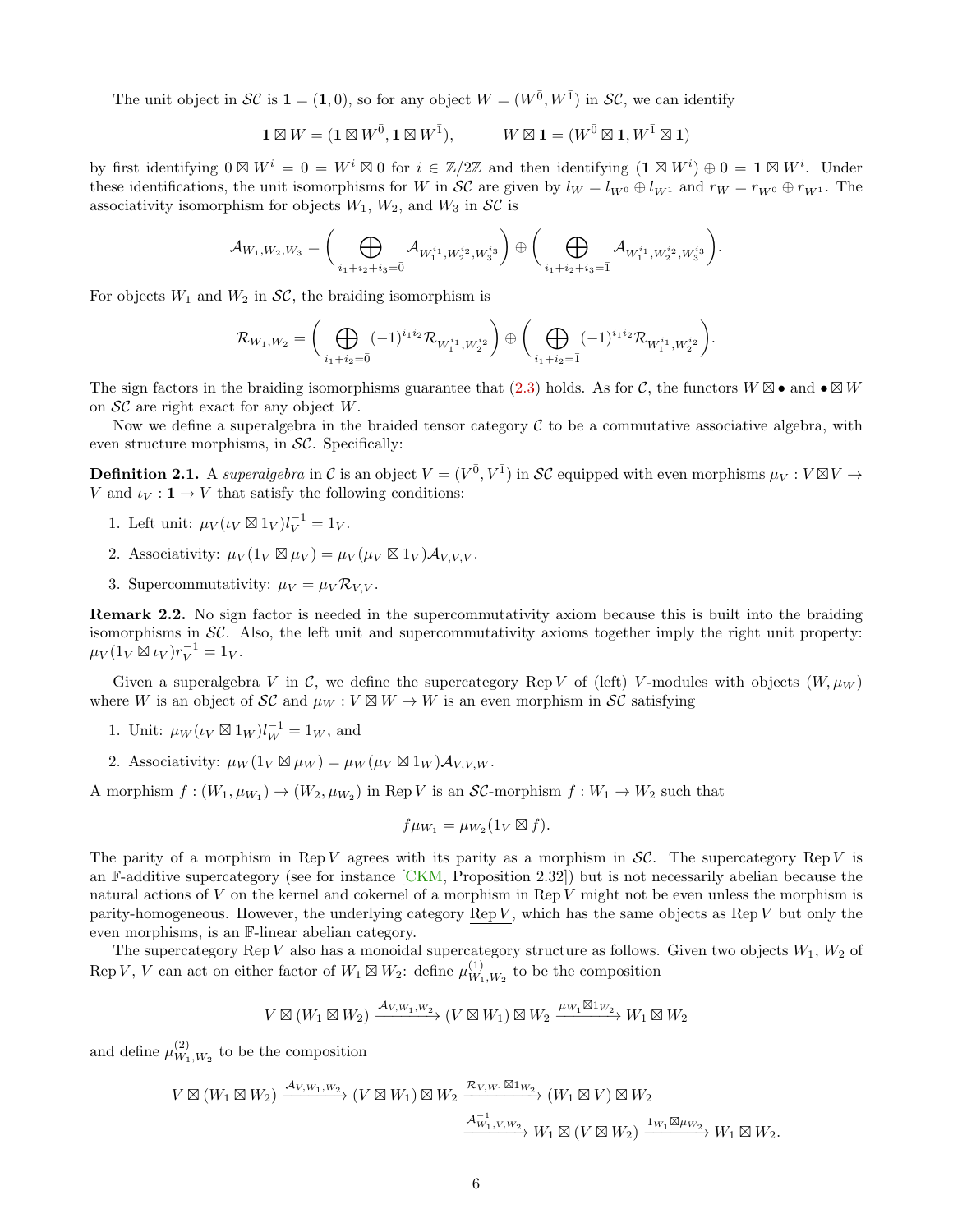Then the tensor product of  $W_1$  and  $W_2$  in Rep V,  $W_1 \boxtimes_V W_2$ , is the cokernel of  $\mu_{W_1}^{(1)}$  $\frac{(1)}{W_1,W_2}-\mu\frac{(2)}{W_1}$  $W_1, W_2$ , which exists because SC is abelian. Let  $I_{W_1,W_2}: W_1 \boxtimes W_2 \to W_1 \boxtimes_V W_2$  denote the cokernel morphism, which we take even, as we may since  $\mu_{W_1}^{(1)}$  $\frac{(1)}{W_1,W_2}-\mu\frac{(2)}{W_1}$  $\mathcal{W}_1, W_2$  is an even morphism in SC. The multiplication action  $\mu_{W_1 \boxtimes_V W_2}$  is characterized by the commutative diagram

$$
V \boxtimes (W_1 \boxtimes W_2) \xrightarrow{\mu_{W_1, W_2}^{(1)} \text{ or } \mu_{W_1, W_2}^{(2)}} W_1 \boxtimes W_2
$$
\n
$$
\downarrow \qquad \qquad \downarrow \qquad \qquad \downarrow \qquad \qquad \downarrow \qquad \qquad \downarrow \qquad \qquad \downarrow \qquad \qquad \downarrow \qquad \qquad \downarrow \qquad \qquad \downarrow \qquad \qquad \downarrow \qquad \qquad \downarrow \qquad \qquad \downarrow \qquad \qquad \downarrow \qquad \qquad \downarrow \qquad \qquad \downarrow \qquad \qquad \downarrow \qquad \qquad \downarrow \qquad \qquad \downarrow \qquad \qquad \downarrow \qquad \qquad \downarrow \qquad \qquad \downarrow \qquad \qquad \downarrow \qquad \qquad \downarrow \qquad \qquad \downarrow \qquad \qquad \downarrow \qquad \qquad \downarrow \qquad \qquad \downarrow \qquad \downarrow \qquad \qquad \downarrow \qquad \downarrow \qquad \downarrow \qquad \qquad \downarrow \qquad \downarrow \qquad \qquad \downarrow \qquad \downarrow \qquad \downarrow \qquad \downarrow \qquad \downarrow \qquad \downarrow \qquad \downarrow \qquad \downarrow \qquad \downarrow \qquad \downarrow \qquad \downarrow \qquad \downarrow \qquad \downarrow \qquad \downarrow \qquad \downarrow \qquad \downarrow \qquad \downarrow \qquad \downarrow \qquad \downarrow \qquad \downarrow \qquad \downarrow \qquad \downarrow \qquad \downarrow \qquad \downarrow \qquad \downarrow \qquad \downarrow \qquad \downarrow \qquad \downarrow \qquad \downarrow \qquad \downarrow \qquad \downarrow \qquad \downarrow \qquad \downarrow \qquad \downarrow \qquad \downarrow \qquad \downarrow \qquad \downarrow \qquad \downarrow \qquad \downarrow \qquad \downarrow \qquad \downarrow \qquad \downarrow \qquad \downarrow \qquad \downarrow \qquad \downarrow \qquad \downarrow \qquad \downarrow \qquad \downarrow \qquad \downarrow \qquad \downarrow \qquad \downarrow \qquad \downarrow \qquad \downarrow \qquad \downarrow \qquad \downarrow \qquad \downarrow \qquad \downarrow \qquad \downarrow \qquad \downarrow \qquad \downarrow \qquad \downarrow \qquad \downarrow \qquad \downarrow \qquad \downarrow \qquad \downarrow \qquad \downarrow \qquad \downarrow \qquad \
$$

The tensor product of morphisms  $f_1 : W_1 \to \widetilde{W}_1$  and  $f_2 : W_2 \to \widetilde{W}_2$  in Rep V is characterized by the commuting diagram

$$
\begin{array}{ccc}\n W_1\boxtimes W_2 & \xrightarrow{f_1\boxtimes f_2} \cdots \widehat{W}_1\boxtimes \widetilde{W}_2\\ \downarrow I_{W_1,W_2} & & \downarrow I_{\widetilde{W}_1,\widetilde{W}_2}\\ \downarrow V_1\boxtimes_V W_2 & \xrightarrow{f_1\boxtimes_V f_2} \widetilde{W}_1\boxtimes_V \widetilde{W}_2\end{array}
$$

In [\[CKM,](#page-53-0) Proposition 2.47], we showed that the universal property of the cokernel tensor product in Rep V can be expressed in terms of what we called categorical Rep V-intertwining operators. For objects  $W_1$ ,  $W_2$ , and  $W_3$ , of Rep V, a categorical Rep V-intertwining operator of type  ${W_3 \choose W_1 W_2}$  is an SC-morphism  $I: W_1 \boxtimes W_2 \to W_3$  such that

$$
I\mu_{W_1,W_2}^{(1)} = I\mu_{W_1,W_2}^{(2)} = \mu_{W_3}(1_V \boxtimes I) : V \boxtimes (W_1 \boxtimes W_2) \to W_3.
$$

That is, an intertwining operator intertwines the left and right actions of V on  $W_1 \boxtimes W_2$  with the action of V on W<sub>3</sub>. Examples of intertwining operators include  $\mu_W$  of type  ${W \choose V W}$  for an object W of Rep V, and  $I_{W_1,W_2}$  of type  $\binom{W_1 \boxtimes_V W_2}{W_1 W_2}$  for objects  $W_1$  and  $W_2$ . Any categorical intertwining operator of type  $\binom{W_3}{W_1 W_2}$  induces a unique Rep V-morphism  $f_1: W_1 \boxtimes_V W_2 \to W_3$  such that  $I = f_1 I_{W_1,W_2}$ . For example the tensor product of morphisms  $f_1: W_1 \to \widetilde{W}_1$  and  $f_2: W_2 \to \widetilde{W}_2$  is induced by the intertwining operator  $I_{\widetilde{W}_1,\widetilde{W}_2}(f_1 \boxtimes f_2)$  of type  $\begin{pmatrix} \widetilde{W}_1 \boxtimes_V \widetilde{W}_2 \\ W_1 W_2 \end{pmatrix}$ .

The unit object of Rep V is  $(V, \mu_V)$  and the unit isomorphisms  $l_W^V$  and  $r_W^V$  for an object W of Rep V are characterized by the commuting diagrams



and



The associativity isomorphism for objects  $W_1, W_2$ , and  $W_3$  in Rep V is characterized by the commutative diagram

$$
W_1 \boxtimes (W_2 \boxtimes W_3) \xrightarrow{\mathcal{A}_{W_1, W_2, W_3}} (W_1 \boxtimes W_2) \boxtimes W_3
$$
  
\n
$$
\downarrow_{1_{W_1} \boxtimes I_{W_2, W_3}} \qquad \qquad \downarrow_{I_{W_1, W_2} \boxtimes 1_{W_3}}
$$
  
\n
$$
W_1 \boxtimes (W_2 \boxtimes_V W_3) \qquad (W_1 \boxtimes_V W_2) \boxtimes W_3
$$
  
\n
$$
\downarrow_{I_{W_1, W_2} \boxtimes_V W_3} \qquad \qquad \downarrow_{I_{W_1} \boxtimes_V W_2, W_3}
$$
  
\n
$$
W_1 \boxtimes_V (W_2 \boxtimes_V W_3) \xrightarrow{\mathcal{A}_{W_1, W_2, W_3}^V} (W_1 \boxtimes_V W_2) \boxtimes_V W_3
$$

We have an induction superfunctor  $\mathcal{F} : \mathcal{SC} \to \text{Rep } V$  defined on objects by

$$
\mathcal{F}(W) = (V \boxtimes W, \mu_{\mathcal{F}(W)})
$$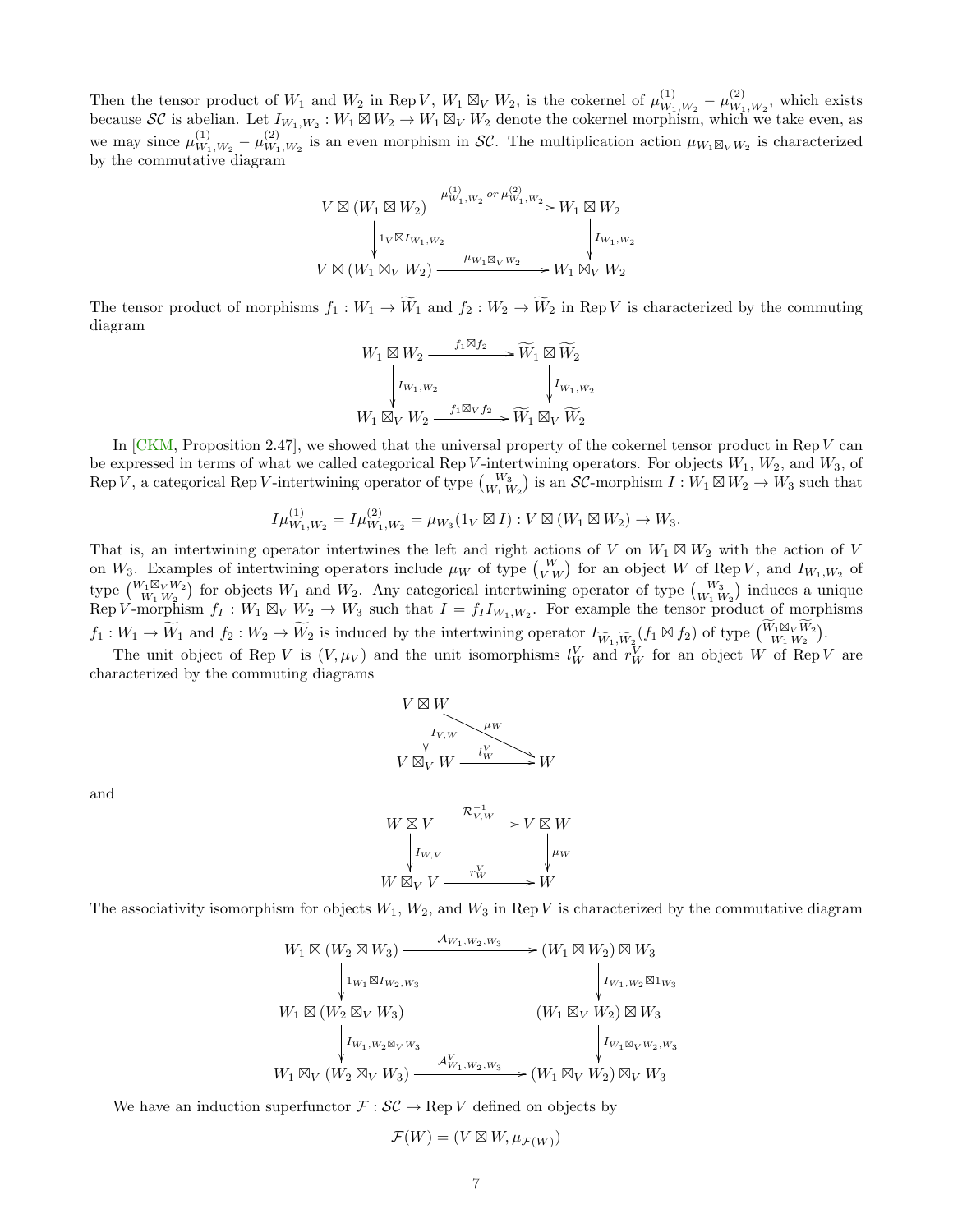where  $\mu_{\mathcal{F}(W)}$  is the composition

$$
V \boxtimes (V \boxtimes W) \xrightarrow{\mathcal{A}_{V,V,W}} (V \boxtimes V) \boxtimes W \xrightarrow{\mu_V \boxtimes 1_W} V \boxtimes W.
$$

On morphisms, we define  $\mathcal{F}(f) = 1_V \boxtimes f$ . Induction is a tensor superfunctor: there is an even isomorphism  $\varphi : \mathcal{F}(1) \to V$  (given by  $r_V$ ) and an even natural isomorphism  $f : \mathcal{F} \circ \overline{\mathbb{Z}} \to \mathbb{Z}_V \circ (\mathcal{F} \times \mathcal{F})$ , where  $f_{W_1, W_2}$  is defined as the composition

$$
V \boxtimes (W_1 \boxtimes W_2) \xrightarrow{\mathcal{A}_{V,W_1,W_2}} (V \boxtimes W_1) \boxtimes W_2 \xrightarrow{\mathbf{1}_{V \boxtimes W_1} \boxtimes l_{W_2}^{-1}} (V \boxtimes W_1) \boxtimes (\mathbf{1} \boxtimes W_2)
$$
  

$$
\xrightarrow{\mathbf{1}_{V \boxtimes W_1} \boxtimes (\iota_V \boxtimes \iota_{W_2})} (V \boxtimes W_1) \boxtimes (V \boxtimes W_2) \xrightarrow{\mathbf{1}_{V \boxtimes W_1, V \boxtimes W_2}} (V \boxtimes W_1) \boxtimes_V (V \boxtimes W_2).
$$

These isomorphisms are compatible with the unit and associativity isomorphisms of  $\mathcal{SC}$  and Rep V in the required sense. Induction is left adjoint to the obvious forgetful functor from Rep V to  $\mathcal{SC}$  since if W is an object of  $\mathcal{SC}$ , X is an object of Rep V and  $f: W \to X$  is a morphism in SC, there is a unique morphism  $\Psi(f): \mathcal{F}(W) \to X$  such that the diagram



commutes. In fact,  $\Psi(f) = \mu_X(1_V \boxtimes f)$ .

#### <span id="page-7-0"></span>2.2 Braided G-crossed supercategories of twisted modules

Fix a superalgebra V in a braided tensor category C with right exact tensor functors  $W \boxtimes \bullet$  and  $\bullet \boxtimes W$  for any object  $\hat{W}$  in  $\tilde{\mathcal{C}}$ . We say that a subgroup  $G \subseteq Aut_{\mathcal{SC}}(V)^{\bar{0}}$  is an automorphism group if

$$
g\mu_V = \mu_V(g \boxtimes g)
$$

and

 $g\iota_V = \iota_V$ 

<span id="page-7-1"></span>for every  $q \in G$ . Fix an automorphism group G of V.

**Definition 2.3.** For  $g \in G$ , an object  $(W, \mu_W)$  in Rep V is a g-twisted V-module if

$$
\mu_W(g\boxtimes 1_W)\mathcal{M}_{V,W}=\mu_W,
$$

where  $\mathcal{M}_{V,W} = \mathcal{R}_{W,V} \mathcal{R}_{V,W}$  is the natural monodromy isomorphism in SC.

For  $g \in G$ , let Rep<sup>g</sup> V denote the full subcategory of g-twisted V-modules in Rep V. Then define Rep<sup>G</sup> V to be the full subcategory of Rep V whose objects are isomorphic to finite biproducts of g-twisted V-modules for possibly several different  $g \in G$ . The category  $\text{Rep}^G V$  is an F-additive monoidal supercategory. Indeed, the unit object  $(V, \mu_V)$  of Rep V is in Rep<sup>1</sup> V by the supercommutativity of  $\mu_V$  (we say that objects in Rep<sup>1</sup> V are *untwisted*), and to show that Rep<sup>G</sup> V is closed under tensor products, we use the following result which is essentially part of [\[Ki1,](#page-55-3) Theorem 4.7 (4)] where, however, the proof used strong assumptions on  $\mathcal C$  that we do not need here:

<span id="page-7-2"></span>**Proposition 2.4.** If  $W_1$  is a  $g_1$ -twisted V-module,  $W_2$  is a  $g_2$ -twisted V-module, and I is a surjective intertwining operator of type  $\binom{W_3}{W_1 W_2}$ , then  $W_3$  is a  $g_1 g_2$ -twisted V-module.

*Proof.* We need to show that  $\mu_{W_3}(g_1g_2 \boxtimes 1_{W_3})\mathcal{M}_{V,W_3} = \mu_{W_3}$ . Since I is surjective and  $V \boxtimes \bullet$  is right exact,  $1_V \boxtimes I$ is surjective as well, and it is sufficient to prove that

$$
\mu_{W_3}(g_1g_2 \boxtimes 1_{W_3})\mathcal{M}_{V,W_3}(1_V \boxtimes I) = \mu_{W_3}(1_V \boxtimes I).
$$

Using naturality of the monodromy isomorphisms, the left side of this equation equals the composition

 $V\boxtimes (W_1\boxtimes W_2) \xrightarrow{\mathcal{M}_{V,W_1\boxtimes W_2}} V\boxtimes (W_1\boxtimes W_2) \xrightarrow{g_1g_2\boxtimes 1_{W_1\boxtimes W_2}} V\boxtimes (W_1\boxtimes W_2) \xrightarrow{1_V\boxtimes I} V\boxtimes W_3 \xrightarrow{\mu_{W_3}} W_3.$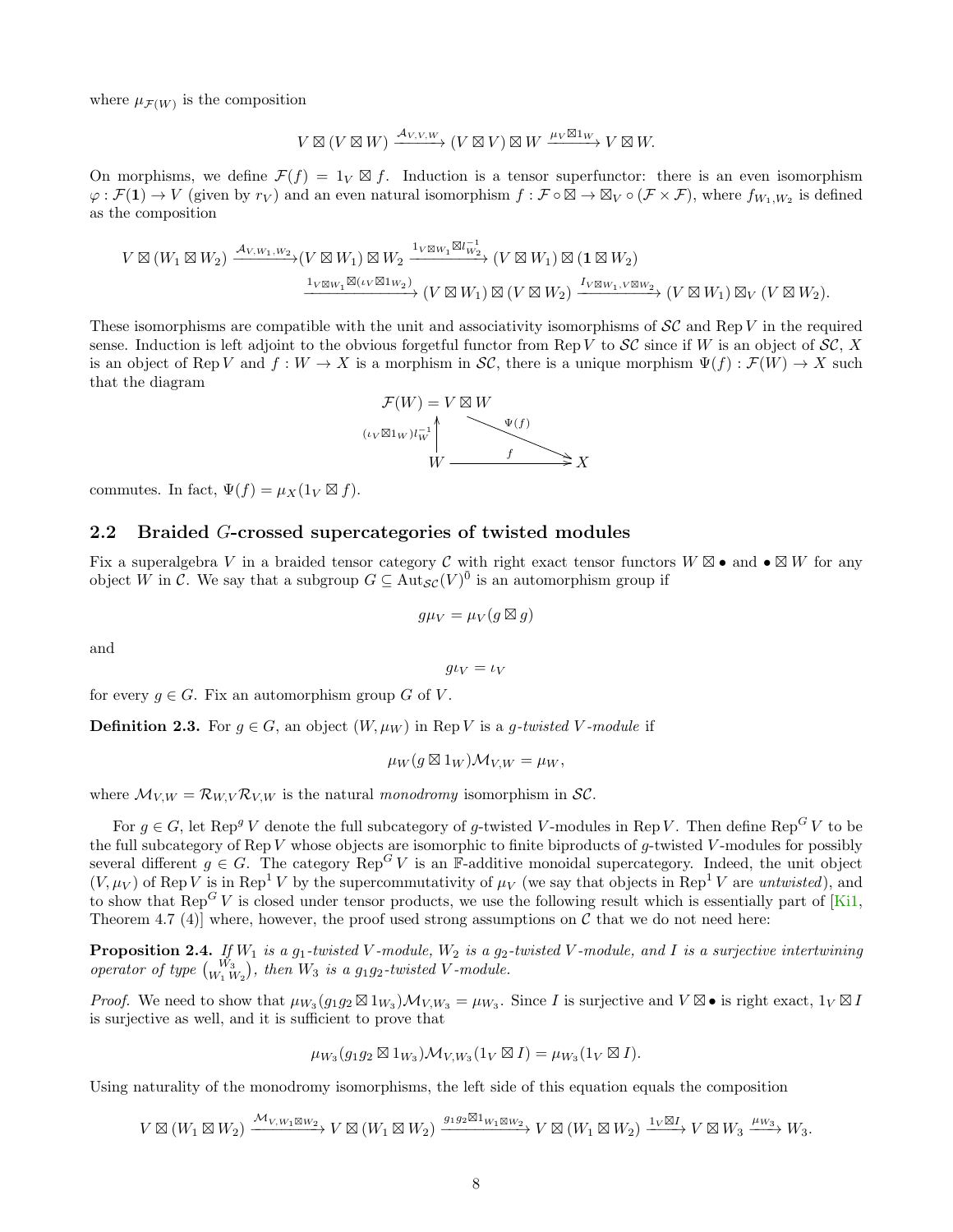Using the hexagon axiom and the fact that  $I$  is an intertwining operator, this composition becomes

$$
V \boxtimes (W_1 \boxtimes W_2) \xrightarrow{\mathcal{A}_{V,W_1,W_2}} (V \boxtimes W_1) \boxtimes W_2 \xrightarrow{\mathcal{R}_{V,W_1} \boxtimes 1_{W_2}} (W_1 \boxtimes V) \boxtimes W_2 \xrightarrow{\mathcal{A}_{W_1,V,W_2}^{-1}} W_1 \boxtimes (V \boxtimes W_2)
$$
  

$$
\xrightarrow{\mathcal{A}_{V,W_1,W_2}^{-1}} W_1 \boxtimes (V \boxtimes W_2) \xrightarrow{\mathcal{A}_{W_1,V,W_2}} (W_1 \boxtimes V) \boxtimes W_2 \xrightarrow{\mathcal{R}_{W_1,V} \boxtimes 1_{W_2}} (V \boxtimes W_1) \boxtimes W_2
$$
  

$$
\xrightarrow{\mathcal{A}_{V,W_1,W_2}^{-1}} V \boxtimes (W_1 \boxtimes W_2) \xrightarrow{g_1 g_2 \boxtimes 1_{W_1} \boxtimes w_2} V \boxtimes (W_1 \boxtimes W_2) \xrightarrow{\mathcal{A}_{V,W_1,W_2}} (V \boxtimes W_1) \boxtimes W_2
$$
  

$$
\xrightarrow{\mu_{W_1} \boxtimes 1_{W_2}} W_1 \boxtimes W_2 \xrightarrow{\mathcal{A}} W_3.
$$

We apply the naturality of the associativity isomorphisms to  $g_1g_2\boxtimes 1_{W_1\boxtimes W_2}$  to cancel the associativity isomorphism and its inverse in the third line. Then since  $W_1$  is  $g_1$ -twisted, we replace  $\mu_{W_1}(g_1 \boxtimes 1_{W_1})$  with  $\mu_{W_1} \mathcal{M}_{V,W_1}^{-1}$  to get

$$
V \boxtimes (W_1 \boxtimes W_2) \xrightarrow{\mathcal{A}_{V,W_1,W_2}} (V \boxtimes W_1) \boxtimes W_2 \xrightarrow{\mathcal{R}_{V,W_1} \boxtimes 1_{W_2}} (W_1 \boxtimes V) \boxtimes W_2 \xrightarrow{\mathcal{A}_{W_1,V,W_2}^{-1}} W_1 \boxtimes (V \boxtimes W_2)
$$
  

$$
\xrightarrow{\mathbf{1}_{W_1} \boxtimes \mathcal{M}_{V,W_2}} W_1 \boxtimes (V \boxtimes W_2) \xrightarrow{\mathcal{A}_{W_1,V,W_2}} (W_1 \boxtimes V) \boxtimes W_2 \xrightarrow{\mathcal{R}_{W_1,V} \boxtimes 1_{W_2}} (V \boxtimes W_1) \boxtimes W_2
$$
  

$$
\xrightarrow{g_2 \boxtimes 1_{W_1 \boxtimes W_2}} (V \boxtimes W_1) \boxtimes W_2 \xrightarrow{\mathcal{M}_{V,W_1}^{-1} \boxtimes 1_{W_2}} (V \boxtimes W_1) \boxtimes W_2 \xrightarrow{\mu_{W_1} \boxtimes 1_{W_2}} W_1 \boxtimes W_2 \xrightarrow{\mathcal{L}} W_3.
$$
 (2.4)

In the presence of the intertwining operator I,  $\mu_{W_1} \boxtimes 1_{W_2}$  can be replaced with

$$
(V\boxtimes W_1)\boxtimes W_2 \xrightarrow{\mathcal{R}_{V,W_1}\boxtimes 1_{W_2}} (W_1\boxtimes V)\boxtimes W_2 \xrightarrow{\mathcal{A}_{W_1,V,W_2}^{-1}} W_1\boxtimes (V\boxtimes W_2) \xrightarrow{1_{W_1}\boxtimes \mu_{W_2}} W_1\boxtimes W_2.
$$

Insert this into [\(2.4\)](#page-8-0), apply naturality of the associativity and braiding isomorphisms to  $g_2 \boxtimes 1_{W_1 \boxtimes W_2}$ , and cancel to obtain

$$
V\boxtimes (W_1\boxtimes W_2)\xrightarrow{\mathcal{A}_{V,W_1,W_2}}(V\boxtimes W_1)\boxtimes W_2\xrightarrow{\mathcal{R}_{V,W_1}\boxtimes 1_{W_2}}(W_1\boxtimes V)\boxtimes W_2\xrightarrow{\mathcal{A}_{W_1,V,W_2}^{-1}}W_1\boxtimes (V\boxtimes W_2)\xrightarrow{\mathbf{1}_{W_1}\boxtimes \mathcal{M}_{V,W_2}}W_1\boxtimes (V\boxtimes W_2)\xrightarrow{\mathbf{1}_{W_1}\boxtimes \mathcal{M}_{V,W_2}}W_1\boxtimes (V\boxtimes W_2)\xrightarrow{\mathbf{1}_{W_1}\boxtimes \mathcal{M}_{V,W_2}}W_1\boxtimes (V\boxtimes W_2)\xrightarrow{\mathbf{1}_{W_1}\boxtimes \mathcal{M}_{V,W_2}}W_1\boxtimes (V\boxtimes W_2)\xrightarrow{\mathbf{1}_{W_1}\boxtimes \mathcal{M}_{V,W_2}}W_1\boxtimes (V\boxtimes W_2)\xrightarrow{\mathbf{1}_{W_1}\boxtimes \mathcal{M}_{V,W_2}}W_1\boxtimes (V\boxtimes W_2)\xrightarrow{\mathbf{1}_{W_1}\boxtimes \mathcal{M}_{V,W_2}}W_1\boxtimes (V\boxtimes W_2)\xrightarrow{\mathbf{1}_{W_1}\boxtimes \mathcal{M}_{V,W_2}}W_1\boxtimes (V\boxtimes W_2)\xrightarrow{\mathbf{1}_{W_1}\boxtimes \mathcal{M}_{V,W_2}}W_1\boxtimes (V\boxtimes W_2)\xrightarrow{\mathbf{1}_{W_1}\boxtimes \mathcal{M}_{V,W_2}}W_1\boxtimes (V\boxtimes W_2)\xrightarrow{\mathbf{1}_{W_1}\boxtimes \mathcal{M}_{V,W_2}}W_1\boxtimes (V\boxtimes W_2)\xrightarrow{\mathbf{1}_{W_1}\boxtimes \mathcal{M}_{V,W_2}}W_1\boxtimes (V\boxtimes W_2)\xrightarrow{\mathbf{1}_{W_1}\boxtimes \mathcal{M}_{V,W_2}}W_1\boxtimes (V\boxtimes W_2)\xrightarrow{\mathbf{1}_{W_1}\boxtimes \mathcal{M}_{V,W_2}}W_1\boxtimes (V\boxtimes W_2)\xrightarrow{\mathbf{1}_{W_1}\boxtimes \mathcal{M}_{V,W_2}}W_1\boxtimes (V\boxtimes W_2)\xrightarrow{\mathbf{1}_{W_1}\boxtimes \mathcal{M}_{V,W_2}}W_1\boxtimes (V\boxtimes W_2)\xrightarrow{\math
$$

Since  $W_2$  is  $g_2$ -twisted this reduces to  $I\mu_{W_1,W_2}^{(2)}$ , which equals  $\mu_{W_3}(1_V \boxtimes I)$  because I is an intertwining operator.

Now for objects  $W_1$  and  $W_2$  in Rep V, the intertwining operator  $I_{W_1,W_2}$  of type  $\binom{W_1 \boxtimes_V W_2}{W_1 W_2}$  is surjective because it is a cokernel morphism. Thus the preceding proposition immediately implies:

<span id="page-8-1"></span>**Corollary 2.5.** If  $W_1$  is a  $g_1$ -twisted V-module and  $W_2$  is a  $g_2$ -twisted V-module, then  $W_1 \boxtimes_V W_2$  is a  $g_1g_2$ -twisted V-module. In particular,  $\text{Rep}^G V$  is closed under tensor products.

Note that the subcategory  $\text{Rep}^1$  V is a monoidal supercategory, and it is braided  $[\text{Pa}, \text{KO}, \text{CKM}]$  with braiding isomorphisms characterized by the commutative diagram

$$
W_1 \boxtimes W_2 \xrightarrow{\mathcal{R}_{W_1, W_2}} W_2 \boxtimes W_1
$$
  
\n
$$
\downarrow I_{W_1, W_2} \qquad \qquad \downarrow I_{W_2, W_1}
$$
  
\n
$$
W_1 \boxtimes_V W_2 \xrightarrow{\mathcal{R}_{W_1, W_2}} W_2 \boxtimes_V W_1
$$

<span id="page-8-0"></span>.

The braiding isomorphisms in SC do not induce well-defined braiding isomorphisms on the entire category Rep<sup>G</sup> V, but  $\text{Rep}^G V$  does admit the structure of a braided G-crossed supercategory, with braiding isomorphisms twisted by an action of G on  $\text{Rep}^G V$ . We discuss this structure after presenting the definition of braided G-crossed supercategory.

An F-additive supercategory  $S$  decomposes as a direct sum of (not necessarily finitely many) full subcategories  $\{\mathcal{S}_i\}_{i\in I}$ , denoted  $\mathcal{S} = \bigoplus_{i\in I} \mathcal{S}_i$ , if

- 1. Every object in S is isomorphic to a biproduct  $\bigoplus_{i\in I}W_i$  with  $W_i$  an object of  $\mathcal{S}_i$  and finitely many  $W_i$ non-zero.
- 2. If  $W_i$  is an object of  $S_i$  and  $W_j$  is an object of  $W_j$  for  $i \neq j$ , then  $\text{Hom}_{\mathcal{S}}(W_i, W_j) = 0$ .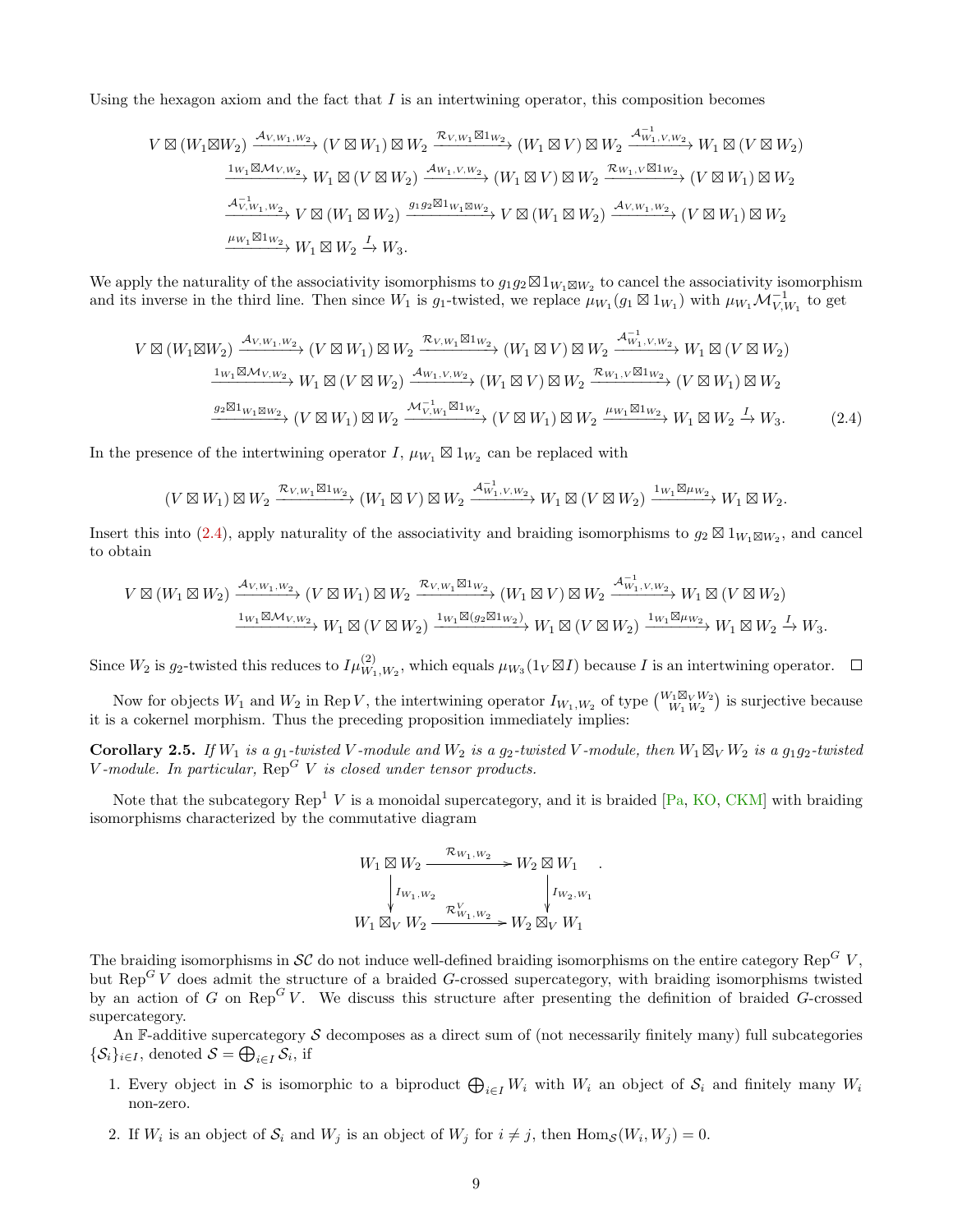The second condition implies that the only object in both  $S_i$  and  $S_j$  for  $i \neq j$  is the zero object. Also, if an object W is isomorphic to both  $\bigoplus_{i\in I} W_i$  and  $\bigoplus_{i\in I} \widetilde{W}_i$  with  $W_i$ ,  $\widetilde{W}_i$  objects in  $\mathcal{S}_i$ , then  $W_i \cong \widetilde{W}_i$  for each i.

For a (braided) monoidal supercategory S, let  $Aut_{\boxtimes}^{(br)}(\mathcal{S})$  denote the group of equivalence classes of even (braided) tensor autoequivalences of S. Such an autoequivalence consists of a triple  $(T, \tau, \varphi)$  where  $T : S \to S$  is an equivalence of categories inducing even linear maps on morphisms,  $\tau : T \circ \boxtimes \to \boxtimes \circ (T \times T)$  is an even natural isomorphism, and  $\varphi: T(1) \to 1$  is an even isomorphism. These isomorphisms must be suitably compatible with the unit, associativity, and braiding isomorphisms (if any) of S. The composition of two autoequivalences  $(T_1, \tau_1, \varphi_1)$ and  $(T_2, \tau_2, \varphi_2)$  is the functor  $T_1 \circ T_2$  together with the isomorphism

$$
T_1(T_2(\mathbf{1})) \xrightarrow{T_1(\varphi_2)} T_1(\mathbf{1}) \xrightarrow{\varphi_1} \mathbf{1}
$$

and natural isomorphims

 $T_1(T_2(W_1 \boxtimes W_2)) \xrightarrow{T_1((\tau_2)_{W_1,W_2})} T_1(T_2(W_1) \boxtimes T_2(W_2)) \xrightarrow{(\tau_1)_{T_2(W_1),T_2(W_2)}} T_1(T_2(W_1)) \boxtimes T_1(T_2(W_2))$ 

for objects  $W_1$  and  $W_2$  of  $S$ .

Now for  $G$  a (not necessarily finite) group, the following is a natural generalization of the notion of  $G$ -crossed category from  $[T_u]$  (see also  $[Ki3, EGNO]$  $[Ki3, EGNO]$  $[Ki3, EGNO]$ ) to the supercategory setting:

**Definition 2.6.** A braided G-crossed supercategory over  $\mathbb{F}$  is an  $\mathbb{F}$ -additive monoidal supercategory S with the following structures:

1. G-grading: As a category  $S$  decomposes as a direct sum

$$
\mathcal{S}=\bigoplus_{g\in G}\mathcal{S}_g
$$

where each  $S<sub>q</sub>$  is a full subcategory, called the *g*-twisted sector. The G-grading is compatible with the monoidal structure in the sense that:

- (a) The unit object 1 is an object of  $S_1$ .
- (b) For objects  $W_1$  in  $S_{g_1}$  and  $W_2$  in  $S_{g_2}$ ,  $W_1 \boxtimes W_2$  is an object of  $S_{g_1g_2}$ .
- 2. G-action: There is a group homomorphism  $\varphi: G \to \text{Aut}_{\mathbb{Z}}(\mathcal{S})$ , denoted  $g \mapsto (T_g, \tau_g, \varphi_g)$ , such that for  $g, h \in G$ and an object W in  $S_g$ ,  $T_h(W)$  is an object of  $S_{hgh^{-1}}$ .
- 3. Braiding isomorphisms: For every  $g \in G$ , there is an even natural isomorphism R from the functor  $\boxtimes$  on  $S_g \times S$  to the functor  $\boxtimes \circ (T_g \times 1_{S_g}) \circ \sigma$  satisfying the following properties:
	- (a) Compatibility with the G-action: For  $g \in G$  and  $W_1$  in  $\mathcal{S}_g$ , the diagram

$$
T_h(W_1 \boxtimes W_2) \xrightarrow{T_h(\mathcal{R}_{W_1,W_2})} T_h(T_g(W_2) \boxtimes W_1)
$$
  
\n
$$
\downarrow_{\tau_h, w_1, w_2} \qquad \qquad \downarrow_{\tau_h, \tau_g(w_2), w_1} T_h(W_1) \boxtimes T_h(W_2) \xrightarrow{\mathcal{R}_{T_h(w_1), \tau_h(w_2)}} T_{hg}(W_2) \boxtimes T_h(W_1)
$$

commutes for all  $h \in G$  and all objects  $W_2$  in S.

(b) The hexagon/heptagon axioms: First, for  $g_1, g_2 \in G$ ,  $W_1$  in  $\mathcal{S}_{g_1}$ , and  $W_2$  in  $\mathcal{S}_{g_2}$ , the diagram

$$
W_1 \boxtimes (W_2 \boxtimes W_3) \xrightarrow{\mathcal{A}_{W_1, W_2, W_3}} (W_1 \boxtimes W_2) \boxtimes W_3
$$
  
\n
$$
\downarrow_{1_{W_1} \boxtimes \mathcal{R}_{W_2, W_3}} \qquad \qquad \downarrow \mathcal{R}_{W_1 \boxtimes W_2, W_3}
$$
  
\n
$$
W_1 \boxtimes (T_{g_2}(W_3) \boxtimes W_2) \qquad T_{g_1g_2}(W_3) \boxtimes (W_1 \boxtimes W_2)
$$
  
\n
$$
\downarrow_{4_{W_1, T_{g_2}(W_3), W_2}} \qquad \qquad \downarrow_{4_{T_{g_1, g_2}(W_3), W_1, W_2}}
$$
  
\n
$$
(W_1 \boxtimes T_{g_2}(W_3)) \boxtimes W_2 \xrightarrow{\mathcal{R}_{W_1, T_{g_2}(W_3)} \boxtimes 1_{W_3}} (T_{g_1g_2}(W_3) \boxtimes W_1) \boxtimes W_2
$$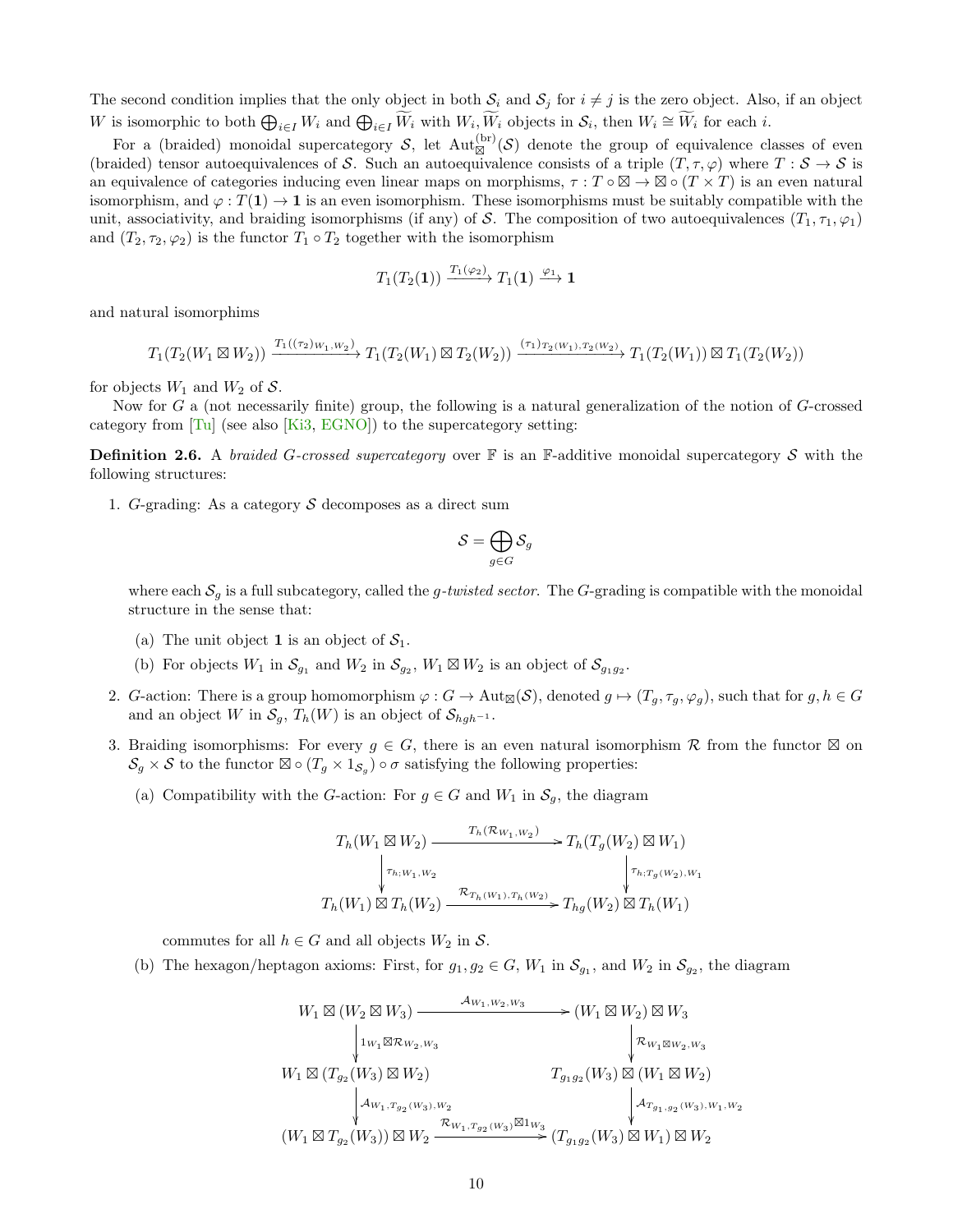commutes for any object  $W_3$  in S; and second, for  $g \in G$  and  $W_1$  in  $S_g$ , the diagram

$$
(W_1 \boxtimes W_2) \boxtimes W_3 \xrightarrow{\mathcal{R}_{W_1,W_2} \boxtimes 1_{W_3}} (T_g(W_2) \boxtimes W_1) \boxtimes W_3
$$
\n
$$
\downarrow \qquad \qquad \downarrow \qquad \qquad \downarrow \qquad \qquad \downarrow \qquad \qquad \downarrow \qquad \qquad \downarrow \qquad \qquad \downarrow \qquad \qquad \downarrow \qquad \downarrow \qquad \downarrow \qquad \downarrow \qquad \downarrow \qquad \downarrow \qquad \downarrow \qquad \downarrow \qquad \downarrow \qquad \downarrow \qquad \downarrow \qquad \downarrow \qquad \downarrow \qquad \downarrow \qquad \downarrow \qquad \downarrow \qquad \downarrow \qquad \downarrow \qquad \downarrow \qquad \downarrow \qquad \downarrow \qquad \downarrow \qquad \downarrow \qquad \downarrow \qquad \downarrow \qquad \downarrow \qquad \downarrow \qquad \downarrow \qquad \downarrow \qquad \downarrow \qquad \downarrow \qquad \downarrow \qquad \downarrow \qquad \downarrow \qquad \downarrow \qquad \downarrow \qquad \downarrow \qquad \downarrow \qquad \downarrow \qquad \downarrow \qquad \downarrow \qquad \downarrow \qquad \downarrow \qquad \downarrow \qquad \downarrow \qquad \downarrow \qquad \downarrow \qquad \downarrow \qquad \downarrow \qquad \downarrow \qquad \downarrow \qquad \downarrow \qquad \downarrow \qquad \downarrow \qquad \downarrow \qquad \downarrow \qquad \downarrow \qquad \downarrow \qquad \downarrow \qquad \downarrow \qquad \downarrow \qquad \downarrow \qquad \downarrow \qquad \downarrow \qquad \downarrow \qquad \downarrow \qquad \downarrow \qquad \downarrow \qquad \downarrow \qquad \downarrow \qquad \downarrow \qquad \downarrow \qquad \downarrow \qquad \downarrow \qquad \downarrow \qquad \downarrow \qquad \downarrow \qquad \downarrow \qquad \downarrow \qquad \downarrow \qquad \downarrow \qquad \downarrow \qquad \downarrow \qquad \downarrow \qquad \downarrow \qquad \downarrow \qquad \downarrow \qquad \downarrow \qquad \downarrow \qquad \downarrow \qquad \downarrow \qquad \downarrow \qquad \downarrow \qquad \downarrow \qquad \downarrow \qquad \downarrow \qquad \downarrow \qquad \downarrow \qquad \downarrow \qquad \downarrow \qquad \downarrow \qquad \downarrow \qquad \downarrow \qquad \downarrow \qquad \
$$

commutes for all objects  $W_2$ ,  $W_3$  in S.

**Remark 2.7.** In the axioms for the braiding isomorphisms, we have implicitly assumed the homomorphism  $\varphi$  is strict in the sense that  $\varphi(g_1g_2) = \varphi(g_1)\varphi(g_2)$ . More generally, one could require that  $\varphi(g_1)\varphi(g_2)$  and  $\varphi(g_1g_2)$  be naturally isomorphic via an isomorphism with suitable coherence properties, as in [\[Ki3\]](#page-55-4). One could also impose stronger strictness conditions: in  $\text{Tu}$ , for example, it is assumed that G acts by strict tensor functors, that is,  $T_g(W_1 \boxtimes W_2) = T_g(W_1) \boxtimes T_g(W_2)$ ,  $T_g(1) = 1$ , and  $\tau_g$ ,  $\varphi_g$  are identity isomorphisms for all  $g \in G$ . Here, we have chosen the level of strictness that actually occurs in the examples that we will consider.

Remark 2.8. The only modification in the notion of braided G-crossed category needed for the supercategory setting is the evenness requirement for  $\mathcal R$  and each  $T_q$ . The naturality of the braiding isomorphism  $\mathcal R$  means that for parity homogeneous morphisms  $f_1 : W_1 \to \widetilde{W}_1$  and  $f_2 : W_2 \to \widetilde{W}_2$ , where  $W_1, \widetilde{W}_1$  are objects of  $\mathcal{S}_q$ ,

$$
\mathcal{R}_{\widetilde{W}_1,\widetilde{W}_2}(f_1\boxtimes f_2)=(-1)^{|f_1||f_2|}(T_g(f_2)\boxtimes f_1)\mathcal{R}_{W_1,W_2}.
$$

As  $T_g$  induces even linear maps on morphisms, there is no question of whether  $|f_2|$  or  $|T_g(f_2)|$  should appear in the sign factor here.

**Remark 2.9.** If a braided G-crossed supercategory S is rigid and W is an object of  $S_g$ , then its dual W<sup>\*</sup> is an object of  $\mathcal{S}_{g^{-1}}$ . Indeed, if  $W^* = \bigoplus_{h \in G} W_h^*$ , then the restriction of the evaluation  $e_W : W^* \boxtimes W \to \mathbf{1}$  to  $W_h^* \boxtimes W$ is zero unless  $h = g^{-1}$ . Similarly, the image of the coevaluation  $i_W : \mathbf{1} \to W \boxtimes W^*$  is contained in  $W \boxtimes W_{g^{-1}}^*$ , and we find that  $(W^*_{g^{-1}}, e_W|_{W^*_{g^{-1}} \boxtimes W}, i_W)$  is already a (left) dual of W.

Under mild conditions, the category  $\text{Rep}^G V$  of twisted modules for a superalgebra V in a braided tensor category C is a braided G-crossed supercategory. This result was stated in [\[Ki3,](#page-55-4) Theorem 4.2 (2)], although a detailed proof was not given. As a full proof seems to be missing from the literature, we will give one in Appendix [A,](#page-38-0) here only discussing the definitions of the G-action and the G-crossed braiding.

<span id="page-10-0"></span>**Theorem 2.10.** Let  $C$  be a braided tensor category with right exact tensoring functors,  $V$  a superalgebra in  $C$ , and G an automorphism group of V. If  $\text{Hom}_{\text{Rep }V}(W_1, W_2) = 0$  whenever  $W_1$  is  $g_1$ -twisted,  $W_2$  is  $g_2$ -twisted, and  $g_1 \neq g_2$ , then  $\text{Rep}^G V$  is a braided G-crossed supercategory.

The condition on  $\text{Hom}_{\text{Rep }V}(W_1, W_2)$  guarantees that  $\text{Rep}^G V$  decomposes as a direct sum

$$
\operatorname{Rep}^G V = \bigoplus_{g \in G} \operatorname{Rep}^g V.
$$

For  $g \in G$ , the superfunctor  $T_g : \text{Rep } V \to \text{Rep } V$  is defined as follows:

- For an object  $(W, \mu_W)$  in Rep V,  $T_g(W, \mu_W) = (W, \mu_W(g^{-1} \boxtimes 1_W)).$
- For a morphism  $f: W_1 \to W_2$  in Rep  $V, T_g(f) = f$ .

After showing that  $T_g$  sends  $\text{Rep}^g V$  to  $\text{Rep}^{ghg^{-1}} V$ , we see that  $T_g$  restricts to a superfunctor on  $\text{Rep}^G V$ . The isomorphism

$$
\varphi_g: T_g(V) \to V
$$

is g itself. Then for objects  $W_1, W_2$  in Rep V, the even natural isomorphism

$$
\tau_{g;W_1,W_2}: T_g(W_1 \boxtimes_V W_2) \to T_g(W_1) \boxtimes_V T_g(W_2),
$$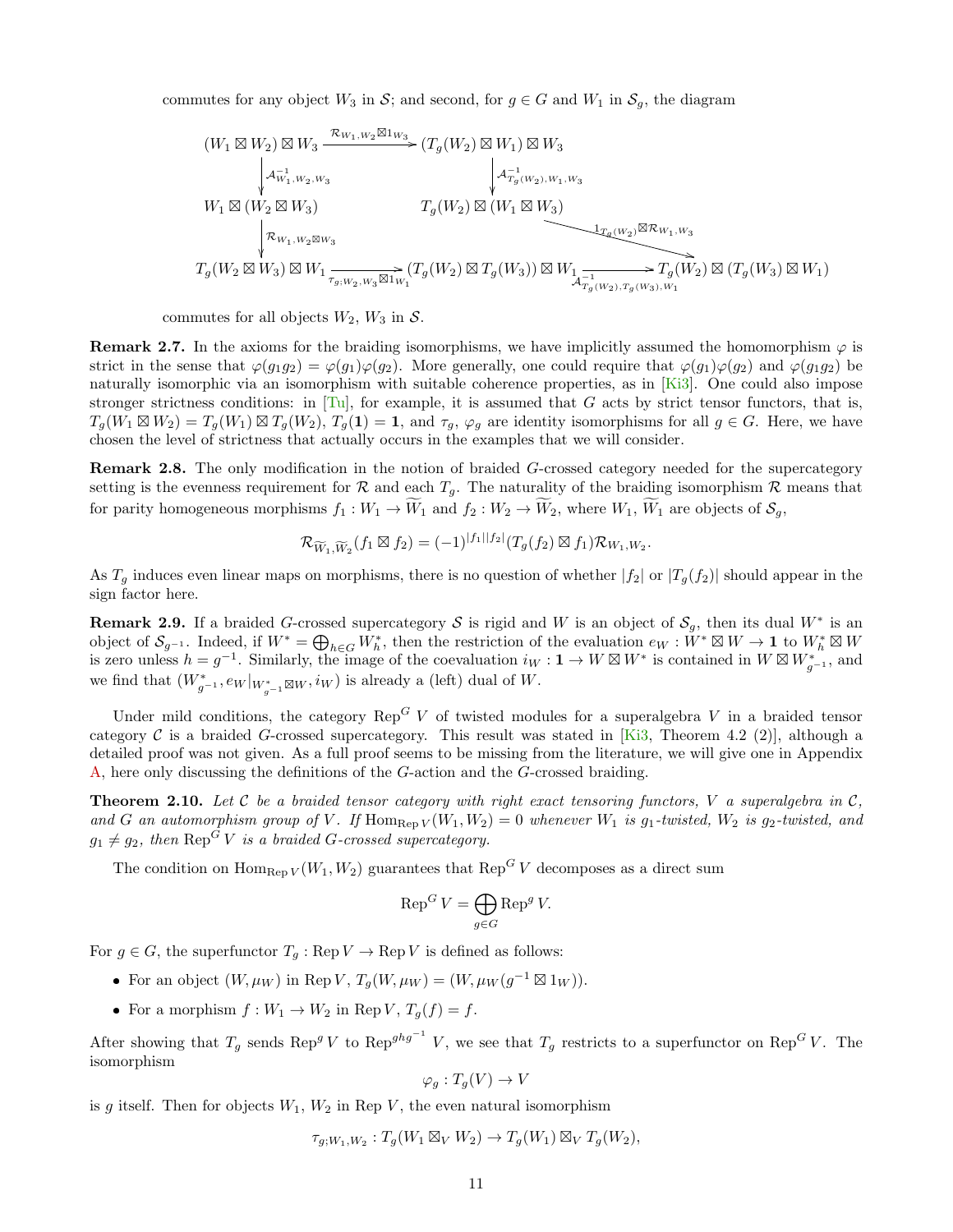which as a morphism in SC is an isomorphism from  $W_1 \boxtimes_V W_2$  to  $T_g(W_1) \boxtimes_V T_g(W_2)$ , is characterized by the commutative diagram

.

.

$$
\begin{array}{c}\nW_1 \boxtimes W_2 \\
\downarrow I_{W_1,W_2} \\
W_1 \boxtimes_V W_2 \xrightarrow{\tau_{g;W_1,W_2}} T_g(W_1) \boxtimes_V T_g(W_2)\n\end{array}
$$

Note that  $I_{T_g(W_1),T_g(W_2)}$  does not equal  $I_{W_1,W_2}$  since it is the cokernel of a different SC-morphism into  $W_1 \boxtimes W_2$ , defined using different actions of V on  $W_1 \boxtimes W_2$ . Finally for  $W_1$  a g-twisted module and  $W_2$  any object of Rep<sup>G</sup>V, the braiding isomorphism

$$
\mathcal{R}_{W_1,W_2}^V: W_1 \boxtimes_V W_2 \to T_g(W_2) \boxtimes_V W_1
$$

is characterized by the commutative diagram

$$
W_1 \boxtimes W_2 \xrightarrow{\mathcal{R}_{W_1, W_2}} W_2 \boxtimes W_1
$$
  
\n
$$
\downarrow I_{W_1, W_2} \qquad \qquad \downarrow I_{T_g(W_2), W_1}
$$
  
\n
$$
W_1 \boxtimes_V W_2 \xrightarrow{\mathcal{R}_{W_1, W_2}} T_g(W_2) \boxtimes_V W_1
$$

#### <span id="page-11-0"></span>2.3 G-equivariantization

Given a braided G-crossed supercategory S with G-action  $g \mapsto (T_g, \tau_g, \varphi_g)$  and braiding R, there is a braided monoidal supercategory  $S^G$  called the G-equivariantization of S with objects arising from G-invariant objects of S (see for example Sections 2.7, 4.15 and 8.24 of [\[EGNO\]](#page-54-10)). Formally,

• The F-additive supercategory  $S^G$  has objects  $(W, {\{\varphi_W(g)\}}_{g\in G})$  where W is an object of S and the  $\varphi_W(g)$ :  $T_q(W) \to W$  are even isomorphisms in S such that the diagram

$$
T_{gh}(W) = T_g(T_h(W)) \xrightarrow{T_g(\varphi_W(h))} T_g(W) \downarrow \varphi_W(g)
$$
  

$$
\varphi_W(gh) \searrow \psi_W(g)
$$

commutes for  $g, h \in G$ .

• Morphisms  $f:(W_1,\varphi_{W_1})\to(W_2,\varphi_{W_2})$  in  $\mathcal{S}^G$  are morphisms  $f:W_1\to W_2$  in  $\mathcal S$  such that the diagram

$$
T_g(W_1) \xrightarrow{T_g(f)} T_g(W_2)
$$
  
\n
$$
\downarrow \varphi_{W_1(g)} \qquad \qquad \downarrow \varphi_{W_2(g)}
$$
  
\n
$$
W_1 \xrightarrow{f} W_2
$$

commutes for all  $q \in G$ .

For objects  $(W_1, \varphi_{W_1})$  and  $(W_2, \varphi_{W_2})$  in  $\mathcal{S}^G$ , their tensor product is  $(W_1 \boxtimes W_2, \varphi_{W_1 \boxtimes W_2})$  where

$$
\varphi_{W_1 \boxtimes W_2}(g) = (\varphi_{W_1}(g) \boxtimes \varphi_{W_2}(g)) \tau_{g;W_1,W_2}
$$

for  $g \in G$ . Then the tensor product (in S) of two morphisms in  $\mathcal{S}^G$  is also a morphism in  $\mathcal{S}^G$  due to the naturality of  $\tau_g$ . The unit object of  $\mathcal{S}^G$  is  $(1, \{\varphi_g\}_{g \in G})$ , and the unit and associativity isomorphisms of  $\mathcal S$  are morphisms in  $S^G$  due to the compatibility of the  $\varphi_g$  and  $\tau_g$  with the unit and associativity isomorphisms.

We can also define a braiding on  $\mathcal{S}^G$  as follows. For an object W in S, let  $\pi_g$  denote projection onto the g-graded homogeneous summand  $W^g$  and let  $q_g$  denote the inclusion of  $W^g$  into W. Then for objects  $(W_1, \varphi_{W_1})$ and  $(W_2, \varphi_{W_2})$  of  $\mathcal{S}^G$ , we define  $\widetilde{\mathcal{R}}_{W_1, W_2}$  to be the sum over  $g \in G$  of the compositions

$$
W_1\boxtimes W_2 \xrightarrow{\pi_g\boxtimes 1_{W_2}} W_1^g\boxtimes W_2 \xrightarrow{\mathcal{R}_{W_1^g,W_2}} T_g(W_2)\boxtimes W_1^g\xrightarrow{\varphi_{W_2}(g)\boxtimes q_g} W_2\boxtimes W_1.
$$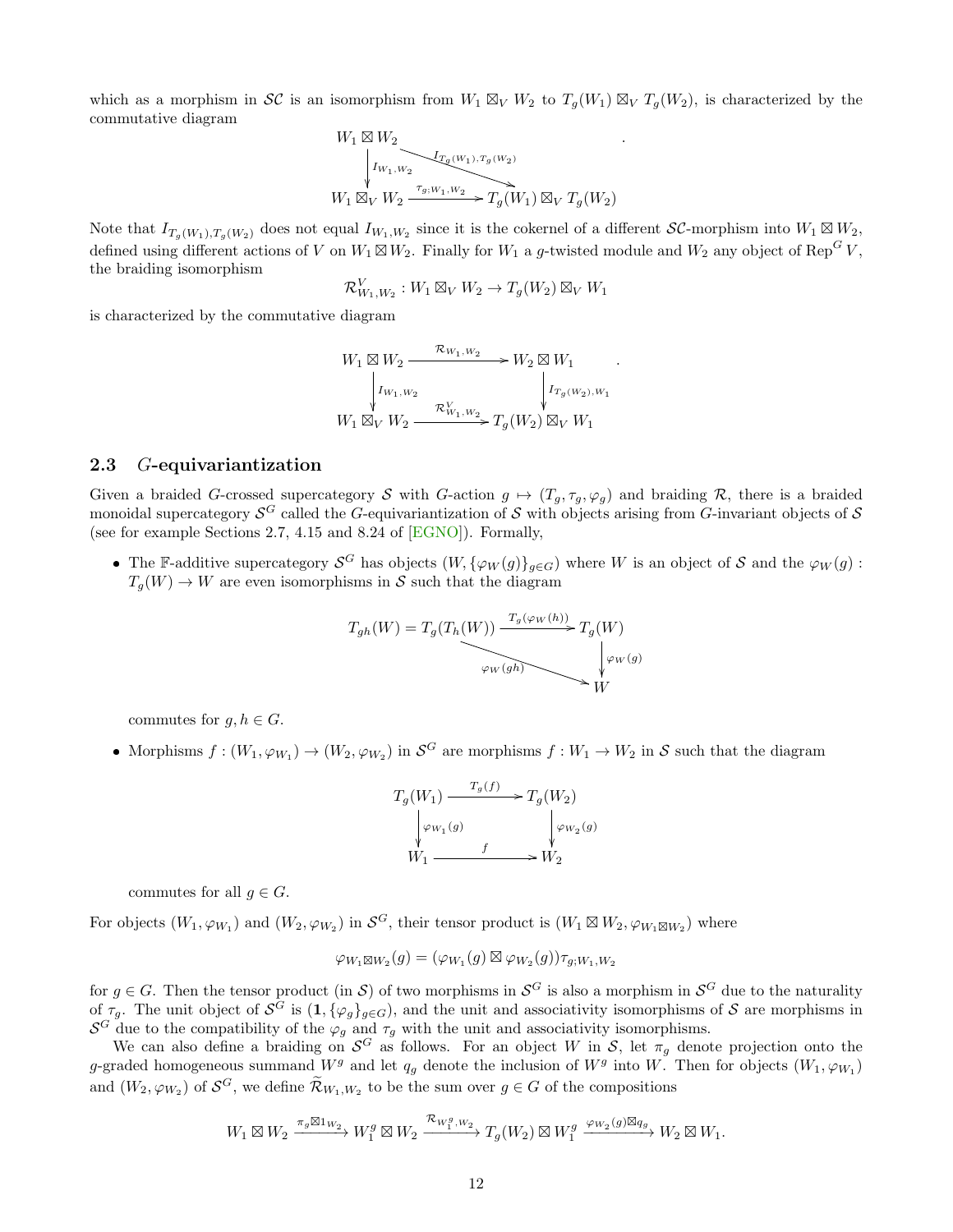Showing that  $\widetilde{\mathcal{R}}_{W_1,W_2}$  is a morphism in  $\mathcal{S}^G$  requires the compatibility of  $\mathcal R$  with the G-action on  $\mathcal S$ , and the hexagon axioms for  $\widetilde{\mathcal{R}}$  follow using the hexagon/heptagon axioms for  $\mathcal{R}$ .

When our braided G-crossed supercategory is the category of twisted modules for a superalgebra V in a braided tensor category C, an object of the G-equivariantization is an object  $(W, \mu_W)$  of Rep<sup>G</sup> V equipped with a representation  $\varphi_W : G \to \text{Aut}_{\mathcal{SC}}(W)$  such that

$$
\varphi_W(g)\mu_W = \mu_W(g \boxtimes \varphi_W(g))
$$

for all  $g \in G$ . Morphisms  $f : W_1 \to W_2$  in the G-equivariantization are morphisms in Rep<sup>G</sup>V that commute with the representations of  $G$  on  $W_1$  and  $W_2$ .

For the rest of this section, we will assume that  $\text{Rep}^G V$  equals the full category Rep V; for conditions guar-anteeing this occurs, see Assumption [3.1](#page-15-1) in the next section. In this case, the induction functor  $\mathcal{F}: \mathcal{SC} \to \text{Rep } V$ is actually a functor into the G-equivariantization, which we will denote by  $\mathcal{S}(\text{Rep }V)^G$  because we will soon use the notation (Rep V)<sup>G</sup> for a certain subcategory. Indeed, for an object W in  $\mathcal{SC}, G$  acts on  $\mathcal{F}(W) = V \boxtimes W$  by  $\varphi_{\mathcal{F}(W)}(g) = g \boxtimes 1_W$ . This representation satisfies

$$
\varphi_{\mathcal{F}(W)}(g)\mu_{\mathcal{F}(W)} = \mu_{\mathcal{F}(W)}(g \boxtimes \varphi_{\mathcal{F}(W)}(g))
$$

because g is an automorphism of V. Moreover, if  $f: W_1 \to W_2$  is a morphism in  $\mathcal{SC}$ , then  $\mathcal{F}(f) = 1_V \boxtimes f$  is a morphism in  $\mathcal{S}(\text{Rep } V)^G$  because

$$
(g \boxtimes 1_{W_2})(1_V \boxtimes f) = (1_V \boxtimes f)(g \boxtimes 1_{W_1})
$$

(since  $g$  is even, there is no sign factor).

The following theorem can be found in  $[Ki2, M\ddot{u}2]$  $[Ki2, M\ddot{u}2]$ , but we include the proof to emphasize that it does not require rigidity or semisimplicity:

<span id="page-12-1"></span>**Theorem 2.11.** If  $\text{Rep}^G V = \text{Rep } V$ , then induction  $\mathcal{F} : \mathcal{SC} \to \mathcal{S}(\text{Rep } V)^G$  is a braided monoidal superfunctor.

*Proof.* We need to check that  $r_V : \mathcal{F}(1) \to V$  and  $f_{W_1,W_2} : \mathcal{F}(W_1 \boxtimes W_2) \to \mathcal{F}(W_1) \boxtimes_V \mathcal{F}(W_2)$  are morphisms in  $\mathcal{S}(\text{Rep }V)^G$ . These isomorphisms will be compatible with the unit and associativity isomorphisms in  $\mathcal{SC}$  and  $\mathcal{S}(\text{Rep } V)^G$  because the unit and associativity isomorphisms in  $\mathcal{S}(\text{Rep } V)^G$  are the same as those in Rep V.

The naturality of the right unit isomorphisms implies  $r_V$  is an  $\mathcal{S}(\text{Rep } V)^G$ -morphism. For  $f_{W_1,W_2}$ , we need to show

<span id="page-12-0"></span>
$$
\varphi_{\mathcal{F}(W_1)\boxtimes_V \mathcal{F}(W_2)}(g) f_{W_1,W_2} = f_{W_1,W_2} \varphi_{\mathcal{F}(W_1\boxtimes W_2)}(g)
$$

for  $g \in G$ . The left side is the composition

$$
V \boxtimes (W_1 \boxtimes W_2) \xrightarrow{\mathcal{A}_{V,W_1,W_2}} (V \boxtimes W_1) \boxtimes W_2 \xrightarrow{\mathbf{1}_V \boxtimes w_1 \boxtimes (\iota_V \boxtimes \mathbf{1}_{W_2}) \iota_{W_2}^{-1}} (V \boxtimes W_1) \boxtimes (V \boxtimes W_2)
$$
  

$$
\xrightarrow{\underline{I_{\mathcal{F}(W_1), \mathcal{F}(W_2)}}} (V \boxtimes W_1) \boxtimes_V (V \boxtimes W_2) \xrightarrow{\tau_{g, \mathcal{F}(W_1), \mathcal{F}(W_2)}} T_g(V \boxtimes W_1) \boxtimes_V T_g(V \boxtimes W_2)
$$
  

$$
\xrightarrow{\varphi_{\mathcal{F}(W_1)}(g) \boxtimes_V \varphi_{\mathcal{F}(W_2)}(g)} (V \boxtimes W_1) \boxtimes_V (V \boxtimes W_2).
$$
 (2.5)

Using the definitions,

$$
\begin{aligned}\n\left(\varphi_{\mathcal{F}(W_1)}(g) \boxtimes_V \varphi_{\mathcal{F}(W_2)}(g)\right) & \tau_{g;\mathcal{F}(W_1),\mathcal{F}(W_2)} I_{\mathcal{F}(W_1),\mathcal{F}(W_2)} \\
&= \left(\varphi_{\mathcal{F}(W_1)}(g) \boxtimes_V \varphi_{\mathcal{F}(W_2)}(g)\right) I_{T_g(\mathcal{F}(W_1)),T_g(\mathcal{F}(W_2))} \\
&= I_{\mathcal{F}(W_1),\mathcal{F}(W_2)} \left(\varphi_{\mathcal{F}(W_1)}(g) \boxtimes \varphi_{\mathcal{F}(W_2)}(g)\right) \\
&= I_{\mathcal{F}(W_1),\mathcal{F}(W_2)} \left((g \boxtimes 1_{W_1}) \boxtimes (g \boxtimes 1_{W_2})\right).\n\end{aligned}
$$

Inserting this back into [\(2.5\)](#page-12-0), using  $q_{UV} = \iota_V$ , and applying naturality of associativity, we get

$$
V \boxtimes (W_1 \boxtimes W_2) \xrightarrow{g \boxtimes 1_{W_1 \boxtimes W_2}} V \boxtimes (W_1 \boxtimes W_2) \xrightarrow{\mathcal{A}_{V,W_1,W_2}} (V \boxtimes W_1) \boxtimes W_2
$$
  

$$
\xrightarrow{\mathbf{1}_{V \boxtimes W_1} \boxtimes (\iota_V \otimes \mathbf{1}_{W_2}) l_{W_2}^{-1}} (V \boxtimes W_1) \boxtimes (V \boxtimes W_2) \xrightarrow{\mathbf{1}_{\mathcal{F}(W_1), \mathcal{F}(W_2)}} (V \boxtimes W_1) \boxtimes_V (V \boxtimes W_2),
$$

which is  $f_{W_1,W_2}\varphi_{\mathcal{F}(W_1\boxtimes W_2)}(g)$ .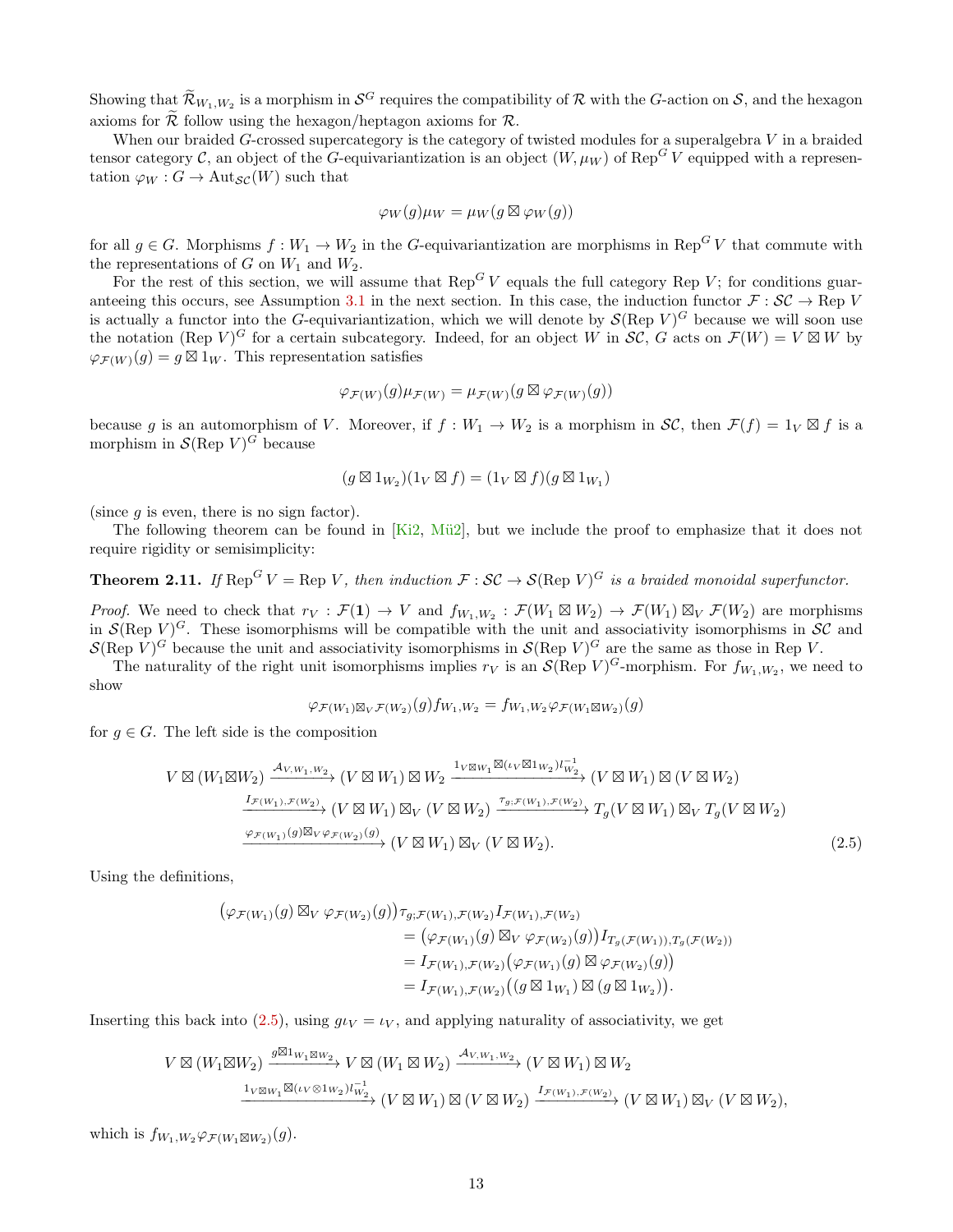We also need to verify that the natural isomorphism f is compatible with the braiding isomorphisms  $\mathcal R$  in  $\mathcal SC$ and  $\tilde{R}^V$  in  $\mathcal{S}(\text{Rep } V)^G$  in the sense that the diagram

$$
\mathcal{F}(W_1 \boxtimes W_2) \xrightarrow{\mathcal{F}(\mathcal{R}_{W_1,W_2})} \mathcal{F}(W_2 \boxtimes W_1)
$$
\n
$$
\downarrow f_{W_1,W_2} \qquad \qquad \downarrow f_{W_2,W_1}
$$
\n
$$
\mathcal{F}(W_1) \boxtimes_V \mathcal{F}(W_2) \xrightarrow{\widetilde{R}^V_{\mathcal{F}(W_1), \mathcal{F}(W_2)}} \mathcal{F}(W_2) \boxtimes_V \mathcal{F}(W_1)
$$

commutes. The lower left composition here is the sum over  $g \in G$  of the compositions

$$
V \boxtimes (W_1 \boxtimes W_2) \xrightarrow{\mathcal{A}_{V,W_1,W_2}} (V \boxtimes W_1) \boxtimes W_2 \xrightarrow{\mathbf{1}_{V \boxtimes W_1} \boxtimes (\iota_V \boxtimes \iota_{W_2}) l_{W_2}^{-1}} (V \boxtimes W_1) \boxtimes (V \boxtimes W_2)
$$
  

$$
\xrightarrow{\mathbf{1}_{\mathcal{F}(W_1),\mathcal{F}(W_2)}} (V \boxtimes W_1) \boxtimes_V (V \boxtimes W_2) \xrightarrow{\pi_g \boxtimes_V \iota_V \boxtimes w_2} (V \boxtimes W_1)^g \boxtimes_V (V \boxtimes W_2)
$$
  

$$
\xrightarrow{\mathcal{R}_{(V \boxtimes W_1)^g,V \boxtimes W_2}} T_g(V \boxtimes W_2) \boxtimes_V (V \boxtimes W_1)^g \xrightarrow{\varphi_{\mathcal{F}(W_2)}(g) \boxtimes_V g_g} (V \boxtimes W_2) \boxtimes_V (V \boxtimes W_1).
$$

By the definitions of the tensor product of morphisms in Rep V, the braiding  $\mathcal{R}^V$ , and  $\varphi_{\mathcal{F}(W_2)}(g)$ , this is the sum over  $g \in G$  of

$$
V \boxtimes (W_1 \boxtimes W_2) \xrightarrow{\mathcal{A}_{V,W_1,W_2}} (V \boxtimes W_1) \boxtimes W_2 \xrightarrow{\mathbf{1}_{V \boxtimes W_1} \boxtimes (\iota_V \boxtimes \iota_{W_2}) l_{W_2}^{-1}} (V \boxtimes W_1) \boxtimes (V \boxtimes W_2)
$$

$$
\xrightarrow{\pi_g \boxtimes \mathbf{1}_{V \boxtimes W_2}} (V \boxtimes W_1)^g \boxtimes (V \boxtimes W_2) \xrightarrow{\mathcal{R}_{(V \boxtimes W_1)^g, V \boxtimes W_2}} (V \boxtimes W_2) \boxtimes (V \boxtimes W_1)^g
$$

$$
\xrightarrow{(\mathcal{G} \boxtimes \iota_{W_2}) \boxtimes q_g} (V \boxtimes W_2) \boxtimes (V \boxtimes W_1) \xrightarrow{\mathcal{I}_{\mathcal{F}(W_2), \mathcal{F}(W_1)}} (V \boxtimes W_2) \boxtimes (V \boxtimes W_1)^g
$$

We apply naturality of the braiding to g and use  $g\iota_V = \iota_V$  to eliminate g. We then apply naturality of the braiding to  $q_g$  and get  $\sum_{g \in G} q_g \pi_g = 1_{V \boxtimes W_1}$ . Thus everything simplifies to

$$
V \boxtimes (W_1 \boxtimes W_2) \xrightarrow{\mathcal{A}_{V,W_1,W_2}} (V \boxtimes W_1) \boxtimes W_2 \xrightarrow{\mathbb{1}_{V \boxtimes W_1} \boxtimes (\iota_V \boxtimes \mathbb{1}_{W_2}) l_{W_2}^{-1}} (V \boxtimes W_1) \boxtimes (V \boxtimes W_2)
$$
  

$$
\xrightarrow{\mathcal{R}_{V \boxtimes W_1, V \boxtimes W_2}} (V \boxtimes W_2) \boxtimes (V \boxtimes W_1) \xrightarrow{\mathcal{I}_{\mathcal{F}(W_2), \mathcal{F}(W_1)}} (V \boxtimes W_2) \boxtimes_V (V \boxtimes W_1).
$$

Now use the hexagon axiom and the unit property of  $V$  to rewrite as

$$
V \boxtimes (W_1 \boxtimes W_2) \xrightarrow{\mathcal{A}_{V,W_1,W_2}} (V \boxtimes W_1) \boxtimes W_2 \xrightarrow{1_{V \boxtimes W_1} \boxtimes (\iota_V \boxtimes 1_{W_2}) l_{W_2}^{-1}} (V \boxtimes W_1) \boxtimes (V \boxtimes W_2)
$$
\n
$$
\xrightarrow{\mathcal{A}_{V,W_1,V \boxtimes W_2}^{-1}} V \boxtimes (W_1 \boxtimes (V \boxtimes W_2)) \xrightarrow{1_V \boxtimes \mathcal{R}_{W_1,V \boxtimes W_2}} V \boxtimes ((V \boxtimes W_2) \boxtimes W_1) \xrightarrow{\mathcal{A}_{V,V \boxtimes W_2,W_1}} (V \boxtimes (V \boxtimes W_2)) \boxtimes W_1
$$
\n
$$
\xrightarrow{\mathcal{R}_{V,V \boxtimes W_2} \boxtimes 1_{W_1}} ((V \boxtimes W_2) \boxtimes V) \boxtimes W_1 \xrightarrow{\mathcal{A}_{V \boxtimes W_2,V,W_1}} (V \boxtimes W_2) \boxtimes (V \boxtimes W_1)
$$
\n
$$
\xrightarrow{1_{V \boxtimes W_2} \boxtimes (r_V^{-1} \boxtimes 1_{W_1})} (V \boxtimes W_2) \boxtimes ((V \boxtimes 1) \boxtimes W_1) \xrightarrow{1_{V \boxtimes W_2} \boxtimes ((1_V \boxtimes \iota_V) \boxtimes 1_{W_1})} (V \boxtimes W_2) \boxtimes ((V \boxtimes V) \boxtimes W_1)
$$
\n
$$
\xrightarrow{1_{V \boxtimes W_2} \boxtimes (\mu_V \boxtimes 1_{W_1})} (V \boxtimes W_2) \boxtimes (V \boxtimes W_1) \xrightarrow{I_{\mathcal{F}(W_2), \mathcal{F}(W_1)}} (V \boxtimes W_2) \boxtimes_V (V \boxtimes W_1).
$$
\n(2.6)

Next use the triangle axiom and naturality of associativity to calculate

<span id="page-13-0"></span>
$$
(\mu_V \boxtimes 1_{W_1})((1_V \boxtimes \iota_V) \boxtimes 1_{W_1})(r_V^{-1} \boxtimes 1_{W_1})
$$
  
=  $(\mu_V \boxtimes 1_{W_1})((1_V \boxtimes \iota_V) \boxtimes 1_{W_1})\mathcal{A}_{V,1,W_1}(1_V \boxtimes l_{W_1}^{-1})$   
=  $(\mu_V \boxtimes 1_{W_1})\mathcal{A}_{V,V,W_1}(1_V \boxtimes (\iota_V \boxtimes 1_{W_1})) (1_V \boxtimes l_{W_1}^{-1})$   
=  $\mu_{\mathcal{F}(W_1)}(1_V \boxtimes (\iota_V \boxtimes 1_{W_1})l_{W_1}^{-1}).$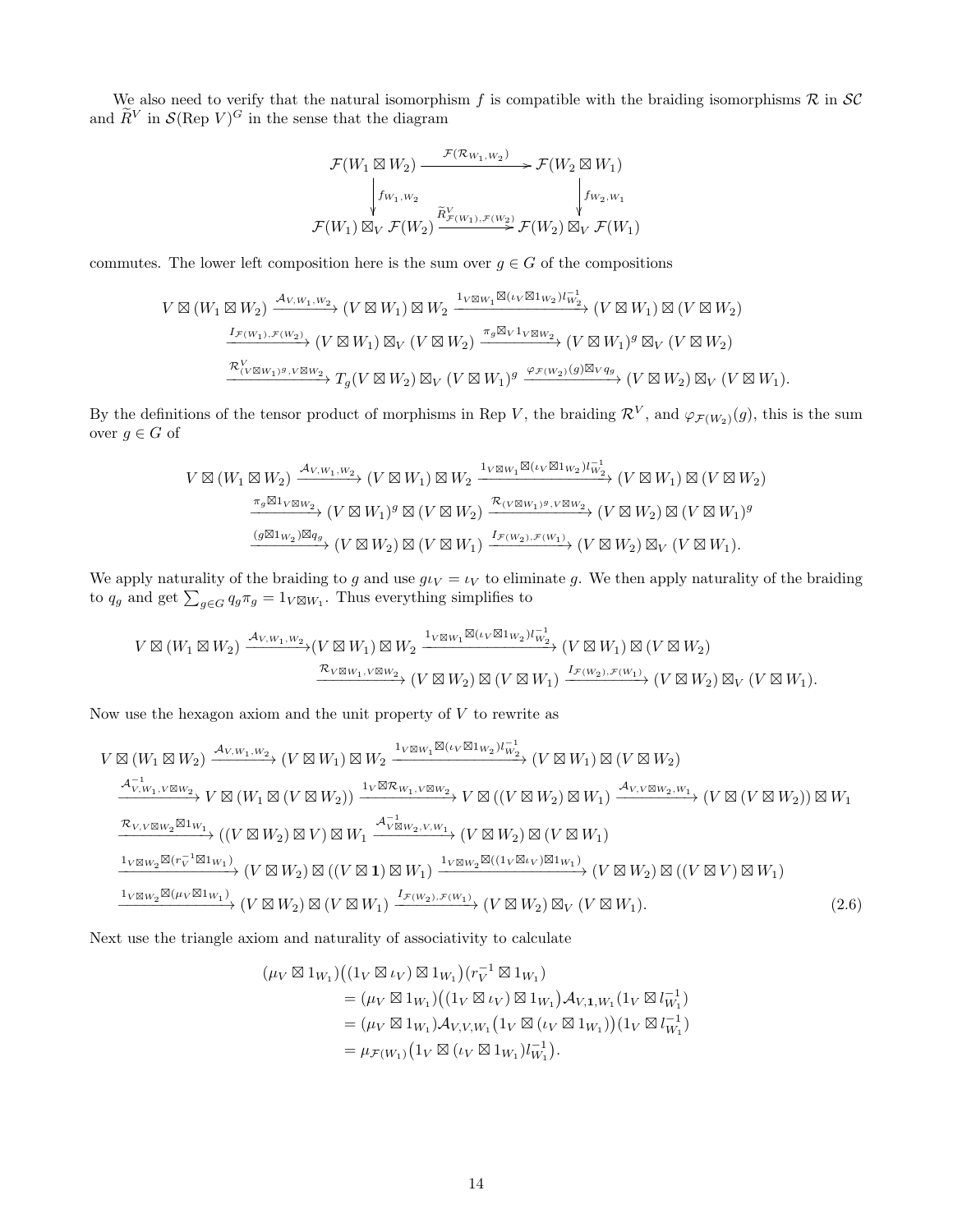We insert this back into  $(2.6)$  and use properties of natural isomorphisms to get

$$
V \boxtimes (W_1 \boxtimes W_2) \xrightarrow{1_V \boxtimes (1_{W_1} \boxtimes (\iota_V \boxtimes 1_{W_2}) l_{W_2}^{-1})} V \boxtimes (W_1 \boxtimes (V \boxtimes W_2)) \xrightarrow{1_V \boxtimes \mathcal{R}_{W_1, V \boxtimes W_2}} V \boxtimes ((V \boxtimes W_2) \boxtimes W_1)
$$
  
\n
$$
\xrightarrow{1_V \boxtimes (1_V \boxtimes w_2 \boxtimes (\iota_V \boxtimes 1_{W_1}) l_{W_1}^{-1})} V \boxtimes ((V \boxtimes W_2) \boxtimes (V \boxtimes W_1)) \xrightarrow{A_{V, \mathcal{F}(W_2), \mathcal{F}(W_1)}} (V \boxtimes (V \boxtimes W_2)) \boxtimes (V \boxtimes W_1)
$$
  
\n
$$
\xrightarrow{\mathcal{R}_{V, \mathcal{F}(W_2)} \boxtimes 1_{\mathcal{F}(W_1)}} ((V \boxtimes W_2) \boxtimes V) \boxtimes (V \boxtimes W_1) \xrightarrow{A_{\mathcal{F}(W_2), V, \mathcal{F}(W_1)}} (V \boxtimes W_2) \boxtimes (V \boxtimes W_1))
$$
  
\n
$$
\xrightarrow{1_{\mathcal{F}(W_2)} \boxtimes \mu_{\mathcal{F}(W_1)}} (V \boxtimes W_2) \boxtimes (V \boxtimes W_1) \xrightarrow{I_{\mathcal{F}(W_2), \mathcal{F}(W_1)}} (V \boxtimes W_2) \boxtimes_V (V \boxtimes W_1).
$$

Since  $I_{\mathcal{F}(W_2),\mathcal{F}(W_1)}$  is an intertwining operator, we can replace the fifth through seventh arrows above with  $\mu_{\mathcal{F}(W_2)}\boxtimes$  $1_{\mathcal{F}(W_1)}$ . Then applying naturality of braiding and associativity to  $(\iota_V \boxtimes 1_{W_2}) l_{W_2}^{-1}$ , we get

$$
V \boxtimes (W_1 \boxtimes W_2) \xrightarrow{1_V \boxtimes \mathcal{R}_{W_1, W_2}} V \boxtimes (W_2 \boxtimes W_1) \xrightarrow{1_V \boxtimes (1_{W_2} \boxtimes (\iota_V \boxtimes 1_{W_1}) l_{W_1}^{-1})} V \boxtimes (W_2 \boxtimes (V \boxtimes W_1))
$$
  
\n
$$
\xrightarrow{\mathcal{A}_{V, W_2, V \boxtimes W_1}} (V \boxtimes W_2) \boxtimes (V \boxtimes W_1) \xrightarrow{(1_V \boxtimes (\iota_V \boxtimes 1_{W_2}) l_{W_2}^{-1}) \boxtimes 1_V \boxtimes w_1} (V \boxtimes (V \boxtimes W_2)) \boxtimes (V \boxtimes W_1)
$$
  
\n
$$
\xrightarrow{\mathcal{A}_{V, V, W_2} \boxtimes 1_V \boxtimes w_1} ((V \boxtimes V) \boxtimes W_2) \boxtimes (V \boxtimes W_1) \xrightarrow{(\mu_V \boxtimes 1_{W_2}) \boxtimes 1_V \boxtimes w_1} (V \boxtimes W_2) \boxtimes (V \boxtimes W_1)
$$
  
\n
$$
\xrightarrow{I_{\mathcal{F}(W_2), \mathcal{F}(W_1)}} (V \boxtimes W_2) \boxtimes_V (V \boxtimes W_1).
$$

Finally, we use naturality of associativity, the triangle axiom, and the right unit property of  $V$  to conclude

$$
(\mu_V \boxtimes 1_{W_2}) \mathcal{A}_{V,V,W_2} (1_V \boxtimes (\iota_V \boxtimes 1_{W_2})) (1_V \boxtimes l_{W_2}^{-1})
$$
  
=  $(\mu_V \boxtimes 1_{W_2}) ((1_V \boxtimes \iota_V) \boxtimes 1_{W_2}) \mathcal{A}_{V,1,W_2} (1_V \boxtimes l_{W_2}^{-1})$   
=  $(\mu_V \boxtimes 1_{W_2}) ((1_V \boxtimes \iota_V) \boxtimes 1_{W_2}) (r_V^{-1} \boxtimes 1_{W_2}) = 1_{V \boxtimes W_2}.$ 

This together with naturality of associativity yields the composition

$$
V \boxtimes (W_1 \boxtimes W_2) \xrightarrow{1_V \boxtimes \mathcal{R}_{W_1, W_2}} V \boxtimes (W_2 \boxtimes W_1) \xrightarrow{\mathcal{A}_{V, W_2, W_1}} (V \boxtimes W_2) \boxtimes W_1
$$
  

$$
\xrightarrow{1_V \boxtimes w_2 \boxtimes (\iota_V \boxtimes 1_{W_1}) l_{W_1}^{-1}} (V \boxtimes W_2) \boxtimes (V \boxtimes W_1) \xrightarrow{I_{\mathcal{F}(W_2), \mathcal{F}(W_1)}} (V \boxtimes W_2) \boxtimes_V (V \boxtimes W_1),
$$

 $\Box$ 

which is  $f_{W_2,W_1} \mathcal{F}(\mathcal{R}_{W_1,W_2})$  as required.

Since we mainly want to understand the original braided tensor category  $\mathcal C$  rather than the auxiliary supercategory  $\mathcal{SC}$ , we would like induction to be a functor from C (embedded into  $\mathcal{SC}$  via  $W \mapsto (W, 0)$ ) into a suitable braided tensor subcategory of  $\mathcal{S}(\text{Rep }V)^G$ . For this, we need G to include the parity automorphism  $P_V = 1_{V^{\bar{0}}} \oplus (-1_{V^{\bar{1}}})$  of V. In this case, define (Rep V)<sup>G</sup> to be the full subcategory of  $\mathcal{S}(\text{Rep }V)^G$  whose objects  $(W, \mu_W, \varphi_W)$  satisfy

$$
\varphi_W(P_V) = P_W.
$$

The category (Rep  $V)^G$  is not a supercategory in any meaningful sense because its morphisms  $f: W_1 \to W_2$  satisfy

$$
P_{W_2}f=fP_{W_1}
$$

and hence are all even. Also, induction sends C to  $(\text{Rep } V)^G$  because if W is an object of C, then  $\mathcal{F}(W)$  =  $(V^{\bar{0}} \boxtimes W, V^{\bar{1}} \boxtimes W)$  as an object of  $\mathcal{SC}$ , and hence

$$
P_{\mathcal{F}(W)} = P_V \boxtimes 1_W = \varphi_{\mathcal{F}(W)}(P_V).
$$

<span id="page-14-0"></span>Now we have:

**Theorem 2.12.** Assume G contains  $P_V$  and  $\text{Rep}^G V = \text{Rep } V$ . Then  $(\text{Rep } V)^G$  is a braided tensor category and induction  $\mathcal{F}: \mathcal{C} \to (\text{Rep } V)^G$  is a braided tensor functor.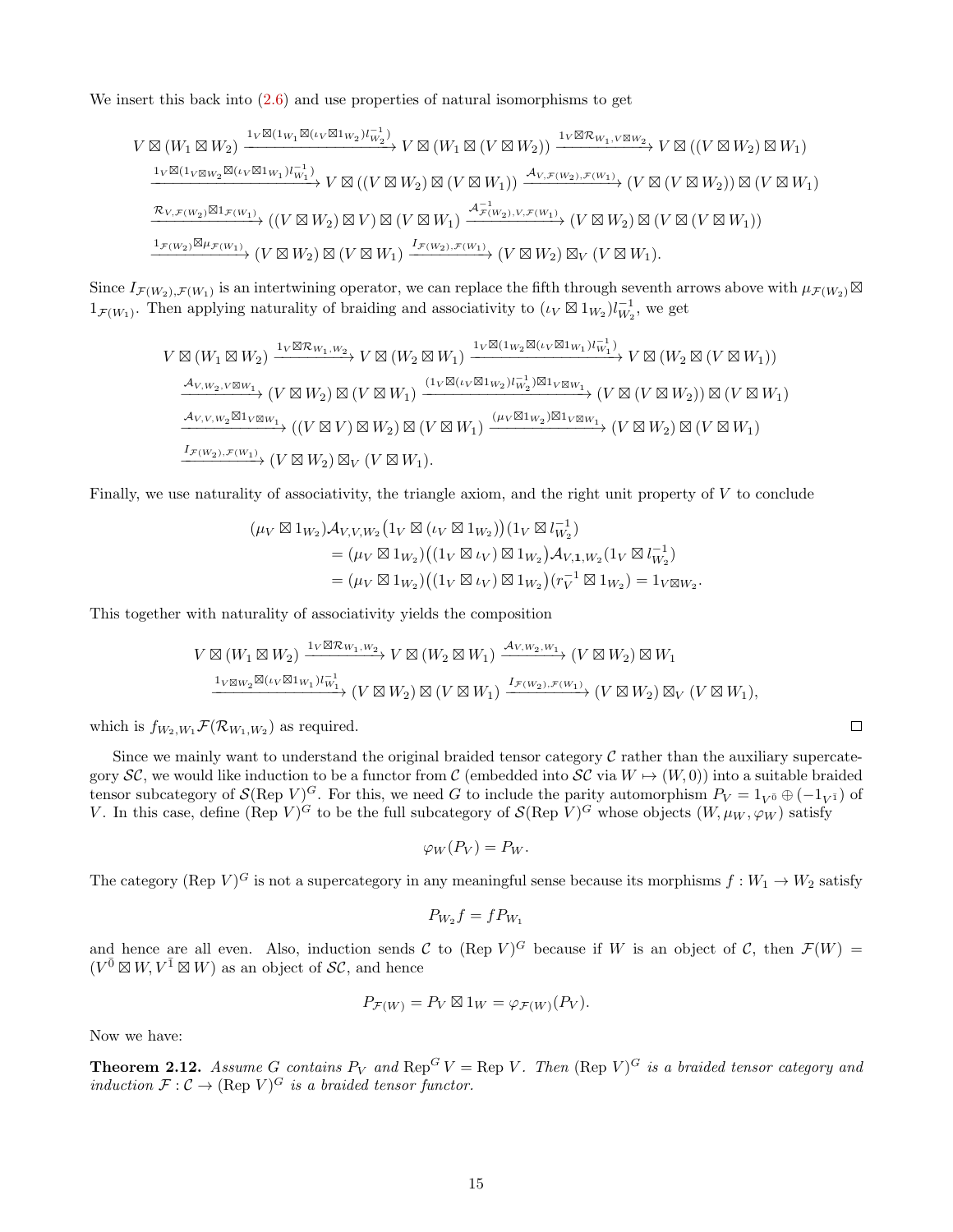*Proof.* To show that  $(\text{Rep } V)^G$  is a braided monoidal subcategory of  $\mathcal{S}(\text{Rep } V)^G$ , we just need to show that it is closed under tensor products. Thus we show that if  $\varphi_{W_1}(P_V) = P_{W_1}$  and  $\varphi_{W_2}(P_V) = P_{W_2}$  for objects  $W_1, W_2$  in  $\mathcal{S}(\text{Rep } V)^G$ , then  $\varphi_{W_1 \boxtimes_V W_2}(P_V) = P_{W_1 \boxtimes_V W_2}$  as well. Using definitions,

$$
\varphi_{W_1 \boxtimes_V W_2}(P_V) I_{W_1, W_2} = (\varphi_{W_1}(P_V) \boxtimes_V \varphi_{W_2}(P_V)) \tau_{P_V; W_1, W_2} I_{W_1, W_2}
$$
  
\n
$$
= (P_{W_1} \boxtimes_V P_{W_2}) I_{T_{P_V}(W_1), T_{P_V}(W_2)}
$$
  
\n
$$
= I_{W_1, W_2}(P_{W_1} \boxtimes P_{W_2})
$$
  
\n
$$
= I_{W_1, W_2} P_{W_1 \boxtimes W_2}
$$
  
\n
$$
= P_{W_1 \boxtimes_V W_2} I_{W_1, W_2},
$$

where the last step uses the evenness of  $I_{W_1,W_2}$ . Since  $I_{W_1,W_2}$  is surjective,  $\varphi_{W_1 \boxtimes_V W_2}(P_V) = P_{W_1 \boxtimes_V W_2}$ .

The proof that  $(\text{Rep } V)^G$  is abelian, and thus a braided tensor category, is similar to the proof of [\[CKM,](#page-53-0) Theorem 2.9, so we just indicate how to show  $(\text{Rep } V)^G$  is closed under cokernels and why epimorphisms in (Rep  $V$ )<sup>*G*</sup> are cokernels of their kernels. A morphism  $f: W_1 \to W_2$  in (Rep  $V$ )<sup>*G*</sup> is in particular an even morphism in Rep V, so [\[CKM,](#page-53-0) Proposition 2.32] shows f has a cokernel  $(C, \mu_C)$  in Rep V with even cokernel morphism  $c: W_2 \to C$ . Then for  $g \in G$ , define  $\varphi_C(g) : C \to C$  to be the unique SC-morphism such that the diagram



commutes;  $\varphi_C(g)$  exists because f is a morphism in (Rep V)<sup>G</sup>:

$$
c\varphi_{W_2}(g)f = cf\varphi_{W_1}(g) = 0.
$$

To show that  $\varphi_C(g)$  is compatible with  $\mu_C$  and that  $\varphi_C$  is a representation of G, one uses the corresponding properties of  $\varphi_{W_2}$  and the surjectivity of c and  $1_V \boxtimes c$ . Showing that  $(C, \mu_C, \varphi_C)$  is a cokernel of f in  $(\text{Rep } V)^G$ uses the cokernel property  $(C, \mu_C)$  in Rep V, the definition of  $\varphi_C$ , and the surjectivity of c.

Now suppose  $f: W_1 \to W_2$  is an epimorphism in (Rep V)<sup>G</sup>. We claim that f is also an epimorphism in Rep V. Indeed, for  $h: W_2 \to X$  a morphism in Rep V such that  $hf = 0$  and  $(C, c)$  a cokernel of f in Rep V with  $c: W_2 \to C$  even, there is a unique  $\tilde{h}: C \to X$  such that  $h = \tilde{h}c$ . But we have seen that C has a unique structure of  $(\text{Rep } V)^G$ -object for which c is a morphism in  $(\text{Rep } V)^G$ . So  $cf = 0$  implies  $c = 0$  as f is an epimorphism in  $(\text{Rep } V)^G$ . Then  $h = hc = 0$  as well, showing f is an epimorphism in Rep V.

Now that f is an even epimorphism in Rep V,  $[CKM,$  Proposition 2.32 shows that f is the cokernel of its kernel morphism  $k:(K,\mu_K) \to (W_1,\mu_{W_1})$  in Rep V. But k is also a morphism in  $(\text{Rep } V)^G$ , and then one shows that  $(W_2, f)$  satisfies the universal property of the cokernel of k in (Rep V)<sup>G</sup> by applying the cokernel property of  $(W_2, f)$  in Rep V, the fact that f is a morphism in (Rep V)<sup>G</sup>, and the surjectivity of f in Rep V.

The assertion that induction is a braided tensor functor from C to (Rep  $V$ )<sup>G</sup> is immediate from the discussion preceding the theorem and Theorem [2.11.](#page-12-1)  $\Box$ 

**Remark 2.13.** From now on we will slightly abuse terminology and refer to (Rep  $V$ )<sup>G</sup> as the G-equivariantization of Rep  $V$ .

### <span id="page-15-0"></span>3 The main categorical theorem

We continue to fix an (abelian) F-linear braided tensor category  $\mathcal{C}$ , a superalgebra V in  $\mathcal{C}$ , and an automorphism group G of V. In the preceding section, we saw that if Rep  $V = Rep^G V$ , that is, all objects of Rep V are direct sums of g-twisted V-modules for  $g \in G$ , then Rep V is a braided G-crossed supercategory and induction is a braided tensor functor from C to the G-equivariantization (Rep  $V$ )<sup>G</sup>. In [\[Ki1,](#page-55-3) [Ki2,](#page-55-9) Mü2], it was shown that Rep  $V = \text{Rep}^G V$  under the assumptions that C is rigid and semisimple and that the G-invariants of V equal 1. Now, we prove the same result without semisimplicity and using rigidity only for  $V$ . Thus, our result will apply to non-semisimple module categories for vertex operator algebras arising in logarithmic conformal field theory, many of which are not known to be rigid. The following conditions will be in force for the rest of the section:

<span id="page-15-1"></span>**Assumption 3.1.** The superalgebra  $(V, \mu_V, \iota_V)$  and automorphism group G satisfy: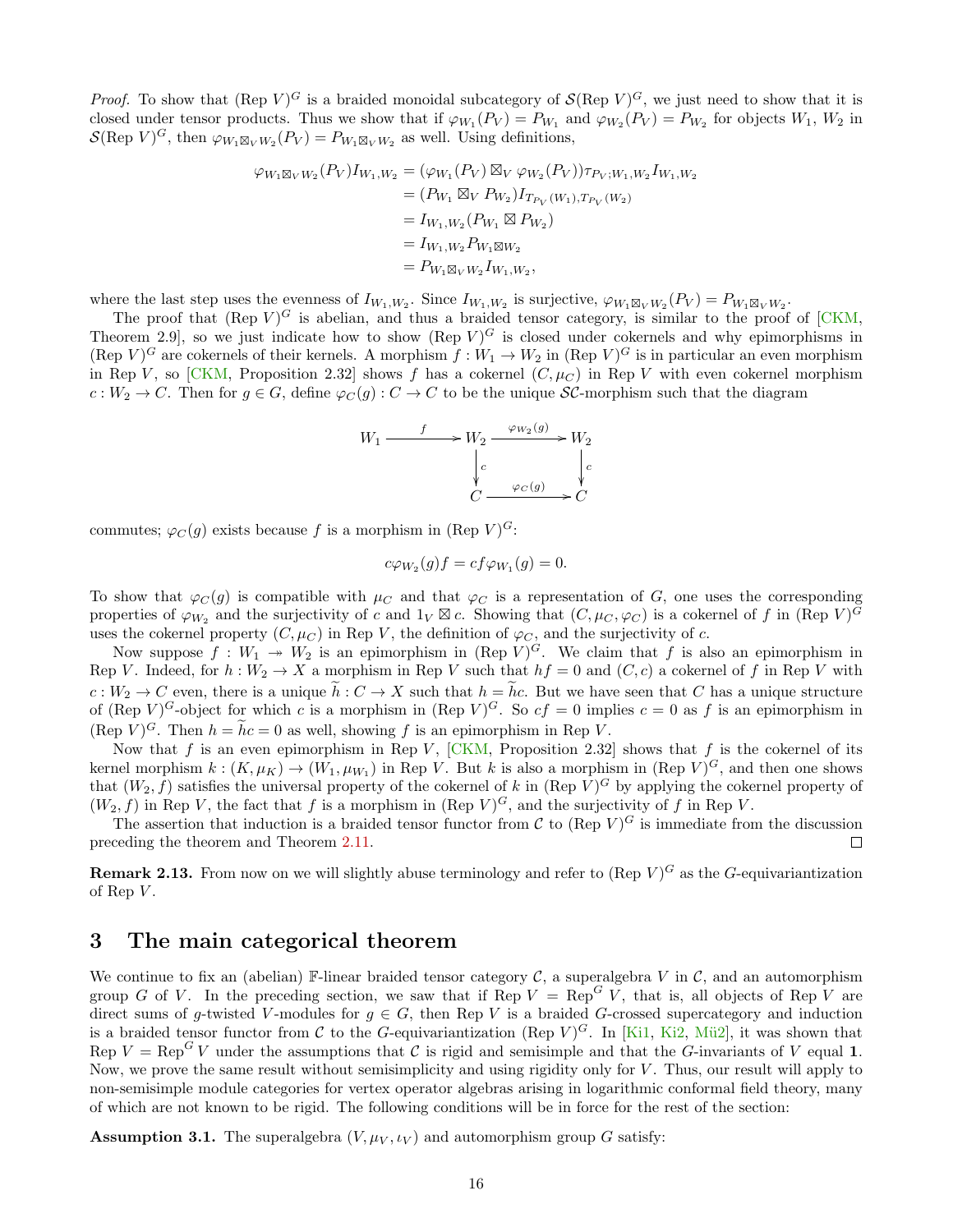- G is finite and includes the parity involution  $P_V = 1_{V^{\bar{0}}} \oplus (-1_{V^{\bar{1}}})$ , so that  $|G| \in 2\mathbb{Z}$ .
- The order of G is invertible in  $\mathbb{F}$ , so that in particular the characteristic of  $\mathbb{F}$  is not 2.
- *V* is haploid in the sense that  $\text{Hom}_{\mathcal{SC}}(\mathbf{1}, V)^{\bar{0}} = \mathbb{F}_{\mathcal{UV}}$ .
- There is an even morphism  $\varepsilon_V : V \to \mathbf{1}$  in  $\mathcal{SC}$  such that  $\varepsilon_V \iota_V = 1_{\mathbf{1}}$  and  $\iota_V \varepsilon_V = \frac{1}{|G|} \sum_{g \in G} g$ .
- There is an even morphism  $\tilde{i}_V : \mathbf{1} \to V \boxtimes V$  in  $\mathcal{SC}$  such that  $(V, \varepsilon_V \mu_V, \tilde{i}_V)$  is a (left) dual of V in C, that is,

$$
V \xrightarrow{l_V^{-1}} \mathbf{1} \boxtimes V \xrightarrow{\widetilde{i}_V \boxtimes 1_V} (V \boxtimes V) \boxtimes V \xrightarrow{\mathcal{A}_{V,V,V}} V \boxtimes (V \boxtimes V) \xrightarrow{1_V \boxtimes (\varepsilon_V \mu_V)} V \boxtimes \mathbf{1} \xrightarrow{r_V} V
$$

and

$$
V \xrightarrow{r_V^{-1}} V \boxtimes \mathbf{1} \xrightarrow{1_V \boxtimes V_V} V \boxtimes (V \boxtimes V) \xrightarrow{\mathcal{A}_{V,V,V}} (V \boxtimes V) \boxtimes V \xrightarrow{(\varepsilon_V \mu_V) \boxtimes 1_V} \mathbf{1} \boxtimes V \xrightarrow{l_V} V
$$

both equal the identity on  $V$ .

• The morphism  $\mathbf{1} \xrightarrow{i_V} V \boxtimes V \xrightarrow{\mu_V} V$  in  $\text{Hom}_{\mathcal{C}}(\mathbf{1}, V)$  equals  $|G|\iota_V$ .

**Remark 3.2.** The fourth and sixth assumptions above imply that the *dimension* of  $V$ , defined by

$$
\dim V = \varepsilon_V \mu_V \widetilde{i}_V \in \text{End}_{\mathcal{C}}(\mathbf{1}) = \mathbb{F},
$$

is equal to |G|. Conversely, since V is haploid, the final condition above follows from dim  $V = |G|$ .

We now state the theorem which is the main technical result of this paper:

<span id="page-16-0"></span>**Theorem 3.3.** Under Assumption [3.1,](#page-15-1) every object W in Rep V is a direct sum  $W = \bigoplus_{g \in G} W_g$  where  $W_g$  is a (possibly zero) g-twisted V -module.

The idea of the proof is to find the projections from  $W$  to all of its g-twisted summands. That is, we need to construct morphisms  $\{\pi_g: W \to W\}_{g \in G}$  which satisfy:

- 1. Each  $\pi_g$  is a morphism in Rep V.
- 2. For each  $g \in G$ , the image  $\pi_g(W)$  is a g-twisted V-module.
- 3. For all  $g, h \in G$ ,  $\pi_g \pi_h = \delta_{g,h} \pi_g$ , and  $\sum_{g \in G} \pi_g = 1_W$ .

We shall verify these properties for the morphisms  $\pi_g = |G|^{-1} \Pi_g$ , where  $\Pi_g : W \to W$  is the composition

$$
W \xrightarrow{l_W^{-1}} \mathbf{1} \boxtimes W \xrightarrow{\tilde{i}_V \boxtimes 1_W} (V \boxtimes V) \boxtimes W \xrightarrow{\mathcal{A}_{V,V,W}^{-1}} V \boxtimes (V \boxtimes W) \xrightarrow{\mathbf{1}_V \boxtimes \mathcal{M}_{V,W}} V \boxtimes (V \boxtimes W)
$$
  

$$
\xrightarrow{\mathbf{1}_V \boxtimes (g \boxtimes 1_W)} V \boxtimes (V \boxtimes W) \xrightarrow{\mathbf{1}_V \boxtimes \mathcal{M}_{V,W}} V \boxtimes (V \boxtimes W) \xrightarrow{\mathbf{1}_V \boxtimes \mu_W} V \boxtimes W \xrightarrow{\mu_W} W.
$$

We represent  $\pi_q$  pictorially using braid diagrams as follows:



<span id="page-16-1"></span>Before proving the properties of  $\pi<sub>g</sub>$  listed above, we note two corollaries: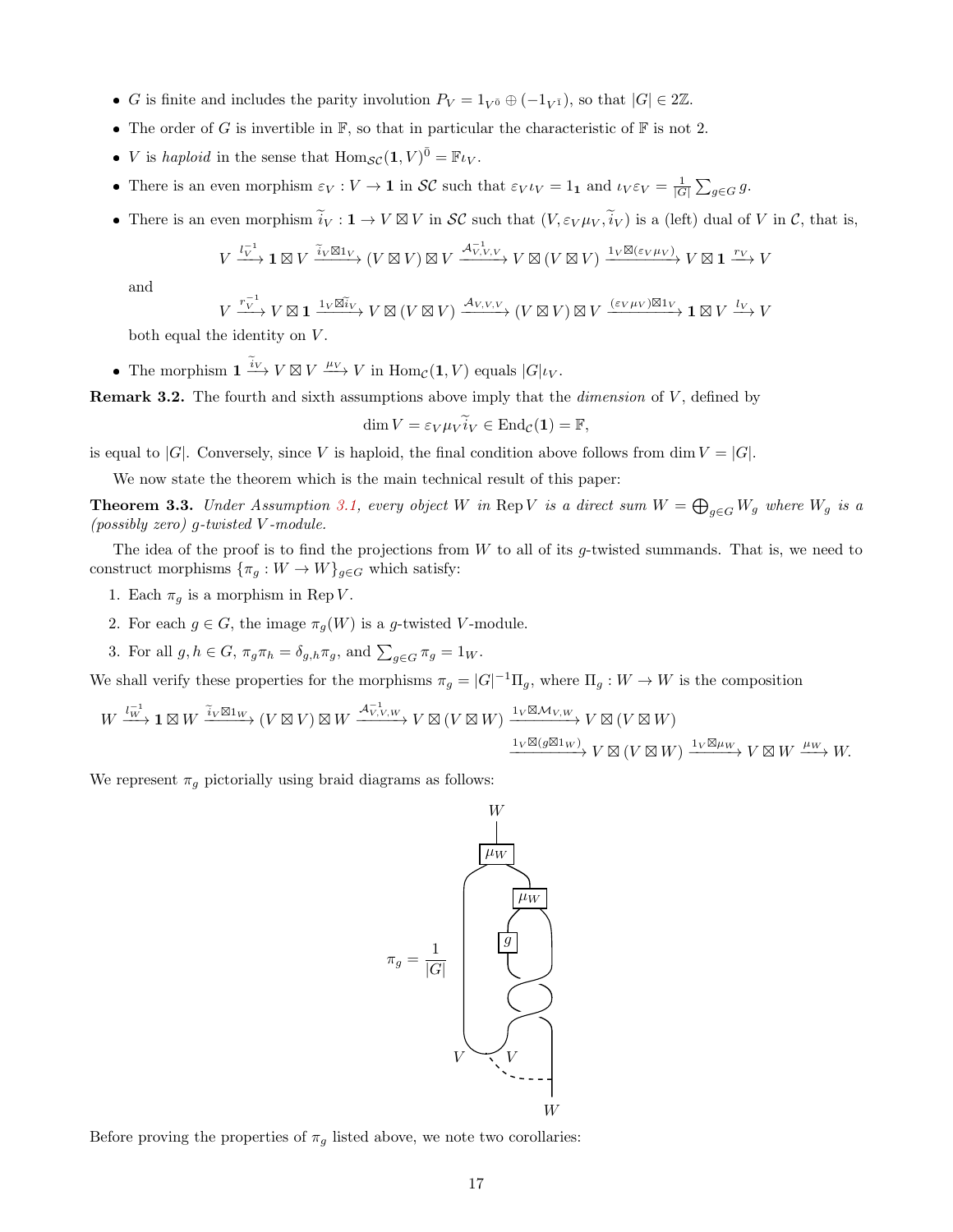#### Corollary 3.4. Under Assumption [3.1,](#page-15-1) Rep V is a braided G-crossed supercategory.

*Proof.* This follows immediately from Theorems [2.10](#page-10-0) and [3.3](#page-16-0) once we verify that Hom<sub>Rep V</sub> $(W_1, W_2) = 0$  when  $W_1$ is g<sub>1</sub>-twisted,  $W_2$  is g<sub>2</sub>-twisted, and  $g_1 \neq g_2$ . Observe first that for a g-twisted module  $W$ ,  $\pi_g$  is the identity on W by the definition of g-twisted module, associativity of  $\mu_W$ , the final condition in Assumption [3.1,](#page-15-1) and the unit property of W. Second, the projections  $\pi_g$  commute with morphisms  $f: W_1 \to W_2$  in Rep V due to properties of natural isomorphisms in SC and  $f\mu_{W_1} = \mu_{W_2}(1_V \boxtimes f)$ . So if  $W_1$  is  $g_1$ -twisted and  $W_2$  is  $g_2$ -twisted,

$$
f = \pi_{g_2} f \pi_{g_1} = f \pi_{g_2} \pi_{g_1} = \delta_{g_1, g_2} f \pi_{g_1} = \delta_{g_1, g_2} f,
$$

and  $f = 0$  if  $q_1 \neq q_2$ .

**Corollary 3.5.** Under Assumption [3.1,](#page-15-1) induction  $\mathcal{F}: \mathcal{SC} \to \mathcal{S}(\text{Rep } V)^G$  is a braided monoidal superfunctor and restricts to a braided tensor functor  $\mathcal{F}: \mathcal{C} \to (\text{Rep } V)^G$ .

Proof. This follows directly from Theorems [2.11,](#page-12-1) [2.12,](#page-14-0) and [3.3.](#page-16-0)

The proof of Theorem [3.3](#page-16-0) starts with some preliminary lemmas. In this section, we give proofs by braid diagram for brevity and clarity; see Appendix [B](#page-47-0) for full calculations, incorporating for example associativity isomorphisms.

<span id="page-17-1"></span>**Lemma 3.6.** The composition  $\mathbf{1} \xrightarrow{\tilde{i}_V} V \boxtimes V \xrightarrow{1_V \boxtimes \varepsilon_V} V \boxtimes \mathbf{1} \xrightarrow{r_V} V$  equals  $\iota_V$ .

*Proof.* Consider the linear map  $\Phi : \text{Hom}_{\mathcal{C}}(V, \mathbf{1}) \to \text{Hom}_{\mathcal{C}}(\mathbf{1}, V)$  which sends  $f : V \to \mathbf{1}$  to the composition

$$
\mathbf{1} \xrightarrow{\tilde{i}_V} V \boxtimes V \xrightarrow{1_V \boxtimes f} V \boxtimes \mathbf{1} \xrightarrow{r_V} V.
$$

In particular, the morphism indicated in the statement of the lemma is  $\Phi(\varepsilon_V)$ . Because  $(V, \tilde{i}_V, \varepsilon_V \mu_V)$  is a dual of V in C,  $\Phi$  is an isomorphism with inverse sending  $g: \mathbf{1} \to V$  to the composition

$$
V \xrightarrow{r_V^{-1}} V \boxtimes \mathbf{1} \xrightarrow{1_V \boxtimes g} V \boxtimes V \xrightarrow{\varepsilon_V \mu_V} \mathbf{1}.
$$

In particular  $\Phi^{-1}(\iota_V) = \varepsilon_V$  by the right unit property of V, so  $\Phi(\varepsilon_V) = \Phi(\Phi^{-1}(\iota_V) = \iota_V$ .

<span id="page-17-0"></span>**Lemma 3.7.** The two morphisms  $V \to V \boxtimes V$  in C given by the compositions

$$
V \xrightarrow{l_V^{-1}} \mathbf{1} \boxtimes V \xrightarrow{\widetilde{i}_V \boxtimes 1_V} (V \boxtimes V) \boxtimes V \xrightarrow{\mathcal{A}_{V,V,V}^{-1}} V \boxtimes (V \boxtimes V) \xrightarrow{1_V \boxtimes \mu_V} V \boxtimes V
$$

and

$$
V \xrightarrow{r_V^{-1}} V \boxtimes \mathbf{1} \xrightarrow{1_V \boxtimes \widetilde{u}_V} V \boxtimes (V \boxtimes V) \xrightarrow{\mathcal{A}_{V,V,V}} (V \boxtimes V) \boxtimes V \xrightarrow{\mu_V \boxtimes 1_V} V \boxtimes V
$$

are equal. Diagrammatically,



Proof. Since V is rigid with dual V and evaluation  $\varepsilon_V \mu_V$ ,  $V \boxtimes V$  is also rigid with dual  $V \boxtimes V$  and evaluation

$$
e_{V\boxtimes V} : (V \boxtimes V) \boxtimes (V \boxtimes V) \to \mathbf{1}
$$

given by the composition

$$
(V \boxtimes V) \boxtimes (V \boxtimes V) \xrightarrow{\mathcal{A}_{V,V,V \boxtimes V}^{-1}} V \boxtimes (V \boxtimes (V \boxtimes V)) \xrightarrow{1_V \boxtimes \mathcal{A}_{V,V,V}} (V \boxtimes (V \boxtimes V)) \boxtimes V
$$

$$
\xrightarrow{1_V \boxtimes (\varepsilon_V \mu_V \boxtimes 1_V)} V \boxtimes (1 \boxtimes V) \xrightarrow{1_V \boxtimes l_V} V \boxtimes V \xrightarrow{\varepsilon_V \mu_V} 1.
$$

 $\Box$ 

 $\Box$ 

 $\Box$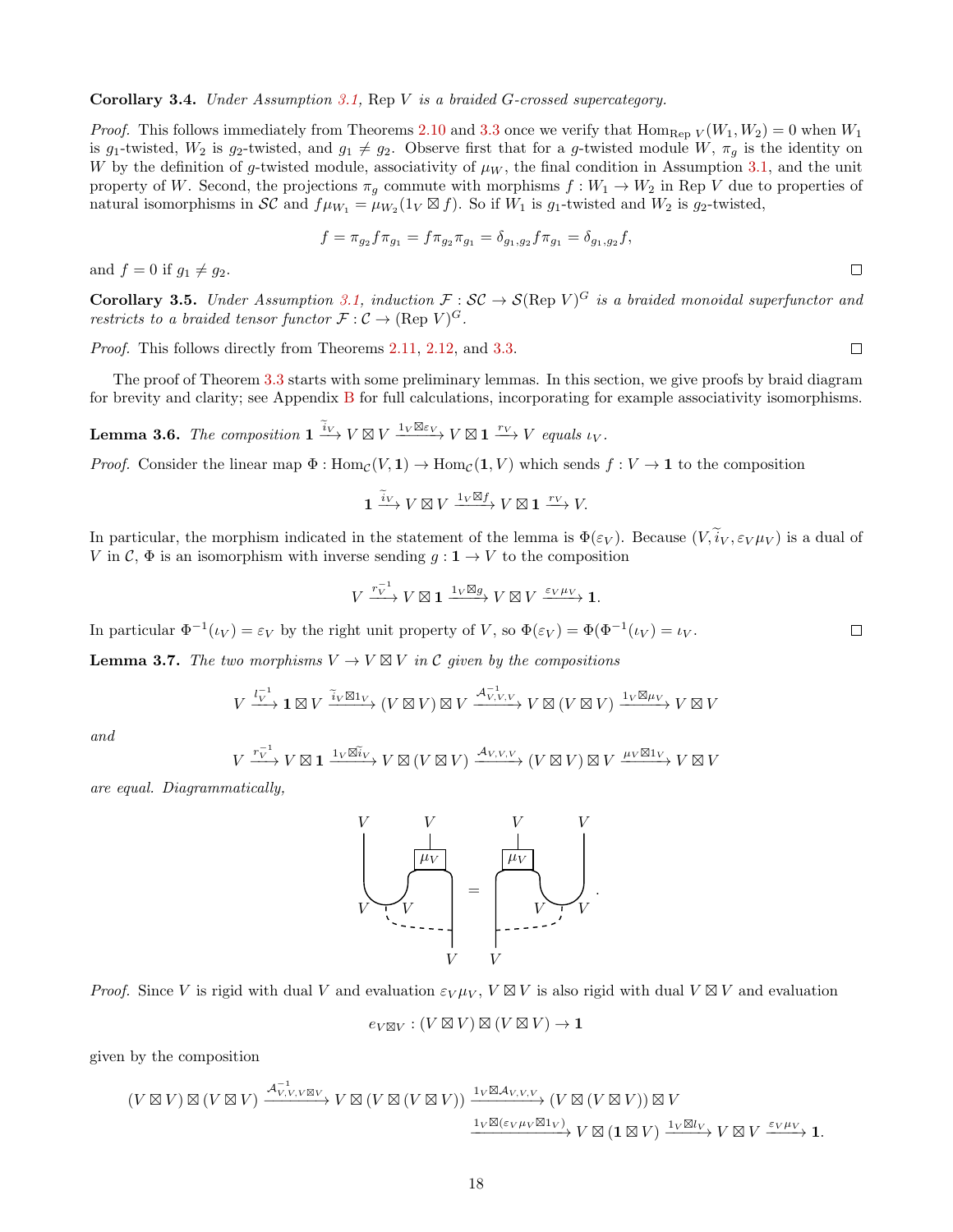As  $V \boxtimes V$  is rigid, the map  $\text{Hom}_{\mathcal{C}}(V, V \boxtimes V) \to \text{Hom}_{\mathcal{C}}((V \boxtimes V) \boxtimes V, 1)$  given by  $F \mapsto e_{V \boxtimes V}(1_{V \boxtimes V} \boxtimes F)$  is an isomorphism, so letting  $F_L$  and  $F_R$  denote the morphisms in the statement of the lemma, it is enough to show

$$
e_{V\boxtimes V}(1_{V\boxtimes V}\boxtimes F_L)=e_{V\boxtimes V}(1_{V\boxtimes V}\boxtimes F_R).
$$

In fact, we will show that these two morphisms equal  $\varepsilon_V \mu_V (\mu_V \boxtimes 1_V)$ , or equivalently  $\varepsilon_V \mu_V (1_V \boxtimes \mu_V) \mathcal{A}_{V,V,V}^{-1}$ . We analyze  $e_{V\boxtimes V}(1_{V\boxtimes V}\boxtimes F_L)$  as follows:



where we have used the rigidity of V for the second step. On the other hand,  $e_{V\boxtimes V}(1_{V\boxtimes V}\boxtimes F_R)$  becomes:



which by rigidity reduces to the right side of [\(3.1\)](#page-18-0).

<span id="page-18-1"></span>**Lemma 3.8.** For  $g \in G$ , the composition  $\mathbf{1} \xrightarrow{\tilde{i}_V} V \boxtimes V \xrightarrow{1_V \boxtimes g} V \boxtimes V \xrightarrow{\mu_V} V$  equals  $|G|\delta_{g,1} \iota_V$ .

*Proof.* Since V is haploid, the morphism in the lemma is a multiple of  $\iota_V$ , which we denote  $\text{Tr}_{\mathcal{C}} g$ . By assumption,  $\text{Tr}_{\mathcal{C}} 1 = \dim_{\mathcal{C}} V = |G|$ , so we just need to show  $\text{Tr}_{\mathcal{C}} g = 0$  for  $g \neq 1$ . We calculate using the left and right unit

<span id="page-18-2"></span><span id="page-18-0"></span> $\Box$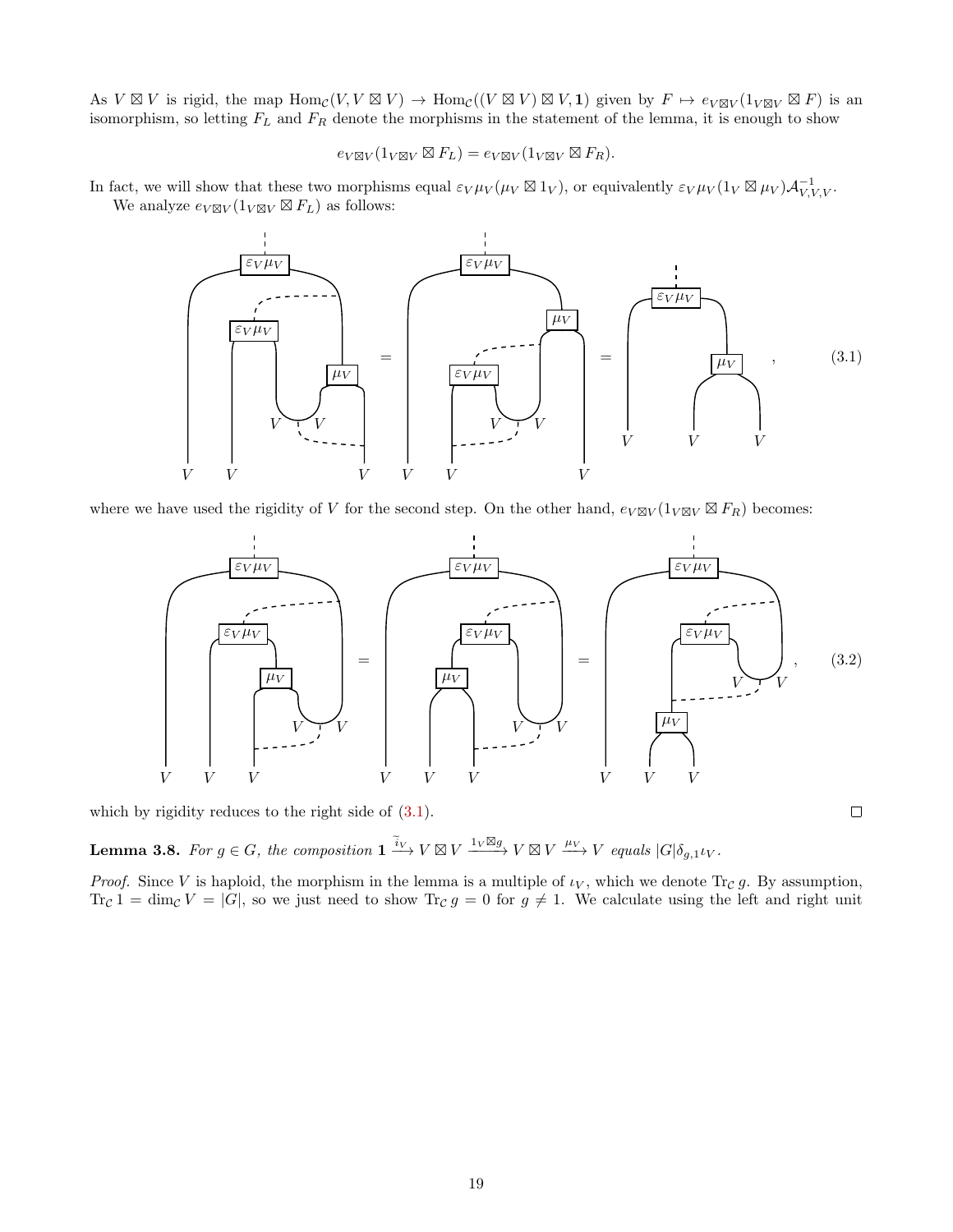properties of  $V$ , the automorphism property of  $g$ , the associativity of  $\mu_V$ , and Lemma [3.7:](#page-17-0)



Thus Tr<sub>C</sub>  $g = 0$  unless g is the identity.

<span id="page-19-0"></span>Now we begin checking that the  $C$ -morphisms  $\pi_g$  (or equivalently, the  $\Pi_g$ ) satisfy the required properties:

**1. Each**  $\Pi_g$  is a morphism in Rep V. We need to show that  $\mu_W(1_V \boxtimes \Pi_g) = \Pi_g \mu_W$ . The proof goes as indicated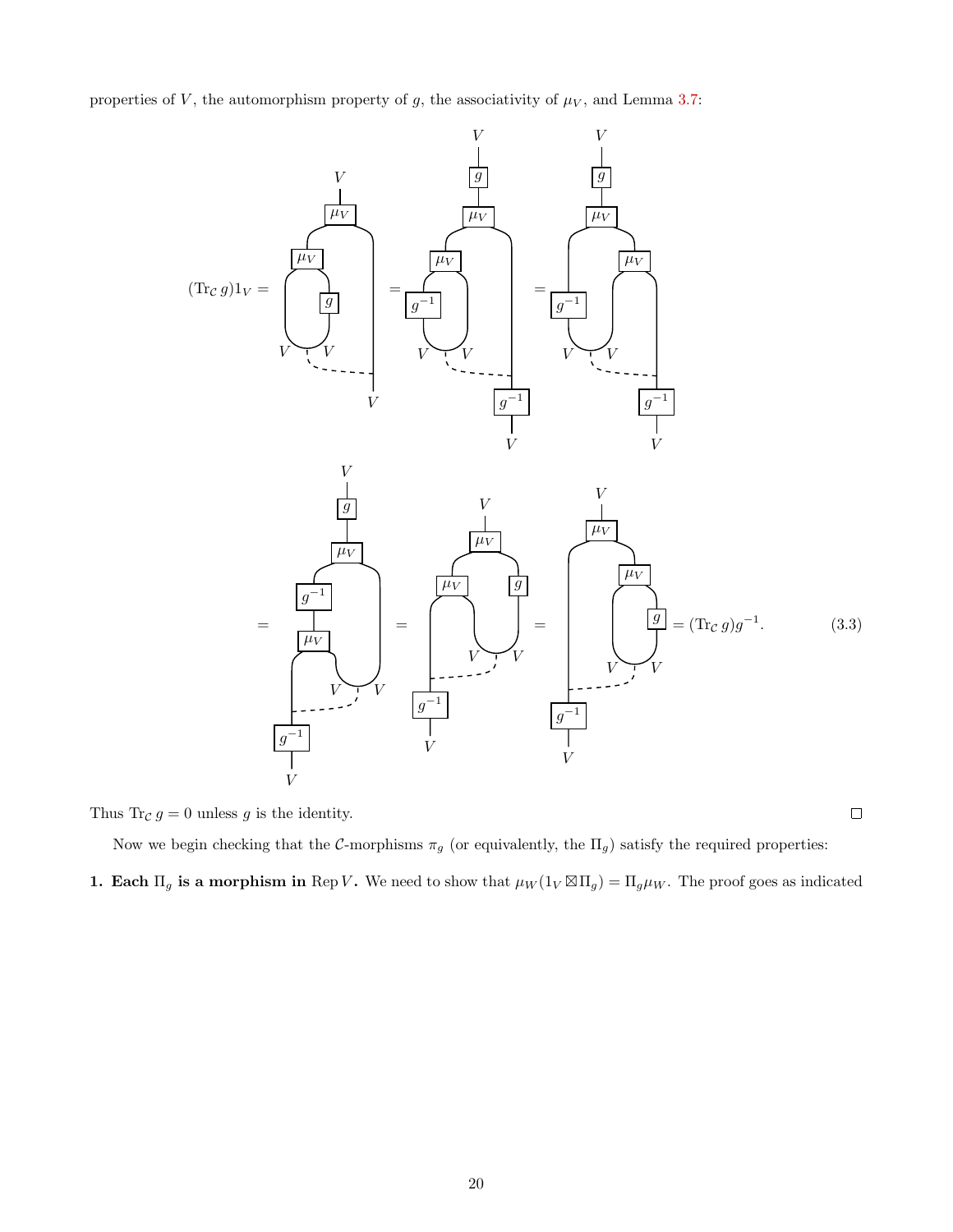by the braid diagrams:



The third equality uses both the associativity and commutativity of  $\mu_V$ , and the last step uses naturality of braiding and unit isomorphisms to move the first  $\mu_W$ .

2. For each  $g \in G$ , the image  $\Pi_g(W)$  is a g-twisted V-module. Since  $\Pi_g$  is an even morphism in Rep V,  $\Pi_g(W)$  is an object of Rep V: it is the kernel of the (even) cokernel of  $\Pi_g$ . Then  $\Pi_g(W)$  will be g-twisted if

<span id="page-20-0"></span>
$$
\mu_W(g \boxtimes 1_W) \mathcal{M}_{V,W}(1_V \boxtimes \Pi_g) = \mu_W(1_V \boxtimes \Pi_g).
$$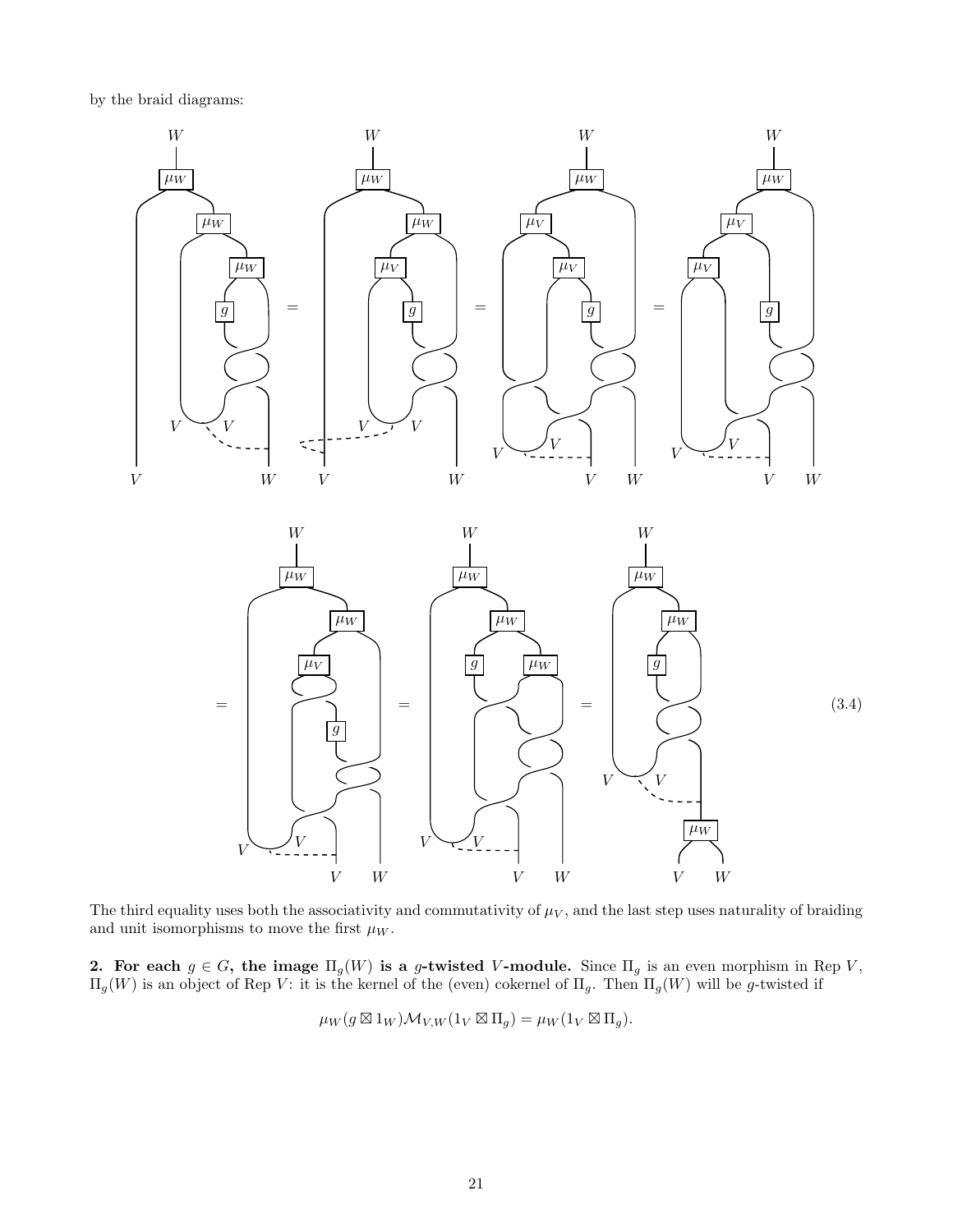By naturality of the monodromy isomorphisms, the left side is  $\mu_W(g \boxtimes \Pi_g) \mathcal{M}_{V,W}$ , which we analyze as follows:



<span id="page-21-0"></span>

We simplify the braidings here with the Yang-Baxter relation, the commutativity of  $\mu_V$ , the hexagon axioms, and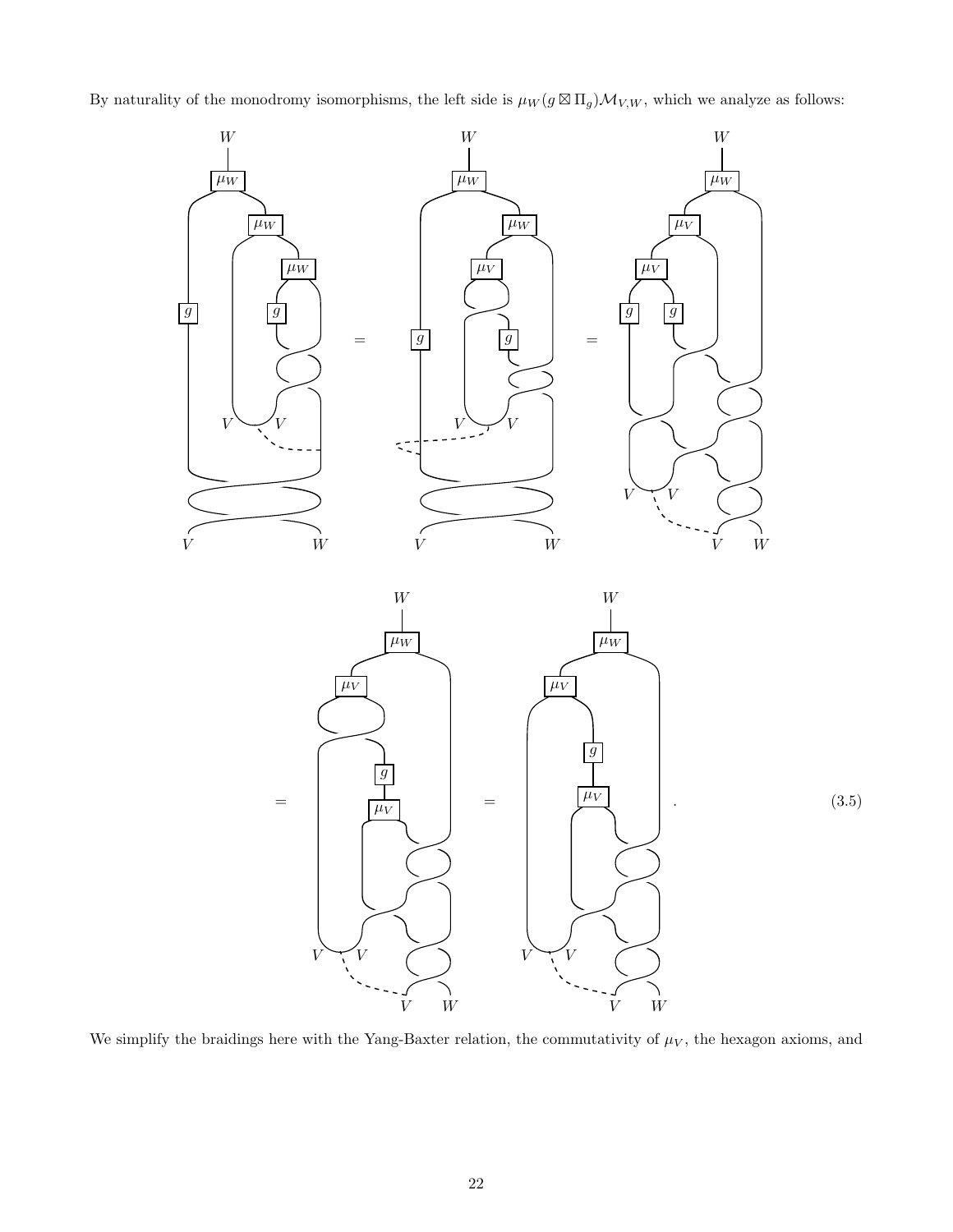the naturality of braiding:

<span id="page-22-0"></span>

Finally, we insert [\(3.6\)](#page-22-0) back into [\(3.5\)](#page-21-0) and apply Lemma [3.7:](#page-17-0)



which is  $\mu_W(1_V \boxtimes \Pi_g)$ .

**3.** For all  $g, h \in G$ ,  $\Pi_g \Pi_h = |G|\delta_{g,h} \Pi_h$ , and  $\sum_{g \in G} \pi_g = 1_W$ . Since we have just shown that  $\Pi_h(W)$  is an h-twisted module for any  $h \in G$ , for the first relation it is enough to prove that

<span id="page-22-1"></span>
$$
\Pi_g = |G| \delta_{g,h} 1_W
$$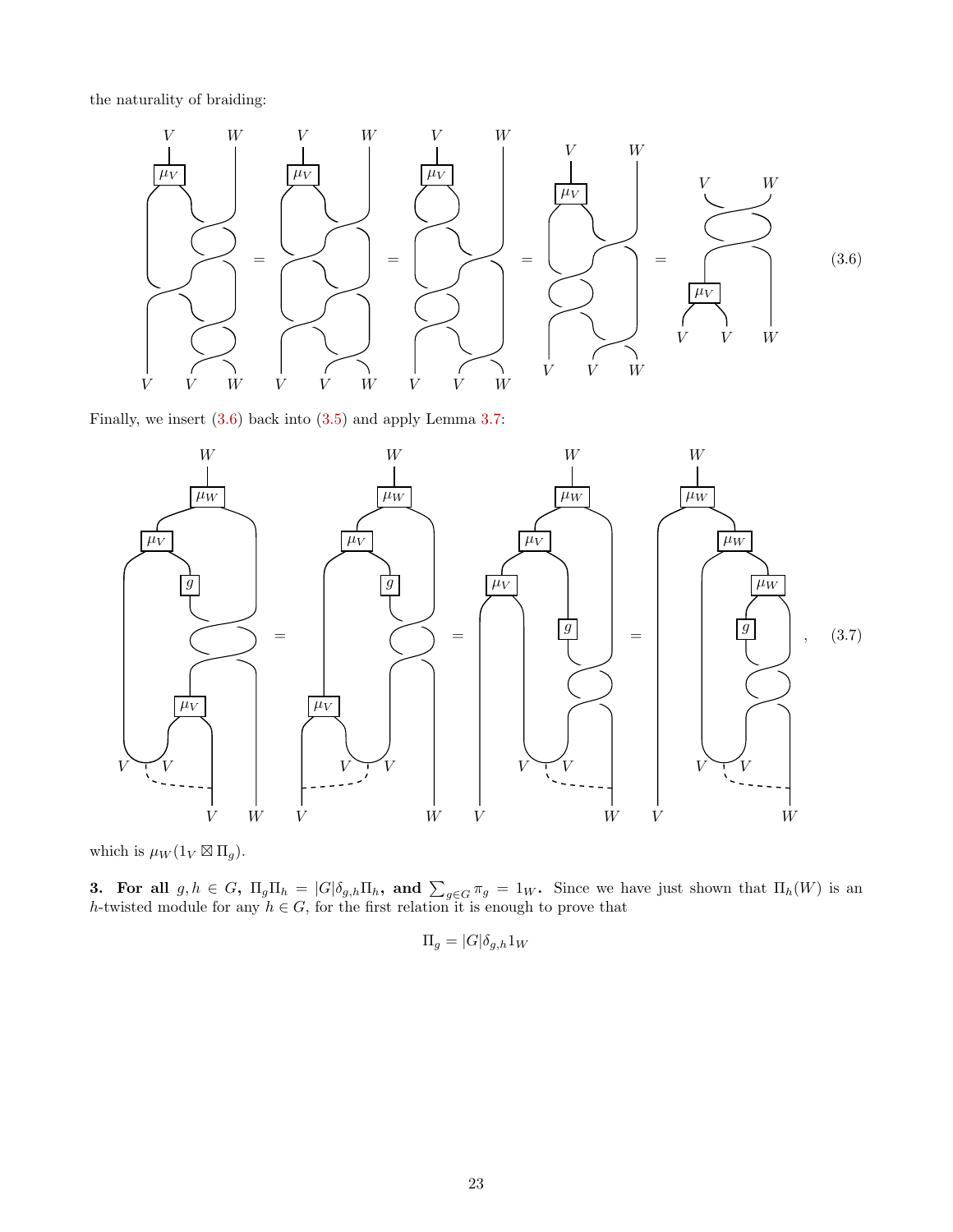when W is an h-twisted V-module. In fact, when W is h-twisted,  $\Pi_q$  is given by

<span id="page-23-2"></span>

which is  $|G|\delta_{g,h}1_W$  by Lemma [3.8](#page-18-1) and the unit property of W.

Finally we compute  $\sum_{g\in G}\pi_g$  using bilinearity of composition and tensor products of morphisms in a tensor category, the assumption  $\frac{1}{|G|}\sum_{g\in G}g = \iota_V \varepsilon_V$ , the triviality of  $\mathcal{M}_{1,W}$ , and the associativity of  $\mu_W$ :

<span id="page-23-3"></span>

which is the identity on  $W$  by Lemma [3.6](#page-17-1) and the unit property of  $W$ . This completes the proof of the theorem. **Remark 3.9.** When  $g = 1$ ,  $\pi_g$  projects W onto its maximal untwisted submodule. This projection is defined for general rigid commutative algebra objects in braided tensor categories (see [\[KO,](#page-55-8) Lemma 4.3]).

### <span id="page-23-0"></span>4 Twisted modules for vertex operator superalgebras

Here we interpret the categorical results of the preceding sections as theorems for vertex operator (super)algebras.

#### <span id="page-23-1"></span>4.1 Definitions

There are several slightly variant notions of vertex operator superalgebra (see for example [\[DL,](#page-54-11) [Xu,](#page-55-14) [Li,](#page-55-15) [CKL\]](#page-53-3)); we will use the following definition:

**Definition 4.1.** A vertex operator superalgebra is a  $\frac{1}{2}\mathbb{Z}$ -graded superspace  $V = \bigoplus_{n \in \frac{1}{2}\mathbb{Z}} V_{(n)}$  equipped with an even vertex operator map

$$
Y: V \otimes V \to V[[x, x^{-1}]]
$$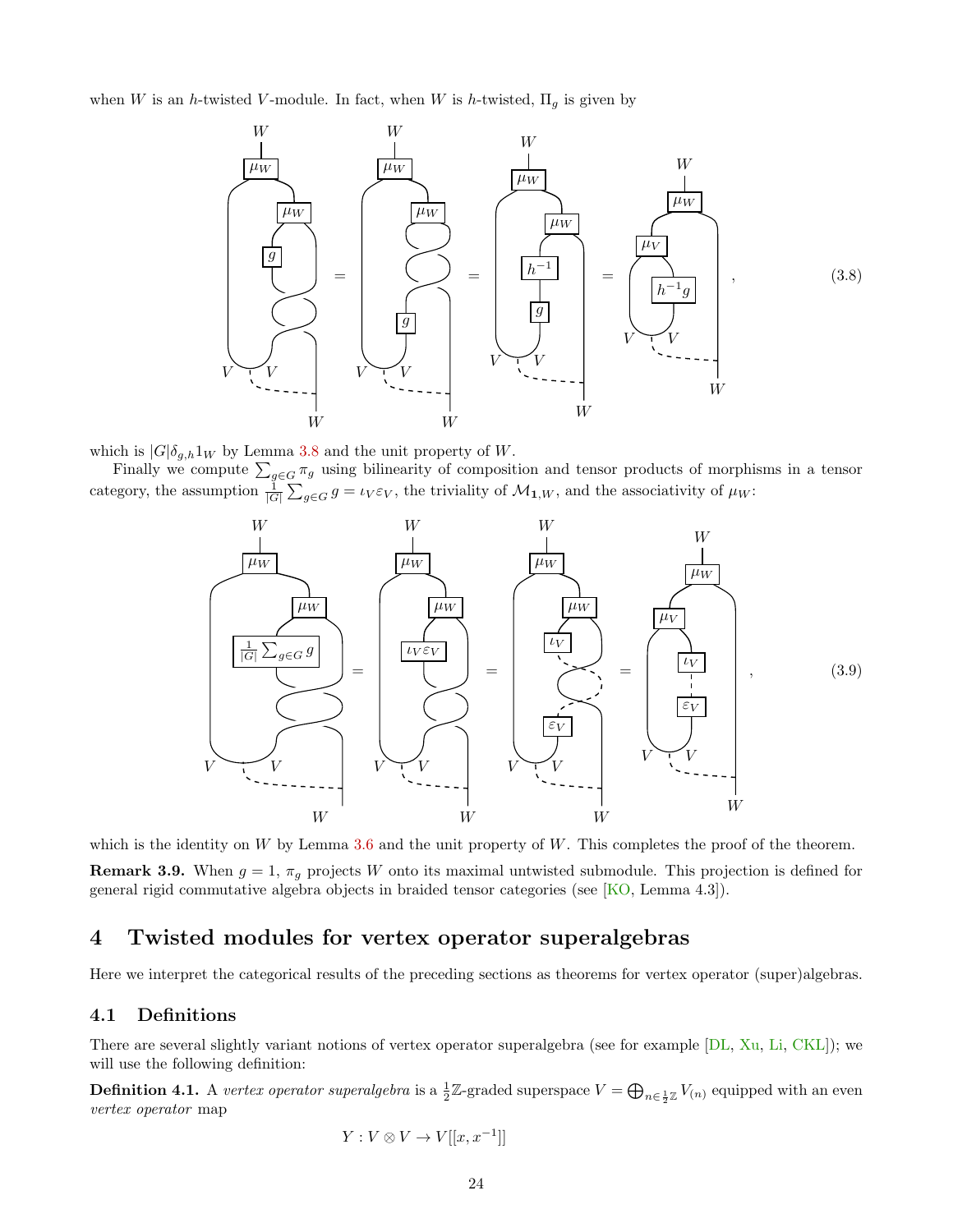$$
u \otimes v \ \mapsto Y(u, x)v = \sum_{n \in \mathbb{Z}} u_n v x^{-n-1}
$$

and two distinguished vectors  $1 \in V_{(0)} \cap V^{\bar{0}}$  called the vacuum and  $\omega \in V_{(2)} \cap V^{\bar{0}}$  called the conformal vector. The data satisfy the following axioms:

- 1. Grading compatibility: For  $i \in \mathbb{Z}/2\mathbb{Z}$ ,  $V^i = \bigoplus_{n \in \frac{1}{2}\mathbb{Z}} V_{(n)} \cap V^i$ .
- 2. The grading restriction conditions: For each  $n \in \frac{1}{2}\mathbb{Z}$ ,  $V_{(n)}$  is finite dimensional, and for  $n \in \frac{1}{2}\mathbb{Z}$  sufficiently negative,  $V_{(n)} = 0$ .
- 3. Lower truncation: For any  $u, v \in V$ ,  $Y(u, x)v \in V((x))$ , that is,  $u_n v = 0$  for n sufficiently negative.
- 4. The vacuum property:  $Y(1, x) = 1_V$ .
- 5. The creation property: For any  $v \in V$ ,  $Y(v, x) \mathbf{1} \in V[[x]]$  with constant term v.
- 6. The *Jacobi identity*: For any parity-homogeneous  $u, v \in V$ ,

$$
x_0^{-1}\delta\left(\frac{x_1 - x_2}{x_0}\right)Y(u, x_1)Y(v, x_2) - (-1)^{|u||v|}x_0^{-1}\delta\left(\frac{-x_2 + x_1}{x_0}\right)Y(v, x_2)Y(u, x_1)
$$
  
=  $x_2^{-1}\delta\left(\frac{x_1 - x_0}{x_2}\right)Y(Y(u, x_0)v, x_2).$ 

7. The Virasoro algebra properties: If  $Y(\omega, x) = \sum_{n \in \mathbb{Z}} L(n) x^{-n-2}$ , then

$$
[L(m), L(n)] = (m - n)L(m + n) + \frac{m^3 - m}{12} \delta_{m+n,0} c1_V,
$$

where  $c \in \mathbb{C}$  is the *central charge* of V. Moreover, for any  $n \in \frac{1}{2}\mathbb{Z}$ ,  $V_{(n)}$  is the eigenspace for  $L(0)$  with eigenvalue *n*; for  $v \in V_{(n)}$ , we say that *n* is the *(conformal) weight* of *v*.

8. The  $L(-1)$ -derivative property: For any  $v \in V$ ,

$$
Y(L(-1)v, x) = \frac{d}{dx}Y(v, x).
$$

**Remark 4.2.** Some definitions of vertex operator superalgebra require  $V^{\bar{i}} = \bigoplus_{n \in \frac{i}{2} + \mathbb{Z}} V_{(n)}$  for  $i = 0, 1$ , but this is too restrictive. For example, vertex operator superalgebras based on affine Lie superalgebras are Z-graded.

Next we recall the definition of automorphism of a vertex operator superalgebra:

**Definition 4.3.** An *automorphism* of a vertex operator superalgebra  $(V, Y, \mathbf{1}, \omega)$  is an even linear automorphism g of V such that  $g \cdot \mathbf{1} = \mathbf{1}, g \cdot \omega = \omega$ , and for any  $v \in V$ ,

$$
g \cdot Y(v, x) = Y(g \cdot v, x)g.
$$

**Remark 4.4.** An automorphism g preserves all the vertex operator superalgebra structure of  $V$ , including both gradings: the  $\mathbb{Z}/2\mathbb{Z}$  grading because g is even and the  $\frac{1}{2}\mathbb{Z}$ -grading because

$$
gY(\omega, x) = Y(g \cdot \omega, x)g = Y(\omega, x)g
$$

implies q commutes with  $L(0)$ .

**Remark 4.5.** Since Y, 1, and  $\omega$  are all even in a vertex operator superalgebra V, the parity automorphism  $P_V = 1_{V^{\bar{0}}} \oplus (-1_{V^{\bar{1}}})$  is an automorphism of the vertex operator superalgebra structure.

Let g be any even grading-preserving linear automorphism of a vertex operator superalgebra  $V$ . Then since  $V_{(n)}$  is finite dimensional for any  $n \in \frac{1}{2}\mathbb{Z}$ ,  $g|_{V_{(n)}}$  is the exponential of some even linear endomorphism of  $V_{(n)}$ . Thus  $g = e^{2\pi i \gamma}$  where  $\gamma$  is a (non-unique) even grading-preserving linear endomorphism of V. For concreteness, we choose a specific  $\gamma$ , following [\[Ba,](#page-53-5) [HY\]](#page-55-16): On each  $V_{(n)}$ , g decomposes uniquely as the product of commuting semisimple and unipotent parts, and the unipotent part is the exponential of a nilpotent endomorphism. Putting these parts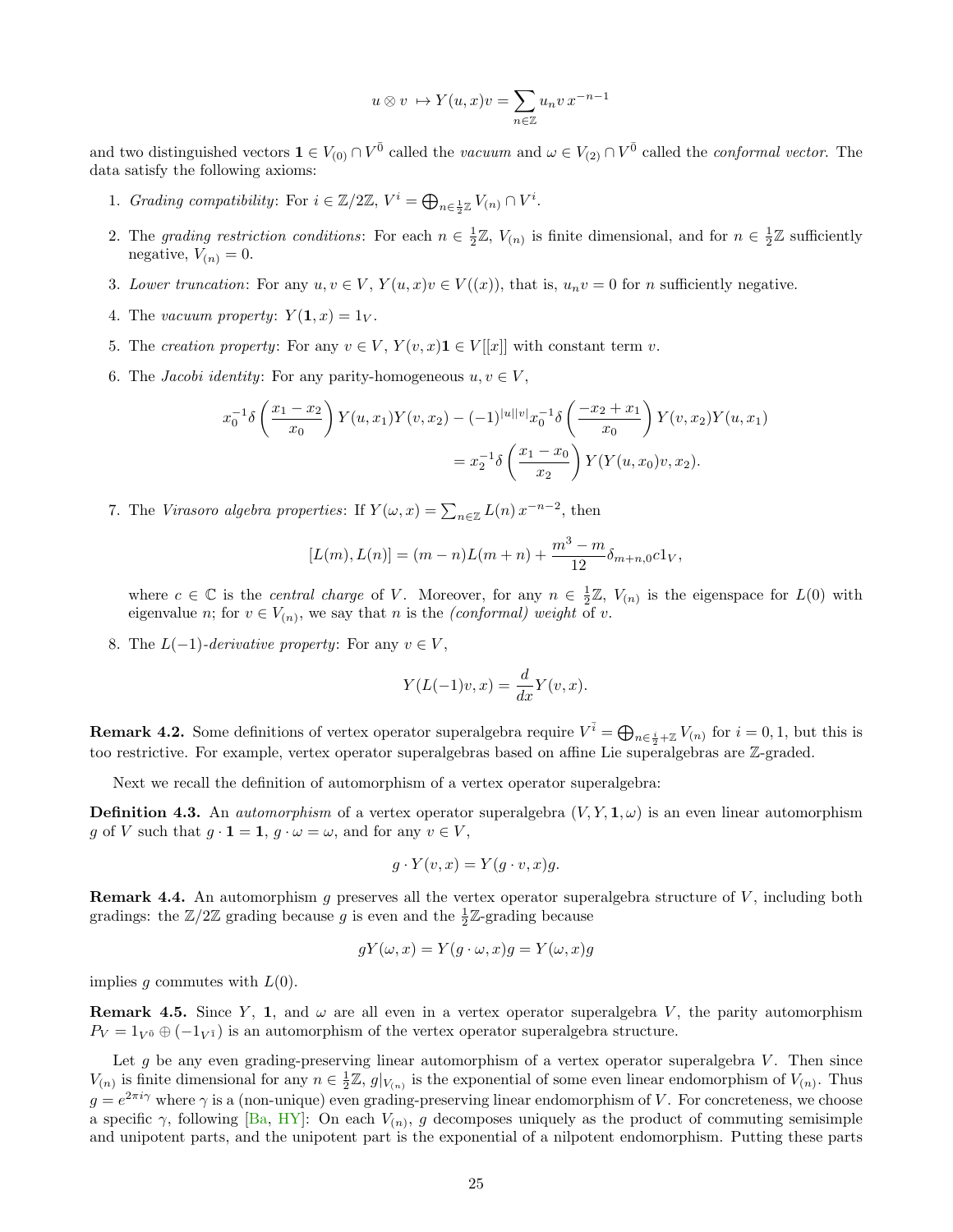together,  $g = \sigma e^{2\pi i \mathcal{N}}$  where  $\sigma$  is semisimple and  $\mathcal N$  is locally nilpotent. On any generalized g-eigenspace of V,  $\sigma$ equals a constant  $e^{2\pi i\alpha}$  for a unique  $\alpha \in \mathbb{C}$  such that  $0 \leq \text{Re}\,\alpha < 1$ . We define  $\gamma = \alpha + \mathcal{N}$  on such a generalized eigenspace. As V is the direct sum of its generalized g-eigenspaces, this completely specifies  $\gamma$ .

For any grading-preserving linear endomorphism  $\gamma$  of V, necessarily decomposable as a sum of commuting grading-preserving semisimple and locally nilpotent parts  $\gamma_S$  and  $\gamma_N$ , we define the operator

$$
x^{\gamma}: V \to V[\log x] \{x\}
$$

such that if  $v \in V$  is a generalized eigenvector for  $\gamma$  with generalized eigenvalue  $\alpha$ ,

$$
x^{\gamma} \cdot v = x^{\alpha} e^{(\log x) \gamma_N} \cdot v,
$$

where the exponential sum truncates because  $\gamma_N$  is locally nilpotent. Now we can define twisted modules associated to an automorphism of a vertex operator superalgebra:

<span id="page-25-0"></span>**Definition 4.6.** Let  $g = e^{2\pi i \gamma}$  be an automorphism of a vertex operator superalgebra V with  $\gamma$  chosen as above. A grading-restricted generalized g-twisted V-module is a C-graded superspace  $W = \bigoplus_{h \in \mathbb{C}} W_{[h]}$  equipped with an even vertex operator map

$$
Y_W : V \otimes W \to W[\log x] \{x\}
$$
  

$$
v \otimes w \mapsto Y_W(v, x)w = \sum_{h \in \mathbb{C}} \sum_{k \in \mathbb{N}} v_{h;k} w x^{-h-1} (\log x)^k
$$

satisfying the following properties:

- 1. Grading compatibility: For  $i \in \mathbb{Z}/2\mathbb{Z}$ ,  $W^i = \bigoplus_{h \in \mathbb{C}} W_{[h]} \cap W^i$ ,
- 2. The grading restriction conditions: For any  $h \in \mathbb{C}$ ,  $W_{[h]}$  is finite dimensional and  $W_{[h+r]} = 0$  for  $r \in \mathbb{R}$ sufficiently negative.
- 3. Lower truncation: For any  $v \in V$ ,  $w \in W$ , and  $h \in \mathbb{C}$ ,  $v_{h+n;k}w = 0$  for  $n \in \mathbb{N}$  sufficiently large, independently of  $k \in \mathbb{N}$ .
- 4. The *g*-equivariance property: For any  $v \in V$ ,  $Y_W(q \cdot v, e^{2\pi i}x) = Y_W(v, x)$ .
- 5. The vacuum property:  $Y_W(1, x) = 1_W$ .
- 6. The *Jacobi identity*: For any parity-homogeneous  $u, v \in V$ ,

$$
x_0^{-1}\delta\left(\frac{x_1 - x_2}{x_0}\right)Y_W(u, x_1)Y_W(v, x_2) - (-1)^{|u||v|}x_0^{-1}\delta\left(\frac{-x_2 + x_1}{x_0}\right)Y_W(v, x_2)Y_W(u, x_1)
$$
  
=  $x_1^{-1}\delta\left(\frac{x_2 + x_0}{x_1}\right)Y_W\left(Y\left(\left(\frac{x_2 + x_0}{x_1}\right)^\gamma \cdot u, x_0\right)v, x_2\right).$ 

- 7. If  $Y_W(\omega, x) = \sum_{n \in \mathbb{Z}} L_W(n) x^{-n-2}$ , then for any  $h \in \mathbb{C}$ ,  $W_{[h]}$  is the generalized eigenspace of  $L_W(0)$  with generalized eigenvalue h.
- 8. The  $L(-1)$ -derivative property: For any  $v \in V$ ,

$$
Y_W(L(-1)v, x) = \frac{d}{dx} Y_W(v, x).
$$

**Remark 4.7.** We will sometimes refer to a grading-restricted generalized g-twisted V-module simply as a gtwisted V-module, although note that in the literature this term sometimes refers to modules on which  $L_W(0)$  acts semisimply. The  $g = 1_V$  case of Definition [4.6](#page-25-0) is the definition of *(grading-restricted generalized)* V-module.

**Remark 4.8.** Although the logarithm of q is not unique, Definition [4.6](#page-25-0) at least does not depend on the choice of semisimple part of  $\gamma$ . If  $\gamma'$  is another choice of logarithm with locally nilpotent part N (that is, we lift the restriction on the real part of the eigenvalues of  $\gamma'$ , then for any  $v \in V$ ,

$$
x^{\gamma'} \cdot v = \sum x^{\gamma + n_i} \cdot v_i
$$

for some integers  $n_i$  and vectors  $v_i$  such that  $v = \sum v_i$ . Then in the Jacobi identity, the extra factors of  $\left(\frac{x_2+x_0}{x_1}\right)^{n_i}$ absorb into the delta function. Our specific choice of semisimple part of  $\gamma$  was chosen for simplicity and for consistency with [\[Hu4,](#page-54-12) [Ba,](#page-53-5) [HY\]](#page-55-16).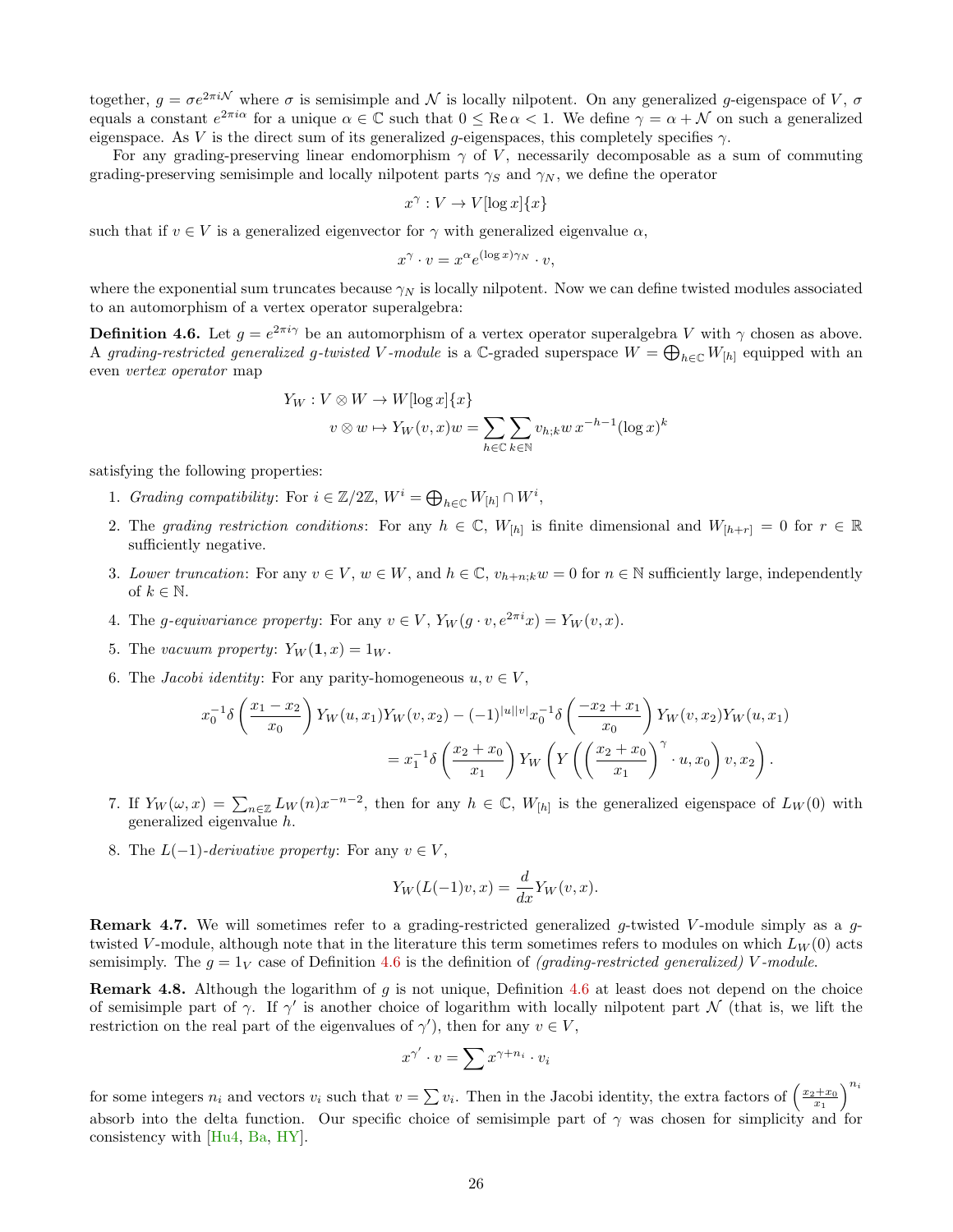**Remark 4.9.** When g has infinite order, it follows from  $[Ba,$  Theorem 5.2 and  $[HY,$  Theorem 2.7 that the Jacobi identity in Definition [4.6](#page-25-0) is equivalent to the duality property in Huang's definition of twisted module [\[Hu4\]](#page-54-12) (see also  $[Hu6, Theorem 3.8])$  $[Hu6, Theorem 3.8])$ . In fact, the only difference between Definition [4.6](#page-25-0) and the definition of twisted module given in  $[HY]$  is that here we do not assume a linear automorphism  $q_W$  of a g-twisted V-module W such that

<span id="page-26-0"></span>
$$
g_W \cdot Y_W(v, x)w = Y_W(g \cdot v, x)g_W \cdot w. \tag{4.1}
$$

Actually, we automatically have such a  $g_W$  in some cases. When V is Z-graded, we can take  $g_W = e^{-2\pi i L_W(0)}$  and when  $V^{\tilde{i}} = \bigoplus_{n \in \frac{i}{2} + \mathbb{Z}}$  for  $i = 0, 1$ , we can take  $g_W = P_W e^{-2\pi i L_W(0)}$ . To show that such  $g_W$  satisfy [\(4.1\)](#page-26-0), one uses the evenness of  $Y_W$  and the  $L_W(0)$ -conjugation formula

$$
e^{hL_W(0)}Y_W(v,x)e^{-hL_W(0)} = Y_W(e^{hL(0)} \cdot v, e^h x)
$$
\n(4.2)

for  $h \in \mathbb{C}$ ,  $v \in V$  (see for instance [\[HLZ2,](#page-54-14) Proposition 3.36(b)], which applies because  $Y_W$  is an intertwining operator among modules for the vertex operator subalgebra of even  $q$ -fixed points in  $V$ ).

The following equivalent form of the g-equivariance property of a g-twisted V-module will be useful:

<span id="page-26-2"></span>**Lemma 4.10.** The lower truncation and q-equivariance properties of Definition [4.6](#page-25-0) are equivalent to the condition that for any  $v \in V$  and  $w \in W$ ,

<span id="page-26-1"></span>
$$
Y_W(x^{\gamma} \cdot v, x)w \in W((x)).
$$

*Proof.* If Y<sub>W</sub> satisfies lower truncation and g-equivariance, then for  $v \in V$ , the g-equivariance property implies

$$
Y_W((e^{2\pi i}x)^{\gamma} \cdot v, e^{2\pi i}x) = Y(gx^{\gamma} \cdot v, e^{2\pi i}x) = Y(x^{\gamma} \cdot v, x).
$$

But any  $f(x) \in (\text{End } W) [\log x] \{x\}$  that satisfies  $f(e^{2\pi i}x) = f(x)$  must be a Laurent series. To show this, suppose  $f(x) = \sum_{h \in \mathbb{C}, k \in \mathbb{N}} f_{h,k} x^h (\log x)^k$ , so that

$$
f(e^{2\pi i}x) = \sum_{h \in \mathbb{C}, k \in \mathbb{N}} e^{2\pi i h} f_{h,k} x^h (\log x + 2\pi i)^k.
$$
 (4.3)

If  $h \in \mathbb{C}$  satisfies  $f_{h,k} \neq 0$  for some  $k \in \mathbb{N}$ , let K be maximal so that  $f_{h,K} \neq 0$ . We must show that  $h \in \mathbb{Z}$  and  $K = 0$ . Since  $f(e^{2\pi i}x) = f(x)$ , the coefficient of  $x^h(\log x)^K$  in  $f(e^{2\pi i}x)$  equals the coefficient of  $x^h(\log x)^K$  in  $f(x)$ . So [\(4.3\)](#page-26-1) implies  $e^{2\pi i h} f_{h,K} = f_{h,K}$ . Since  $f_{h,K} \neq 0$ , this means  $e^{2\pi i h} = 1$ , or  $h \in \mathbb{Z}$ .

Next, if  $K > 0$ , we compare coefficients of  $x^h(\log x)^{K-1}$  in  $f(e^{2\pi i}x)$  and  $f(x)$  and find

$$
e^{2\pi i h}(f_{h,K-1} + 2\pi i K f_{h,K}) = f_{h,K-1}.
$$

We already know  $e^{2\pi i h} = 1$ , so  $2\pi i K f_{h,K} = 0$ . This is a contradiction since  $f_{h,K} \neq 0$ , so  $K = 0$ .

Now for  $w \in W$ , lower truncation implies  $Y_W(x^{\gamma} \cdot v, x)w$  is also lower-truncated, that is,  $Y_W(x^{\gamma} \cdot v, x)w \in W((x))$ . Conversely, assume  $Y_W$  satisfies  $Y_W(x^{\gamma} \cdot v, x)w \in W((x))$  for  $v \in V$ ,  $w \in W$ . To show lower truncation, assume without loss of generality that v is a generalized eigenvector for  $\gamma$  with generalized eigenvalue  $\alpha$ . Then

$$
Y_W(v,x)w = Y_W(x^{\gamma}x^{-\gamma} \cdot v, x)w = \sum_{i \ge 0} \frac{(-1)^i}{i!} x^{-\alpha} (\log x)^i Y_W(x^{\gamma} \cdot \mathcal{N}^i v, x)w.
$$

As the sum over i is finite, lower truncation follows because each  $Y_W(x^{\gamma} \cdot \mathcal{N}^i v, x)w \in W((x))$ . Moreover, since

$$
Y_W((e^{2\pi i}x)^{\gamma} \cdot \mathcal{N}^i v, e^{2\pi i}x) = Y_W(x^{\gamma} \cdot \mathcal{N}^i v, x)
$$

for each  $i$ , we get

$$
Y_W(v, x) = Y_W(x^{\gamma} x^{-\gamma} \cdot v, x) = Y_W((e^{2\pi i} x)^{\gamma} x^{-\gamma} \cdot v, e^{2\pi i} x) = Y_W(e^{2\pi i \gamma} x^{\gamma} x^{-\gamma} \cdot v, e^{2\pi i} x) = Y_W(g \cdot v, e^{2\pi i} x),
$$

which is the *q*-equivariance property.

 $\Box$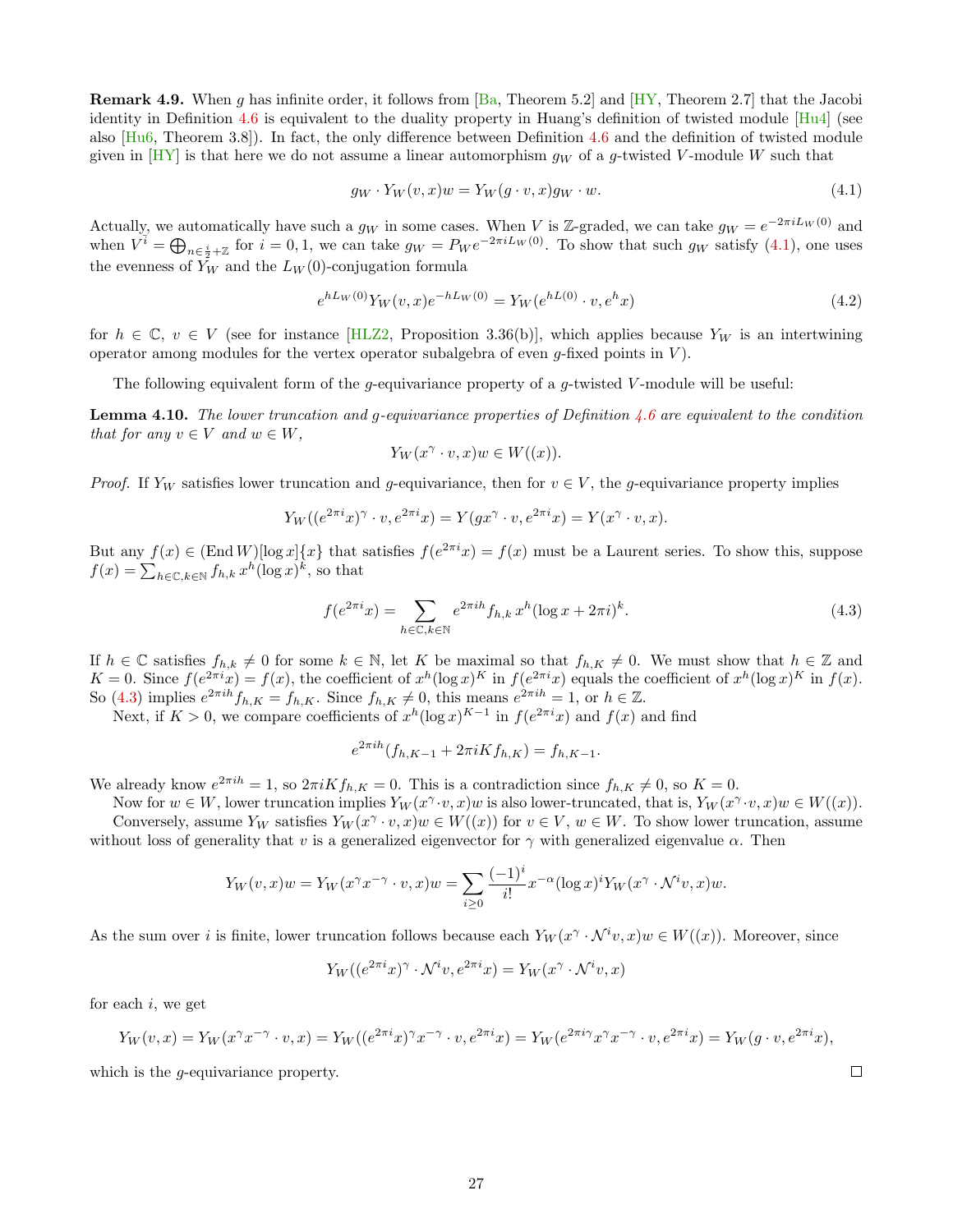#### <span id="page-27-0"></span>4.2 General theorems

Let G be an automorphism group of a vertex operator superalgebra V that includes  $P_V$ . Then the G-fixed points

$$
V^G = \{ v \in V \mid g \cdot v = v \text{ for all } g \in G \}
$$

form a vertex operator subalgebra of  $V^{\bar{0}}$ . If C is a category of grading-restricted generalized  $V^G$ -modules that includes V and admits vertex tensor category structure as constructed in  $[HLZ1]$ - $[HLZ8]$ , then by  $[HKL]$ , Theorem 3.2],  $[CKL, Theorem 3.13]$  $[CKL, Theorem 3.13]$ , V is a superalgebra in the braided tensor category C. Thus as in Section [2,](#page-3-0) we have the monoidal supercategory Rep V of  $\mathbb{Z}/2\mathbb{Z}$ -graded  $V^G$ -modules in C that admit even, unital, and associative Vactions. In this setting, we need to verify that the definition of g-twisted V-module for  $g \in G$  from the previous subsection agrees with the categorical definition of Section [2.2.](#page-7-0) To accomplish this, we first recall from  $[CKM]$  how to characterize modules in Rep  $V$  in terms of intertwining operators:

<span id="page-27-1"></span>**Proposition 4.11.** [\[CKM,](#page-53-0) Proposition 3.46] Let G be an automorphism group of a vertex operator superalgebra V that includes  $P_V$  and let C be a category of grading-restricted generalized  $V^G$ -modules that includes V and admits vertex tensor category structure. Then an object of Rep V is precisely a  $V^G$ -module W in C equipped with an even  $V^G\text{-}module\,\,intertwining\,\,operator\,Y_W\,\,of\,\,type\,\left(\begin{smallmatrix} W\ V W \end{smallmatrix}\right)\,\,satisfying\,\,the\,\,following\,\,two\,\,properties\colon\,B^G\text{-}module\,\,in\,B^G\text{-}recong\,B^G\text{-}recong\,B^G\text{-}recong\,B^G\text{-}recong\,B^G\text{-}recong\,B^G\text{-}recong\,B^G\text{-}recong\,B^G\text{-}recong\,B^G\text{-}recong\,B^G\text{-}recong\,B^G\text{-}recon$ 

- 1. Unit:  $Y_W(1, x) = 1_W$ .
- 2. Associativity: For  $v_1, v_2 \in V$ ,  $w \in W$ , and  $w' \in W' = \bigoplus_{h \in \mathbb{C}} W_{[h]}^*$ , the multivalued analytic functions

$$
P(z_1, z_2) = \langle w', Y_W(v_1, z_1) Y_W(v_2, z_2) w \rangle
$$

on the region  $|z_1| > |z_2| > 0$  and

$$
I(z_1, z_2) = \langle w', Y_W(Y(v_1, z_1 - z_2)v_2, z_2)w \rangle
$$

on the region  $|z_2| > |z_1 - z_2| > 0$  have equal restrictions to their common domain. Specifically, the equality

$$
\langle w', Y_W(v_1, e^{\ln r_1}) Y_W(v_2, e^{\ln r_2}) w \rangle = \langle w', Y_W(Y(v_1, r_1 - r_2) v_2, e^{\ln r_2}) w \rangle
$$

of single-valued branches holds on the simply-connected region  $r_1 > r_2 > r_1 - r_2 > 0$  of  $(\mathbb{R}_+)^2$ , where the notation means the real-valued branch ln of logarithm on  $\mathbb{R}_+$  is used to evaluate powers and logarithms.

**Remark 4.12.** The associativity property of a module in Rep V is stated somewhat differently in  $CKM$ , Proposition 3.46, using a simply-connected open region of  $(\mathbb{C}^{\times})^2$  containing the region  $r_1 > r_2 > r_1 - r_2 > 0$  in its boundary. However, this difference is irrelevant in light of Proposition 3.18 and Remark 3.19 of [\[CKM\]](#page-53-0).

Next, the relationship between the intertwining operator  $Y_W$  and the morphism  $\mu_W : V \boxtimes W \to W$  for a module W in Rep V, given in the proof of  $[CKM,$  Proposition 3.46], together with  $[CKM,$  Equation 3.15] for the monodromy isomorphism in  $C$ , imply:

<span id="page-27-2"></span>**Proposition 4.13.** In the setting of Proposition [4.11,](#page-27-1) a module W in Rep V is a g-twisted V-module for  $q \in G$ in the sense of Definition [2.3,](#page-7-1) that is,

$$
\mu_W(g\boxtimes 1_W)\mathcal{M}_{V,W}=\mu_W,
$$

if and only if  $Y_W$  satisfies the g-equivariance property of Definition [4.6.](#page-25-0)

Now we establish the equivalence of Definitions [2.3](#page-7-1) and [4.6.](#page-25-0) The proof is technical but uses standard vertex algebraic techniques and has similarities to the proofs of [\[LL,](#page-55-17) Theorems 3.6.3 and 4.4.5], [\[HY,](#page-55-16) Theorem 2.10], [\[CKM,](#page-53-0) Theorem 3.53], and [\[DLXY,](#page-54-15) Lemma 3.2].

<span id="page-27-3"></span>**Theorem 4.14.** In the setting of Proposition [4.11,](#page-27-1) a  $V^G$ -module in C is a g-twisted V-module for some  $g \in G$  in the sense of Definition [2.3](#page-7-1) if and only if it is g-twisted in the sense of Definition  $4.6$ .

*Proof.* If W is a q-twisted V-module in the sense of Definition [2.3,](#page-7-1) then by Propositions [4.11](#page-27-1) and [4.13,](#page-27-2) W satisfies the g-equivariance and vacuum properties of Definition  $4.6$ . Also, W satisfies all grading conditions in Definition [4.6](#page-25-0) because it is a grading-restricted generalized  $V^G$ -module, and Y<sub>W</sub> satisfies lower truncation and the L(−1)derivative property because it is an intertwining operator among  $V^G$ -modules. It remains to derive the Jacobi identity from the associativity of  $Y_W$ .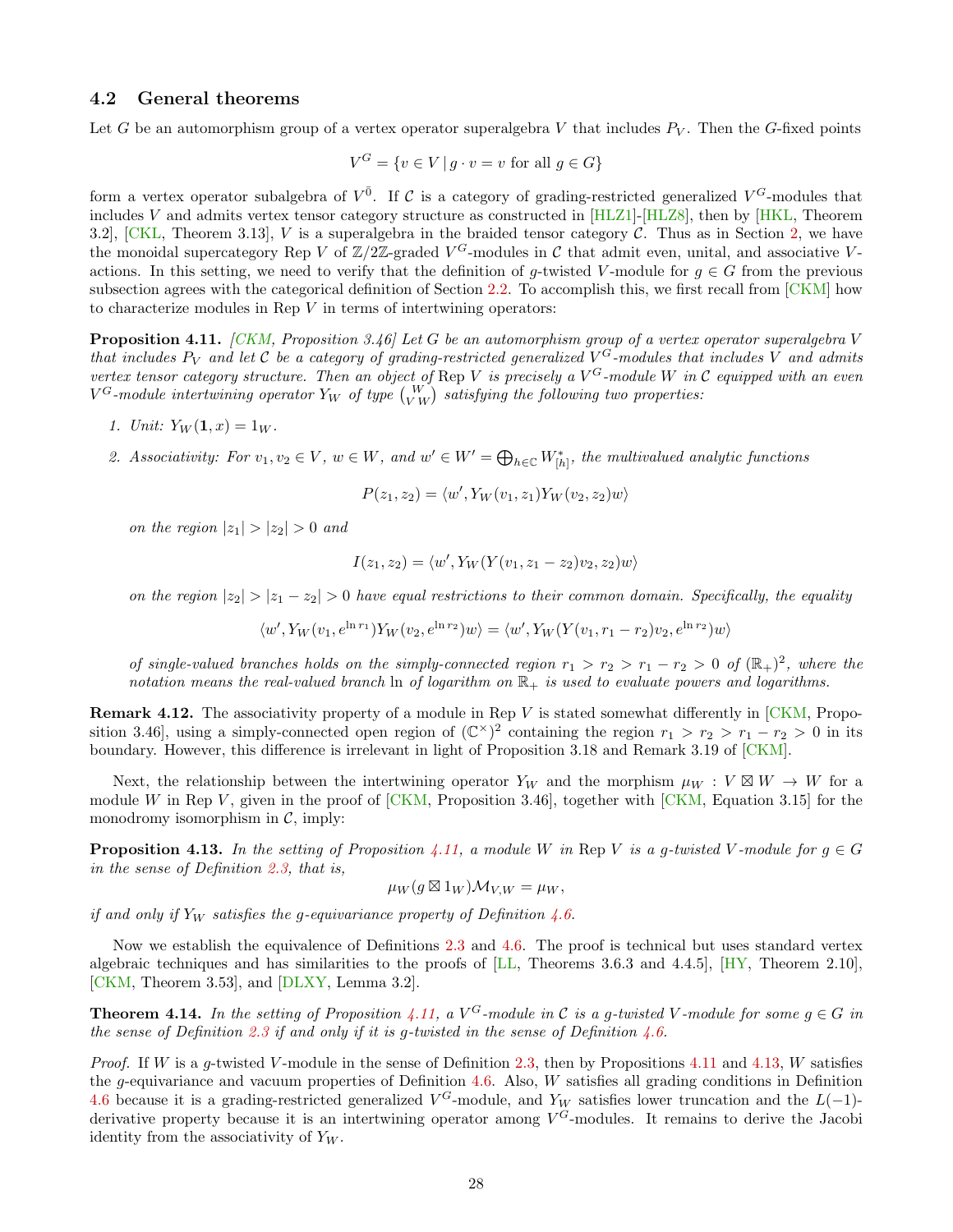By  $\lbrack \text{CKM}, \text{Remark 3.47}, Y_W \text{ satisfies the following skew-associativity property in addition to associativity: for } \rbrack$  $w \in W$ ,  $w' \in W'$ , and parity-homogeneous  $v_1, v_2 \in V$ , the multivalued analytic functions  $I(z_1, z_2)$  on the region  $|z_2| > |z_1 - z_2| > 0$  and

$$
Q(z_1, z_2) = (-1)^{|v_1||v_2|} \langle w', Y_W(v_2, z_2) Y_W(v_1, z_1) w \rangle
$$

on the region  $|z_2| > |z_1| > 0$  have equal restrictions to their common domain. Specifically, the equality

$$
(-1)^{|v_1||v_2|} \langle w', Y_W(v_2, e^{\ln r_2}) Y_W(v_1, e^{\ln r_1}) w \rangle = \langle w', Y_W(Y(v_1, r_1 - r_2)v_2, e^{\ln r_2}) w \rangle
$$

of single-valued branches holds on the simply-connected region  $r_2 > r_1 > r_2 - r_1 > 0$  of  $(\mathbb{R}_+)^2$ . Then we use [\[Hu1,](#page-54-16) Lemma 4.1] to extend the multivalued analytic functions  $P(z_1, z_2)$ ,  $Q(z_1, z_2)$ , and  $I(z_1, z_2)$ , which agree on their common domains, to a multivalued analytic function  $F(v_1; z_1, z_2)$  defined on  $(\mathbb{C}^\times)^2 \setminus \{(z, z) | z \in \mathbb{C}^\times\}$ . (The convergence, associativity, and commutativity properties for intertwining operators among  $V^G$ -modules required in the proof of this lemma from [\[Hu1\]](#page-54-16) are subsumed under the assumption that these intertwining operators satisfy the sufficient conditions of [\[HLZ1\]](#page-54-2)-[\[HLZ8\]](#page-55-0) for vertex tensor category structure on  $\mathcal{C}$ .) For  $\gamma$  a grading-preserving linear endomorphism of V such that  $e^{2\pi i \gamma} = g$ , we define a new multivalued analytic function  $f(z_1, z_2) = F(z_1^{\gamma} v_1; z_1, z_2)$ .

We now define an (a priori multivalued) function of the single variable  $z_1$ . Fix  $r_2 \in \mathbb{R}_+$  and choose  $r_1 \in \mathbb{R}_+$ such that  $r_2 > r_1 > r_2 - r_1 > 0$ . Then for  $z_1 \in \mathbb{C} \setminus \{0, r_2\}$ , define  $f_{r_2}(z_1)$  to take all values of  $f(z_1, r_2)$  that can be obtained by analytic continuation along continuous paths from  $r_1$  to  $z_1$  in  $\mathbb{C} \setminus \{0, r_2\}$ , starting from the value

$$
(-1)^{|v_1||v_2|} \langle w', Y_W(v_2, e^{\ln r_2}) Y_W(e^{(\ln r_1)\gamma} v_1, e^{\ln r_1}) w \rangle = \langle w', Y_W(Y(e^{(\ln r_1)\gamma} v_1, r_1 - r_2) v_2, e^{\ln r_2}) w \rangle
$$
  

$$
= \langle w', Y_W \left( Y \left( e^{(\ln r_2)\gamma} \left( 1 + \frac{r_1 - r_2}{r_2} \right)^{\gamma} v_1, r_1 - r_2 \right) v_2, e^{\ln r_2} \right) w \rangle
$$

of  $f(r_1, r_2)$ . We claim that  $f_{r_2}(z_1)$  is actually single-valued, that is, the value of  $f_{r_2}(z_1)$  obtained by analytic continuation from  $r_1$  to  $z_1$  is independent of the path. Equivalently, analytic continuation along any continuous path from  $r_1$  to  $r_1$  in  $\mathbb{C} \setminus \{0, r_2\}$  does not change the starting value of  $f(r_1, r_2)$ . To prove this, note that any continuous path from  $r_1$  to itself in  $\mathbb{C} \setminus \{0, r_2\}$  is homotopic to a sequence of loops based at  $r_1$  with each loop encircling either  $r_2$  or 0 and remaining within the region  $r_2 > |z_1 - r_2| > 0$  or  $r_2 > |z_1| > 0$ , respectively. But the value of  $f(r_1, r_2)$  does not change going around  $r_2$  because the series

$$
Y\left(e^{(\ln r_2)\gamma}\left(1+\frac{x_0}{r_2}\right)^\gamma v_1, x_0\right)v_2
$$

has no monodromy in  $x_0$ , and the value of  $f(r_1, r_2)$  does not change going around 0 because  $Y_W(x_1^{\gamma}v_1, x_1)w$  has no monodromy in  $x_1$  by the g-equivariance property (recall Lemma [4.10\)](#page-26-2).

The analytic function  $f_{r_2}(z_1)$  has singularities at 0,  $r_2$ , and  $\infty$ . Its Laurent series expansion around  $\infty$  is

$$
P_{r_2}(x_1)|_{x_1=z_1} = \langle w', Y_W(x_1^{\gamma}v_1, x_1)Y_W(v_2, e^{\ln r_2})w \rangle |_{x_1=z_1},
$$

its Laurent series expansion around 0 is

$$
Q_{r_2}(x_1)|_{x_1=z_1} = (-1)^{|v_1||v_2|} \langle w', Y_W(v_2, e^{\ln r_2}) Y_W(x_1^{\gamma} v_1, x_1) w \rangle |_{x_1=z_1},
$$

and its is Laurent series expansion around  $r_2$  is

$$
I_{r_2}(x_0)|_{x_0=z_1-r_2} = \left\langle w', Y_W \left(Y\left(e^{(\ln r_2)\gamma} \left(1+\frac{x_0}{r_2}\right)^{\gamma} v_1, x_0\right) v_2, e^{\ln r_2}\right) w\right\rangle.
$$

All singularities are poles because W is grading restricted and because  $Y_W$  is lower truncated, so  $f_{r_2}$  is a rational function:

$$
f_{r_2}(z_1) = \frac{p_{r_2}(z_1)}{z_1^M(z_1 - r_2)^N}
$$

where  $p_{r_2}(z_1)$  is a polynomial and  $M, N \in \mathbb{N}$ . Then

$$
P_{r_2}(x_1) = \frac{p_{r_2}(x_1)}{x_1^M (x_1 - r_2)^N}, \qquad Q_{r_2}(x_1) = \frac{p_{r_2}(x_1)}{x_1^M (-r_2 + x_1)^N}, \qquad I_{r_2}(x_0) = \frac{p_{r_2}(r_2 + x_0)}{(r_2 + x_0)^M x_0^N},
$$

where the binomial terms are expanded in non-negative powers of the second variable.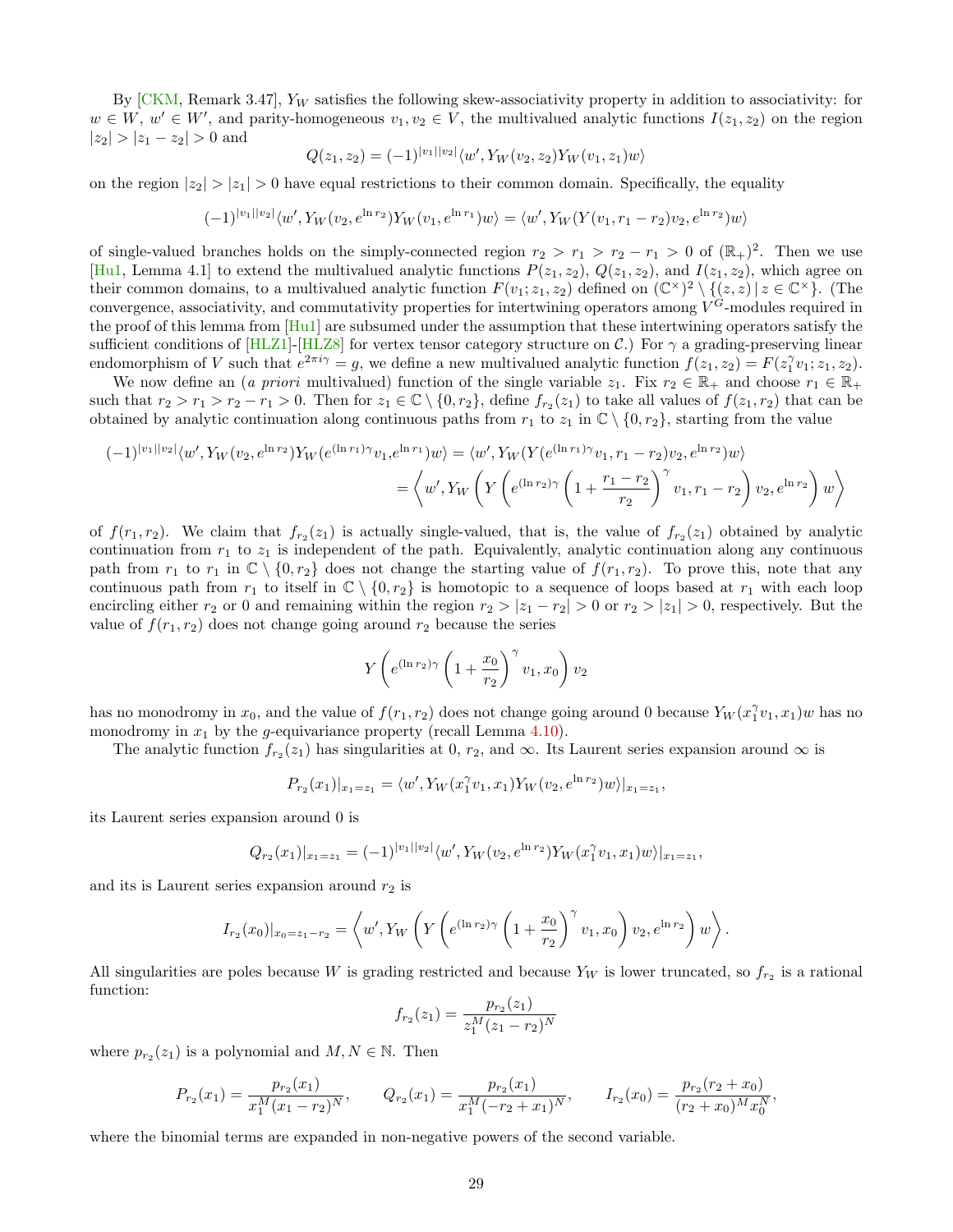To get a Jacobi identity involving  $r_2$ , we multiply both sides of the three-term delta-function identity

<span id="page-29-0"></span>
$$
x_0^{-1}\delta\left(\frac{x_1 - r_2}{x_0}\right) - x_0^{-1}\delta\left(\frac{-r_2 + x_1}{x_0}\right) = r_2^{-1}\delta\left(\frac{x_1 - x_0}{r_2}\right)
$$

by  $p_{r_2}(x_1)/x_1^M x_0^N$ . Delta-function substitution properties from [\[LL,](#page-55-17) Remark 2.3.25] then yield

$$
x_0^{-1}\delta\left(\frac{x_1 - r_2}{x_0}\right)P_{r_2}(x_1) - x_0^{-1}\delta\left(\frac{-r_2 + x_1}{x_0}\right)Q_{r_2}(x_1) = r_2^{-1}\delta\left(\frac{x_1 - x_0}{r_2}\right)I_{r_2}(x_0).
$$

Since the w and  $w'$  in the definition of  $P, Q$ , and I were arbitrary, we get the Jacobi identity

$$
x_0^{-1}\delta\left(\frac{x_1 - r_2}{x_0}\right)Y_W(x_1^{\gamma}v_1, x_1)Y_W(v_2, e^{\ln r_2}) - (-1)^{|v_1||v_2|}x_0^{-1}\delta\left(\frac{-r_2 + x_1}{x_0}\right)Y_W(v_2, e^{\ln r_2})Y_W(x_1^{\gamma}v_1, x_1)
$$
  
=  $r_2^{-1}\delta\left(\frac{x_1 - x_0}{r_2}\right)Y_W\left(Y\left(e^{(\ln r_2)\gamma}\left(1 + \frac{x_0}{r_2}\right)^{\gamma}v_1, x_0\right)v_2, e^{\ln r_2}\right).$  (4.4)

To replace the real number  $r_2$  in the Jacobi identity by the formal variable  $x_2$ , we use the method of [\[HLZ3,](#page-54-17) Proposition 4.8. First replace  $v_1$  in [\(4.4\)](#page-29-0) with  $x_1^{-\gamma}(r_2x_2^{-1})^{L(0)}$ , and then make the substitutions  $x_0 \mapsto x_0r_2x_2^{-1}$  and  $x_1 \mapsto x_1 e^{\ln r_2} x_2^{-1}$ . This yields the identity

$$
r_2^{-1}x_2x_0^{-1}\delta\left(\frac{x_1 - x_2}{x_0}\right)Y_W((r_2x_2^{-1})^{L(0)}v_1, x_1e^{\ln r_2}x_2^{-1})Y_W(v_2, e^{\ln r_2})
$$
  

$$
-(-1)^{|v_1||v_2|}r_2^{-1}x_2x_0^{-1}\delta\left(\frac{-x_2 + x_1}{x_0}\right)Y_W(v_2, e^{\ln r_2})Y_W((r_2x_2^{-1})^{L(0)}v_1, x_1e^{\ln r_2}x_2^{-1})
$$
  

$$
= r_2^{-1}\delta\left(\frac{x_1 - x_0}{x_2}\right)Y_W\left(Y\left(\left(\frac{x_2 + x_0}{x_1}\right)^{\gamma}(r_2x_2^{-1})^{L(0)}v_1, x_0r_2x_2^{-1}\right)v_2, e^{\ln r_2}\right).
$$

By the  $L(0)$ -conjugation property of  $V^G$ -module intertwining operators applied to  $Y_W$  and Y, this is equivalent to

$$
r_2^{-1}x_2x_0^{-1}\delta\left(\frac{x_1 - x_2}{x_0}\right)e^{(\ln r_2)L(0)}x_2^{-L(0)}Y_W(v_1, x_1)Y_W((r_2^{-1}x_2)^{L(0)}v_2, x_2)e^{-(\ln r_2)L(0)}x_2^{L(0)}
$$
  

$$
-(-1)^{|v_1||v_2|}r_2^{-1}x_2x_0^{-1}\delta\left(\frac{-x_2 + x_1}{x_0}\right)e^{(\ln r_2)L(0)}x_2^{-L(0)}Y_W((r_2^{-1}x_2)^{L(0)}v_2, x_2)Y_W(v_1, x_1)e^{-(\ln r_2)L(0)}x_2^{L(0)}
$$
  

$$
= r_2^{-1}\delta\left(\frac{x_1 - x_0}{x_2}\right)e^{(\ln r_2)L(0)}x_2^{-L(0)}Y_W\left(Y\left(\left(\frac{x_2 + x_0}{x_1}\right)^\gamma v_1, x_0\right)(r_2^{-1}x_2)^{L(0)}v_2, x_2\right)e^{-(\ln r_2)L(0)}x_2^{L(0)}.
$$

To get the Jacobi identity of Definition [4.6](#page-25-0) from this identity, just multiply both sides by  $r_2x_2^{-1}e^{-(\ln r_2)L(0)}x_2^{L(0)}$ on the left and  $e^{(\ln r_2)L(0)}x_2^{-L(0)}$  on the right, then replace  $v_2$  with  $(r_2x_2^{-1})^{L(0)}v_2$ . This completes the proof that a g-twisted V-module in the sense of Definition  $2.3$  is a g-twisted V-module in the sense of Definition [4.6.](#page-25-0)

Conversely, suppose a grading-restricted generalized  $V^G$ -module  $(W, Y_W)$  in C is a g-twisted V-module in the sense of the Definition [4.6.](#page-25-0) We just need to show that  $Y_W$  satisfies the associativity property of  $[CKM,$  Proposition 3.46], as the unit property  $Y_W(1, x) = 1_W$  of Proposition [4.11](#page-27-1) is already part of Definition [4.6](#page-25-0) and

$$
\mu_W(g\boxtimes 1_W)\mathcal{M}_{V,W}=\mu_W
$$

follows from the g-equivariance property by Proposition [4.13.](#page-27-2)

We start by noting the following weak associativity for  $u, v \in V$ . Replacing u in the Jacobi identity with  $x_1^{\gamma} \cdot u$ and extracting a sufficiently negative (integer) power of  $x_1$ , we get

$$
Y_W((x_0 + x_2)^{\gamma + M} \cdot u, x_0 + x_2)Y_W(v, x_2)w = Y_W(Y((x_2 + x_0)^{\gamma + M} \cdot u, x_0)v, x_2)w
$$

as series in  $x_0$  and  $x_2$  when  $M \in \mathbb{N}$  is sufficiently large (depending on u and w). If we further replace v by  $x_2^{\gamma} \cdot v$  and pair with  $w' \in W'$ , the grading-restriction conditions, lower truncation, and g-equivariance show that the series

$$
\langle w', Y_W((x_0+x_2)^{\gamma+M} \cdot u, x_0+x_2)Y_W(x_2^{\gamma} \cdot v, x_2)w \rangle \quad \text{and} \quad \langle w', Y_W(Y((x_2+x_0)^{\gamma+M} \cdot u, x_0)x_2^{\gamma} \cdot v, x_2)w \rangle
$$

equal a common Laurent polynomial in  $x_0$  and  $x_2$ .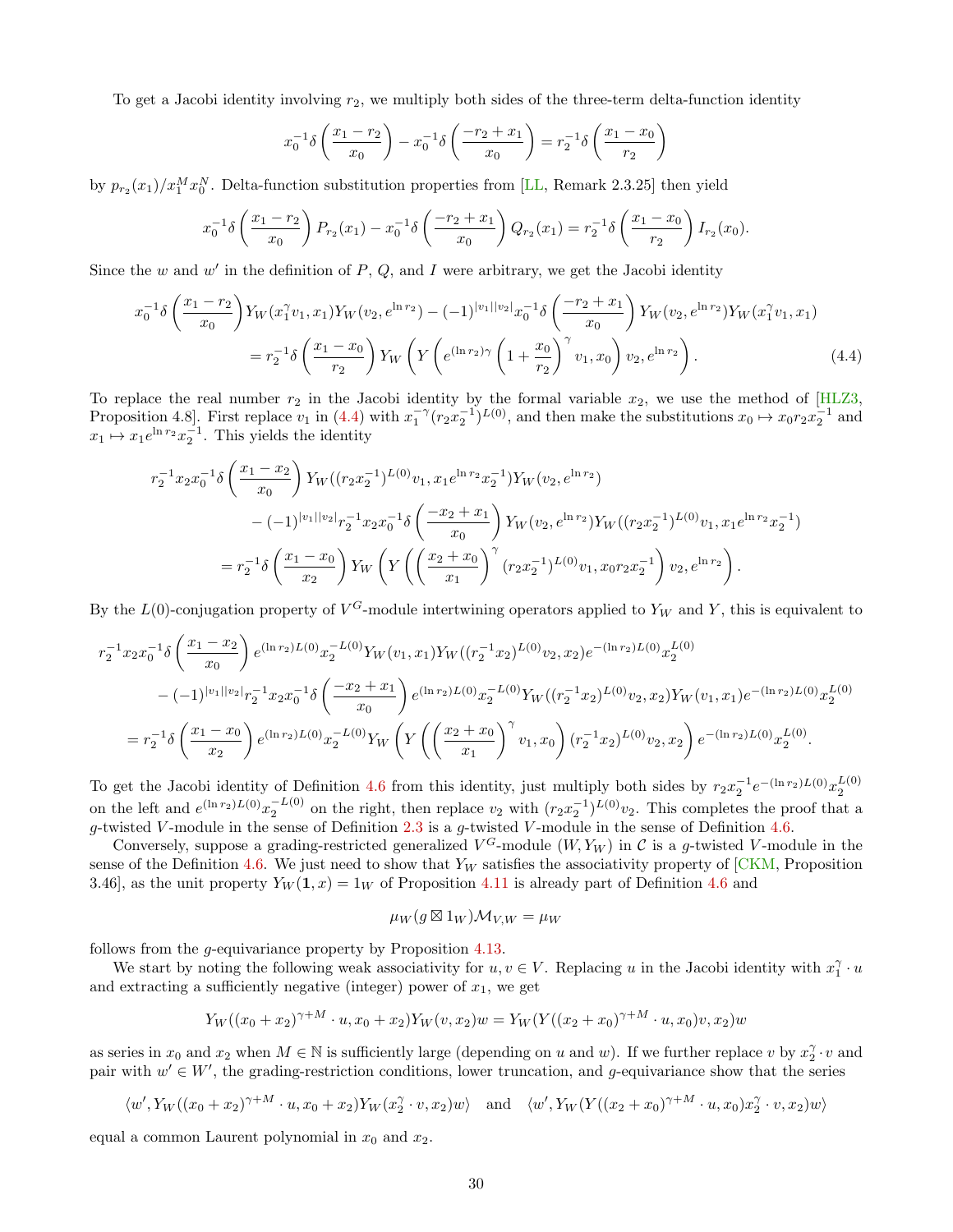Now take  $v_1, v_2 \in V$ ,  $w \in W$ , and  $w' \in W'$ , assuming without loss of generality that  $v_1$  and  $v_2$  are generalized eigenvectors for  $\gamma$  with generalized eigenvalues  $\alpha_1$  and  $\alpha_2$ , respectively. Then

$$
\langle w', Y_W(Y(v_1, x_0)v_2, x_2)w \rangle = \langle w', Y_W(Y((x_2 + x_0)^{\gamma + M}(x_2 + x_0)^{-\gamma - M} \cdot v_1, x_0)x_2^{\gamma}x_2^{-\gamma} \cdot v_2, x_2)w \rangle
$$
  
= 
$$
\sum_{i=0}^{I} \sum_{j=0}^{J} \frac{(-1)^{i+j}}{i!j!} (x_2 + x_0)^{-\alpha_1 - M} x_2^{-\alpha_2} (\log(x_2 + x_0))^i (\log x_2)^j \cdot \langle w', Y_W(Y((x_2 + x_0)^{\gamma + M} \cdot \mathcal{N}^i v_1, x_0)x_2^{\gamma} \cdot \mathcal{N}^j v_2, x_2)w \rangle
$$

for any  $M \in \mathbb{N}$ . Since I and J are finite, we use weak associativity to choose M sufficiently large so that each

$$
\langle w', Y_W(Y((x_2 + x_0)^{\gamma + M} \cdot \mathcal{N}^i v_1, x_0) x_2^{\gamma} \cdot \mathcal{N}^j v_2, x_2) w \rangle
$$

is a Laurent polynomial  $p_{i,j}(x_0, x_2)$ . The same argument applied to  $\langle w', Y_W(v_1, x_0 + x_2)Y_W(v_2, x_2)w_2 \rangle$  together with weak associativity shows that

$$
\langle w', Y_W(v_1, x_0 + x_2) Y_W(v_2, x_2) w_2 \rangle = \sum_{i=0}^I \sum_{j=0}^J \frac{(-1)^{i+j}}{i!j!} (\log(x_0 + x_2))^i (\log x_2)^j \cdot \frac{p_{i,j}(x_0, x_2)}{(x_0 + x_2)^{\alpha_1 + M} x_2^{\alpha_2}},
$$

and thus

$$
\langle Y_W(v_1, x_1) Y_W(v_2, x_2) w \rangle = \sum_{i=0}^I \sum_{j=0}^J \frac{(-1)^{i+j}}{i!j!} (\log x_1)^i (\log x_2)^j \cdot \frac{p_{i,j}(x_1 - x_2, x_2)}{x_1^{\alpha_1 + M} x_2^{\alpha_2}}.
$$

Now for any  $r_1, r_2 \in \mathbb{R}$  such that  $r_1 > r_2 > r_1 - r_2 > 0$ , make the substitutions  $x_1 \mapsto e^{\ln r_1}$ ,  $x_2 \mapsto e^{\ln r_2}$  and  $x_0 \mapsto r_1 - r_2$ . Using  $\log(1 + x)$  for a real number x to denote the power series expansion of  $\ln(1 + x)$  when  $|x| < 1$ , we get

$$
\langle w', Y_W(Y(v_1, r_1 - r_2)v_2, e^{\ln r_2})w \rangle
$$
  
=  $\sum_{i=0}^{I} \sum_{j=0}^{J} \frac{(-1)^{i+j}}{i!j!} \left( \ln r_2 + \log \left( 1 + \frac{r_1 - r_2}{r_2} \right) \right)^i (\ln r_2)^j \cdot \frac{p_{i,j}(r_1 - r_2, r_2)}{\left( 1 + \frac{r_1 - r_2}{r_2} \right)^{\alpha_1 + M} e^{(\alpha_1 + \alpha_2 + M) \ln r_2}}$   
=  $\sum_{i=0}^{I} \sum_{j=0}^{J} \frac{(-1)^{i+j}}{i!j!} (\ln r_1)^i (\ln r_2)^j \cdot \frac{p_{i,j}(r_1 - r_2, r_2)}{e^{(\alpha_1 + M) \ln r_1} e^{\alpha_2 \ln r_2}}$   
=  $\langle w', Y_W(v_1, e^{\ln r_1}) Y_W(v_2, e^{\ln r_2})w \rangle$ .

Thus the multivalued functions  $\langle w', Y_W(v_1, z_1)Y_W(v_2, z_2)w \rangle$  and  $\langle w', Y_W(Y(v_1, z_1 - z_2)v_2, z_2)w \rangle$  have equal restrictions to their common domain, with equality of single-valued branches on a simply-connected domain as specified in the associativity property of  $[CKM,$  Proposition 3.46. This proves that W is a g-twisted V-module in the sense of Definition [2.3.](#page-7-1)  $\Box$ 

Now that we have unified the categorical and vertex algebraic definitions of twisted module, we apply the categorical theorems of the previous sections to vertex operator superalgebras. In the next theorem, we verify the conditions of Assumption [3.1](#page-15-1) using results from [\[DLM\]](#page-54-9) and [\[McR\]](#page-55-10):

<span id="page-30-0"></span>**Theorem 4.15.** Let  $V$  be a simple vertex operator superalgebra,  $G$  a finite automorphism group of  $V$  that includes  $P_V$ , and C an abelian category of grading-restricted generalized  $V^G$ -modules that includes V and admits vertex tensor category structure as in  $[HLZ1]$ - $[HLZ8]$ . Then:

- 1. Every indecomposable object of the monoidal supercategory Rep V is a g-twisted V-module for some  $g \in G$ .
- 2. The monoidal supercategory Rep V admits the structure of a braided G-crossed supercategory.

Proof. Because of the dictionary between twisted modules for vertex operator superalgebras and twisted modules for superalgebra objects in braided tensor categories provided by [\[HKL,](#page-54-8) Theorem 3.2], [\[CKL,](#page-53-3) Theorem 3.13], and Theorem [4.14,](#page-27-3) the conclusions follow from Theorem [2.10](#page-10-0) (or Corollary [3.4\)](#page-16-1) and Theorem [3.3](#page-16-0) once we verify the necessary conditions. The assumption in Theorem [2.10](#page-10-0) that tensoring functors in  $\mathcal C$  are right exact, needed for the construction of the monoidal supercategory structure on Rep V, follows from  $[HLZ3,$  Proposition 4.26]. It remains to verify the conditions of Assumption [3.1.](#page-15-1)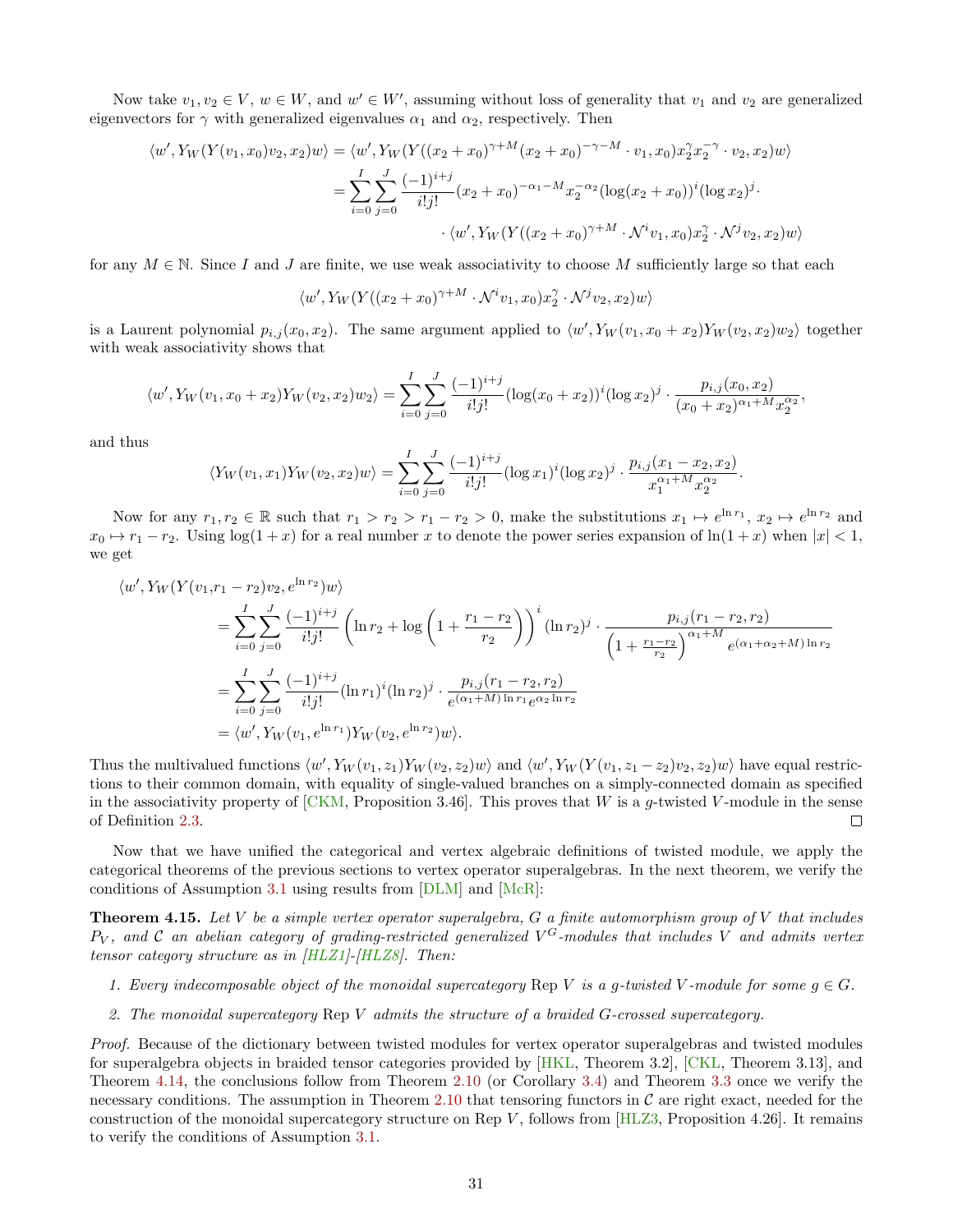The first two conditions on G in Assumption [3.1](#page-15-1) hold by assumption and because  $\mathbb F$  here is  $\mathbb C$ . For the remaining conditions, we use  $[DLM, Theorem 2.4]$  $[DLM, Theorem 2.4]$  (see also  $[McR, Theorem 3.2]$  $[McR, Theorem 3.2]$  which covers the superalgebra generality) which states that V is a semisimple  $G \times V^G$ -module:

<span id="page-31-0"></span>
$$
V = \bigoplus_{\chi \in \widehat{G}} M_{\chi} \otimes V_{\chi} \tag{4.5}
$$

where the  $M_\chi$  are irreducible G-modules with character  $\chi$  and the  $V_\chi$  are non-zero, simple, and distinct  $V^G$ -modules. Since  $V^G$  is paired with the one-dimensional trivial character of  $\tilde{G}$  in this decomposition,  $\text{Hom}_{V^G}(V^G, V) = \mathbb{C} \iota_V$ where  $\iota_V$  is the inclusion, and thus V is haploid. Next we define the  $V^G$ -module homomorphism  $\varepsilon_V : V \to V^G$  to be projection onto  $V^G$  with respect to the decomposition [\(4.5\)](#page-31-0). Then  $\varepsilon_V \iota_V$  is the identity on  $V^G$ , while  $\iota_V \varepsilon_V$  is projection onto the subspace of G-fixed points in V and hence equals  $\frac{1}{|G|} \sum_{g \in G} g$ .

To verify the rigidity and dimension conditions of Assumption [3.1,](#page-15-1) we first note that  $C$  includes each irreducible  $V^G$ -module  $V_\chi$  because C is abelian and includes V. Then the assumptions of [\[McR,](#page-55-10) Corollary 4.8] hold, so there is a fully faithful braided tensor functor

$$
\Phi: \operatorname{Rep}_{\mathbb{Z}/2\mathbb{Z}} G \to \mathcal{C}
$$

such that  $\Phi(M^*_\chi) \cong V_\chi$  for  $\chi \in \widehat{G}$ . Here  $\text{Rep}_{\mathbb{Z}/2\mathbb{Z}} G$  is the tensor category of finite-dimensional G-modules with the usual symmetric braiding on  $M_{\chi} \otimes M_{\psi}$  for  $\chi, \psi \in \widehat{G}$  modified by  $(-1)^{ij}$  when  $M_{\chi} \otimes V_{\chi} \subseteq V^{\overline{i}}$  and  $M_{\psi} \otimes V_{\psi} \subseteq V^{\overline{j}}$ (see [\[McR,](#page-55-10) Section 2.2]). This category is a ribbon tensor category with twist  $(-1)^i$  on  $M_\chi$  for  $\chi \in \widehat{G}$  when  $M_\chi \otimes V_\chi \subseteq V^{\bar{i}}$ . Because  $\Phi$  is fully faithful, it is a braided tensor equivalence from  $\text{Rep}_{\mathbb{Z}/2\mathbb{Z}} G$  to its image  $\mathcal{C}_V \subseteq \mathcal{C}$ , so that  $\mathcal{C}_V$  inherits the ribbon structure of Rep<sub>Z/2Z</sub> G via  $\Phi$ . (Note, however, that this ribbon structure does not come from conformal weight gradings unless  $V^{\bar{0}}$  is the Z-graded part of V and  $V^{\bar{1}}$  is the  $(\mathbb{Z} + \frac{1}{2})$ -graded part.)

Since  $V \cong \bigoplus_{\chi \in \widehat{G}} M_{\chi} \otimes \Phi(M_{\chi}^*)$  is an object of  $\mathcal{C}_V$ , it is a rigid  $V^G$ -module. Then since  $V$  is simple, [\[KO,](#page-55-8) Lemma 1.20] shows that V is self-dual with evaluation  $\varepsilon_V \mu_V : V \boxtimes V \to V^G$  and some coevaluation  $\tilde{i}_V : V^G \to V \boxtimes V$ . Moreover, we may assume  $\tilde{i}_V$  is even: given a parity decomposition  $\tilde{i}_V = \tilde{i}_V^0 + \tilde{i}_V^1$ , rigidity implies

$$
1_V = r_V(1_V \boxtimes \varepsilon_V \mu_V) \mathcal{A}_{V,V,V}^{-1} (\tilde{i}_V^{\overline{0}} \boxtimes 1_V) l_V^{-1} + r_V(1_V \boxtimes \varepsilon_V \mu_V) \mathcal{A}_{V,V,V}^{-1} (\tilde{i}_V^{\overline{1}} \boxtimes 1_V) l_V^{-1}
$$

where, because  $\varepsilon_V \mu_V$  is even, the first and second terms on the right side are the even and odd parts of  $1_V$ , respectively. Thus the first rigidity axiom holds with  $\tilde{i}_{V}^{0}$  replacing  $\tilde{i}_{V}$ , and similarly for the second rigidity axiom. This verifies the fifth condition of Assumption [3.1.](#page-15-1)

Finally, we need to show  $\varepsilon_V \mu_V i_V = |G| 1_V \sigma$ . It is enough to show that  $d_V = \varepsilon_V \mu_V i_V$  is the categorical dimension of V in the ribbon category  $\mathcal{C}_V$  since by Section 2.2 and Corollary 4.8 of [\[McR\]](#page-55-10),

$$
\dim_{\mathcal{C}_V} V = \sum_{\chi \in \widehat{G}} (\dim_{\mathbb{C}} M_\chi)(\dim_{\mathcal{C}_V} V_\chi) = \sum_{\chi \in \widehat{G}} (\dim_{\mathbb{C}} M_\chi)(\dim_{\mathcal{C}_V} \Phi(M_\chi^*))
$$
  
\n
$$
= \sum_{\chi \in \widehat{G}} (\dim_{\mathbb{C}} M_\chi)(\dim_{\mathbb{R}\text{P}_{\mathbb{Z}/2\mathbb{Z}}} G M_\chi^*) = \sum_{\chi \in \widehat{G}} (\dim_{\mathbb{C}} M_\chi)(\dim_{\mathbb{C}} M_\chi^*)
$$
  
\n
$$
= \sum_{\chi \in \widehat{G}} \dim_{\mathbb{C}} \text{End } M_\chi = \dim_{\mathbb{C}} \mathbb{C}[G] = |G|.
$$

Because  $i_V$  and  $\mu_V$  are even, we have  $d_V = d_{V^{\bar{0}}} + d_{V^{\bar{1}}}$  where  $d_{V^{\bar{i}}}$  is the composition

$$
V^G \xrightarrow{\widetilde{i}_V} V \boxtimes V \xrightarrow{p^{\widetilde{i}}} V^{\widetilde{i}} \boxtimes V^{\widetilde{i}} \xrightarrow{\mu_V} V^{\bar{0}} \xrightarrow{\varepsilon_V} V^G
$$

for  $i = 0, 1$ , with  $p^{\bar{i}}$  the canonical projection. We need to show that

<span id="page-31-1"></span>
$$
d_{V^{\bar{i}}} = \dim_{\mathcal{C}_V} V^{\bar{i}} \tag{4.6}
$$

for  $i = 0, 1$ , with the categorical dimension defined as usual to be

$$
V^G \xrightarrow{i_{V^{\bar{i}}}} V^{\bar{i}} \boxtimes V^{\bar{i}} \xrightarrow{\theta_{V^{\bar{i}}} \boxtimes 1_{V^{\bar{i}}} } V^{\bar{i}} \boxtimes V^{\bar{i}} \xrightarrow{\mathcal{R}_{V^{\bar{i}}, V^{\bar{i}}} } V^{\bar{i}} \boxtimes V^{\bar{i}} \xrightarrow{e_{V^{\bar{i}}} } V^G,
$$

where  $e_{V^{\bar{i}}}$  and  $i_{V^{\bar{i}}}$  are an evaluation and coevaluation for  $V^{\bar{i}}$ , respectively. Because  $\tilde{i}_V$  and  $\varepsilon_V \mu_V$  are even, we can take  $e_{V^{\bar{i}}} = \varepsilon_{V} \mu_{V} |_{V^{\bar{i}} \boxtimes V^{\bar{i}}}$  and  $i_{V^{\bar{i}}} = p^{\bar{i}} i_{V}$ . Then [\(4.6\)](#page-31-1) follows because the twists satisfy  $\theta_{V^{\bar{i}}} = (-1)^{i}$  and supercommutativity of  $\hat{V}$  implies  $\mu_V \mathcal{R}_{V^{\bar{i}}, V^{\bar{i}}} = (-1)^i \mu_V |_{V^{\bar{i}} \boxtimes V^{\bar{i}}}$ .  $\Box$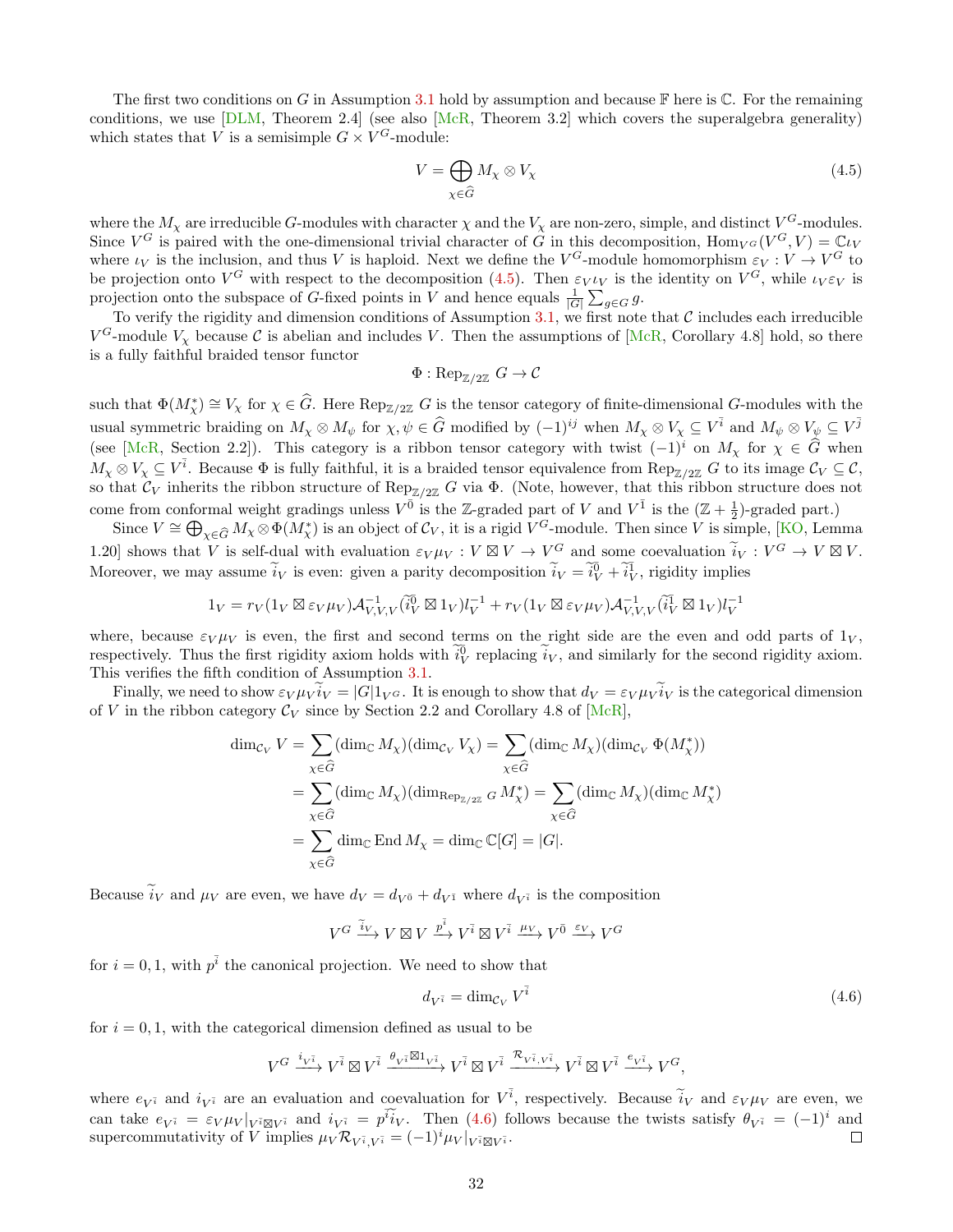Before relating  $C$  to the equivariantization of the braided  $G$ -crossed supercategory Rep  $V$ , we discuss why the monoidal structure on Rep V is natural from a vertex algebraic point of view. For more details, see [\[CKM,](#page-53-0) Section 3.5]. Given three modules  $W_1, W_2$ , and  $W_3$  in Rep V, we say that an even or odd  $V^G$ -module intertwining operator y of type  $\binom{W_3}{W_1\ W_2}$  is a V-intertwining operator if for any  $w_2 \in W_2$ ,  $w'_3 \in W'_3$ , and parity-homogeneous  $v \in V$ ,  $w_1 \in W_1$ , the multivalued analytic functions

<span id="page-32-0"></span>
$$
(-1)^{|\mathcal{Y}||v|} \langle w_3', Y_{W_3}(v, z_1) \mathcal{Y}(w_1, z_2) w_2 \rangle, \qquad |z_1| > |z_2| > 0,
$$
  

$$
(-1)^{|v||w_1|} \langle w_3', \mathcal{Y}(w_1, z_2) Y_{W_2}(v, z_1) w_2 \rangle, \qquad |z_2| > |z_1| > 0,
$$
  

$$
\langle w_3', \mathcal{Y}(Y_{W_1}(v, z_1 - z_2) w_1, z_2) w_2 \rangle, \qquad |z_2| > |z_1 - z_2| > 0
$$
  
(4.7)

defined on the indicated regions have equal restrictions to their common domains, with specified equalities of certain single-valued branches on certain simply-connected domains (detailed in the statement of [\[CKM,](#page-53-0) Theorem 3.44]). Such intertwining operators correspond precisely to the categorical Rep V-intertwining operators of type  $\binom{W_3}{W_1 W_2}$ defined in Section [2.1.](#page-3-1) When  $W_1$  is  $g_1$ -twisted,  $W_2$  is  $g_2$ -twisted, and  $W_3$  is  $g_1g_2$ -twisted (recall Proposition [2.4\)](#page-7-2), it is natural to call  $\mathcal Y$  a *twisted intertwining operator*.

**Remark 4.16.** Note that definitions of twisted intertwining operator exist already in the literature: see  $[X_u]$  (for commuting  $g_1$  and  $g_2$ ) and  $[Hu5]$  (for general  $g_1$  and  $g_2$ ). When  $g_1$  and  $g_2$  commute, the definition here agrees with that of  $[Xu]$  (see  $[DLXY, Theorem 3.6]$  $[DLXY, Theorem 3.6]$ , whose proof uses a slight modification of  $[CKM, Theorem 3.53]$  $[CKM, Theorem 3.53]$ ). For general  $g_1$  and  $g_2$ , the definition here is at least closely related to that of  $[Hu5]$ , which is also based on equality of the multivalued functions  $(4.7)$ . However, the definition in  $[Hu5]$  additionally includes a restriction on the shape of the multivalued functions [\(4.7\)](#page-32-0) (essentially, they are required to be minor relaxations of rational functions) that it is not clear V-intertwining operators among twisted modules will satisfy when  $g_1$  and  $g_2$  do not commute. We plan to address the question of whether or not twisted intertwining operators as defined here satisfy the extra condition of [\[Hu5\]](#page-54-18) in future work.

If there is in fact a discrepancy between the two definitions of twisted intertwining operator for non-commuting  $g_1$  and  $g_2$ , then the definition given here is probably more natural, since it encompasses the full range of  $V^G$ -module intertwining operators that are compatible with the V -actions on twisted modules (in the sense that the multivalued functions [\(4.7\)](#page-32-0) agree). In any case, and as we discuss below, the results of  $\lfloor CKM \rfloor$  show that our definition of Vintertwining operator/twisted intertwining operator is the correct one if we want twisted intertwining operators to characterize the tensor category structure on Rep  $V$ . In particular, a more restrictive definition of twisted intertwining operator would define a different tensor product operation on Rep V. These different tensor product modules would be proper quotients of the tensor product modules used in this paper, and they would not be related by induction to tensor products of  $V^G$ -modules as in Theorem [4.17](#page-33-0) below.

With the definition of twisted intertwining operator given here, Proposition [2.4](#page-7-2) and [\[CKM,](#page-53-0) Proposition 3.50] show that the tensor product in Rep V satisfies a natural vertex algebraic universal property. If  $W_1$  is a  $g_1$ -twisted V-module and  $W_2$  is a  $g_2$ -twisted V-module, then the tensor product  $W_1 \boxtimes_V W_2$  is a  $g_1g_2$ -twisted V-module equipped with a canonical even twisted intertwining operator  $y_{W_1,W_2}$  of type  $\binom{W_1 \boxtimes_V W_2}{W_1 W_2}$  corresponding to the categorical intertwining operator  $I_{W_1,W_2}: W_1 \boxtimes W_2 \to W_1 \boxtimes_V W_2$ . Then if  $W_3$  is any  $g_1g_2$ -twisted V-module and  $\mathcal Y$  any twisted intertwining operator of type  ${W_3 \choose W_1 W_2}$ , there is a unique V-homomorphism

$$
f:W_1\boxtimes_V W_2\to W_3
$$

such that  $\mathcal{Y} = f \circ \mathcal{Y}_{W_1,W_2}$ . This universal property is comparable to the one in [\[HLZ3,](#page-54-17) Definition 4.15] satisfied by the  $P(z)$ -tensor product of (untwisted) V-modules.

We can also naturally describe the unit and associativity isomorphisms in Rep V using intertwining operators. From [\[CKM,](#page-53-0) Section 3.5.4], the left and right unit isomorphisms

$$
l_W^V : V \boxtimes_V W \to W, \qquad r_W^V : W \boxtimes_V V \to W
$$

associated to a module  $(W, Y_W)$  in Rep V are characterized by

$$
l_W^V(\mathcal{Y}_{V,W}(v,x)w) = Y_W(v,x)w, \qquad r_W^V(\mathcal{Y}_{W,V}(w,x)v) = (-1)^{|v||w|} e^{xL(-1)} Y_W(v, e^{-\pi i}x)w
$$

for parity-homogeneous  $v \in V$ ,  $w \in W$ . Note that for the right unit isomorphisms, we need to specify the branch of log(−1) used for the substitution  $x \mapsto -x$  since Y<sub>W</sub> may involve non-integral powers of x.

For three modules  $W_1, W_2$ , and  $W_3$  in Rep V, [\[CKM,](#page-53-0) Proposition 3.62] shows that the associativity isomorphism

$$
\mathcal{A}_{W_1,W_2,W_3}^V: W_1 \boxtimes_V (W_2 \boxtimes_V W_3) \to (W_1 \boxtimes_V W_2) \boxtimes_V W_3
$$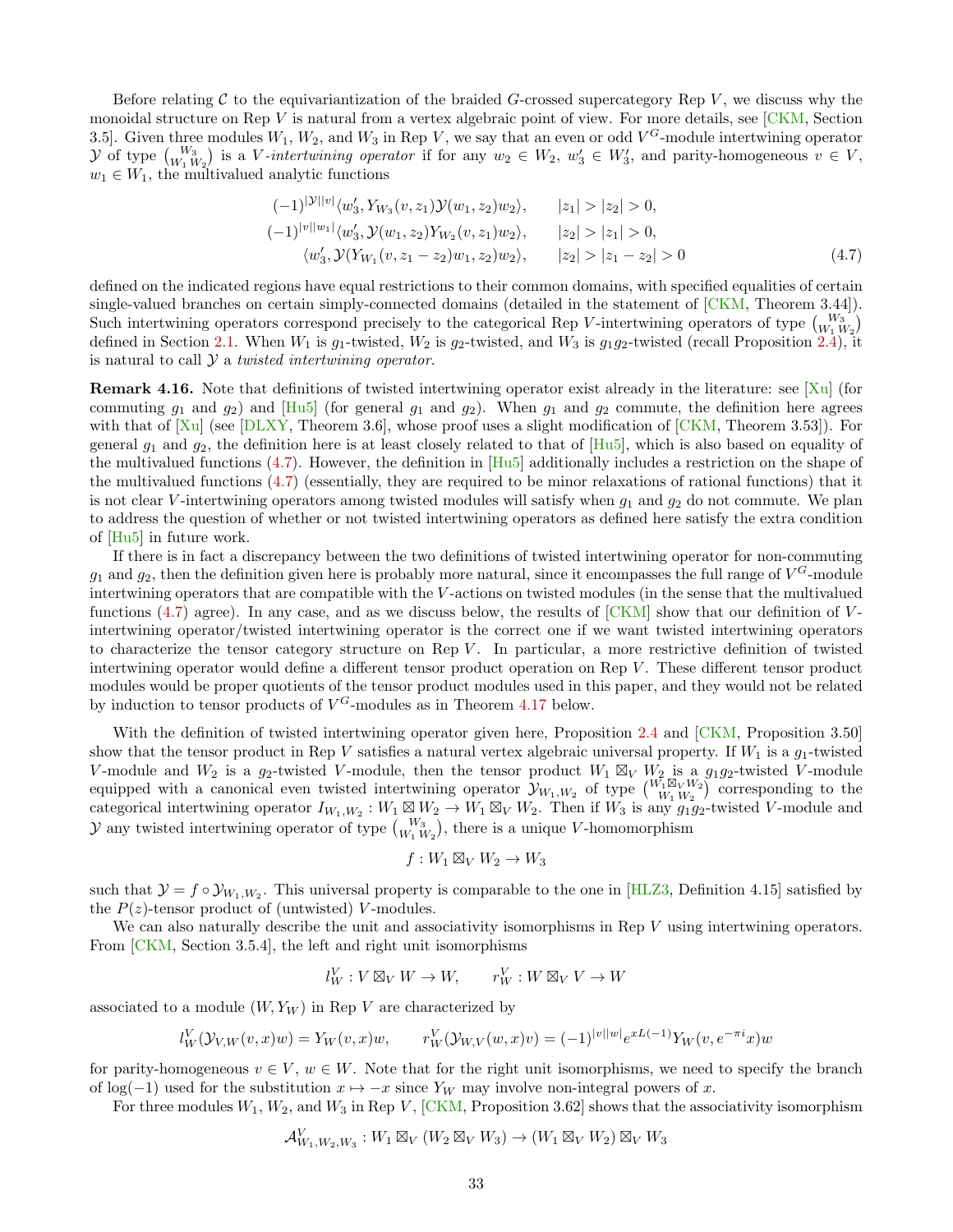is characterized by the equality

$$
\left\langle w', \overline{\mathcal{A}_{W_1, W_2, W_3}^V}(\mathcal{Y}_{W_1, W_2 \boxtimes_V W_3}(w_1, e^{\ln r_1}) \mathcal{Y}_{W_2, W_3}(w_2, e^{\ln r_2}) w_3) \right\rangle = \left\langle w', \mathcal{Y}_{W_1 \boxtimes_V W_2, W_3}(\mathcal{Y}_{W_1, W_2}(w_1, e^{\ln (r_1 - r_2)}) w_2, e^{\ln r_2}) w_3 \right\rangle
$$

for  $w_1 \in W_1$ ,  $w_2 \in W_2$ ,  $w_3 \in W_3$ , and w' in the contragredient module  $((W_1 \boxtimes_V W_2) \boxtimes_V W_3)'$ . Here  $r_1$  and  $r_2$  are any positive real numbers that satisfy  $r_1 > r_2 > r_1 - r_2 > 0$ .

We also describe the braided G-crossed supercategory structure on Rep V of Theorem [2.10](#page-10-0) with intertwining operators. For the  $G$ -action on Rep  $V$ ,

$$
T_g(W, Y_W) = (W, Y_W \circ (g^{-1} \otimes 1_W))
$$

for  $g \in G$ . Then as in [\[CKM,](#page-53-0) Section 3.5.5], for a g-twisted V-module  $W_1$  and any  $W_2$  in Rep V, the braiding isomorphism

$$
\mathcal{R}_{W_1,W_2}^V: W_1 \boxtimes_V W_2 \to T_g(W_2) \boxtimes_V W_1
$$

and its inverse are characterized by

$$
(\mathcal{R}_{W_1,W_2}^V)^{\pm 1}(\mathcal{Y}_{W_1,W_2}(w_1,x)w_2) = (-1)^{|w_1||w_2|} e^{xL(-1)} \mathcal{Y}_{T_g(W_2),W_1}(w_2,e^{\pm \pi i}x)w_1
$$

for parity-homogeneous  $w_1 \in W_1$ ,  $w_2 \in W_2$ .

Now we prove the final theorem of this section; for  $C$  rigid and semisimple, it has appeared as [\[Ki2,](#page-55-9) Theorem 1.5] and  $[M\ddot{u}2,$  Theorem 3.12]. Here we assume only the existence of a suitable tensor category of  $V^G$ -modules.

<span id="page-33-0"></span>**Theorem 4.17.** Let V be a simple vertex operator superalgebra,  $G$  a finite automorphism group of V that includes  $P_V$ , and C an abelian category of grading-restricted generalized  $V^G$ -modules that includes V and admits vertex tensor category structure as in [\[HLZ1\]](#page-54-2)-[\[HLZ8\]](#page-55-0). Then the induction functor  $\mathcal{F}: \mathcal{C} \to (\text{Rep } V)^G$  is an equivalence of braided tensor categories.

The proof requires a generalization of [\[DM,](#page-54-19) Lemma 3.1]:

<span id="page-33-1"></span>**Lemma 4.18.** In the setting of Theorem [4.17,](#page-33-0) in particular assuming V is simple, let W be a module in Rep V,  ${v^{(i)}}_{i=1}^I \subseteq V$  a set of linearly-independent  $L(0)$ -eigenvectors, and  ${w^{(i)}}_{i=1}^I \subseteq W$  a set of parity-homogeneous (non-zero)  $L(0)$ -eigenvectors. Then

$$
\sum_{i=1}^{I} Y_W(v^{(i)}, x)w^{(i)} \neq 0.
$$

*Proof.* We will show that if  $\sum_{i=1}^{I} Y_W(v^{(i)}, x)w^{(i)} = 0$  when the  $v^{(i)}$  are linearly independent  $L(0)$ -eigenvectors and the  $w^{(i)}$  are parity-homogeneous and contained in  $L(0)$ -eigenspaces of W, then the  $w^{(i)}$  must all be zero.

If the sum is zero, then also

$$
0 = \sum_{i=1}^{I} Y_W(v^{(i)}, e^{\ln r_2}) w^{(i)} \in \overline{W} = \prod_{h \in \mathbb{C}} W_{[h]}
$$

for any fixed  $r_2 \in \mathbb{R}_+$ . We first show that the sum is still zero after replacing each  $v^{(i)}$  with  $u_n v^{(i)}$  for any  $u \in V$  and  $n \in \mathbb{Z}$ . This uses the associativity of Y<sub>W</sub> from the proof of Theorem [4.14:](#page-27-3) for  $r_1 \in \mathbb{R}_+$  such that  $r_1 > r_2 > r_1 - r_2 > 0$  and  $w' \in W'$ ,

$$
\sum_{n\in\mathbb{Z}}\sum_{i=1}^{I} \langle w', Y_W(u_n v^{(i)}, e^{\ln r_2})w^{(i)}\rangle (r_1 - r_2)^{-n-1} = \sum_{i=1}^{I} \langle w', Y_W(Y(u, r_1 - r_2)v^{(i)}, e^{\ln r_2})w^{(i)}\rangle
$$
  
=  $\langle w', Y_W(u, e^{\ln r_1})\sum_{i=1}^{I} Y_W(v^{(i)}, e^{\ln r_2})w^{(i)}\rangle = 0.$ 

Thus the Laurent series  $\sum_{n\in\mathbb{Z}}\sum_{i=1}^I \langle w', Y_W(u_nv^{(i)}, e^{\ln r_2})w^{(i)}\rangle z_0^{-n-1}$ , which converges absolutely in the region  $0 < |z_0| < r_2$ , is identically zero on a non-empty open interval of the real line, and hence is identically zero on its entire domain. Then each coefficient

$$
\sum_{i=1}^{I} \langle w', Y_W(u_n v^{(i)}, e^{\ln r_2}) w^{(i)} \rangle
$$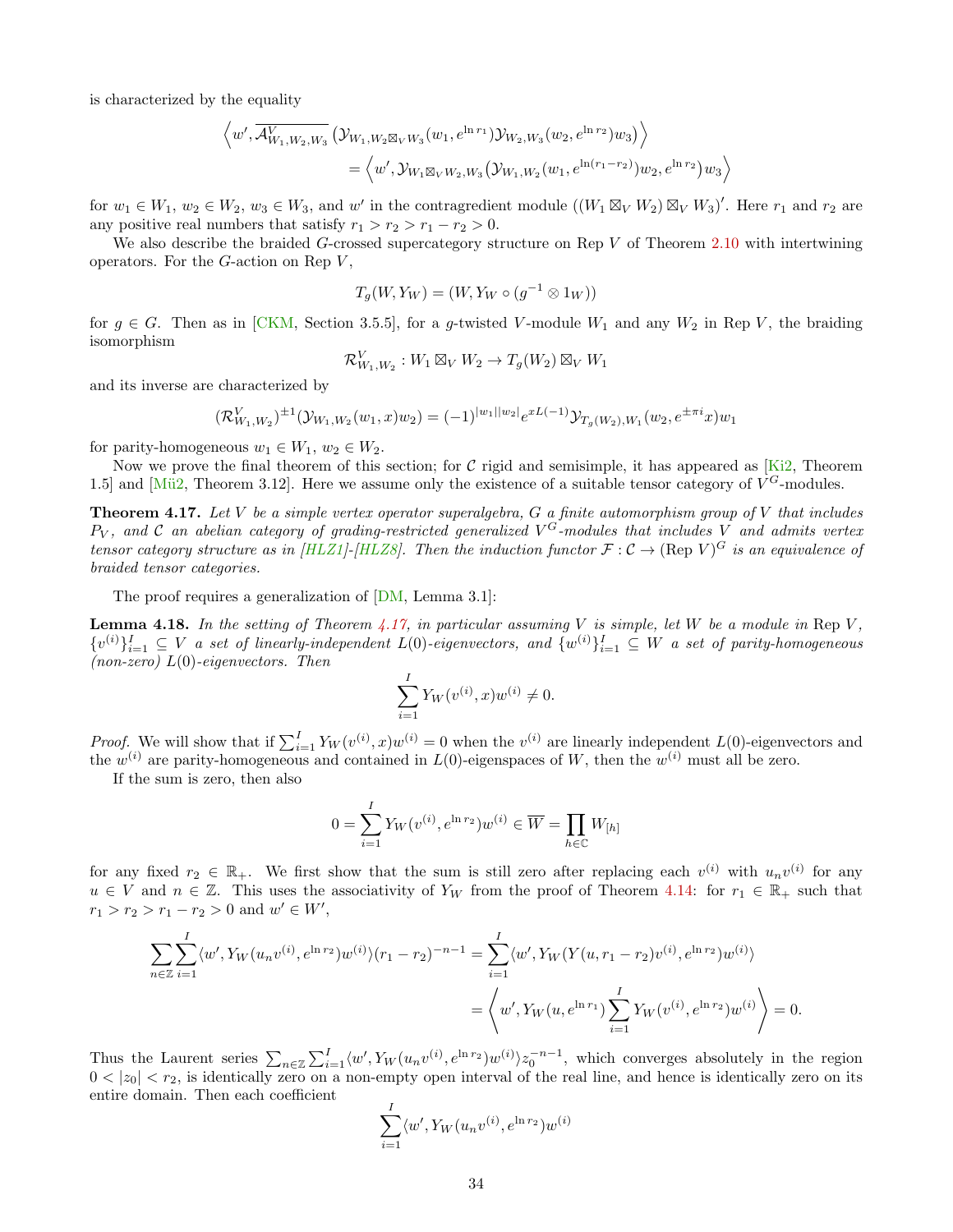of the Laurent series is zero.

We have not yet used the linear indepedence or conformal weight homogeneity of the  $v^{(i)}$ , so we can iterate this argument to show that, if  $A \subseteq \text{End}_{\mathbb{C}} V$  is the subalgebra generated by the  $u_n$  for  $u \in V$  and  $n \in \mathbb{Z}$ , then

$$
\sum_{i=1}^{I} \langle w', Y_W(a \cdot v^{(i)}, e^{\ln r_2}) w^{(i)} \rangle = 0
$$

for any  $a \in A$ . Letting  $A_0 \subseteq A$  denote the subalgebra of conformal-weight-grading-preserving operators, each conformal weight space  $V_{(n)}$  is a (finite-dimensional) irreducible  $A_0$ -module because V is simple. Moreover, they are inequivalent  $A_0$ -modules because  $L(0) \in A_0$  acts differently on each one. Thus the finitely many  $v^{(i)}$  are contained in a finite-dimensional completely-reducible  $A_0$ -module. Then the Jacobson Density Theorem (see for example [\[Ja,](#page-55-18) Section 4.3]) implies that for any  $i \in \{1, ..., I\}$ , there is some  $a_i \in A_0$  such that  $a_i \cdot v^{(j)} = \delta_{i,j}v^{(j)}$  for all  $j \in \{1, \ldots I\}$ . In particular,

$$
Y_W(v^{(i)}, e^{\ln r_2})w^{(i)} = 0
$$

for each *i*. Now using the assumption that  $v^{(i)}$  and  $w^{(i)}$  are  $L(0)$ -eigenvectors, we also have

$$
0 = \left(\frac{x}{e^{\ln r_2}}\right)^{L(0)} Y_W(v^{(i)}, e^{\ln r_2})w^{(i)}
$$
  
=  $Y_W \left( \left(\frac{x}{r_2}\right)^{L(0)} v^{(i)}, x \right) \left(\frac{x}{e^{\ln r_2}}\right)^{L(0)} w^{(i)}$   
=  $\left(\frac{x}{e^{\ln r_2}}\right)^{\text{wt } v^{(i)} + \text{wt } w^{(i)}}$  $Y_W(v^{(i)}, x)w^{(i)},$ 

so that  $Y_W(v^{(i)}, x)w^{(i)} = 0$  for each *i*.

Now for each  $i$ , the annihilator

$$
Ann_V(w^{(i)}) = \{ v \in V \mid Y_W(v, x)w^{(i)} = 0 \}
$$

is non-zero, containing  $v^{(i)}$ . But because each  $w^{(i)}$  is parity-homogeneous,  $Ann_V(w^{(i)})$  is a (two-sided) ideal of V by [\[CKM,](#page-53-0) Lemma 3.73]. Since V is simple, this means  $\text{Ann}_V(w^{(i)}) = V$ , forcing

$$
w^{(i)} = Y_W(1, x)w^{(i)} = 0
$$

for all i.

Now we proceed with the proof of Theorem [4.17:](#page-33-0)

Proof. Since induction is a braided tensor functor by Theorems [2.11](#page-12-1) and [2.12,](#page-14-0) we just need to show it is an equivalence of categories. For this we use the G-invariants functor from (Rep V)<sup>G</sup> to C:

• For an object  $(W, Y_W, \varphi_W)$  in  $(\text{Rep } V)^G$ , we define

$$
W^G = \{ w \in W \mid \varphi_W(g)w = w \text{ for all } g \in G \}.
$$

Since  $\varphi_W(g) \circ Y_W = Y_W \circ (g \otimes \varphi_W(g))$  for  $g \in G$ , each  $\varphi_W(g)$  is a  $V^G$ -module endomorphism. Then  $W^G$ , as the image of  $\frac{1}{|G|} \sum_{g \in G} \varphi_W(g)$ , is an object of C because C is abelian.

• For a morphism  $f: (W_1, Y_{W_1}, \varphi_{W_1}) \to (W_2, Y_{W_2}, \varphi_{W_2})$  in  $(\text{Rep } V)^G$ , we define  $f^G = f|_{W_1^G}$ . Since f intertwines the G-actions on  $W_1$  and  $W_2$ , the image of  $f^G$  is contained in  $W_2^G$ . Hence

$$
f^G: W_1^G \to W_2^G
$$

is a morphism in  $\mathcal{C}$ .

Now to show that induction is an equivalence of categories, we will find natural isomorphisms  $\mathcal{F}(W)^G \cong W$  for W in C and  $\mathcal{F}(W^G) \cong W$  for  $(W, Y_W, \varphi_W)$  in  $(\text{Rep } V)^G$ .

First if W is an object of C, then  $\mathcal{F}(W) = V \boxtimes W$  and  $\varphi_{\mathcal{F}(W)}(g) = g \boxtimes 1_W$  for  $g \in G$ . Thus

$$
l_W(\varepsilon_V \boxtimes 1_W)|_{\mathcal{F}(W)^G} : \mathcal{F}(W)^G \to W
$$

 $\Box$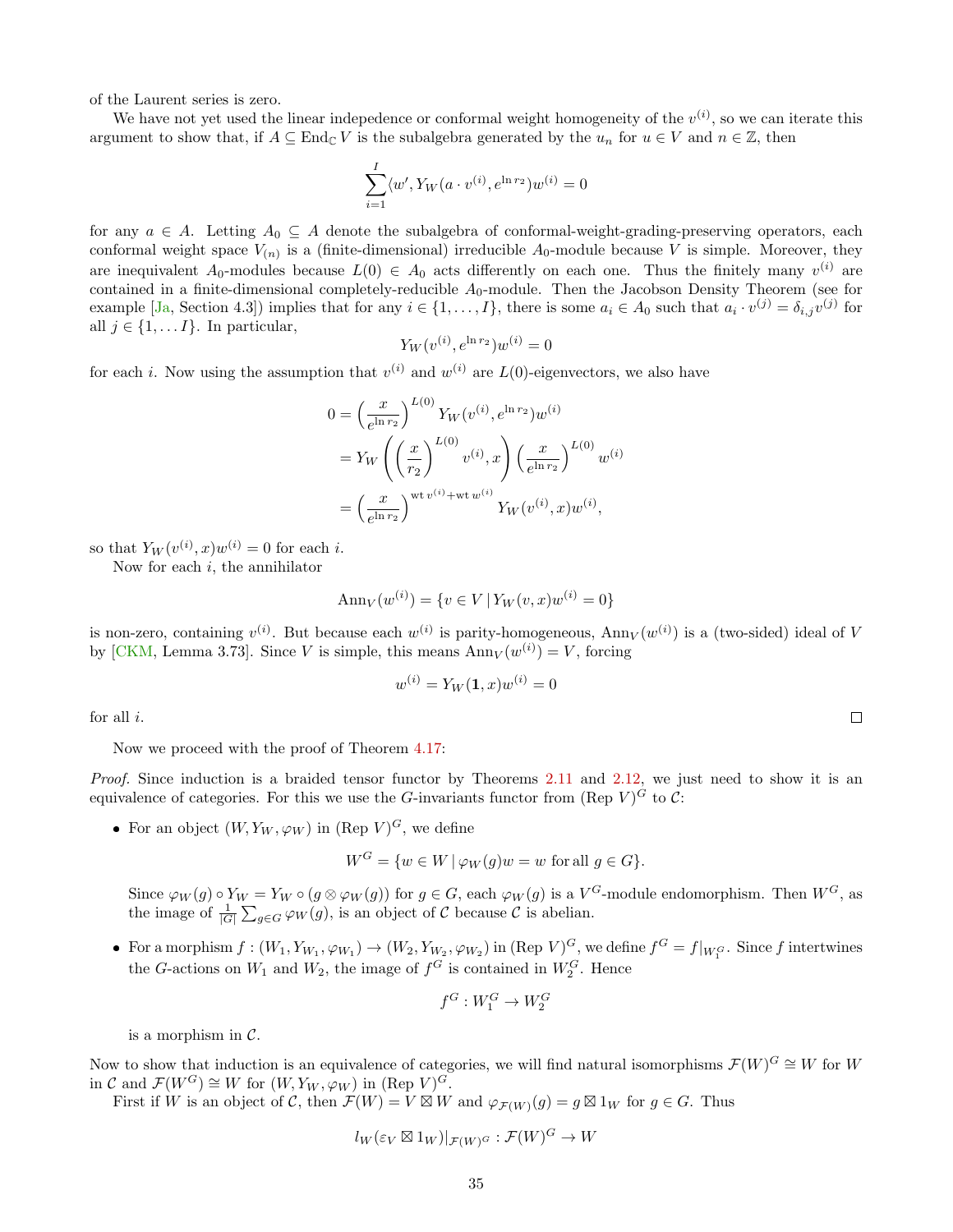is a natural isomorphism, with inverse  $(\iota_V \boxtimes 1_W)l_W^{-1}$  because  $\varepsilon_V \iota_V = 1_V \sigma$  and

$$
(\iota_V \varepsilon_V \boxtimes 1_W)|_{\mathcal{F}(W)^G} = \frac{1}{|G|} \sum_{g \in G} g \boxtimes 1_W|_{\mathcal{F}(W)^G} = \frac{1}{|G|} \sum_{g \in G} \varphi_{\mathcal{F}(W)}(g)|_{\mathcal{F}(W)^G} = 1_{\mathcal{F}(W)^G}.
$$

Now if  $(W, \mu_W, \varphi_W)$  is an object of  $(\text{Rep }V)^G$ , let  $\iota_W : W^G \to W$  denote the inclusion. Note that  $\varphi_W(g)\iota_W = \iota_W$ for all  $g \in G$ . We take the  $V^G$ -module homomorphism

$$
\Psi_W = \mu_W(1_V \boxtimes \iota_W) : V \boxtimes W^G \to W.
$$

The associativity of  $\mu_W$  implies  $\Psi_W$  is a morphism in Rep V, and  $\Psi_W$  is a morphism in (Rep V)<sup>G</sup> because

$$
\varphi_W(g)\Psi_W = \varphi_W(g)\mu_W(1_V \boxtimes \iota_W)
$$
  
=  $\mu_W(g \boxtimes \varphi_W(g))(1_V \boxtimes \iota_W)$   
=  $\mu_W(1_V \boxtimes \iota_W)(g \boxtimes 1_{W^G})$   
=  $\Psi_W \varphi_{\mathcal{F}(W^G)}(g)$ 

for  $g \in G$ . The homomorphisms  $\Psi_W$  are natural because if  $f: W_1 \to W_2$  is a morphism in  $(\text{Rep } V)^G$ , then

$$
\Psi_{W_2} \mathcal{F}(f^G) = \mu_{W_2} (\mathbb{1}_V \boxtimes \iota_{W_2}) (\mathbb{1}_V \boxtimes f|_{W_1^G})
$$
  
=  $\mu_{W_2} (\mathbb{1}_V \boxtimes f)(\mathbb{1}_V \boxtimes \iota_{W_1})$   
=  $f \mu_{W_1} (\mathbb{1}_V \boxtimes \iota_{W_1})$   
=  $f \Psi_{W_1}.$ 

We need to show that each  $\Psi_W$  is actually an isomorphism.

As a  $V^G$ -module,  $\mathcal{F}(W^G) = \bigoplus_{\chi \in \widehat{G}} V^\chi \boxtimes W^G$ , where  $V^\chi = M_\chi \otimes V_\chi$  is the sum of all  $G$ -modules isomorphic to  $M_{\chi}$  in V. Also W is a semisimple G-module because it is a  $V^G$ -module with finite-dimensional  $L(0)$ -generalized eigenspaces and because  $L(0)$  commutes with each  $\varphi_W(g)$ . So  $W = \bigoplus_{\chi \in \widehat{G}} W^{\chi}$  where  $W^{\chi}$  is the sum of all  $G$ submodules of W isomorphic to  $M_{\chi}$ . As  $\Psi_W$  intertwines the G-actions on  $\mathcal{F}(W^G)$  and W, it maps each  $V^{\chi} \boxtimes W^G$ to  $W^{\chi}$ . Moreover,

$$
\Psi_W|_{V^G \boxtimes W^G} : V^G \boxtimes W^G \to W^G
$$

is an isomorphism, since it amounts to  $l_{W^G}$  by the unit property of  $\mu_W$ . Consequently, the kernel and cokernel of  $\Psi_W$  are objects of (Rep  $V)^G$  with no G-invariants.

To complete the proof, we show that any object W of  $(\text{Rep } V)^G$  with  $W^G = 0$  is itself 0; equivalently, if  $W \neq 0$ , then  $W^G \neq 0$  as well. As before,  $W = \bigoplus_{\chi \in \widehat{G}} W^{\chi}$  where  $W^{\chi}$  is the sum of all G-submodules of W that are isomorphic to  $M_{\chi}$ . If  $W \neq 0$ , then  $W^{\chi} \neq 0$  for some  $\chi$ ; let  $\chi^*$  to denote the character of G dual to  $\chi$ . Now choose a basis  $\{v^{(i)}\}_{i=1}^I \subseteq V_{(n)}^{\chi^*}$  $\binom{n}{n}$  for some copy of  $M_{\chi^*}$  contained in a non-zero homogeneous subspace of V. Then choose  $\{w^{(i)}\}_{i=1}^I \subseteq W_{[h]}^{\chi}$  $\mathcal{H}_{h}^{\chi}$  to be a dual basis for some copy of  $M_{\chi}$  contained in some non-zero homogeneous subspace of W. Although  $L(0)$  might not act semisimply on W, the  $L(0)$ -eigenspace of  $W^{\chi}$  with eigenvalue h will be non-zero, so we may assume the  $w^{(i)}$  are  $L(0)$ -eigenvectors. Moreover, because  $\varphi_W(P_V) = P_W$ , the G-submodule  $W^{\chi}$  is either purely even or purely odd, so the  $w^{(i)}$  are parity-homogeneous. We now apply Lemma [4.18](#page-33-1) to conclude that

$$
\sum_{i=1}^{I} Y_W(v^{(i)}, x)w^{(i)} \neq 0.
$$

But we have chosen the  $v^{(i)}$  and  $w^{(i)}$  so that  $\sum_{i=1}^{I} v^{(i)} \otimes w^{(i)} \in (V \otimes W)^G$ . Thus because each coefficient of  $Y_W$ provides a G-module homomorphism from  $V \otimes W$  to  $W$ , we have

$$
\sum_{i=1}^{I} Y_W(v^{(i)}, x)w^{(i)} \in W^G[\log x]\{x\}
$$

and  $W^G \neq 0$ .

 $\Box$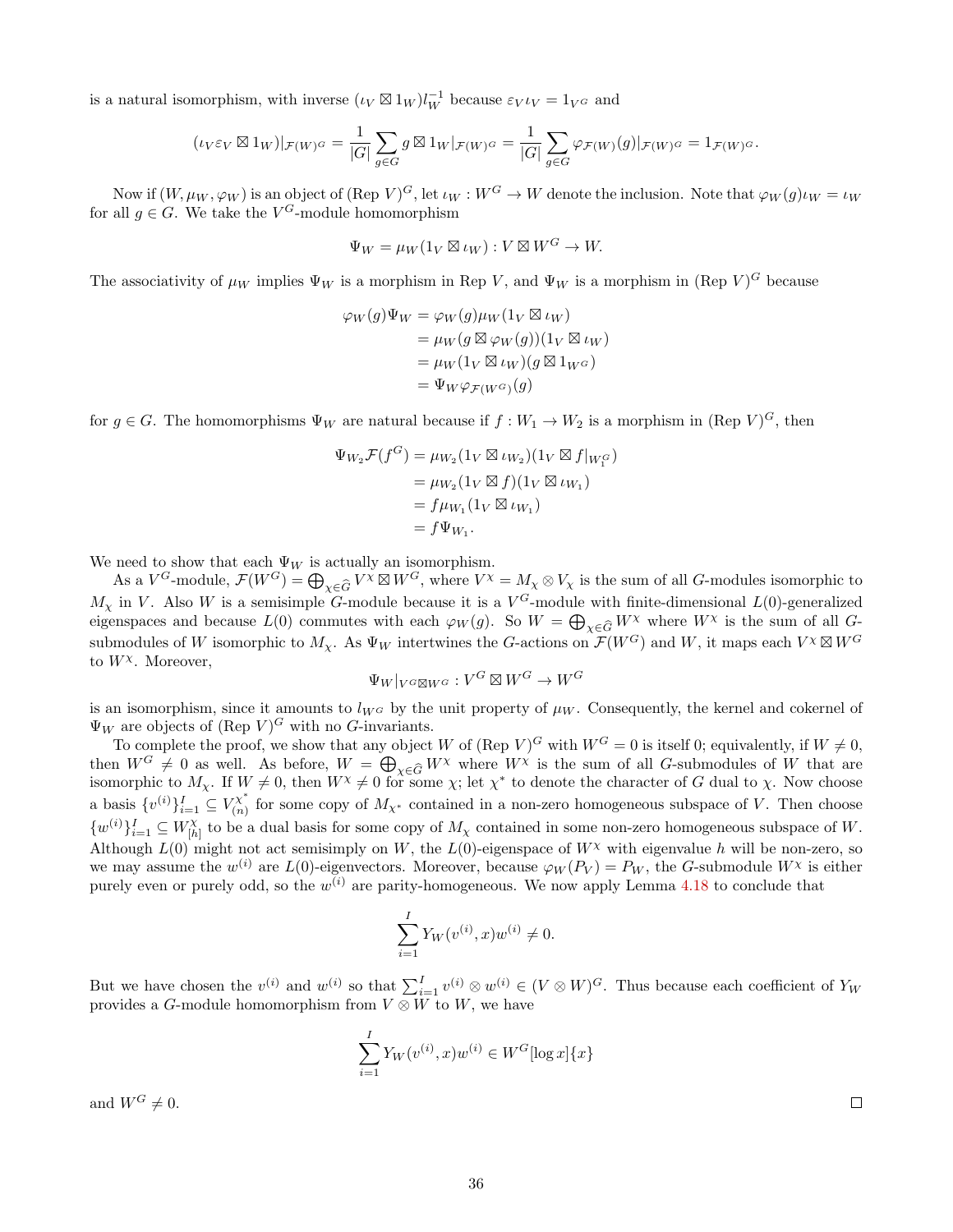#### <span id="page-36-0"></span>4.3  $\mathbb{Z}/2\mathbb{Z}$ -equivariantization for superalgebras

Here we discuss the implications of Theorems  $4.15$  and  $4.17$  in perhaps the simplest non-trivial case:  $V$  is a vertex operator superalgebra and  $G = \langle P_V \rangle \cong \mathbb{Z}/2\mathbb{Z}$  so that  $V^G = V^{\overline{0}}$ . Let V be simple and C an abelian category of grading-restricted generalized  $V^{\bar{0}}$ -modules that includes V and admits vertex tensor category structure as in [\[HLZ1\]](#page-54-2)-[\[HLZ8\]](#page-55-0). By Theorem [4.17,](#page-33-0) C is braided tensor equivalent to the  $\mathbb{Z}/2\mathbb{Z}$ -equivariantization of Rep V, which by Theorem [4.15](#page-30-0) is the category of untwisted and parity-twisted V -modules (referred to in the physics literature as the Neveu-Schwarz and Ramond sectors, respectively). Here we explicitly describe (Rep V) $\mathbb{Z}/2\mathbb{Z}$ .

**Objects.** By Theorem [4.15,](#page-30-0) the objects of Rep V are (direct sums of) untwisted and parity-twisted V-modules. Then objects of (Rep  $V)^{\mathbb{Z}/2\mathbb{Z}}$  are such modules with the additional data of a  $\mathbb{Z}/2\mathbb{Z}$ -action; however,  $P_V$  must act as  $P_W$  on a module W in (Rep  $V^{\mathbb{Z}/2\mathbb{Z}}$ , so the additional data is simply the parity decomposition of W.

**Morphisms.** Morphisms in (Rep  $V^{\mathbb{Z}/2\mathbb{Z}}$  are homomorphisms of (twisted) V-modules that also preserve parity decompositions, that is, they must be even. This means that  $(\text{Rep } V)^{\mathbb{Z}/2\mathbb{Z}}$  is the underlying category of the supercategory Rep  $V$ .

**Tensor product functor.** The tensor product  $W_1 \boxtimes_V W_2$  of two (twisted) V-modules is characterized by a universal property: There is an (even) twisted intertwining operator  $\mathcal{Y}_{W_1,W_2}$  of type  $\binom{W_1 \boxtimes_V W_2}{W_1 W_2}$  such that for any (twisted) V-module  $W_3$  and (even) twisted intertwining operator  $\mathcal Y$  of type  $\binom{W_3}{W_1 W_2}$ , there is a unique homomorphism

$$
f:W_1\boxtimes_V W_2\to W_3
$$

such that  $f \circ \mathcal{Y}_{W_1,W_2} = \mathcal{Y}$ .

The tensor product of two homomorphisms  $f_1: W_1 \to \widetilde{W}_1$  and  $f_2: W_2 \to \widetilde{W}_2$  in  $(\text{Rep } V)^{\mathbb{Z}/2\mathbb{Z}}$  is induced by the intertwining operator  $\mathcal{Y}_{\widetilde{W}_1,\widetilde{W}_2} \circ (f_1 \otimes f_2)$  of type  $\begin{pmatrix} \widetilde{W}_1 \boxtimes_V \widetilde{W}_2 \\ W_1 \boxtimes_V \widetilde{W}_2 \end{pmatrix}$  and the universal property of  $W_1 \boxtimes_V W_2$ .

Unit isomorphisms. The unit object of  $(\text{Rep } V)^{\mathbb{Z}/2\mathbb{Z}}$  is V and for any module  $(W, Y_W)$  in  $(\text{Rep } V)^{\mathbb{Z}/2\mathbb{Z}}$ , the left and right unit isomorphisms are characterized respectively by

$$
l_W^V(\mathcal{Y}_{V,W}(v,x)w) = Y_W(v,x)w, \qquad r_W^V(\mathcal{Y}_{W,V}(w,x)v) = (-1)^{|v||w|} e^{xL(-1)} Y_W(v, e^{-\pi i}x)w
$$

for parity-homogeneous  $v \in V$ ,  $w \in W$ .

**Associativity isomorphisms.** For three modules  $W_1, W_2$ , and  $W_3$  in (Rep  $V^{\mathbb{Z}/2\mathbb{Z}}$ , the associativity isomorphism  $\mathcal{A}_{W_1,W_2,W_3}^V$  is characterized by the equality

$$
\left\langle w', \overline{\mathcal{A}_{W_1, W_2, W_3}^V}(\mathcal{Y}_{W_1, W_2 \boxtimes_V W_3}(w_1, e^{\ln r_1}) \mathcal{Y}_{W_2, W_3}(w_2, e^{\ln r_2}) w_3) \right\rangle = \left\langle w', \mathcal{Y}_{W_1 \boxtimes_V W_2, W_3}(\mathcal{Y}_{W_1, W_2}(w_1, e^{\ln (r_1 - r_2)}) w_2, e^{\ln r_2}) w_3 \right\rangle
$$

for  $w_1 \in W_1$ ,  $w_2 \in W_2$ ,  $w_3 \in W_3$ , and  $w' \in ((W_1 \boxtimes_V W_2) \boxtimes_V W_3)'$ , and  $r_1, r_2 \in \mathbb{R}_+$  satisfy  $r_1 > r_2 > r_1 - r_2 > 0$ .

**Braiding isomorphisms.** If  $W_1$  is untwisted and  $W_2$  is any module in (Rep  $V^{\frac{\gamma}{2}}/2\mathbb{Z}$ , the braiding isomorphism  $\widetilde{\mathcal{R}}_{W_1,W_2}^V$  is given by

$$
\widetilde{\mathcal{R}}_{W_1,W_2}^V(\mathcal{Y}_{W_1,W_2}(w_1,x)w_2) = (-1)^{|w_1||w_2|} e^{xL(-1)} \mathcal{Y}_{W_2,W_1}(w_2, e^{\pi i}x)w_1
$$

for parity-homogeneous  $w_1 \in W_1$ ,  $w_2 \in W_2$ . If  $W_1$  is parity-twisted, then

$$
\widetilde{\mathcal{R}}_{W_1,W_2}^V(\mathcal{Y}_{W_1,W_2}(w_1,x)w_2) = (P_{W_2} \boxtimes_V 1_{W_1}) \left( \mathcal{R}_{W_1,W_2}^V(\mathcal{Y}_{W_1,W_2}(w_1,x)w_2) \right)
$$
  
\n
$$
= (P_{W_2} \boxtimes_V 1_{W_1}) \left( (-1)^{|w_1||w_2|} e^{xL(-1)} \mathcal{Y}_{P_V(W_2),W_1}(w_2, e^{\pi i}x)w_1 \right)
$$
  
\n
$$
= (-1)^{|w_1||w_2|} e^{xL(-1)} \mathcal{Y}_{W_2,W_1}(P_{W_2}(w_2), e^{\pi i}x)w_1
$$

for parity-homogeneous  $w_1 \in W_1$ ,  $w_2 \in W_2$ . Recall that  $P_V(W_2)$  is the superspace  $W_2$  with vertex operator  $Y_{W_2}(P_V(\cdot),x).$ 

This is a complete description of C as a braided tensor category, assuming one understands untwisted and parity-twisted V-modules and the twisted intertwining operators among them, since  $\mathcal C$  is braided tensor equivalent to  $(\text{Rep } V)^{\mathbb{Z}/2\mathbb{Z}}$  by Theorem [4.17.](#page-33-0) For example, the following is a simple consequence of Theorem [4.17](#page-33-0) in this setting:

**Corollary 4.19.** Let V be a simple vertex operator superalgebra and C an abelian category of grading-restricted generalized  $V^{\bar{0}}$  modules that includes V and admits vertex tensor category structure as in [\[HLZ1\]](#page-54-2)-[\[HLZ8\]](#page-55-0). Then every indecomposable  $V^{\bar{0}}$ -module in C is the even summand of an untwisted or parity-twisted V-module.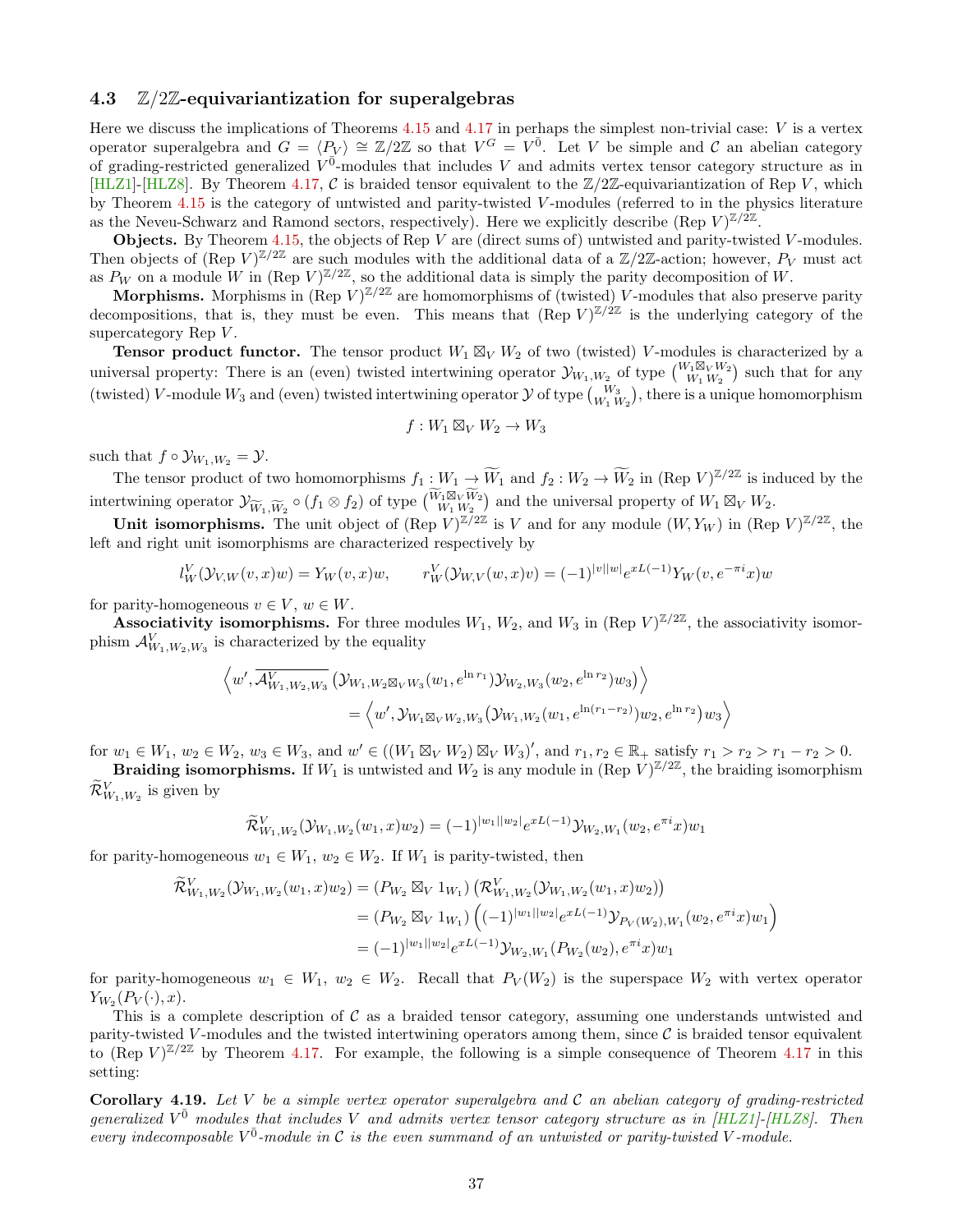*Proof.* From the proof of Theorem [4.17,](#page-33-0) any (indecomposable)  $V^{\bar{0}}$ -module W in C is isomorphic to the even part of  $V \boxtimes W$ . Since W is indecomposable, this even part cannot be divided between non-zero untwisted and twisted summands of  $V \boxtimes W$ . So W is the even summand of either an untwisted or parity-twisted V-module in C.  $\Box$ 

If  $V^{\bar{0}}$  is  $C_2$ -cofinite and non-negatively graded, with  $V^{\bar{0}}_{(0)} = \mathbb{C}1$  (that is,  $V^{\bar{0}}$  has positive energy/is CFT-type), then the full category of grading-restricted generalized  $V^{\vec{0}}$ -modules has vertex tensor category structure [\[Hu3\]](#page-54-4). Thus all our results apply when V is simple,  $G = \langle P_V \rangle$ , and  $V^{\bar{0}}$  is  $C_2$ -cofinite and positive energy. Examples of such  $V$  with non-semisimple modules (that is, they are not rational) include the symplectic fermion vertex operator superalgebras  $SF(d)$ ,  $d \in \mathbb{Z}_+$ , of d pairs of symplectic fermions [\[Ka,](#page-55-11) [Ab,](#page-53-2) [Ru\]](#page-55-12). In fact, a major motivation for this paper was the problem of showing that the category of grading-restricted generalized  $SF(d)^{\bar{0}}$ -modules is braided tensor equivalent to the braided tensor category constructed by Runkel in [\[Ru\]](#page-55-12). If this equivalence holds, then [\[GR,](#page-54-6) [FGR\]](#page-54-7) would show that the category of  $SF(d)^{\bar{0}}$ -modules is braided equivalent to the category of finite-dimensional representations of a quasi-Hopf algebra and is a (non-semisimple) modular tensor category.

The category in  $\lceil \text{Ru} \rceil$  seems to be the equivariantization of the braided  $\mathbb{Z}/2\mathbb{Z}$ -crossed supercategory of (twisted)  $SF(d)$ -modules that we have discussed here, and thus by Theorem [4.17](#page-33-0) it should indeed be equivalent to the category of  $SF(d)^{\bar{0}}$ -modules. Especially, the objects of Runkel's category are untwisted and parity-twisted  $SF(d)$ -modules, and the tensor product is characterized by a universal property involving what are called vertex operators. Thus showing that the tensor product of [\[Ru\]](#page-55-12) agrees with that on  $(\text{Rep } SF(d))^{\mathbb{Z}/2\mathbb{Z}}$  would require showing that Runkel's vertex operators extend to what we have called twisted intertwining operators here. The associativity isomorphisms in  $\lceil Ru \rceil$  are defined with the help of partially-conjectural formulas for compositions of vertex operators in  $\lceil Ru \rceil$ . Table 1]. Thus a proof of these formulas, using properties of twisted intertwining operators, will be necessary for showing that the associativity isomorphisms of  $\overline{R}u$  agree with those on  $(\text{Rep } SF(d))^{\mathbb{Z}/2\mathbb{Z}}$ . We plan to resolve these issues and complete the identification of  $(\text{Rep } SF(d))^{\mathbb{Z}/2\mathbb{Z}}$  with the braided tensor category of  $\lceil \text{Rul} \rceil$  in future work.

#### <span id="page-37-0"></span>4.4 Application to orbifold rationality

We say that a vertex operator algebra  $V$  is *strongly rational* if it satisfies the following conditions:

- $\bullet$  V is simple and self-contragredient.
- Positive energy:  $V_{(n)} = 0$  for  $n < 0$  and  $V_{(0)} = \mathbb{C}1$ . (Such V is also said to be CFT-type.)
- $C_2$ -cofiniteness: dim  $V/C_2(V) < \infty$  where  $C_2(V) = \text{span} \{u_{-2}v \mid u, v \in V\}.$
- Rationality: Every N-gradable weak V-module  $W = \bigoplus_{n \in \mathbb{N}} W(n)$  (where the  $W(n)$  could be infinite dimensional) is a direct sum of simple grading-restricted V-modules.

The orbifold rationality problem asks whether strong rationality of V implies strong rationality of  $V^G$  when G is a finite automorphism group. The answer is yes for  $G$  solvable by  $\lbrack CM\rbrack$ , but the problem has remained open for general finite G. Here we show that Theorem [4.15](#page-30-0) combined with [\[CM\]](#page-53-1) reduces the orbifold rationality problem to the question of  $C_2$ -cofiniteness for  $V^G$ .

We first show that if V is strongly rational and G is a finite automorphism group of V, then categories of  $V^G$ -modules that admit vertex tensor category structure are semisimple:

<span id="page-37-1"></span>**Theorem 4.20.** Let V be a strongly rational vertex operator algebra and G any finite group of automorphisms of V. If C is an abelian category of grading-restricted generalized  $V^G$ -modules that includes V and admits vertex and braided tensor category structure as in [\[HLZ1\]](#page-54-2)-[\[HLZ8\]](#page-55-0), then C is semisimple.

For a category C of  $V^G$ -modules as in the statement of the theorem, we will use  $\text{Rep}_{\mathcal{C}} V$  to denote the braided G-crossed category of twisted V-modules in  $\mathcal C$  because we will soon need to consider twisted V-modules in smaller braided tensor categories. The following lemma reduces semisimplicity of C to semisimplicity of Rep<sub>C</sub> V:

**Lemma 4.21.** If  $\text{Rep}_{\mathcal{C}} V$  is semisimple, then  $\mathcal{C}$  is also semisimple.

*Proof.* We need to show that if  $f : W_1 \to W_2$  is a surjection in C, then there exists  $\sigma : W_2 \to W_1$  such that  $f\sigma = 1_{W_2}$ . Since the functor  $V \boxtimes \bullet$  is right exact,  $1_V \boxtimes f : V \boxtimes W_1 \to V \boxtimes W_2$  is a surjection in Rep<sub>C</sub> V. Then because Rep<sub>C</sub> V is semisimple, there is some  $s: V \boxtimes W_2 \to V \boxtimes W_1$  such that  $(1_V \boxtimes f)s = 1_{V \boxtimes W_2}$ . We define  $\sigma:W_2\to W_1$  in  $\mathcal C$  to be the composition

$$
W_2 \xrightarrow{l_{W_2}^{-1}} V^G \boxtimes W_2 \xrightarrow{\iota_V \boxtimes 1_{W_2}} V \boxtimes W_2 \xrightarrow{s} V \boxtimes W_1 \xrightarrow{\varepsilon_V \boxtimes 1_{W_1}} V^G \boxtimes W_1 \xrightarrow{l_{W_1}} W_1.
$$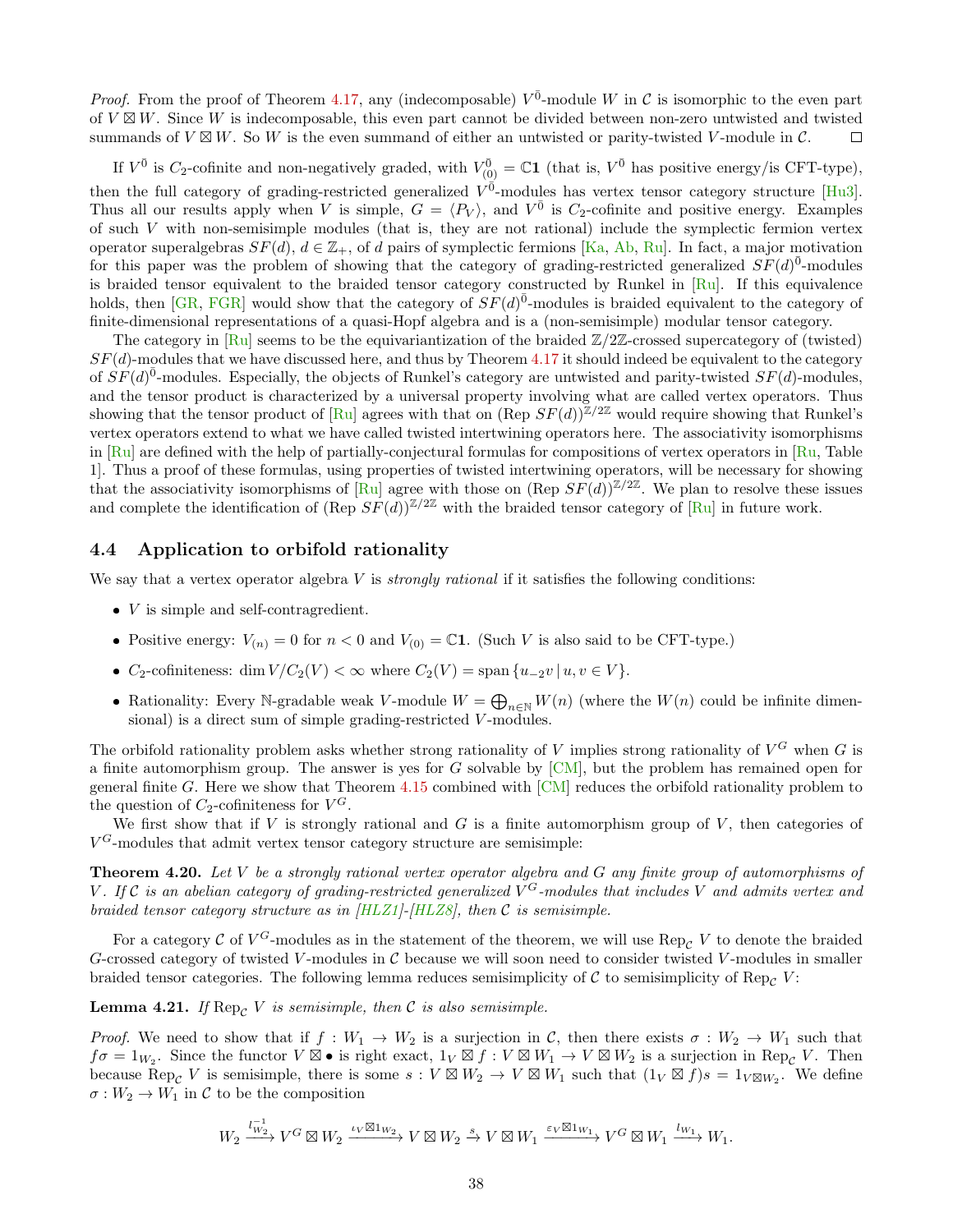Then

$$
f\sigma = fl_{W_1}(\varepsilon_V \boxtimes 1_{W_1})s(\iota_V \boxtimes 1_{W_2})l_{W_2}^{-1}
$$
  
=  $l_{W_2}(\varepsilon_V \boxtimes 1_{W_2})(1_V \boxtimes f)s(\iota_V \boxtimes 1_{W_2})l_{W_2}^{-1}$   
=  $l_{W_2}(\varepsilon_V \boxtimes 1_{W_2})(\iota_V \boxtimes 1_{W_2})l_{W_2}^{-1}$   
=  $l_{W_2}l_{W_2}^{-1}$   
=  $1_{W_2}$ 

as desired.

 $\Box$ 

**Remark 4.22.** Here is a less elementary proof of the lemma: If  $\text{Rep}_{\mathcal{C}} V$  is semisimple, then so is  $(\text{Rep}_{\mathcal{C}} V)^G$  by Maschke's Theorem. Then  $\mathcal C$  is semisimple by Theorem [4.17.](#page-33-0)

Now we prove the theorem by showing that  $\text{Rep}_{\mathcal{C}} V$  is semisimple:

*Proof.* Since every object of Rep<sub>C</sub> V is a direct sum of twisted modules by Theorem [4.15,](#page-30-0) it is enough to show that the category Rep<sup>g</sup> V of g-twisted V-modules is semisimple for any  $g \in G$ . Fix  $g \in G$  and let D be the category of grading-restricted generalized  $V^{(g)}$ -modules. By the main theorem of  $\text{[CM]}, V^{(g)}$  $\text{[CM]}, V^{(g)}$  $\text{[CM]}, V^{(g)}$  is strongly rational so that D is a (semisimple) modular tensor category  $[Hu2]$ . Moreover, Theorem [4.15](#page-30-0) shows that the subcategory Rep<sub>D</sub>  $V \subseteq \text{Rep}_{\mathcal{C}}$  V consisting of untwisted  $V^{\langle g \rangle}$ -modules is a braided  $\langle g \rangle$ -crossed tensor category and

$$
\operatorname{Rep}_{\mathcal{D}} V = \bigoplus_{i=0}^{|g|-1} \operatorname{Rep}^{g^i} V.
$$

Thus it is enough to show Rep<sub>D</sub> V is semisimple. This follows from Lemma 1.20 and Theorem 3.3 of [\[KO\]](#page-55-8), since D is semisimple and rigid, V is a simple algebra in D, and dim<sub>p</sub>  $V = |g| \neq 0$  [\[McR,](#page-55-10) Proposition 4.15].  $\Box$ 

As a corollary, we get strong rationality of  $V^G$  from strong rationality of V and  $C_2$ -cofiniteness of  $V^G$ :

<span id="page-38-1"></span>Corollary 4.23. Let V be a strongly rational vertex operator algebra and G any finite group of automorphisms of V. If  $V^G$  is  $C_2$ -cofinite, then  $V^G$  is strongly rational.

*Proof.* Positive energy for  $V^G$  follows immediately from positive energy for V. Since V is also simple,  $V^G$  is simple by the main theorem of  $[DLM]$ . The self-contragrediency and positive energy of V mean that there is a nondegenerate invariant bilinear form

$$
(\cdot, \cdot): V \times V \to \mathbb{C}
$$

such that  $(1,1) \neq 0$ . This restricts to a non-zero invariant bilinear form on  $V^G$ , which must be nondegenerate since  $V^G$  is simple. Thus  $V^G$  is also self-contragredient.

Since  $V^G$  has positive energy and is  $C_2$ -cofinite, Lemma 3.6 and Proposition 3.7 of [\[CM\]](#page-53-1) (see also [\[McR,](#page-55-10) Proposition 4.16) imply that  $V^G$  will be rational if its full category of grading-restricted generalized modules is semisimple. But this category admits vertex tensor category structure by Proposition 4.1 and Theorem 4.11 of [\[Hu3\]](#page-54-4), so Theorem [4.20](#page-37-1) applies.  $\Box$ 

**Remark 4.24.** The recent preprint [\[Mi2\]](#page-55-2) has proposed an argument for proving  $C_2$ -cofiniteness of  $V^G$  for general finite G and positive energy, self-contragredient,  $C_2$ -cofinite V, but unfortunately it seems to have a gap.

### <span id="page-38-0"></span>A Proof of Theorem [2.10](#page-10-0)

We use the notation and setting of Section [2.2.](#page-7-0) We have already seen that  $\text{Rep}^G V$  is an F-additive supercategory with a G-grading, and Corollary [2.5](#page-8-1) shows that  $\text{Rep}^G V$  has a monoidal structure compatible with the grading. It remains to show that the G-action and braiding isomorphisms on  $\text{Rep}^G V$  discussed in Section [2.2](#page-7-0) are well defined and satisfy the required properties.

First we show that  $T_g$  is a superfunctor on Rep<sup>G</sup> V. To show that  $(T_g(W), \mu_{T_g(W)})$  is an object of Rep V, we first verify associativity:

$$
\mu_{T_g(W)}(1_V \boxtimes \mu_{T_g(W)}) = \mu_W(1_V \boxtimes \mu_W)(g^{-1} \boxtimes (g^{-1} \boxtimes 1_W))
$$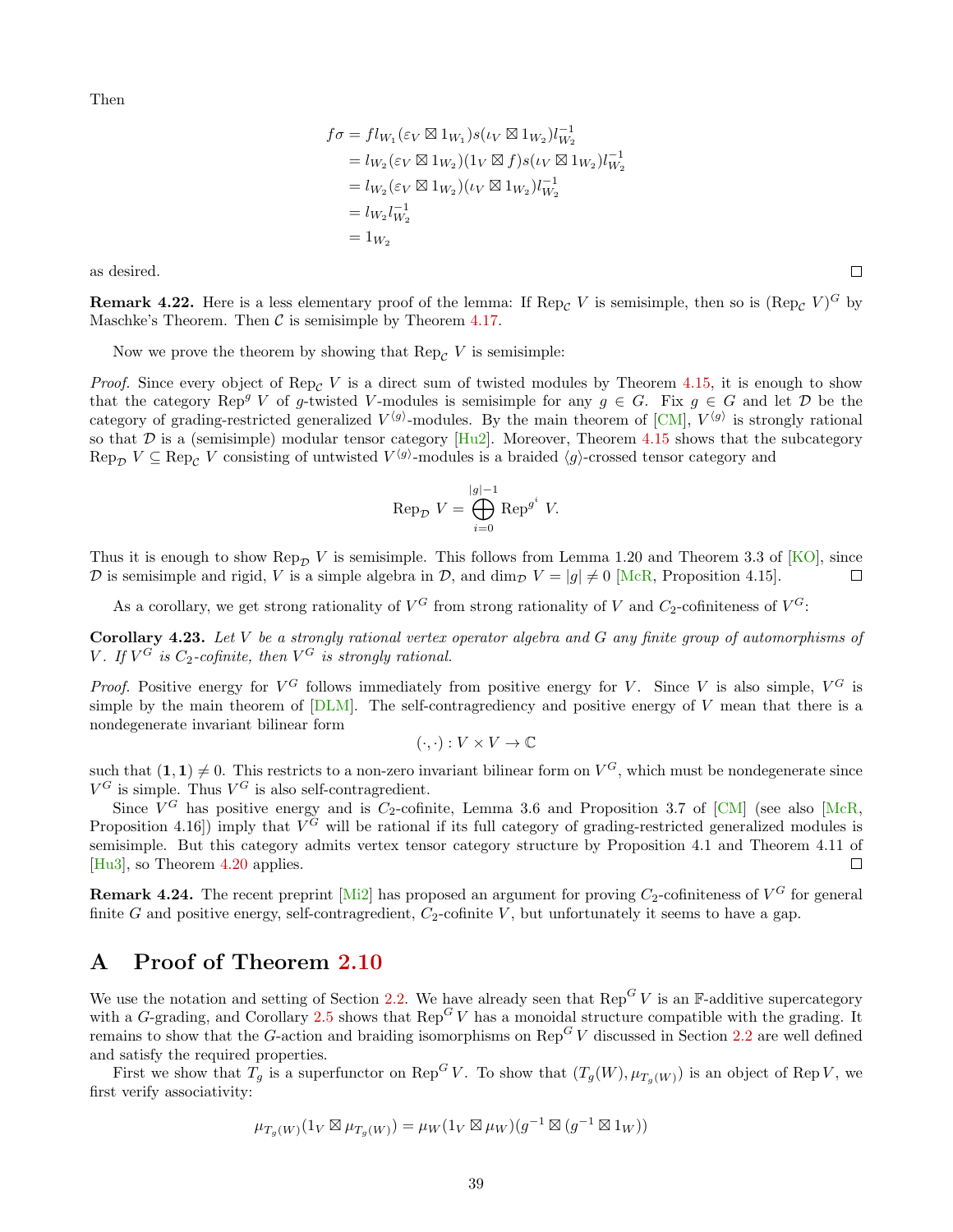$$
= \mu_W(\mu_V \boxtimes 1_W) \mathcal{A}_{V,V,W}(g^{-1} \boxtimes (g^{-1} \boxtimes 1_W))
$$
  
=  $\mu_W(g^{-1} \boxtimes 1_V)(\mu_V \boxtimes 1_W) \mathcal{A}_{V,V,W}$   
=  $\mu_{T_g(W)}(\mu_V \boxtimes 1_V) \mathcal{A}_{V,V,T_g(W)},$ 

using  $g^{-1}\mu_V = \mu_V(g^{-1} \boxtimes g^{-1})$ . For the unit property,

$$
\mu_{T_g(W)}(\iota_V \boxtimes 1_W)l_{T_g(W)}^{-1} = \mu_W(g^{-1} \boxtimes 1_W)(\iota_V \boxtimes 1_W)l_W^{-1} = \mu_W(\iota_V \boxtimes 1_W)l_W^{-1} = 1_W = 1_{T_g(W)}
$$

using  $g^{-1}\iota_V = \iota_V$ . A morphism  $f: W_1 \to W_2$  in Rep V is still a morphism from  $T_g(W_1)$  to  $T_g(W_2)$  because

$$
f\mu_{T_g(W_1)} = f\mu_{W_1}(g^{-1} \boxtimes 1_W) = \mu_{W_2}(1_V \boxtimes f)(g^{-1} \boxtimes 1_W) = \mu_{W_2}(g^{-1} \boxtimes 1_W)(1_V \boxtimes f) = \mu_{T_g(W_2)}(1_V \boxtimes f).
$$

Because  $g^{-1}$  is even, we avoid a sign factor in the third equality here. Clearly  $T_g$  induces an even linear map on morphisms, so  $T_g$  is a superfunctor on Rep V. Then  $T_g$  restricts to a superfunctor on Rep<sup>G</sup> V because if  $(W, \mu_W)$ is an h-twisted V-module for  $h \in G$ , then  $(T_g(W), \mu_{T_g(W)})$  is a  $ghg^{-1}$ -twisted V-module. Indeed,

$$
\mu_{T_g(W)}(ghg^{-1} \boxtimes 1_{T_g(W)})\mathcal{M}_{V,T_g(W)} = \mu_W(g^{-1} \boxtimes 1_W)(ghg^{-1} \boxtimes 1_W)\mathcal{M}_{V,W} \n= \mu_W(h \boxtimes 1_W)\mathcal{M}_{V,W}(g^{-1} \boxtimes 1_W) \n= \mu_W(g^{-1} \boxtimes 1_W) = \mu_{T_g(W)},
$$

using the naturality of the monodromy isomorphisms in the second equality.

Next we construct the even natural isomorphism  $\tau_g: T_g \circ \boxtimes_V \to \boxtimes_V \circ (T_g \times T_g)$ . For objects  $W_1, W_2$  in Rep V, recall that  $(W_1 \boxtimes_V W_2, I_{W_1,W_2})$  is the cokernel of the morphism  $\mu_{W_1}^{(1)}$  $\frac{(1)}{W_1,W_2}-\mu\frac{(2)}{W_1}$  $W_{1,W_2}^{(2)}$  and similarly for  $(T_g(W_1) \boxtimes_V$  $T_g(W_2)$ ,  $I_{T_g(W_1),T_g(W_2)}$ . We claim that there are unique morphisms

$$
\tau_{g;W_1,W_2}: W_1 \boxtimes_V W_2 \to T_g(W_1) \boxtimes_V T_g(W_2), \qquad \widetilde{\tau}_{g;W_1,W_2}: T_g(W_1) \boxtimes_V T_g(W_2) \to W_1 \boxtimes_V W_2
$$

in  $SC$  such that the diagrams

$$
\begin{array}{c}\nW_1 \boxtimes W_2 \\
\downarrow I_{W_1,W_2} \\
W_1 \boxtimes_V W_2 \xrightarrow[\tau_g, w_1, w_2]{\tau_g, w_1, w_2} T_g(W_1) \boxtimes_V T_g(W_2)\n\end{array}
$$

commute. This follows from the universal properties of the cokernels and the equalities

$$
I_{T_g(W_1),T_g(W_2)}(\mu_{W_1,W_2}^{(1)} - \mu_{W_1,W_2}^{(2)})
$$
  
=  $I_{T_g(W_1),T_g(W_2)}(\mu_{W_1,W_2}^{(1)} - \mu_{W_1,W_2}^{(2)}) (g^{-1} \boxtimes 1_{W_1 \boxtimes W_2}) (g \boxtimes 1_{W_1 \boxtimes W_2})$   
=  $I_{T_g(W_1),T_g(W_2)}(\mu_{T_g(W_1),T_g(W_2)}^{(1)} - \mu_{T_g(W_1),T_g(W_2)}^{(2)}) (g \boxtimes 1_{W_1 \boxtimes W_2}) = 0$ 

and

$$
I_{W_1,W_2}(\mu_{T_g(W_1),T_g(W_2)}^{(1)} - \mu_{T_g(W_1),T_g(W_2)}^{(2)}) = I_{W_1,W_2}(\mu_{W_1,W_2}^{(1)} - \mu_{W_1,W_2}^{(2)}) (g^{-1} \boxtimes 1_{W_1 \boxtimes W_2}) = 0.
$$

These equalities use the definitions of the  $\mu^{(i)}$ , the naturality of associativity and braiding isomorphisms in  $\mathcal{SC}$ , and the evenness of all morphisms involved. Now  $\tau_{g;W_1,W_2}$  and  $\widetilde{\tau}_{g;W_1,W_2}$  are mutual inverses: because

$$
\widetilde{\tau}_{g;W_1,W_2}\tau_{g;W_1,W_2}I_{W_1,W_2} = \widetilde{\tau}_{g;W_1,W_2}I_{T_g(W_1),T_g(W_2)} = I_{W_1,W_2}
$$

and  $I_{W_1,W_2}$  is surjective,  $\tilde{\tau}_{g;W_1,W_2} \tau_{g;W_1,W_2} = 1_{W_1 \boxtimes_V W_2}$ , and similarly  $\tau_{g;W_1,W_2} \tilde{\tau}_{g;W_1,W_2} = 1_{T_g(W_1) \boxtimes_V T_g(W_2)}$ . Also,  $\tau_{g;W_1,W_2}$  is even because  $I_{W_1,W_2}$  and  $I_{T_g(W_1),T_g(W_1)}$  are even and surjective.

Now we show that  $\tau_{g;W_1,W_2}$  is a morphism in Rep V from  $T_g(W_1 \boxtimes_V W_2)$  to  $T_g(W_1) \boxtimes_V T_g(W_2)$ . Then its inverse  $\widetilde{\tau}_{g;W_1,W_2}: T_g(W_1) \boxtimes_V \widetilde{T}_g(W_2) \to T_g(W_1 \boxtimes_V W_2)$  will also be a morphism in Rep V. This uses the commutative diagrams diagrams

$$
\begin{CD} V \boxtimes (W_1 \boxtimes W_2) @>\mu_{W_1,W_2}^{(i)}(g^{-1} \boxtimes 1_{W_1 \boxtimes W_2}) \\ & \downarrow & \downarrow & \downarrow \\ V \boxtimes T_g(W_1 \boxtimes_V W_2) @>\mu_{T_g(W_1 \boxtimes_V W_2)} @>H_{\mathcal{H}}(W_1 \boxtimes_V W_2) \\ & \downarrow & \downarrow & \downarrow \\ V \boxtimes T_g(W_1 \boxtimes_V W_2) @>\mu_{T_g(W_1 \boxtimes_V W_2)} @>T_g(W_1 \boxtimes_V W_2) @>\tau_{g;W_1,W_2}^{T_g(W_1) , T_g(W_2) } @>T_g(W_1) \boxtimes_V T_g(W_2) \\ \end{CD}
$$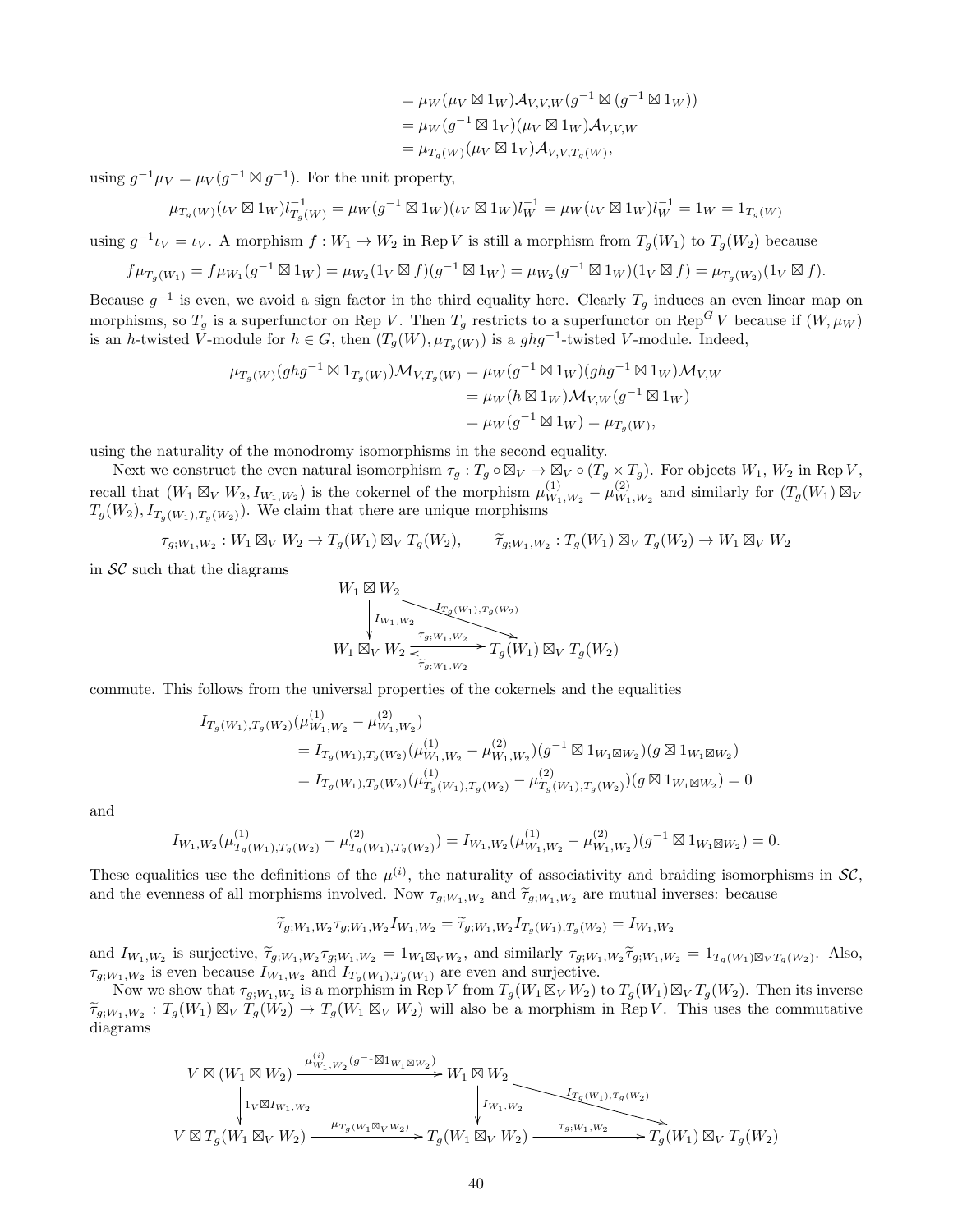for  $i = 1$  or  $i = 2$  and

$$
\begin{array}{l} V\boxtimes (W_{1}\boxtimes W_{2})\\ \downarrow_{1_{V}\boxtimes I_{W_{1},W_{2}}}\hspace*{-3mm}\downarrow_{1_{V}\boxtimes I_{T_{g}(W_{1}),T_{g}(W_{2})}}\\ V\boxtimes T_{g}(W_{1}\boxtimes_{V}W_{2})\stackrel{1_{V}\boxtimes\tau_{g,W_{1},W_{2}}}{\longrightarrow} V\boxtimes (T_{g}(W_{1})\boxtimes_{V}T_{g}(W_{2}))\stackrel{\mu_{T_{g}(W_{1})\boxtimes_{V}T_{g}(W_{2})}}{\longrightarrow} T_{g}(W_{1})\boxtimes_{V}T_{g}(W_{2})\\ \end{array}
$$

.

,

The top compositions in these two diagrams agree because  $I_{T_g(W_1),T_g(W_2)}$  is an intertwining operator and because  $\mu^{(i)}_W$  $W_{1,W_2}^{(i)}(g^{-1} \boxtimes 1_{W_1 \boxtimes W_2}) = \mu_{T_q}^{(i)}$  $T_g(W_1), T_g(W_2)$  for  $i = 1, 2$ . Thus

$$
\tau_{g;W_1,W_2} \mu_{T_g(W_1 \boxtimes_V W_2)}(1_V \boxtimes I_{W_1,W_2}) = \mu_{T_g(W_1) \boxtimes_V T_g(W_2)}(1_V \boxtimes \tau_{g;W_1,W_2})(1_V \boxtimes I_{W_1,W_2})
$$

as well. Since  $I_{W_1,W_2}$  is a surjective cokernel morphism and  $V \boxtimes \bullet$  is right exact,  $1_V \boxtimes I_{W_1,W_2}$  is surjective as well and it follows that  $\tau_{g;W_1,W_2}$  is a morphism in Rep V.

Next we show that the  $\tau_{g;W_1,W_2}$  define a natural isomorphism, that is, for morphisms  $f_1 : W_1 \to \widetilde{W}_1$  and  $f_2: W_2 \to \widetilde{W}_2$  in Rep V,

$$
\tau_{g,\widetilde{W}_1,\widetilde{W}_2}T_g(f_1\boxtimes_V f_2)=(T_g(f_1)\boxtimes_V T_g(f_2))\tau_{g,W_1,W_2}.
$$

This follows from the commutative diagrams

$$
\begin{CD} W_1\boxtimes W_2 \xrightarrow{\quad f_1\boxtimes f_2\quad \searrow \widetilde W_1\boxtimes \widetilde W_2\\[1mm] \Big|_{I_{W_1,W_2}}\\[1mm] W_1\boxtimes_V W_2 \xrightarrow{\quad f_1\boxtimes_V f_2\quad \searrow \widetilde W_1\boxtimes_V \widetilde W_2\xrightarrow{\quad \tau_g, \widetilde w_1, \widetilde w_2\\[1mm] } \widetilde W_2\xrightarrow{\quad \tau_g, \widetilde w_1, \widetilde w_2\quad \searrow T_g(\widetilde W_1)\boxtimes_V T_g(\widetilde W_2) \end{CD}
$$

and

$$
W_1 \boxtimes W_2 \xrightarrow{\qquad \qquad f_1 \boxtimes f_2} W_1 \boxtimes \widetilde{W}_1 \boxtimes \widetilde{W}_2
$$
\n
$$
W_1 \boxtimes_V W_2 \xrightarrow{\qquad \qquad f_1, w_2} T_g(W_1) \boxtimes_V T_g(W_2) \xrightarrow{\qquad \qquad f_2(f_1) \boxtimes_V T_g(f_2)} T_g(\widetilde{W}_1) \boxtimes_V T_g(\widetilde{W}_2)
$$

as well as the surjectivity of  $I_{W_1,W_2}$ .

The even natural isomorphism  $\tau_g$  needs to be compatible with the associativity isomorphisms in the sense that the diagram

$$
T_g(W_1 \boxtimes_V (W_2 \boxtimes_V W_3)) \xrightarrow{\begin{array}{c} T_g(\mathcal{A}_{W_1,W_2,W_3}^V) \\ \n\downarrow \tau_{g;W_1;W_2 \boxtimes_V W_3} \end{array}} T_g((W_1 \boxtimes_V W_2) \boxtimes_V W_3) \xrightarrow{\begin{array}{c} T_{g;W_1 \boxtimes_V W_3} \\ \n\downarrow \tau_{g;W_1 \boxtimes_V W_2} \end{array}} T_g(W_1 \boxtimes_V W_2) \boxtimes_V W_3)
$$
\n
$$
T_g(W_1 \boxtimes_V T_g(W_3) \xrightarrow{\begin{array}{c} T_{g;W_1 \boxtimes_V W_2, W_3} \\ \n\downarrow \tau_{g;W_1 \boxtimes_V \tau_{g;W_2} \end{array}} T_g(W_1 \boxtimes_V W_2) \boxtimes_V T_g(W_3)
$$
\n
$$
T_g(W_1) \boxtimes_V (T_g(W_2) \boxtimes_V T_g(W_3)) \xrightarrow{\mathcal{A}_{T_g(W_1), T_g(W_2), T_g(W_3)}^{\mathcal{A}_{T_g(W_1), T_g(W_2), T_g(W_3)}} (T_g(W_1) \boxtimes_V T_g(W_2)) \boxtimes_V T_g(W_3)
$$

commutes for any objects  $W_1, W_2$ , and  $W_3$  in Rep V. For the proof, recall that  $T_g(W) = W$  as objects of  $\mathcal{SC}$  and  $T_g(f) = f$  when  $(W, \mu_W)$  is an object and f is a morphism in Rep V. Consider the composition

$$
W_1 \boxtimes (W_2 \boxtimes W_3) \xrightarrow{\mathbf{1}_{W_1} \boxtimes \mathbf{1}_{W_2, W_3}} W_1 \boxtimes (W_2 \boxtimes_V W_3) \xrightarrow{\mathbf{1}_{W_1, W_2} \boxtimes_V W_3} W_1 \boxtimes_V (W_2 \boxtimes_V W_3)
$$

$$
\xrightarrow{\mathbf{A}_{W_1, W_2, W_3}^V} (W_1 \boxtimes_V W_2) \boxtimes_V W_3 \xrightarrow{\tau_g, W_1 \boxtimes_V W_2, W_3} T_g(W_1 \boxtimes_V W_2) \boxtimes_V T_g(W_3)
$$

$$
\xrightarrow{\tau_g, W_1, W_2 \boxtimes_V \mathbf{1}_{T_g(W_3)}} (T_g(W_1) \boxtimes_V T_g(W_2)) \boxtimes_V T_g(W_3).
$$

By the definition of the associativity isomorphisms in Rep  $V$ , this equals

$$
W_1\boxtimes (W_2\boxtimes W_3)\xrightarrow{\mathcal{A}_{W_1,W_2,W_3}} (W_1\boxtimes W_2)\boxtimes W_3\xrightarrow{I_{W_1,W_2}\boxtimes 1_{W_3}} (W_1\boxtimes_V W_2)\boxtimes W_3
$$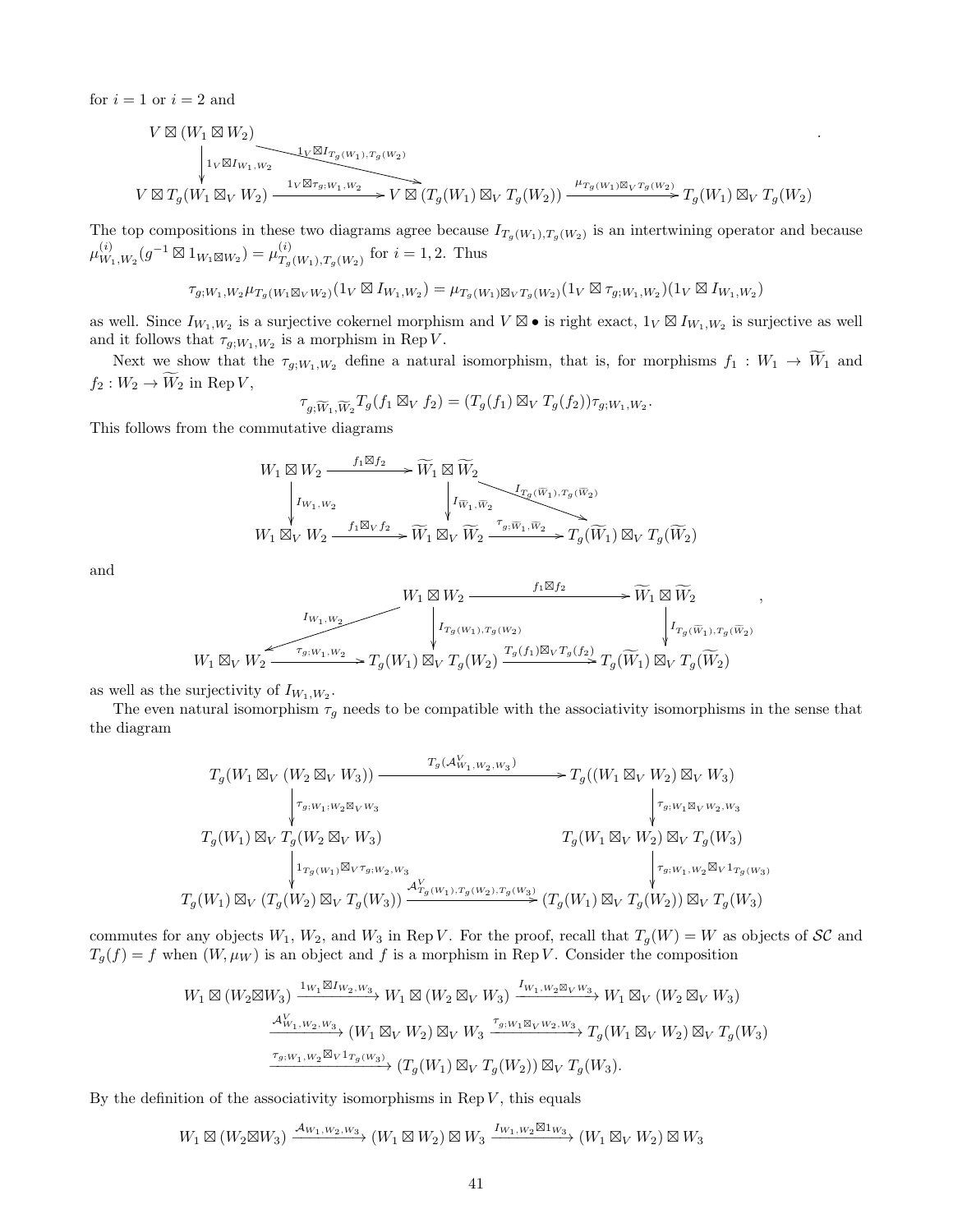<span id="page-41-0"></span>
$$
\frac{I_{W_1 \boxtimes_V W_2, W_3}}{I_{g;W_1, W_2 \boxtimes_V 1_{T_g(W_3)}} (W_1 \boxtimes_V W_2) \boxtimes_V W_3 \xrightarrow{\tau_{g;W_1 \boxtimes_V W_2, W_3}} T_g(W_1 \boxtimes_V W_2) \boxtimes_V T_g(W_3)
$$
  

$$
\xrightarrow{\tau_{g;W_1, W_2 \boxtimes_V 1_{T_g(W_3)}} (T_g(W_1) \boxtimes_V T_g(W_2)) \boxtimes_V T_g(W_3).
$$

Then the definition of  $\tau_{g;W_1\boxtimes_V W_2,W_3}$  implies that we get

$$
W_1 \boxtimes (W_2 \boxtimes W_3) \xrightarrow{\mathcal{A}_{W_1, W_2, W_3}} (W_1 \boxtimes W_2) \boxtimes W_3 \xrightarrow{I_{W_1, W_2} \boxtimes 1_{W_3}} (W_1 \boxtimes_V W_2) \boxtimes W_3
$$
  

$$
\xrightarrow{I_{T_g(W_1 \boxtimes_V W_2), T_g(W_3)} T_g(W_1 \boxtimes_V W_2) \boxtimes_V T_g(W_3) \xrightarrow{\tau_{g;W_1, W_2} \boxtimes_V 1_{T_g(W_3)}} (T_g(W_1) \boxtimes_V T_g(W_2)) \boxtimes_V T_g(W_3). \tag{A.1}
$$

From the definition of the tensor product of morphisms in Rep  $V$ ,

$$
(\tau_{g,W_1,W_2}\boxtimes_V 1_{T_g(W_3)})I_{T_g(W_1\boxtimes_V W_2),T_g(W_3)}=I_{T_g(W_1)\boxtimes_V T_g(W_2),T_g(W_3)}(\tau_{g,W_1,W_2}\boxtimes 1_{T_g(W_3)}),
$$

and then the definition of  $\tau_{g;W_1,W_2}$  implies that  $(A.1)$  becomes

$$
W_1 \boxtimes (W_2 \boxtimes W_3) \xrightarrow{\mathcal{A}_{W_1,W_2,W_3}} (W_1 \boxtimes W_2) \boxtimes W_3 \xrightarrow{I_{T_g(W_1),T_g(W_2)} \boxtimes 1_{W_3}} (T_g(W_1) \boxtimes_V T_g(W_2)) \boxtimes T_g(W_3)
$$
  

$$
\xrightarrow{I_{T_g(W_1) \boxtimes_V T_g(W_2),T_g(W_3)}} (T_g(W_1) \boxtimes_V T_g(W_2)) \boxtimes_V T_g(W_3).
$$

Next, the definition of the associativity isomorphisms in Rep  $V$  implies that this composition equals

$$
W_1 \boxtimes (W_2 \boxtimes W_3) \xrightarrow{\mathbf{1}_{W_1} \boxtimes \mathbf{1}_{T_g(W_2), T_g(W_3)}} T_g(W_1) \boxtimes (T_g(W_2) \boxtimes_V T_g(W_3))
$$

$$
\xrightarrow{\mathbf{1}_{T_g(W_1), T_g(W_2) \boxtimes_V T_g(W_3)}} T_g(W_1) \boxtimes_V (T_g(W_2) \boxtimes_V T_g(W_3))
$$

$$
\xrightarrow{\mathbf{A}_{T_g(W_1), T_g(W_2), T_g(W_3)}^V} (T_g(W_1) \boxtimes_V T_g(W_2)) \boxtimes_V T_g(W_3).
$$

We replace  $I_{T_g(W_2), T_g(W_3)}$  with  $\tau_{g;W_2,W_3} I_{W_2,W_3}$  and use the definition of tensor product of morphisms in Rep V:

$$
W_1 \boxtimes (W_2 \boxtimes W_3) \xrightarrow{\mathbf{1}_{W_1} \boxtimes \mathbf{1}_{W_2, W_3}} W_1 \boxtimes (W_2 \boxtimes_V W_3) \xrightarrow{\mathbf{1}_{T_g(W_1), T_g(W_2 \boxtimes_V W_3)}} T_g(W_1) \boxtimes_V T_g(W_2 \boxtimes_V W_3)
$$

$$
\xrightarrow{\mathbf{1}_{T_g(W_1)} \boxtimes_V \tau_{g;W_2, W_3}} T_g(W_1) \boxtimes_V (T_g(W_2) \boxtimes_V T_g(W_3))
$$

$$
\xrightarrow{\mathbf{A}_{T_g(W_1), T_g(W_2), T_g(W_3)}^V} (T_g(W_1) \boxtimes_V T_g(W_2)) \boxtimes_V T_g(W_3).
$$

Finally we use the definition of  $\tau_{g;W_1,W_2\boxtimes_V W_3}$  to obtain

$$
W_1 \boxtimes (W_2 \boxtimes W_3) \xrightarrow{\mathbf{1}_{W_1} \boxtimes \mathbf{1}_{W_2, W_3}} W_1 \boxtimes (W_2 \boxtimes_V W_3) \xrightarrow{\mathbf{1}_{W_1, W_2} \boxtimes_V W_3} W_1 \boxtimes_V (W_2 \boxtimes_V W_3)
$$
  

$$
\xrightarrow{\tau_{g;W_1, W_2} \boxtimes_V W_3} T_g(W_1) \boxtimes_V T_g(W_2 \boxtimes_V W_3) \xrightarrow{\mathbf{1}_{T_g(W_1)} \boxtimes_V \tau_{g;W_2, W_3}} T_g(W_1) \boxtimes_V (T_g(W_2) \boxtimes_V T_g(W_3))
$$
  

$$
\xrightarrow{\mathcal{A}_{T_g(W_1), T_g(W_2), T_g(W_3)}^V} (T_g(W_1) \boxtimes_V T_g(W_2)) \boxtimes_V T_g(W_3),
$$

and compatibility follows from the surjectivity of  $1_{W_1} \boxtimes I_{W_1,W_2}$  and  $I_{W_1,W_2 \boxtimes_V W_3}$ , and hence of their composition.

Now the even morphism  $\varphi_g = g : T_g(V) \to V$  needs to be an isomorphism in Rep V. In fact,

<span id="page-41-2"></span><span id="page-41-1"></span>
$$
g\mu_{T_g(V)} = g\mu_V(g^{-1} \boxtimes 1_V) = \mu_V(1 \boxtimes g)
$$

because g is an automorphism of V. The isomorphism  $\varphi_g$  also needs to be compatible with  $\tau_g$  and the unit isomorphisms in  $\mathop{\mathrm{Rep}}\nolimits V$  in the sense that

$$
l_{T_g(W)}^V(\varphi_g \boxtimes_V 1_{T_g(W)}) \tau_{g;V,W} = T_g(l_W^V) : T_g(V \boxtimes_V W) \to T_g(W)
$$
\n(A.2)

and

$$
r_{T_g(W)}^V(1_{T_g(W)} \boxtimes_V \varphi_g) \tau_{g;W,V} = T_g(r_W^V) : T_g(W \boxtimes_V V) \to T_g(W)
$$
\n(A.3)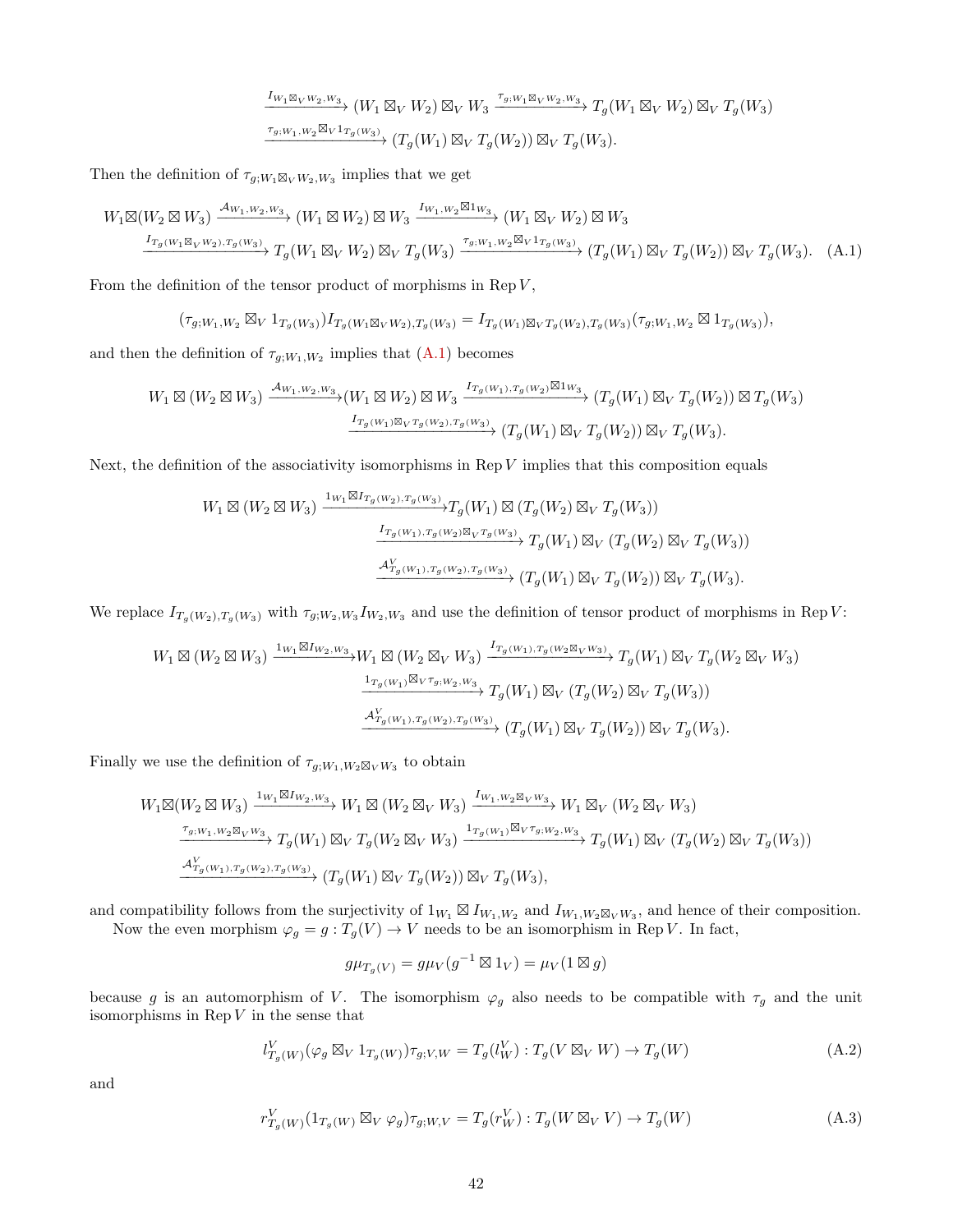for any object W in Rep V. Since  $I_{V,W}$  and  $I_{W,V}$  are surjective, it is sufficient to show that the equalities in [\(A.2\)](#page-41-1) and [\(A.3\)](#page-41-2) hold when both sides are precomposed with

$$
I_{V,W}: V \boxtimes W \to V \boxtimes_V W = T_g(V \boxtimes_V W)
$$

and

$$
I_{W,V}: W \boxtimes V \to W \boxtimes_V V = T_g(W \boxtimes_V W),
$$

respectively.

For [\(A.2\)](#page-41-1), we get the composition

$$
V \boxtimes W \xrightarrow{I_{V,W}} T_g(V \boxtimes_V W) \xrightarrow{\tau_{g;V,W}} T_g(V) \boxtimes_V T_g(W) \xrightarrow{g \boxtimes_V 1_{T_g(W)}} V \boxtimes_V T_g(W) \xrightarrow{l_{T_g(W)}^V} T_g(W).
$$

Using  $\tau_{g;V,W} I_{V,W} = I_{T_g(V),T_g(W)}$  and the definition of the tensor product of morphisms in Rep V, this becomes

$$
V\boxtimes W\xrightarrow{g\boxtimes 1_W} V\boxtimes W\xrightarrow{I_{V,T_g(W)}} V\boxtimes_V T_g(W)\xrightarrow{l_{T_g(W)}^V} T_g(W).
$$

By the definition of the left unit isomorphism in Rep V, the last two arrows above can be replaced with  $\mu_{T_g(W)} =$  $\mu_W(g^{-1} \boxtimes 1_W)$ , so that in total the composition is simply  $\mu_W$ . But this is

$$
l_W^V I_{V,W} = T_g(l_W^V) I_{V,W},
$$

as required. Now for  $(A.3)$ , we have the composition

$$
W \boxtimes V \xrightarrow{I_{W,V}} W \boxtimes_V V \xrightarrow{\tau_{g;W,V}} T_g(W) \boxtimes_V T_g(V) \xrightarrow{1_{T_g(W)} \boxtimes_V g} T_g(W) \boxtimes_V V \xrightarrow{r_{T_g(W)}^V} T_g(W).
$$

Similar to before, this composition is

$$
W \boxtimes V \xrightarrow{1_W \boxtimes g} W \boxtimes V \xrightarrow{I_{T_g(W),V}} T_g(W) \boxtimes_V V \xrightarrow{r_{T_g(W)}^V} T_g(W).
$$

By definition of  $r_{T_g(W)}^V$ , this equals

$$
W \boxtimes V \xrightarrow{1_W \boxtimes g} W \boxtimes V \xrightarrow{\mathcal{R}_{V,W}^{-1}} V \boxtimes W \xrightarrow{\mu_{T_g(W)}} T_g(W).
$$

Since  $\mu_{T_g(W)} = \mu_W(g^{-1} \boxtimes 1_W)$ , naturality of the braiding isomorphisms in SC implies that we get

$$
W \boxtimes V \xrightarrow{\mathcal{R}_{V,W}^{-1}} V \boxtimes W \xrightarrow{\mu_W} W = T_g(W).
$$

By definition, this is  $r_W^V I_{W,V} = T_g(r_W^V)I_{W,V}$ , as desired. This completes the proof that  $(T_g, \tau_g, \varphi_g)$  is a tensor endofunctor of Rep V, restricting to a tensor endofunctor on  $\mathrm{Rep}^G V$ .

To finish the construction of the G-action on Rep<sup>G</sup> V, we need to prove that  $g \mapsto (T_g, \tau_g, \varphi_g)$  is a group homomorphism. Note first that  $(T_1, \tau_1, \varphi_1)$  is the identity functor on Rep V and Rep<sup>G</sup> V, and we also need to show that  $(T_{gh}, \tau_{gh}, \varphi_{gh})$  is the composition of  $(T_g, \tau_g, \varphi_g)$  and  $(T_h, \tau_h, \varphi_h)$  for  $g, h \in G$ , that is:

- $T_g(T_h(W, \mu_W)) = T_{gh}(W, \mu_W)$  for any object  $(W, \mu_W)$  in Rep V, and  $T_g(T_h(f)) = T_{gh}(f)$  for any morphism in Rep  $V$ .
- $\tau_{g;T_h(W_1),T_h(W_2)} T_g(\tau_{h;W_1,W_2}) = \tau_{gh;W_1,W_2}$  for all objects  $W_1$  and  $W_2$  in Rep V.
- $\bullet \ \varphi_g T_g(\varphi_h) = \varphi_{gh}.$

The first point is easy because

$$
\mu_{T_g(T_h(W))} = \mu_{T_h(W)}(g^{-1} \boxtimes 1_W) = \mu_W(h^{-1} \boxtimes 1_W)(g^{-1} \boxtimes 1_W) = \mu_W((gh)^{-1} \boxtimes 1_W) = \mu_{T_{gh}(W)}
$$

and because  $T_g(T_h(f)) = f = T_{gh}(f)$ . Also,  $\varphi_g T_g(\varphi_h) = gh = \varphi_{gh}$ . Then because  $\tau_{gh;W_1,W_2}$  is the unique morphism such that

$$
\begin{array}{c}W_1\boxtimes W_2\\ \\\Big\downarrow_{I_{W_1,W_2}}\qquad \qquad \xrightarrow{I_{T_{gh}(W_1),T_{gh}(W_2)}}\\ T_{gh}(W_1\boxtimes_V W_2)\xrightarrow{\tau_{gh;W_1,W_2}} T_{gh}(W_1)\boxtimes_V T_{gh}(W_2)\end{array}
$$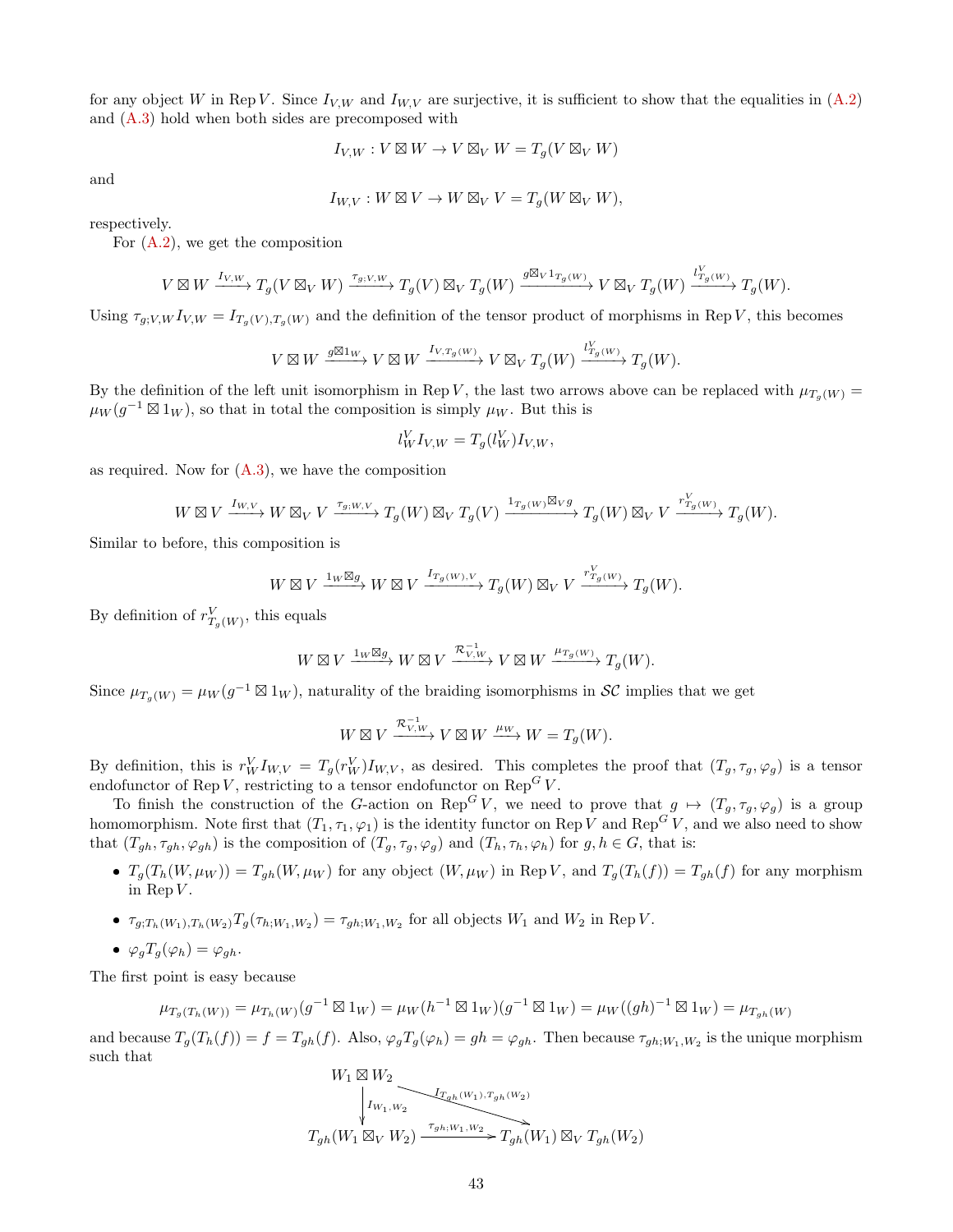commutes, the commutative diagram

$$
\underbrace{T_g(T_h(W_1 \boxtimes_V W_2)) - T_g(\tau_{h,W_1,W_2})}_{T_g(T_h(W_1 \boxtimes_V W_2))} \times T_g(T_h(W_1) \boxtimes_V T_h(W_2)) \xrightarrow[\tau_{g:T_h(W_1),\tau_h(W_2)} T_g(T_h(W_1)) \boxtimes_V T_g(T_h(W_1))] \boxtimes_V T_g(T_h(W_2))}
$$

shows that the second point holds as well.

Having constructed the G-action on Rep<sup>G</sup> V, we now construct the braiding isomorphisms. For objects  $W_1, W_2$ in Rep<sup>G</sup> V with  $W_1$  a g-twisted V-module for some  $g \in G$ , we will show that there are unique morphisms  $\mathcal{R}_{W_1,W_2}^V$ and  $(\mathcal{R}_{W_1,W_2}^V)^{-1}$  such that

$$
\begin{array}{ccc}\nW_1 \boxtimes W_2 \xrightarrow{\mathcal{R}_{W_1,W_2}} & W_2 \boxtimes W_1 & \text{and} & W_2 \boxtimes W_1 \xrightarrow{\mathcal{R}_{W_1,W_2}^{-1}} & W_1 \boxtimes W_2 \\
\downarrow I_{W_1,W_2} & \downarrow I_{T_g(W_2),W_1} & \downarrow I_{T_g(W_2),W_1} & \downarrow I_{W_1,W_2} \\
W_1 \boxtimes_V & W_2 \xrightarrow{\mathcal{R}_{W_1,W_2}^V} T_g(W_2) \boxtimes_V W_1 & T_g(W_2) \boxtimes_V W_1 \xrightarrow{(\mathcal{R}_{W_1,W_2}^V)^{-1}} & W_1 \boxtimes_V W_2\n\end{array}
$$

commute. Such morphisms would be mutual inverses by the surjectivity of  $I_{W_1,W_2}$  and  $I_{T_g(W_2),W_1}$ , so it remains to show their existence as morphisms in  $\mathcal{SC}$  and that  $\mathcal{R}_{W_1,W_2}^V$  is a morphism in Rep V.

The existence and uniqueness of the morphisms  $\mathcal{R}_{W_1,W_2}^V$  and  $(\mathcal{R}_{W_1,W_2}^V)^{-1}$  in  $\mathcal{SC}$  will follow from the universal properties of the cokernels  $(W_1 \boxtimes_V W_2, I_{W_1,W_2})$  and  $(T_g(W_2) \boxtimes_V W_1, I_{T_g(W_2),W_1})$  provided we can show:

<span id="page-43-1"></span><span id="page-43-0"></span>
$$
I_{T_g(W_2),W_1} \mathcal{R}_{W_1,W_2} \mu_{W_1,W_2}^{(1)} = I_{T_g(W_2),W_1} \mathcal{R}_{W_1,W_2} \mu_{W_1,W_2}^{(2)}
$$
(A.4)

$$
I_{W_1,W_2} \mathcal{R}_{W_1,W_2}^{-1} \mu_{T_g(W_2),W_1}^{(1)} = I_{W_1,W_2} \mathcal{R}_{W_1,W_2}^{-1} \mu_{T_g(W_2),W_1}^{(2)} \tag{A.5}
$$

To verify [\(A.4\)](#page-43-0), we start with  $I_{T_g(W_2),W_1} \mathcal{R}_{W_1,W_2} \mu_{W_1}^{(2)}$  $W_{1,W_2}^{(2)}$ , which is the composition

$$
\begin{split} V\boxtimes(W_1\boxtimes W_2) \xrightarrow{\mathcal{A}_{V,W_1,W_2}} (V\boxtimes W_1)\boxtimes W_2\xrightarrow{\mathcal{R}_{V,W_1}\boxtimes 1_{W_2}} (W_1\boxtimes V)\boxtimes W_2\\ \xrightarrow{\mathcal{A}_{W_1,V,W_2}^{-1}} W_1\boxtimes (V\boxtimes W_2)\xrightarrow{1_{W_1}\boxtimes \mu_{W_2}} W_1\boxtimes W_2\xrightarrow{\mathcal{R}_{W_1,W_2}} W_2\boxtimes W_1\xrightarrow{I_{T_g(W_2)\boxtimes W_1}} T_g(W_2)\boxtimes_V W_1. \end{split}
$$

By the naturality of the braiding isomorphisms and the hexagon axiom in  $\mathcal{SC}$ , this equals

$$
\begin{split} V & \boxtimes (W_1 \boxtimes W_2) \xrightarrow{\mathcal{A}_{V,W_1,W_2}} (V \boxtimes W_1) \boxtimes W_2 \xrightarrow{\mathcal{M}_{V,W_1} \boxtimes 1_{W_2}} (V \boxtimes W_1) \boxtimes W_2 \xrightarrow{\mathcal{A}^{-1}_{V,W_1,W_2}} V \boxtimes (W_1 \boxtimes W_2) \\ & \xrightarrow{\mathbf{1}_V \boxtimes \mathcal{R}_{W_1,W_2}} V \boxtimes (W_2 \boxtimes W_1) \xrightarrow{\mathcal{A}_{V,W_2,W_1}} (V \boxtimes W_2) \boxtimes W_1 \xrightarrow{\mu_{W_2} \boxtimes 1_{W_1}} W_2 \boxtimes W_1 \xrightarrow{I_{T_g(W_2),W_1}} T_g(W_2) \boxtimes_V W_1. \end{split}
$$

We replace  $\mu_{W_2}$  with  $\mu_{T_g(W_2)}(g \boxtimes 1_{W_2})$  and then use the intertwining operator property of  $I_{T_g(W_2),W_1}$  and naturality of the associativity isomorphisms:

$$
\begin{split} V &\boxtimes (W_1 \boxtimes W_2) \xrightarrow{\mathcal{A}_{V,W_1,W_2}} (V \boxtimes W_1) \boxtimes W_2 \xrightarrow{\mathcal{M}_{V,W_1} \boxtimes 1_{W_2}} (V \boxtimes W_1) \boxtimes W_2 \xrightarrow{ (g \boxtimes 1_{W_1}) \boxtimes 1_{W_2}} (V \boxtimes W_1) \boxtimes W_2 \\ &\xrightarrow{\mathcal{A}_{V,W_1,W_2}^{-1}} V \boxtimes (W_1 \boxtimes W_2) \xrightarrow{1_V \boxtimes \mathcal{R}_{W_1,W_2}} V \boxtimes (W_2 \boxtimes W_1) \xrightarrow{\mathcal{A}_{V,W_2,W_1}} (V \boxtimes W_2) \boxtimes W_1 \\ &\xrightarrow{\mathcal{R}_{V,W_2} \boxtimes 1_{W_1}} (W_2 \boxtimes V) \boxtimes W_1 \xrightarrow{\mathcal{A}_{W_2,V,W_1}^{-1}} W_2 \boxtimes (V \boxtimes W_1) \xrightarrow{1_{W_2} \boxtimes \mu_{W_1}} W_2 \boxtimes W_1 \xrightarrow{I_{T_g(W_2),W_1}} T_g(W_2) \boxtimes_V W_1. \end{split}
$$

Now we apply the hexagon axiom and naturality of the braiding in  $\mathcal{SC}$  to reduce this composition to

$$
V\boxtimes (W_1\boxtimes W_2)\xrightarrow{\mathcal{A}_{V,W_1,W_2}}(V\boxtimes W_1)\boxtimes W_2\xrightarrow{\mathcal{M}_{V,W_1}\boxtimes 1_{W_2}}(V\boxtimes W_1)\boxtimes W_2\xrightarrow{(g\boxtimes 1_{W_1})\boxtimes 1_{W_2}}(V\boxtimes W_1)\boxtimes W_2
$$
  

$$
\xrightarrow{\mu_{W_1}\boxtimes 1_{W_2}} W_1\boxtimes W_2\xrightarrow{\mathcal{R}_{W_1,W_2}} W_2\boxtimes W_1\xrightarrow{I_{T_g(W_2),W_1}}T_g(W_2)\boxtimes_V W_1.
$$

We replace  $\mu_{W_1}(g \boxtimes 1_{W_1})\mathcal{M}_{V,W_1}$  with  $\mu_{W_1}$  since  $W_1$  is a g-twisted V-module, and the resulting composition is  $I_{T_{g}(W_2), W_1}\mathcal{R}_{W_1,W_2} \mu^{(1)}_{W_1}$  $W_{1},W_{2}$ , as desired.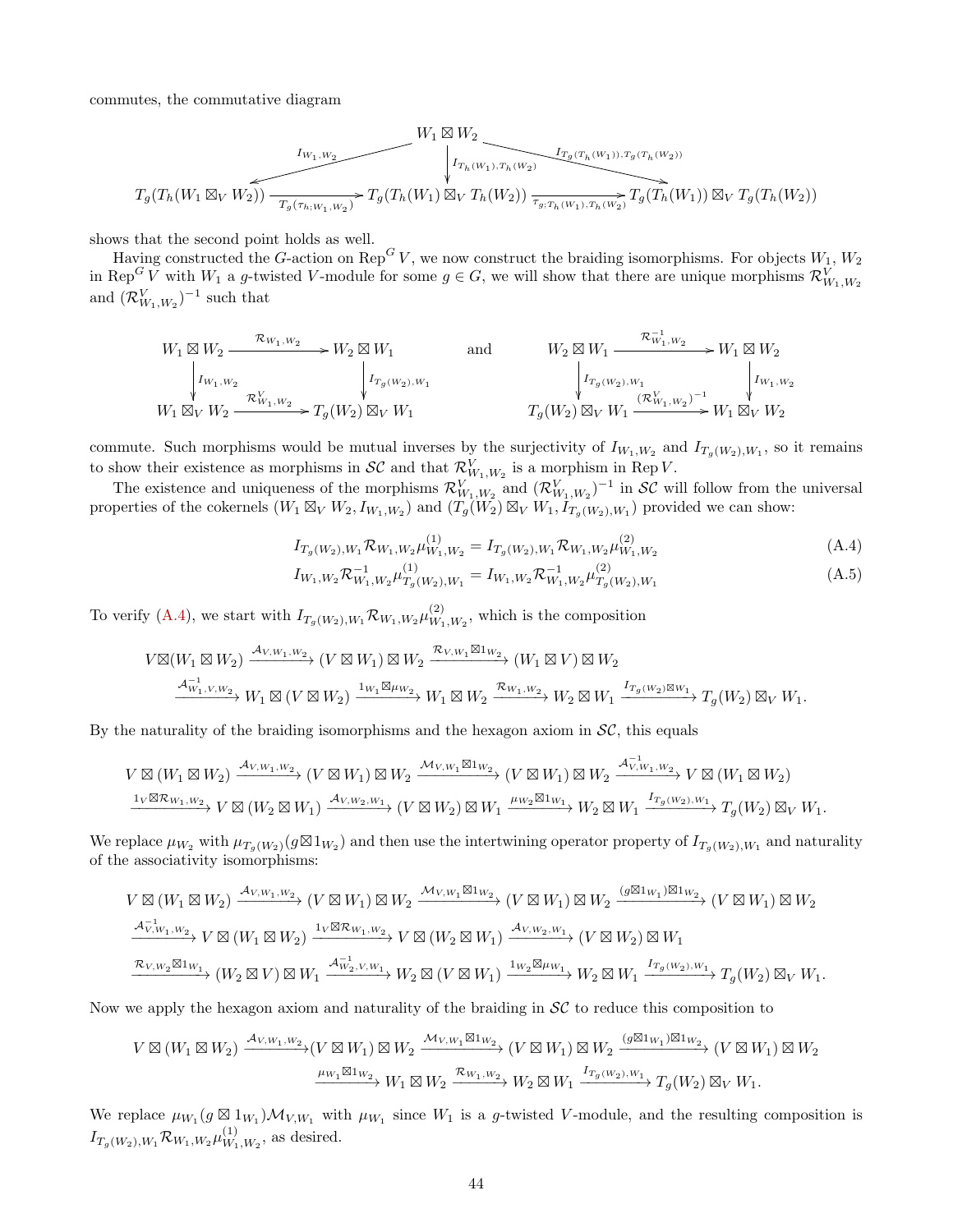Now to prove [\(A.5\)](#page-43-1), we start with  $I_{W_1,W_2} \mathcal{R}_{W_1,W_2}^{-1} \mu_{T_q}^{(1)}$  $T_g(W_2), W_1$ , which is the composition

$$
V \boxtimes (W_2 \boxtimes W_1) \xrightarrow{\mathcal{A}_{V,W_2,W_1}} (V \boxtimes W_2) \boxtimes W_1 \xrightarrow{(g^{-1} \boxtimes 1_{W_2}) \boxtimes 1_{W_1}} (V \boxtimes W_2) \boxtimes W_1
$$

$$
\xrightarrow{\mu_{W_2} \boxtimes 1_{W_1}} W_2 \boxtimes W_1 \xrightarrow{\mathcal{R}_{W_1,W_2}} W_1 \boxtimes W_2 \xrightarrow{I_{W_1,W_2}} W_1 \boxtimes_V W_2.
$$

Using naturality of the braiding isomorphisms and the hexagon axiom in  $\mathcal{SC}$ , this becomes

$$
V\boxtimes (W_2\boxtimes W_1) \xrightarrow{1_V\boxtimes \mathcal{R}_{W_1,W_2}^{-1}} V\boxtimes (W_1\boxtimes W_2) \xrightarrow{\mathcal{A}_{V,W_1,W_2}} (V\boxtimes W_1)\boxtimes W_2 \xrightarrow{\mathcal{R}_{W_1,V}^{-1}\boxtimes 1_{W_2}} (W_1\boxtimes V)\boxtimes W_2
$$
  

$$
\xrightarrow{\mathcal{A}_{W_1,V,W_2}^{-1}} W_1\boxtimes (V\boxtimes W_2) \xrightarrow{1_{W_1}\boxtimes (g^{-1}\boxtimes 1_{W_2})} W_1\boxtimes (V\boxtimes W_2) \xrightarrow{1_{W_1}\boxtimes \mu_{W_2}} W_1\boxtimes W_2 \xrightarrow{I_{W_1,W_2}} W_1\boxtimes V.
$$

Since  $I_{W_1,W_2}$  is an intertwining operator,

$$
I_{W_1,W_2}(1_{W_1} \boxtimes \mu_{W_2}) = I_{W_1,W_2}(\mu_{W_1} \boxtimes 1_{W_2}) (\mathcal{R}_{V,W_1}^{-1} \boxtimes 1_{W_2}) \mathcal{A}_{W_1,V,W_2};
$$

this leads to the composition

$$
V \boxtimes (W_2 \boxtimes W_1) \xrightarrow{\mathbf{1}_V \boxtimes \mathcal{R}_{W_1, W_2}} V \boxtimes (W_1 \boxtimes W_2) \xrightarrow{\mathcal{A}_{V, W_1, W_2}} (V \boxtimes W_1) \boxtimes W_2 \xrightarrow{\mathcal{M}_{V, W_1}^{-1} \boxtimes \mathbf{1}_{W_2}} (V \boxtimes W_1) \boxtimes W_2
$$
  

$$
\xrightarrow{(g^{-1} \boxtimes \mathbf{1}_{W_1}) \boxtimes \mathbf{1}_{W_2}} (V \boxtimes W_1) \boxtimes W_2 \xrightarrow{\mu_{W_1} \boxtimes \mathbf{1}_{W_2}} W_1 \boxtimes W_2 \xrightarrow{\mathbf{1}_{W_1, W_2}} W_1 \boxtimes W_2.
$$

Since  $W_1$  is a g-twisted V-module, we can eliminate  $(g^{-1} \boxtimes 1_{W_1})\mathcal{M}_{W_1,W_2}^{-1}$  here and then add associativity and braiding isomorphisms and their inverses to obtain:

$$
V \boxtimes (W_2 \boxtimes W_1) \xrightarrow{\mathcal{A}_{V,W_2,W_1}} (V \boxtimes W_2) \boxtimes W_1 \xrightarrow{\mathcal{R}_{V,W_2} \boxtimes 1_{W_1}} (W_2 \boxtimes V) \boxtimes W_1 \xrightarrow{\mathcal{R}_{V,W_2}^{-1} \boxtimes 1_{W_1}} (V \boxtimes W_2) \boxtimes W_1
$$
  

$$
\xrightarrow{\mathcal{A}_{V,W_2,W_1}^{-1}} V \boxtimes (W_2 \boxtimes W_1) \xrightarrow{1_V \boxtimes \mathcal{R}_{W_1,W_2}^{-1}} V \boxtimes (W_1 \boxtimes W_2) \xrightarrow{\mathcal{A}_{V,W_1,W_2}} (V \boxtimes W_1) \boxtimes W_2
$$
  

$$
\xrightarrow{\mu_{W_1} \boxtimes 1_{W_2}} W_1 \boxtimes W_2 \xrightarrow{\mathcal{I}_{W_1,W_2}} W_1 \boxtimes_V W_2.
$$

By the hexagon axiom and naturality of the braiding isomorphisms, this is

$$
V \boxtimes (W_2 \boxtimes W_1) \xrightarrow{\mathcal{A}_{V,W_2,W_1}} (V \boxtimes W_2) \boxtimes W_1 \xrightarrow{\mathcal{R}_{V,W_2} \boxtimes 1_{W_1}} (W_2 \boxtimes V) \boxtimes W_1 \xrightarrow{\mathcal{A}_{W_2,V,W_1}^{-1}} W_2 \boxtimes (V \boxtimes W_1)
$$
  

$$
\xrightarrow{\mathbf{1}_{W_2} \boxtimes \mu_{W_1}} W_2 \boxtimes W_1 \xrightarrow{\mathcal{R}_{W_1,W_2}} W_1 \boxtimes W_2 \xrightarrow{I_{W_1,W_2}} W_1 \boxtimes_V W_2,
$$

which is the right side of [\(A.5\)](#page-43-1). We have now proved that  $\mathcal{R}_{W_1,W_2}^V$  exists and is an isomorphism in  $\mathcal{SC}$ .

Now we prove that  $\mathcal{R}_{W_1,W_2}^V$  is a morphism in Rep V (and thus in Rep<sup>G</sup>V). From the commutative diagrams

$$
V \boxtimes (W_1 \boxtimes W_2) \xrightarrow{\mu_{W_1, W_2}^{(i)}} W_1 \boxtimes W_2 \xrightarrow{\mathcal{R}_{W_1, W_2}} W_2 \boxtimes W_1
$$
  
\n
$$
\downarrow_{1} \text{Var}_{W_1, W_2} \qquad \qquad \downarrow_{W_1, W_2} \qquad \qquad \downarrow_{W_1, W_2} \qquad \qquad \downarrow_{I_{T_g(W_2), W_1}} V \boxtimes (W_1 \boxtimes_V W_2) \xrightarrow{\mu_{W_1} \boxtimes_V W_2} W_1 \boxtimes_V W_2 \xrightarrow{\mathcal{R}_{W_1, W_2}^{V}} T_g(W_2) \boxtimes_V W_1
$$

and

$$
\begin{array}{c} V\boxtimes (W_{1}\boxtimes W_{2})\xrightarrow{\qquad \qquad 1_{V}\boxtimes \mathcal{R}_{W_{1},W_{2}}}\qquad V\boxtimes (W_{2}\boxtimes W_{1})\xrightarrow{\qquad \qquad \mu_{T_{g}(W_{2}),W_{1}}'} \qquad \qquad W_{2}\boxtimes W_{1}\\ \downarrow^{~}1_{V}\boxtimes I_{W_{1},W_{2}}\qquad \qquad \qquad \qquad \downarrow^{~}1_{V}\boxtimes I_{T_{g}(W_{2}),W_{1}}\qquad \qquad \qquad \downarrow^{~}I_{T_{g}(W_{2}),W_{1}}\\ V\boxtimes (W_{1}\boxtimes_{V}W_{2})\xrightarrow{\qquad \qquad 1_{V}\boxtimes \mathcal{R}_{W_{1},W_{2}}'} V\boxtimes (T_{g}(W_{2})\boxtimes_{V}W_{1})\xrightarrow{\qquad \qquad \mu_{T_{g}(W_{2}),W_{1}} }T_{g}(W_{2})\boxtimes_{V}W_{1}\\ \end{array}
$$

for  $i = 1$  and  $i = 2$ , together with the surjectivity of  $1_V \boxtimes I_{W_1,W_2}$ , it is sufficient to show

$$
I_{T_g(W_2),W_1} \mathcal{R}_{W_1,W_2} \mu_{W_1,W_2}^{(1)} = I_{T_g(W_2),W_1} \mu_{T_g(W_2),W_1}^{(2)} (1_V \boxtimes \mathcal{R}_{W_1,W_2}).
$$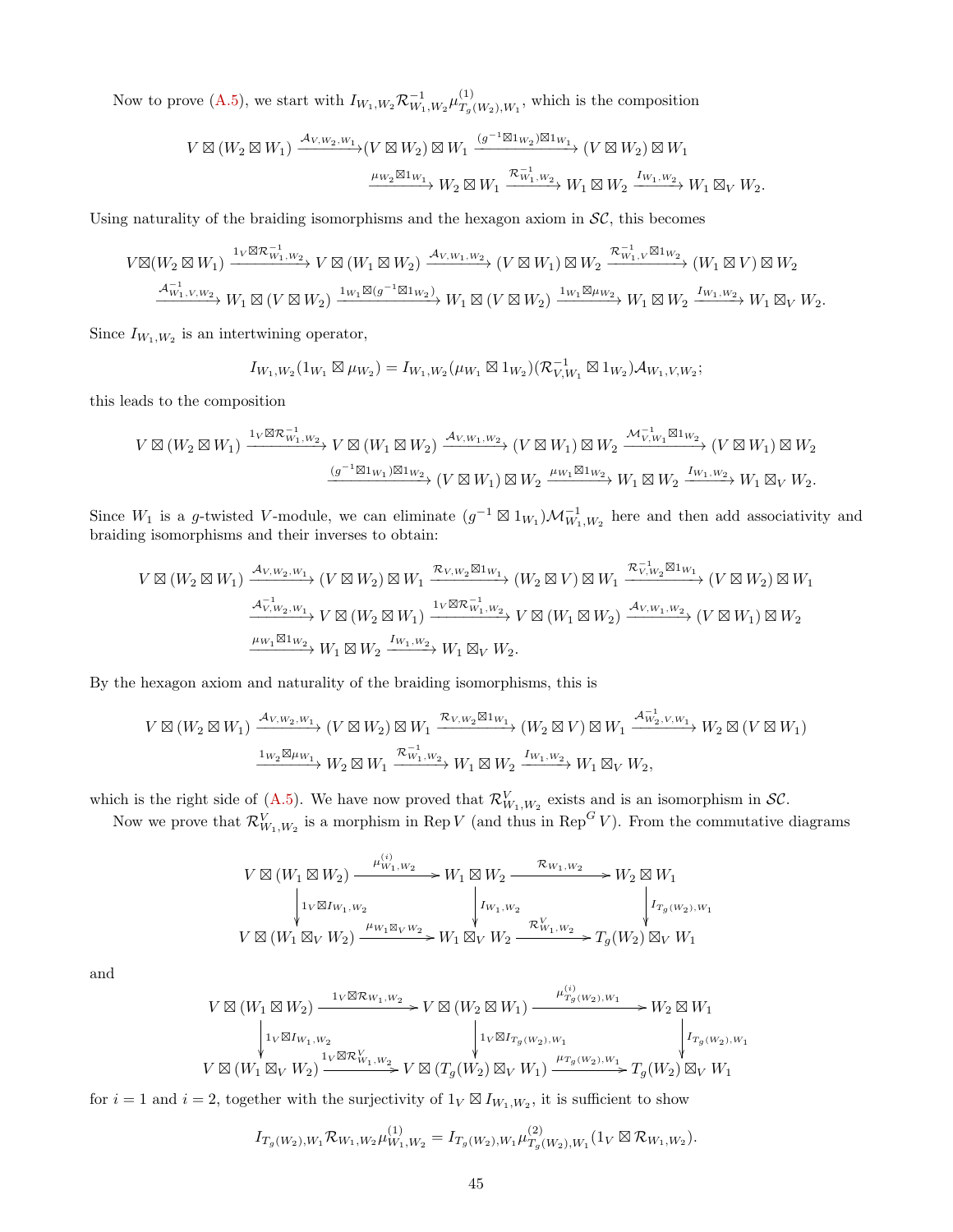We start with the right side of this equation, which is the composition

$$
V \boxtimes (W_1 \boxtimes W_2) \xrightarrow{1_V \boxtimes \mathcal{R}_{W_1, W_2}} V \boxtimes (W_2 \boxtimes W_1) \xrightarrow{\mathcal{A}_{V, W_2, W_1}} (V \boxtimes W_2) \boxtimes W_1 \xrightarrow{\mathcal{R}_{V, W_2} \boxtimes 1_{W_1}} (W_2 \boxtimes V) \boxtimes W_1
$$
  

$$
\xrightarrow{\mathcal{A}_{W_2, V, W_1}} W_2 \boxtimes (V \boxtimes W_1) \xrightarrow{1_{W_2} \boxtimes \mu_{W_1}} W_2 \boxtimes W_1 \xrightarrow{I_{T_g(W_2), W_1}} T_g(W_2) \boxtimes_V W_1.
$$

By the hexagon axioms in  $\mathcal{SC}$ , this composition simplifies to

R<sup>V</sup>

$$
V \boxtimes (W_1 \boxtimes W_2) \xrightarrow{\mathcal{A}_{V,W_1,W_2}} (V \boxtimes W_1) \boxtimes W_2 \xrightarrow{\mathcal{R}_{V \boxtimes W_1,W_2}} W_2 \boxtimes (V \boxtimes W_1)
$$

$$
\xrightarrow{\mathbf{1}_{W_2} \boxtimes \mu_{W_1}} W_2 \boxtimes W_1 \xrightarrow{\mathbf{1}_{T_g(W_2),W_1}} T_g(W_2) \boxtimes_V W_1.
$$

Then we get  $I_{T_g(W_2), W_1} \mathcal{R}_{W_1, W_2} \mu_{W_1}^{(1)}$  $\binom{11}{W_1,W_2}$  from the naturality of the braiding isomorphisms.

Next we show that the  $\mathcal{R}_{W_1,W_2}^V$  define an even natural isomorphism from  $\boxtimes$  to  $\boxtimes \circ (T_g \times 1_{\text{Rep}^g V}) \circ \sigma$ , that is, for parity-homogeneous morphisms  $f_1 : W_1 \to \widetilde{W}_1$  in Rep<sup>g</sup> V and  $f_2 : W_2 \to \widetilde{W}_2$  in Rep V,

$$
\mathcal{R}_{\widetilde{W}_1,\widetilde{W}_2}^V(f_1\boxtimes_V f_2) = (-1)^{|f_1||f_2|}(T_g(f_2)\boxtimes_V f_1)\mathcal{R}_{W_1,W_2}.
$$

First,  $\mathcal{R}_{W_1,W_2}^V$  is even because  $\mathcal{R}_{W_1,W_2}$ ,  $I_{W_1,W_2}$ , and  $I_{T_g(W_2),W_1}$  are even. Then from the commutativity of

$$
\begin{array}{ccc}\nW_1 \boxtimes W_2 \xrightarrow{\quad f_1 \boxtimes f_2} & \widetilde{W}_1 \boxtimes \widetilde{W}_2 \xrightarrow{\quad \mathcal{R}_{\widetilde{W}_1, \widetilde{W}_2}} & \widetilde{W}_2 \boxtimes \widetilde{W}_1 \\
\downarrow I_{W_1, W_2} & & \downarrow I_{\widetilde{W}_1, \widetilde{W}_2} & \downarrow I_{T_g(\widetilde{W}_2), \widetilde{W}_1} \\
W_1 \boxtimes_V W_2 \xrightarrow{\quad f_1 \boxtimes_V f_2} & \widetilde{W}_1 \boxtimes_V \widetilde{W}_2 \xrightarrow{\quad \mathcal{R}_{\widetilde{W}_1, \widetilde{W}_2}^V} T_g(\widetilde{W}_2) \boxtimes_V \widetilde{W}_1\n\end{array}
$$

and

$$
W_1 \boxtimes W_2 \xrightarrow{\mathcal{R}_{W_1,W_2}} W_2 \boxtimes W_1 \xrightarrow{f_2 \boxtimes f_1} \widetilde{W}_2 \boxtimes \widetilde{W}_1
$$
  
\n
$$
\downarrow I_{W_1,W_2} \qquad \qquad \downarrow I_{T_g(W_2),W_1} \qquad \qquad \downarrow I_{T_g(\widetilde{W}_2),\widetilde{W}_1}
$$
  
\n
$$
W_1 \boxtimes_V W_2 \xrightarrow{\mathcal{R}_{W_1,W_2}^V} T_g(W_2) \boxtimes_V W_1 \xrightarrow{T_g(f_2) \boxtimes_V f_1} T_g(\widetilde{W}_2) \boxtimes_V \widetilde{W}_1
$$

,

the surjectivity of  $I_{W_1,W_2}$ , and the naturality of the braiding in  $\mathcal{SC}$ , we get the naturality of  $\mathcal{R}^V$ .

To complete the proof, we need to check that the braiding  $\mathcal{R}^V$  is compatible with the G-action and satisfies the hexagon/heptagon axioms. First, for  $g, h \in G$ ,  $W_1$  a g-twisted V-module, and  $W_2$  any object in Rep V, we need

$$
\tau_{h;T_g(W_2),W_1} T_h(\mathcal{R}_{W_1,W_2}^V) = \mathcal{R}_{T_h(W_1),T_h(W_2)}^V \tau_{h;W_1,W_2}.
$$

This follows from the commutative diagrams

$$
W_1 \boxtimes W_2 \xrightarrow{\mathcal{R}_{W_1, W_2}} W_2 \boxtimes W_1
$$
  
\n
$$
\downarrow_{I_{W_1, W_2}} \qquad \qquad V_2 \boxtimes W_1
$$
  
\n
$$
T_{h}(W_1 \boxtimes_V W_2) \xrightarrow{T_h(\mathcal{R}_{W_1, W_2})} T_h(T_g(W_2) \boxtimes_V W_1) \xrightarrow{\tau_{h; T_g(W_2), W_1}} T_{hg}(W_2) \boxtimes_V T_h(W_1)
$$

and

$$
T_{h}(W_{1} \boxtimes_{V} W_{2}) \xrightarrow{\begin{array}{c} I_{W_{1},W_{2}} \\ \downarrow T_{h}(W_{1}) \boxtimes_{V} T_{h}(W_{2}) \end{array}} T_{h}(W_{1}) \boxtimes_{V} T_{h}(W_{2}) \xrightarrow{\begin{array}{c} R_{W_{1},W_{2}} \\ \downarrow T_{h_{1},W_{2}} \end{array}} T_{h} \otimes W_{1} \boxtimes_{V} T_{h}(W_{1}) \boxtimes_{V} T_{h}(W_{2}) \otimes_{V} T_{h}(W_{2}) \boxtimes_{V} T_{h}(W_{1}) \end{array}
$$

as well as the surjectivity of  $I_{W_1,W_2}$ . In the second diagram here, the image of  $\mathcal{R}_{T_h(W_1),T_h(W_2)}^V$  is indeed  $T_{gh}(W_2) \boxtimes_V$  $T_h(W_1)$ : because  $W_1$  is g-twisted,  $T_h(W_1)$  is  $hgh^{-1}$ -twisted, and then  $T_{hgh^{-1}}(T_h(W_2)) = T_{hg}(W_2)$ .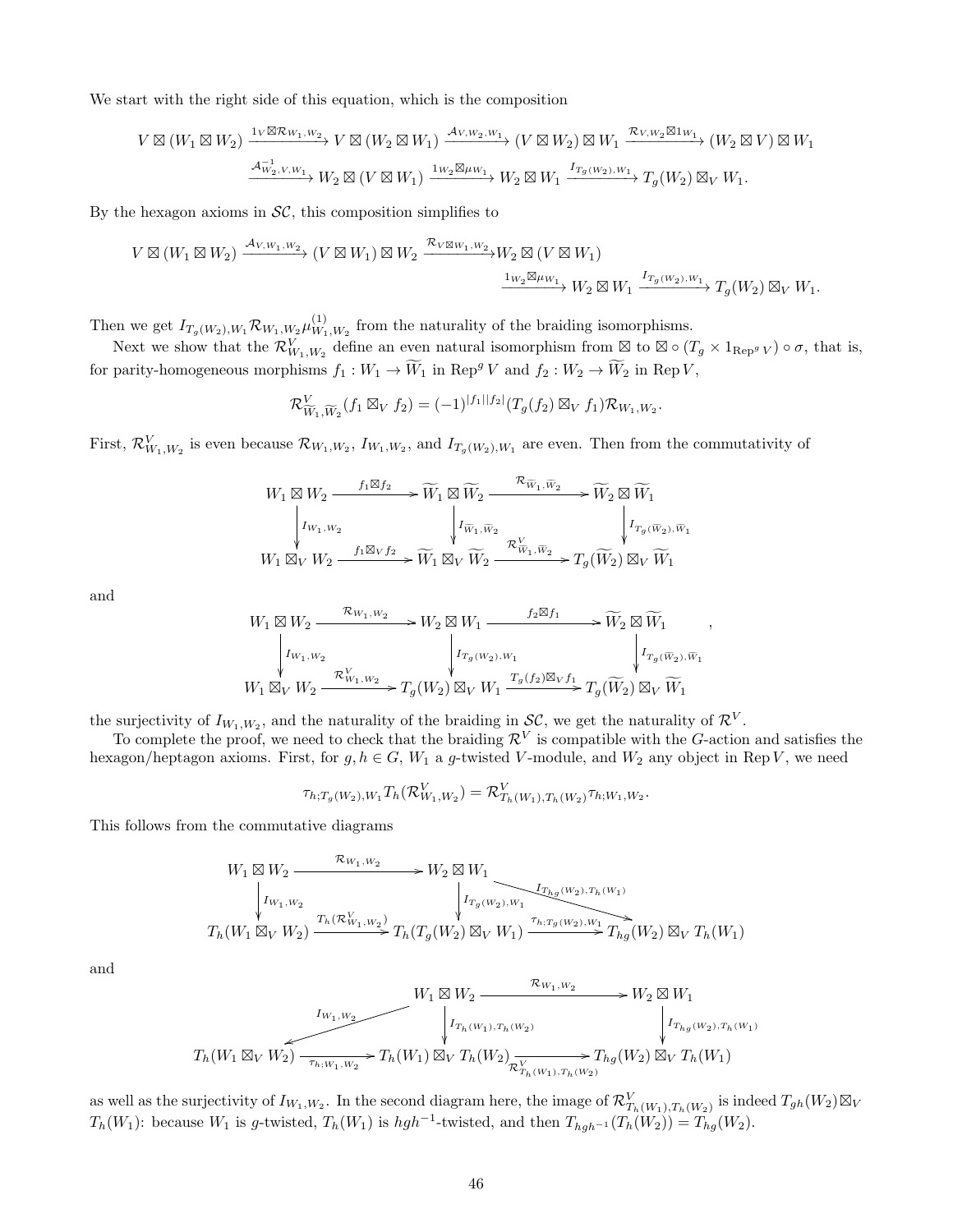Now suppose  $g_1, g_2 \in G$ ,  $W_1$  is a  $g_1$ -twisted V-module,  $W_2$  is a  $g_2$ -twisted V-module, and  $W_3$  is any object of  $\operatorname{Rep} V$ . The first hexagon axiom follows from the commutative diagrams

$$
\begin{array}{ccccc} W_1\boxtimes (W_2\boxtimes W_3) \xrightarrow{\phantom{aa} 1_{W_1}\boxtimes I_{W_2,W_3}} & W_1\boxtimes (W_2\boxtimes_V W_3) \xrightarrow{\phantom{aa} 1_{W_1\boxtimes W_2\boxtimes_V W_3}} & W_1\boxtimes (W_2\boxtimes_V W_3) \\ & & \phantom{aa} \downarrow_{1_{W_1}\boxtimes R_{W_2,W_3}} & W_1\boxtimes (W_2\boxtimes_V W_3) \xrightarrow{\phantom{aa} 1_{W_1}\boxtimes R_{W_2,W_3}} & W_1\boxtimes (W_2\boxtimes_W W_3) \xrightarrow{\phantom{aa} 1_{W_1}\boxtimes_R W_2} & W_1\boxtimes (W_2\boxtimes_W W_3) \\ & & \phantom{aa} \downarrow_{1_{W_1}\boxtimes_R W_2} & W_1\boxtimes (W_2\boxtimes_W W_3) \xrightarrow{\phantom{aa} 1_{W_1}\boxtimes_R W_2} & W_1\boxtimes_V (T_{g_2}(W_3)\boxtimes_V W_2) \xrightarrow{\phantom{aa} 1_{W_1}\boxtimes_V R_{W_2,W_3}^V} & W_1\boxtimes_V (T_{g_2}(W_3)\boxtimes_V W_2) \xrightarrow{\phantom{aa} 1_{W_1\boxtimes_H W_3,W_2}} & W_1\boxtimes_V (T_{g_2}(W_3)\boxtimes_V W_2) \xrightarrow{\phantom{aa} 1_{W_1\boxtimes_H W_3,W_2}} & W_1\boxtimes_V (T_{g_2}(W_3)\boxtimes_V W_2) \xrightarrow{\phantom{aa} 1_{W_1\boxtimes_H W_3,W_2} & W_1\boxtimes_W (T_{g_2}(W_3)\boxtimes_V W_2) \xrightarrow{\phantom{aa} 1_{W_1\boxtimes_H W_3,W_2} & W_1\boxtimes_W T_{g_2}(W_3) \xrightarrow{\phantom{aa} 1_{W_1\boxtimes_H W_3} & W_1\boxtimes_W T_{g_2}(W_3) \xrightarrow{\phantom{aa} 1_{W_1\boxtimes_H W_3} & W_1\boxtimes_W T_{g_2}(W_3) \xrightarrow{\phantom{aa} 1_{W_1\boxtimes_H W_3} & W_1\boxtimes_W T_{g_2}(W_3) \xrightarrow{\phantom{aa} 1_{W_1\boxtimes_H W_3} & W_1\boxtimes
$$

and

$$
\begin{array}{ccccc} W_1\boxtimes (W_2\boxtimes W_3) \xrightarrow{\phantom{aa}1_{W_1}\boxtimes I_{W_2,W_3}} & W_1\boxtimes (W_2\boxtimes_V W_3) \xrightarrow{\phantom{aa}I_{W_1,W_2}\boxtimes_V W_3} & W_1\boxtimes_V (W_2\boxtimes_V W_3) & , \\[1.1ex] &\phantom{AA} &\phantom{AA} &\phantom{AA} &\phantom{AA} &\phantom{AA} &\phantom{AA} &\phantom{AA} &\phantom{AA} &\phantom{AA} &\phantom{AA} &\phantom{AA} &\phantom{AA} &\phantom{AA} &\phantom{AA} &\phantom{AA} &\phantom{AA} &\phantom{AA} &\phantom{AA} &\phantom{AA} &\phantom{AA} &\phantom{AA} &\phantom{AA} &\phantom{AA} &\phantom{AA} &\phantom{AA} &\phantom{AA} &\phantom{AA} &\phantom{AA} &\phantom{AA} &\phantom{AA} &\phantom{AA} &\phantom{AA} &\phantom{AA} &\phantom{AA} &\phantom{AA} &\phantom{AA} &\phantom{AA} &\phantom{AA} &\phantom{AA} &\phantom{AA} &\phantom{AA} &\phantom{AA} &\phantom{AA} &\phantom{AA} &\phantom{AA} &\phantom{AA} &\phantom{AA} &\phantom{AA} &\phantom{AA} &\phantom{AA} &\phantom{AA} &\phantom{AA} &\phantom{AA} &\phantom{AA} &\phantom{AA} &\phantom{AA} &\phantom{AA} &\phantom{AA} &\phantom{AA} &\phantom{AA} &\phantom{AA} &\phantom{AA} &\phantom{AA} &\phantom{AA} &\phantom{AA} &\phantom{AA} &\phantom{AA} &\phantom{AA} &\phantom{AA} &\phantom{AA} &\phantom{AA} &\phantom{AA} &\phantom{AA} &\phantom{AA} &\phantom{AA} &\phantom{AA} &\phantom{AA} &\phantom{AA} &\phantom{AA} &\phantom{AA} &\phantom{AA} &\phantom{AA} &\phantom{AA} &\phantom{AA} &\phantom{AA} &\phantom{AA} &\phantom{AA} &\phantom{AA} &\phantom{AA} &\phantom{AA} &\phantom{AA
$$

the surjectivity of  $I_{W_1,W_2 \boxtimes_V W_3}(1_{W_1} \boxtimes I_{W_2,W_3})$ , and the hexagon axioms in SC. For the heptagon, take  $g \in G$ , a g-twisted V-module  $W_1$ , and any objects  $W_2$ ,  $W_3$  in Rep V. Then the commutative diagrams

$$
(W_{1} \boxtimes W_{2}) \boxtimes W_{3} \xrightarrow{I_{W_{1},W_{2}} \boxtimes 1_{W_{3}}} (W_{1} \boxtimes W_{2}) \boxtimes W_{3} \xrightarrow{I_{W_{1} \boxtimes_{V} W_{2},W_{3}}} (W_{1} \boxtimes (W_{2} \boxtimes W_{3}) \xrightarrow{I_{W_{1},W_{2},W_{3}}} W_{1} \boxtimes (W_{2} \boxtimes W_{3}) \xrightarrow{I_{W_{1},W_{2} \boxtimes_{V} W_{3}}} W_{1} \boxtimes (W_{2} \boxtimes W_{3}) \xrightarrow{I_{W_{1},W_{2} \boxtimes_{V} W_{3}}} W_{1} \boxtimes (W_{2} \boxtimes W_{3}) \xrightarrow{I_{W_{1},W_{2} \boxtimes_{V} W_{3}}} W_{1} \boxtimes (W_{2} \boxtimes W_{3}) \xrightarrow{I_{W_{1},W_{2} \boxtimes_{V} W_{3}}} W_{1} \boxtimes (W_{2} \boxtimes W_{3}) \xrightarrow{I_{W_{1},W_{2} \boxtimes_{V} W_{3}}} W_{1} \boxtimes (W_{2} \boxtimes W_{3}) \otimes W_{1} \xrightarrow{I_{W_{2},W_{2} \boxtimes 1_{W_{1}}} (W_{2} \boxtimes W_{3}) \boxtimes W_{1} \xrightarrow{I_{W_{2},W_{3}} \boxtimes 1_{W_{1}}} (W_{2} \boxtimes W_{3}) \boxtimes W_{1} \xrightarrow{I_{W_{2},W_{3}} \boxtimes 1_{W_{1}}} (W_{2} \boxtimes W_{3}) \boxtimes W_{1} \xrightarrow{I_{W_{2},W_{3}} \boxtimes 1_{W_{1}}} (W_{2} \boxtimes W_{3}) \boxtimes W_{1} \xrightarrow{I_{W_{2},W_{3}} \boxtimes 1_{W_{1}}} (W_{2} \boxtimes W_{3}) \boxtimes W_{1} \xrightarrow{I_{W_{2},W_{3}} \boxtimes 1_{W_{1}}} (T_{g}(W_{2}) \boxtimes_{V} T_{g}(W_{3})) \boxtimes W_{1} \xrightarrow{I_{W_{2} \boxtimes (W_{3},W_{1}}} (T_{g}(W_{2}) \boxtimes_{V} T_{g}(W_{3})) \boxtimes_{V} W_{1} \xrightarrow{I_{W_{2} \boxtimes (W_{3},W_{1}}} (A^{V}_{T_{g}(W_{2}),T_{g}(W_{3}),W_{1}})^{-1} \xrightarrow{I_{W_{2} \boxtimes (W_{1},W_{
$$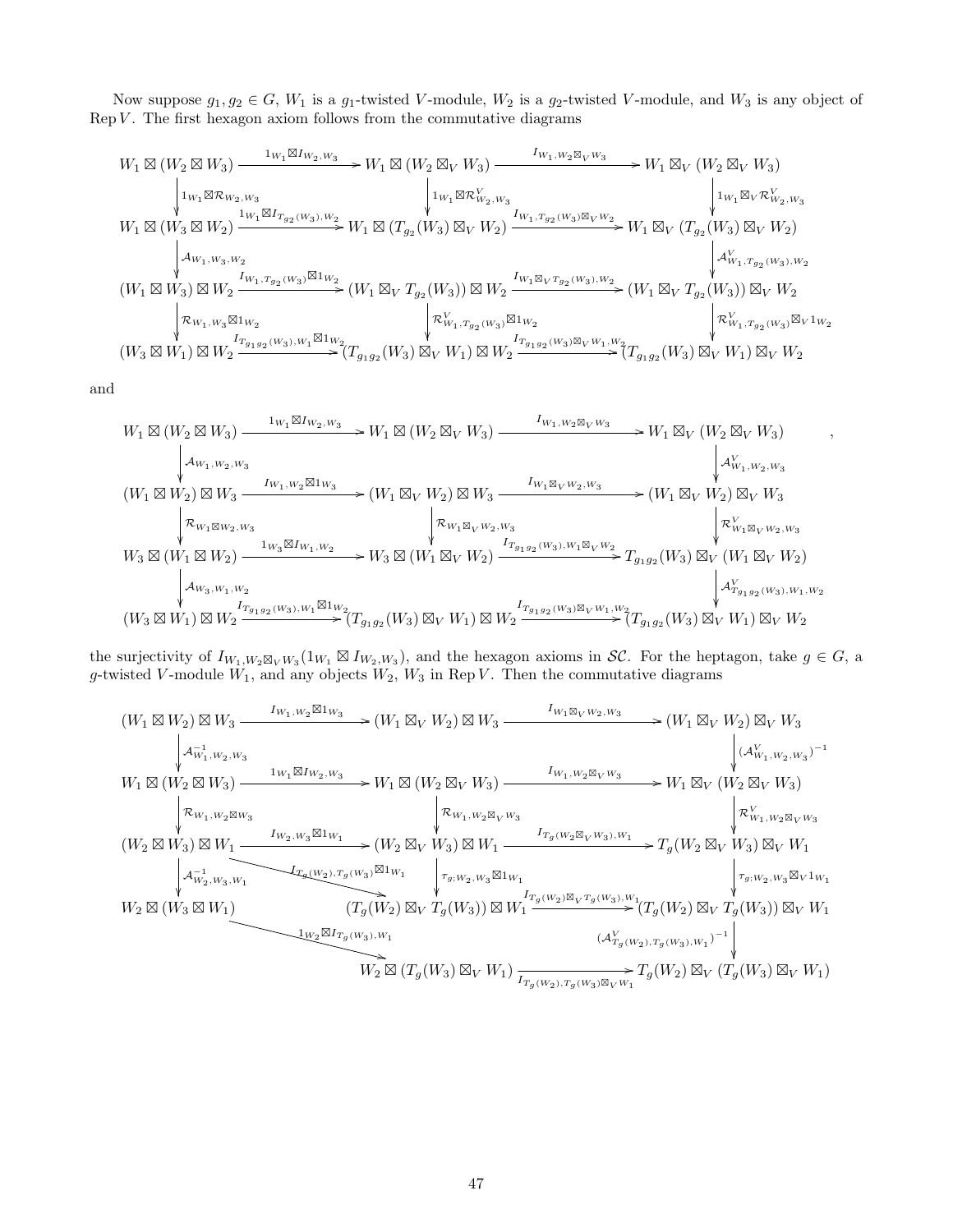and

$$
(W_1 \boxtimes W_2) \boxtimes W_3 \xrightarrow{\begin{array}{c} I_{W_1,W_2} \boxtimes 1_{W_3} \\ \text{ $\bigvee \bigvee_{\mathclap{\substack{ \{W_1, W_2 \boxtimes 1_{W_3} \\ \text{ $\bigvee \bigvee_{\mathclap{\substack{ \{W_1, W_2 \boxtimes 1_{W_3} \\ \text{ $\bigvee \bigvee_{\mathclap{\substack{ \{W_1, W_2 \boxtimes 1_{W_3} \\ \text{ $\bigvee \bigvee_{\mathclap{\substack{ \{W_1, W_2 \boxtimes 1_{W_3} \\ \text{ $\bigvee \bigvee_{\mathclap{\substack{ \{W_1, W_2 \boxtimes 1_{W_3} \\ \text{ $\bigvee \bigvee_{\mathclap{\substack{ \{W_1, W_3}} \\ \text{ $\bigvee \bigvee_{\mathclap{\substack{ \{W_1, W_3}} \\ \text{ $\bigvee \bigvee_{\mathclap{\substack{ \{W_1, W_3}} \\ \text{ $\bigvee \bigvee_{\mathclap{\substack{ \{W_1, W_3}} \\ \text{ $\bigvee \bigvee_{\mathclap{\substack{ \{W_1, W_3}} \\ \text{ $\bigvee \bigvee_{\mathclap{\substack{ \{W_1, W_3}} \\ \text{ $\bigvee \bigvee_{\mathclap{\substack{ \{W_1, W_3}} \\ \text{ $\bigvee \bigvee_{\mathclap{\substack{ \{W_1, W_3}} \\ \text{ $\bigvee \bigvee_{\mathclap{\substack{ \{W_1, W_3}} \\ \text{ $\bigvee \bigvee_{\mathclap{\substack{ \{W_1, W_3}} \\ \text{ $\bigvee \bigvee_{\mathclap{\substack{ \{W_1, W_3}} \\ \text{ $\bigvee \bigvee_{\mathclap{\substack{ \{W_1, W_3}} \\ \text{ $\bigvee \bigvee_{\mathclap{\substack{ \{W_1, W_3}} \\ \text{ $\bigvee \bigvee_{\mathclap{\substack{ \{W_1, W_3}} \\ \text{ $\bigvee \bigvee_{\mathclap{\substack{ \{W_1, W_3}} \\ \text{ $\bigvee \bigvee_{\mathclap{\substack{ \{W_1, W_3}} \\ \text{ $\bigvee \bigvee_{\mathclap{\
$$

,

the surjectivity of  $I_{W_1 \boxtimes_V W_2,W_3}(I_{W_1,W_2} \boxtimes 1_{W_3})$ , and the hexagon axiom in  $\mathcal{SC}$  complete the proof of the theorem.

# <span id="page-47-0"></span>B Details for Theorem [3.3](#page-16-0)

Here we provide detailed calculations for the proofs of Section [3,](#page-15-0) incorporating all unit and associativity isomorphisms and making heavy use of the triangle, pentagon, and hexagon axioms.

**Equations** [\(3.1\)](#page-18-0) and [\(3.2\)](#page-18-2). We consider  $e_{V\boxtimes V}(1_{V\boxtimes V}\boxtimes F_L)$ , which is given by the composition

$$
(V \boxtimes V) \boxtimes V \xrightarrow{1_{V \boxtimes V} \boxtimes l_V^{-1}} (V \boxtimes V) \boxtimes (\mathbf{1} \boxtimes V) \xrightarrow{1_{V \boxtimes V} \boxtimes (\tilde{i}_V \boxtimes 1_V)} (V \boxtimes V) \boxtimes ((V \boxtimes V) \boxtimes V)
$$
\n
$$
\xrightarrow{1_{V \boxtimes V} \boxtimes \mathcal{A}_{V,V,V}^{-1}} (V \boxtimes V) \boxtimes (V \boxtimes (V \boxtimes V)) \xrightarrow{1_{V \boxtimes V} \boxtimes (1_{V} \boxtimes \mu_V)} (V \boxtimes V) \boxtimes (V \boxtimes V) \otimes (V \boxtimes V) \xrightarrow{\mathcal{A}_{V,V,V \boxtimes V}} V \boxtimes (V \boxtimes (V \boxtimes V))
$$
\n
$$
\xrightarrow{1_{V} \boxtimes \mathcal{A}_{V,V,V}} V \boxtimes ((V \boxtimes V) \boxtimes V) \xrightarrow{1_{V} \boxtimes (\varepsilon_V \mu_V \boxtimes 1_V)} V \boxtimes (\mathbf{1} \boxtimes V) \xrightarrow{1_{V} \boxtimes l_V} V \boxtimes V \xrightarrow{\varepsilon_V \mu_V} \mathbf{1}.
$$

We move the second associativity isomorphism to the front using its naturality and we move the first  $\mu_V$  back using naturality of the associativity and left unit isomorphisms:

$$
(V \boxtimes V) \boxtimes V \xrightarrow{\mathcal{A}_{V,V,V}^{-1}} V \boxtimes (V \boxtimes V) \xrightarrow{1_V \boxtimes (1_V \boxtimes l_V^{-1})} V \boxtimes (V \boxtimes (1 \boxtimes V)) \xrightarrow{1_V \boxtimes (1_V \boxtimes l_V \boxtimes (V \boxtimes (V \boxtimes (V \boxtimes V))))} V \boxtimes (V \boxtimes (V \boxtimes (V \boxtimes V)) \wedge V \boxtimes (V \boxtimes (V \boxtimes V))))}
$$
\n
$$
\xrightarrow{1_V \boxtimes (1_V \boxtimes \mathcal{A}_{V,V,V})} V \boxtimes (V \boxtimes (V \boxtimes (V \boxtimes V))) \xrightarrow{1_V \boxtimes \mathcal{A}_{V,V,V \boxtimes V}} V \boxtimes ((V \boxtimes V) \boxtimes (V \boxtimes V))
$$
\n
$$
\xrightarrow{1_V \boxtimes (\varepsilon_V \mu_V \boxtimes 1_V \boxtimes V)} V \boxtimes (1 \boxtimes (V \boxtimes V)) \xrightarrow{1_V \boxtimes l_V \boxtimes V} V \boxtimes (V \boxtimes V) \xrightarrow{1_V \boxtimes \mu_V} V \boxtimes (V \boxtimes V) \xrightarrow{1_V \boxtimes \mu_V} V \boxtimes V \xrightarrow{\varepsilon_V \mu_V} 1.
$$

We rewrite using the triangle axiom and naturality of the associativity isomorphisms:

$$
(V \boxtimes V) \boxtimes V \xrightarrow{A_{V,V,V}^{-1}} V \boxtimes (V \boxtimes V) \xrightarrow{1_V \boxtimes (r_V^{-1} \boxtimes 1_V)} V \boxtimes ((V \boxtimes 1) \boxtimes V) \xrightarrow{1_V \boxtimes ((1_V \boxtimes \widetilde{u}_V) \boxtimes 1_V)} V \boxtimes ((V \boxtimes (V \boxtimes V)) \boxtimes V)
$$
  
\n
$$
\xrightarrow{1_V \boxtimes A_{V,V \boxtimes V,V}^{-1}} V \boxtimes (V \boxtimes (V \boxtimes (V \boxtimes V) \boxtimes V)) \xrightarrow{1_V \boxtimes (1_V \boxtimes A_{V,V,V}^{-1})} V \boxtimes (V \boxtimes (V \boxtimes (V \boxtimes V)))
$$
  
\n
$$
\xrightarrow{1_V \boxtimes A_{V,V,V \boxtimes V}} V \boxtimes ((V \boxtimes V) \boxtimes (V \boxtimes V)) \xrightarrow{1_V \boxtimes A_{V \boxtimes V,V,V}} V \boxtimes (((V \boxtimes V) \boxtimes V) \boxtimes V)
$$
  
\n
$$
\xrightarrow{1_V \boxtimes ((\varepsilon_V \mu_V \boxtimes 1_V) \boxtimes 1_V)} V \boxtimes ((1 \boxtimes V) \boxtimes V) \xrightarrow{1_V \boxtimes (l_V \boxtimes 1_V)} V \boxtimes (V \boxtimes V) \xrightarrow{1_V \boxtimes \mu_V} V \boxtimes V \xrightarrow{\varepsilon_V \mu_V} 1.
$$

Now we replace the associativity isomorphisms in the second and third lines with  $1_V \boxtimes (\mathcal{A}_{V,V,V} \boxtimes 1_V)$  using the pentagon axiom, and then by rigidity of  $V$ , the whole composition collapses to

<span id="page-47-1"></span>
$$
(V \boxtimes V) \boxtimes V \xrightarrow{\mathcal{A}_{V,V,V}^{-1}} V \boxtimes (V \boxtimes V) \xrightarrow{1_V \boxtimes \mu_V} V \boxtimes V \xrightarrow{\varepsilon_V \mu_V} \mathbf{1}
$$
 (B.1)

as required.

On the other hand,  $e_{V\boxtimes V}(1_{V\boxtimes V}\boxtimes F_R)$  is the composition

$$
(V \boxtimes V) \boxtimes V \xrightarrow{1_{V \boxtimes V} \boxtimes r_V^{-1}} (V \boxtimes V) \boxtimes (V \boxtimes \mathbf{1}) \xrightarrow{1_{V \boxtimes V} \boxtimes (1_V \boxtimes V_V)} (V \boxtimes V) \boxtimes (V \boxtimes (V \boxtimes V))
$$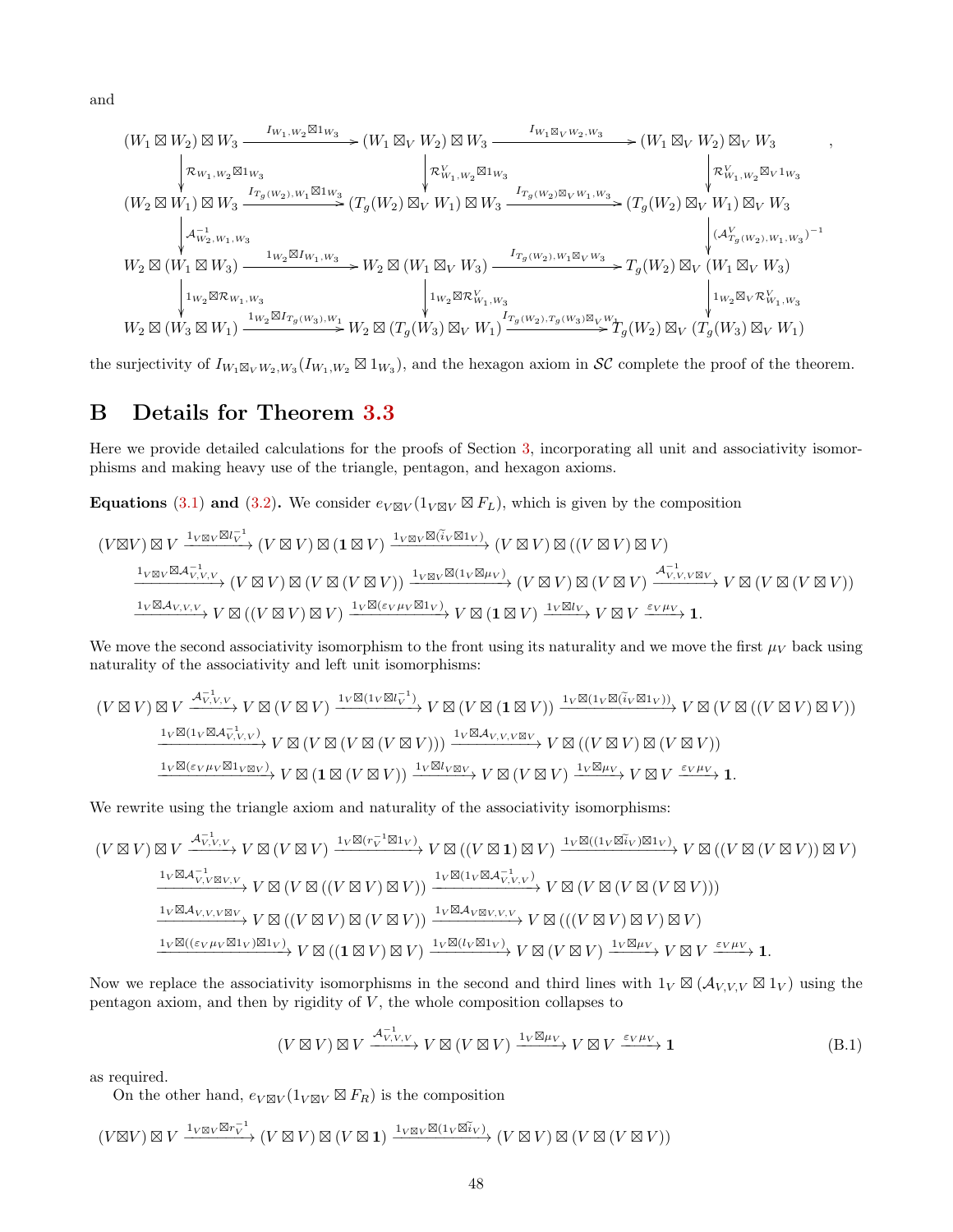$$
\xrightarrow{1_{V\boxtimes V}\boxtimes \mathcal{A}_{V,V,V}} (V\boxtimes V) \boxtimes ((V\boxtimes V) \boxtimes V) \xrightarrow{1_{V\boxtimes V}\boxtimes (\mu_V\boxtimes 1_V)} (V\boxtimes V) \boxtimes (V\boxtimes V) \xrightarrow{\mathcal{A}_{V,V,V\boxtimes V}} V \boxtimes (V\boxtimes (V\boxtimes V))
$$
\n
$$
\xrightarrow{1_{V}\boxtimes \mathcal{A}_{V,V,V}} V\boxtimes ((V\boxtimes V) \boxtimes V) \xrightarrow{1_{V}\boxtimes (\varepsilon_{V}\mu_{V}\boxtimes 1_V)} V \boxtimes (1\boxtimes V) \xrightarrow{1_{V}\boxtimes l_{V}} V \boxtimes V \xrightarrow{\varepsilon_{V}\mu_{V}} 1.
$$

As before, we move  $\mathcal{A}_{V,V,\forall\boxtimes V}^{-1}$  forward and the first  $\mu_V$  back; we also apply the associativity of  $\mu_V$ :

$$
(V \boxtimes V) \boxtimes V \xrightarrow{\mathcal{A}_{V,V,V}^{-1}} V \boxtimes (V \boxtimes V) \xrightarrow{1_V \boxtimes (1_V \boxtimes r_V^{-1})} V \boxtimes (V \boxtimes (V \boxtimes 1)) \xrightarrow{1_V \boxtimes (1_V \boxtimes (1_V \boxtimes r_V))} V \boxtimes (V \boxtimes (V \boxtimes (V \boxtimes V)))
$$
\n
$$
\xrightarrow{1_V \boxtimes (1_V \boxtimes \mathcal{A}_{V,V,V})} V \boxtimes (V \boxtimes (V \boxtimes (V \boxtimes V) \boxtimes V)) \xrightarrow{1_V \boxtimes \mathcal{A}_{V,V \boxtimes V,V}} V \boxtimes ((V \boxtimes (V \boxtimes V)) \boxtimes V)
$$
\n
$$
\xrightarrow{1_V \boxtimes (\mathcal{A}_{V,V,V} \boxtimes 1_V)} V \boxtimes ((V \boxtimes V) \boxtimes V) \boxtimes V) \xrightarrow{1_V \boxtimes ((\mu_V \boxtimes 1_V) \boxtimes 1_V)} V \boxtimes ((V \boxtimes V) \boxtimes V)
$$
\n
$$
\xrightarrow{1_V \boxtimes (\varepsilon_V \mu_V \boxtimes 1_V)} V \boxtimes ((V \boxtimes V) \boxtimes V) \boxtimes V) \xrightarrow{1_V \boxtimes (V)} V \boxtimes V \xrightarrow{1_V \boxtimes (V \boxtimes V)} V \boxtimes (V \boxtimes V) \boxtimes V
$$

Now we rewrite the associativity isomorphisms in the second and third rows as  $\mathcal{A}_{V \boxtimes V, V, V} \mathcal{A}_{V, V, V \boxtimes V}$  using the pentagon axiom, and then we apply the naturality of these isomorphisms:

$$
(V \boxtimes V) \boxtimes V \xrightarrow{\mathcal{A}_{V,V,V}^{-1}} V \boxtimes (V \boxtimes V) \xrightarrow{1_V \boxtimes (1_V \boxtimes r_V^{-1})} V \boxtimes (V \boxtimes (V \boxtimes 1)) \xrightarrow{1_V \boxtimes \mathcal{A}_{V,V,1}} V \boxtimes ((V \boxtimes V) \boxtimes 1)
$$
\n
$$
\xrightarrow{1_V \boxtimes (1_{V \boxtimes V} \boxtimes \tilde{\iota}_V)} V \boxtimes ((V \boxtimes V) \boxtimes (V \boxtimes V)) \xrightarrow{1_V \boxtimes (\mu_V \boxtimes 1_{V \boxtimes V})} V \boxtimes (V \boxtimes (V \boxtimes (V) \boxtimes V)) \xrightarrow{1_V \boxtimes \mathcal{A}_{V,V,1}} V \boxtimes ((V \boxtimes V) \boxtimes V)
$$
\n
$$
\xrightarrow{1_V \boxtimes (\varepsilon_V \mu_V \boxtimes 1_V)} V \boxtimes (1 \boxtimes V) \xrightarrow{1_V \boxtimes l_V} V \boxtimes V \xrightarrow{\varepsilon_V \mu_V} 1.
$$

Next we use the identity  $\mathcal{A}_{V,V,1}(1_V \boxtimes r_V^{-1}) = r_{V \boxtimes V}^{-1}$  and the naturality of the right unit isomorphisms:

$$
(V \boxtimes V) \boxtimes V \xrightarrow{\mathcal{A}_{V,V,V}^{-1}} V \boxtimes (V \boxtimes V) \xrightarrow{1_V \boxtimes \mu_V} V \boxtimes V \xrightarrow{1_V \boxtimes r_V^{-1}} V \boxtimes (V \boxtimes \mathbf{1}) \xrightarrow{1_V \boxtimes (1_V \boxtimes \tilde{\iota}_V)} V \boxtimes (V \boxtimes (V \boxtimes V))
$$

$$
\xrightarrow{1_V \boxtimes \mathcal{A}_{V,V,V}} V \boxtimes ((V \boxtimes V) \boxtimes V) \xrightarrow{1_V \boxtimes (\varepsilon_V \mu_V \boxtimes 1_V)} V \boxtimes (\mathbf{1} \boxtimes V) \xrightarrow{1_V \boxtimes l_V} V \boxtimes V \xrightarrow{\varepsilon_V \mu_V} \mathbf{1}.
$$

Finally, this composition collapses to  $(B.1)$  by the rigidity of  $V$ .

**Equation** [\(3.3\)](#page-19-0). By the left unit property of V,  $(\text{Tr}_{\mathcal{C}} g)1_V$  is the composition

$$
V \xrightarrow{l_V^{-1}} \mathbf{1} \boxtimes V \xrightarrow{\tilde{i}_V \boxtimes 1_V} (V \boxtimes V) \boxtimes V \xrightarrow{(1_V \boxtimes g) \boxtimes 1_V} (V \boxtimes V) \boxtimes V \xrightarrow{\mu_V \boxtimes 1_V} V \boxtimes V \xrightarrow{\mu_V} V.
$$

Because  $g$  is an automorphism of  $V$ , this agrees with

$$
V \xrightarrow{l_V^{-1}} \mathbf{1} \boxtimes V \xrightarrow{\tilde{i}_V \boxtimes 1_V} (V \boxtimes V) \boxtimes V \xrightarrow{(g^{-1} \boxtimes 1_V) \boxtimes g^{-1}} (V \boxtimes V) \boxtimes V \xrightarrow{\mu_V \boxtimes 1_V} V \boxtimes V \xrightarrow{\mu_V} V \xrightarrow{g} V.
$$

We then use associativity of  $\mu_V$  and naturality of associativity and unit isomorphisms to rewrite as

$$
V \xrightarrow{g^{-1}} V \xrightarrow{l_V^{-1}} \mathbf{1} \boxtimes V \xrightarrow{\widetilde{i}_V \boxtimes 1_V} (V \boxtimes V) \boxtimes V \xrightarrow{\mathcal{A}_{V,V,V}^{-1}} V \boxtimes (V \boxtimes V) \xrightarrow{1_V \boxtimes \mu_V} V \boxtimes V \xrightarrow{g^{-1} \boxtimes 1_V} V \boxtimes V \xrightarrow{\mu_V} V \xrightarrow{g} V.
$$

Next we use Lemma [3.7](#page-17-0) and the automorphism property of  $g$  to obtain

$$
V\xrightarrow{g^{-1}} V\xrightarrow{r_V^{-1}} V\boxtimes \mathbf{1}\xrightarrow{1_V\boxtimes \widetilde{i}_V} V\boxtimes (V\boxtimes V)\xrightarrow{\mathcal{A}_{V,V,V}}(V\boxtimes V)\boxtimes V\xrightarrow{\mu_V\boxtimes 1_V} V\boxtimes V\xrightarrow{1_V\boxtimes g} V\boxtimes V\xrightarrow{\mu_V} V.
$$

Naturality of the associativity isomorphisms and one more application of the associativity of  $\mu_V$  then yields

$$
V \xrightarrow{g^{-1}} V \xrightarrow{r_V^{-1}} V \boxtimes \mathbf{1} \xrightarrow{1_V \boxtimes \widetilde{i}_V} V \boxtimes (V \boxtimes V) \xrightarrow{1_V \boxtimes (1_V \boxtimes g)} V \boxtimes (V \boxtimes V) \xrightarrow{1_V \boxtimes \mu_V} V \boxtimes V \xrightarrow{\mu_V} V,
$$

which is  $(\text{Tr}_{\mathcal{C}} g)g^{-1}$  by the right unit property of V.

**Equation** [\(3.4\)](#page-20-0). We start with  $\mu_W(1_V \boxtimes \Pi_g)$ , which is the composition

$$
V\boxtimes W\xrightarrow{1_V\boxtimes l_W^{-1}}V\boxtimes ({\bf 1}\boxtimes W)\xrightarrow{1_V\boxtimes (\tilde i_V\boxtimes 1_W)}V\boxtimes ((V\boxtimes V)\boxtimes W)\xrightarrow{1_V\boxtimes {\cal A}^{-1}_{V,V,W}}V\boxtimes (V\boxtimes (V\boxtimes W))
$$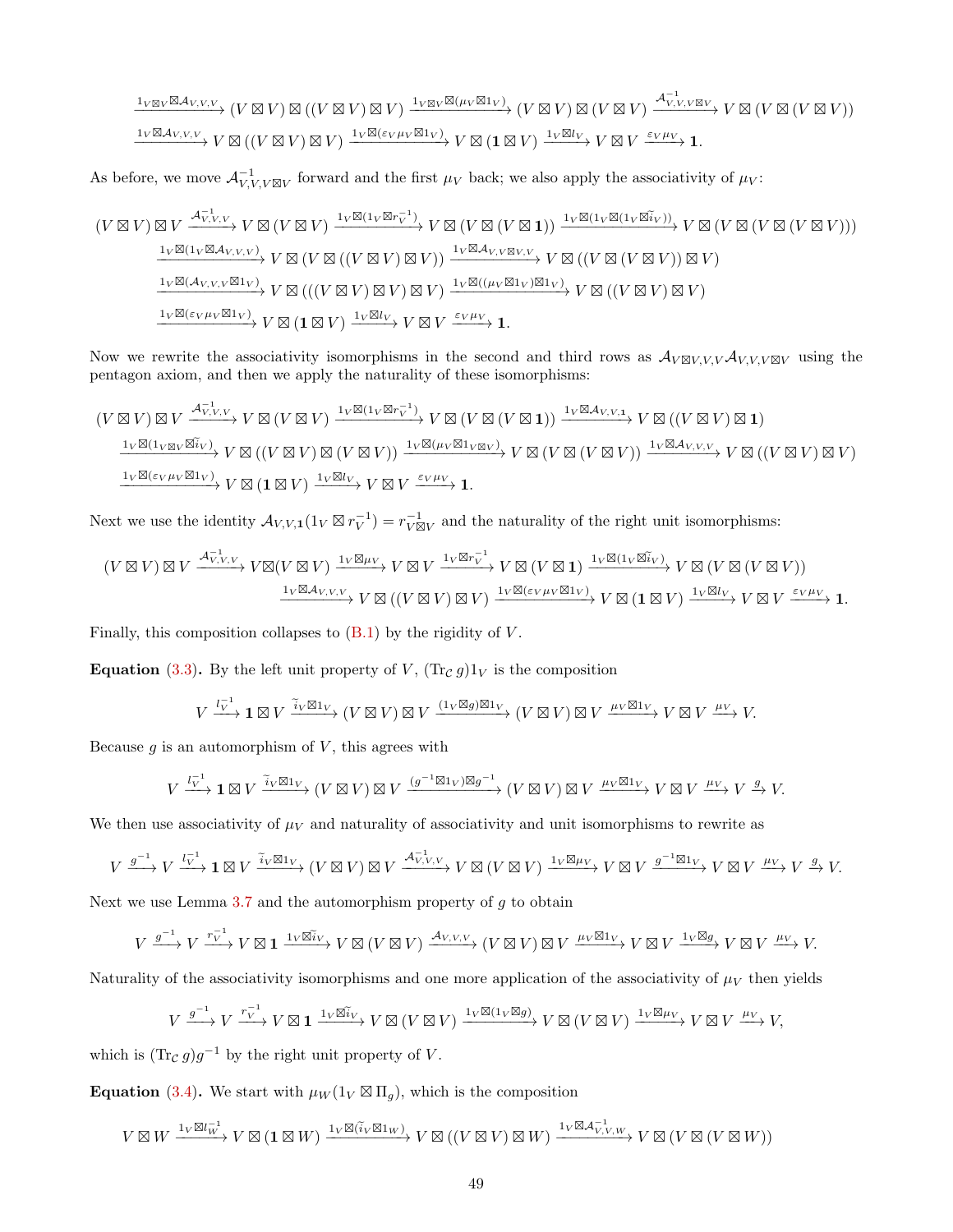$$
\xrightarrow{1_V\boxtimes (1_V\boxtimes [(g\boxtimes 1_W) \mathcal{M}_{V,W}])} V\boxtimes (V\boxtimes (V\boxtimes W)) \xrightarrow{1_V\boxtimes (1_V\boxtimes \mu_W)} V\boxtimes (V\boxtimes W) \xrightarrow{1_V\boxtimes \mu_W} V\boxtimes W \xrightarrow{\mu_W} W.
$$

We replace the first arrow using the triangle axiom and the triviality of  $\mathcal{R}_{1,V}$  and rewrite the last two arrows using associativity of  $\mu_V$  and  $\mu_W$ :

$$
V \boxtimes W \xrightarrow{l_V \boxtimes 1_W} (1 \boxtimes V) \boxtimes W \xrightarrow{\mathcal{R}_{1,V} \boxtimes 1_W} (V \boxtimes 1) \boxtimes W \xrightarrow{\mathcal{A}_{V,1,W}^{-1}} V \boxtimes (1 \boxtimes W) \xrightarrow{1_V \boxtimes (\tilde{i}_V \boxtimes 1_W)} V \boxtimes ((V \boxtimes V) \boxtimes W)
$$
  

$$
\xrightarrow{l_V \boxtimes \mathcal{A}_{V,V,W}^{-1}} V \boxtimes (V \boxtimes (V \boxtimes W)) \xrightarrow{l_V \boxtimes (1_V \boxtimes [(g \boxtimes 1_W) \mathcal{M}_{V,W}])} V \boxtimes (V \boxtimes (V \boxtimes W)) \xrightarrow{1_V \boxtimes \mathcal{A}_{V,V,W}} V \boxtimes ((V \boxtimes V) \boxtimes W)
$$
  

$$
\xrightarrow{l_V \boxtimes (\mu_V \boxtimes 1_W)} V \boxtimes (V \boxtimes W) \xrightarrow{1_V \boxtimes \mu_W} V \boxtimes W \xrightarrow{\mu_W} W.
$$

Now we write  $l_V^{-1} \boxtimes 1_W = A_{1,V,W} l_{V \boxtimes W}^{-1}$  and apply naturality of associativity and braiding isomorphisms to  $\tilde{i}_V$ ; meanwhile we rewrite the last three arrows using associativity again and naturality of the associativity isomorphisms:

$$
V \boxtimes W \xrightarrow{l_{V \boxtimes W}^{-1} \mathbf{1}} \mathbf{1} \boxtimes (V \boxtimes W) \xrightarrow{\widetilde{i}_{V} \boxtimes 1_{V \boxtimes W}} (V \boxtimes V) \boxtimes (V \boxtimes W) \xrightarrow{\mathcal{A}_{V \boxtimes V, V, W}} ((V \boxtimes V) \boxtimes V) \boxtimes W
$$
\n
$$
\xrightarrow{\mathcal{R}_{V \boxtimes V, V} \boxtimes 1_W} (V \boxtimes (V \boxtimes V)) \boxtimes W \xrightarrow{\mathcal{A}_{V, V \boxtimes V, W}} V \boxtimes ((V \boxtimes V) \boxtimes W) \xrightarrow{1_{V} \boxtimes \mathcal{A}_{V, V, W}} V \boxtimes (V \boxtimes (V \boxtimes W))
$$
\n
$$
\xrightarrow{\mathbf{1}_{V} \boxtimes (\mathbf{1}_{V} \boxtimes [(\mathbf{1}_{V} \boxtimes [(\mathbf{1}_{W}) \mathcal{M}_{V, W}]))} V \boxtimes (V \boxtimes (V \boxtimes W)) \xrightarrow{\mathbf{1}_{V} \boxtimes \mathcal{A}_{V, V, W}} V \boxtimes ((V \boxtimes V) \boxtimes W) \xrightarrow{\mathbf{1}_{V} \boxtimes \mathbf{1}_{V, V}} V \boxtimes (V \boxtimes (V \boxtimes W)) \boxtimes W
$$
\n
$$
\xrightarrow{(\mathbf{1}_{V} \boxtimes \mu_{V}) \boxtimes \mathbf{1}_{W}} (V \boxtimes V) \boxtimes W \xrightarrow{\mu_{V} \boxtimes \mathbf{1}_{W}} V \boxtimes W \xrightarrow{\mu_{W}} W.
$$

Next we apply the hexagon and pentagon axioms to the arrows in the second line above; we also apply the associativity  $\mu_V$  and the pentagon axiom towards the end of the composition:

$$
V \boxtimes W \xrightarrow{l_{V \boxtimes W}^{-1} \longrightarrow} \mathbf{1} \boxtimes (V \boxtimes W) \xrightarrow{\widetilde{i}_{V} \boxtimes 1_{V \boxtimes W}} (V \boxtimes V) \boxtimes (V \boxtimes W) \xrightarrow{\mathcal{A}_{V \boxtimes V, V, W}} ((V \boxtimes V) \boxtimes V) \boxtimes W
$$
\n
$$
\xrightarrow{\mathcal{A}_{V, V, V}^{-1} \boxtimes 1_W} (V \boxtimes (V \boxtimes V)) \boxtimes W \xrightarrow{(1_V \boxtimes \mathcal{R}_{V, V}) \boxtimes 1_W} (V \boxtimes (V \boxtimes V)) \boxtimes W \xrightarrow{\mathcal{A}_{V, V, V} \boxtimes 1_W} ((V \boxtimes V) \boxtimes V) \boxtimes W
$$
\n
$$
\xrightarrow{(\mathcal{R}_{V, V} \boxtimes 1_V) \boxtimes 1_W} ((V \boxtimes V) \boxtimes V) \boxtimes V) \boxtimes W \xrightarrow{\mathcal{A}_{V \boxtimes V, V, W}} (V \boxtimes (V \boxtimes V)) \boxtimes (V \boxtimes W) \xrightarrow{\mathcal{A}_{V, V, V \boxtimes W}} (V \boxtimes V) \boxtimes (V \boxtimes W))
$$
\n
$$
\xrightarrow{\mathbf{1}_V \boxtimes (\mathbf{1}_V \boxtimes [(\mathcal{G} \boxtimes 1_W) \mathcal{M}_{V, W}])} V \boxtimes (V \boxtimes (V \boxtimes W)) \xrightarrow{\mathcal{A}_{V, V, V \boxtimes W}} (V \boxtimes V) \boxtimes (V \boxtimes W) \xrightarrow{\mathcal{A}_{V \boxtimes V, V, W}} (V \boxtimes V) \boxtimes (V \boxtimes W) \boxtimes W
$$
\n
$$
\xrightarrow{(\mu_V \boxtimes 1_V) \boxtimes 1_W} (V \boxtimes V) \boxtimes W \xrightarrow{\mu_V \boxtimes 1_W} V \boxtimes W \xrightarrow{\mu_V} W.
$$

We use naturality of the associativity isomorphisms to cancel  $\mathcal{A}_{V,V,V\boxtimes W}$  and its inverse here. With this done, we move the second  $\mathcal{R}_{VV}$  using naturality of the associativity isomorphisms, in order to cancel it against the first  $\mu_V$ using commutativity of  $\mu_V$ . Then we begin rewriting the fifth line using associativity again:

$$
V \boxtimes W \xrightarrow{l_{V \boxtimes W}^{-1} \to} \mathbf{1} \boxtimes (V \boxtimes W) \xrightarrow{\widetilde{i}_{V} \boxtimes 1_{V \boxtimes W}} (V \boxtimes V) \boxtimes (V \boxtimes W) \xrightarrow{\mathcal{A}_{V \boxtimes V, V, W}} ((V \boxtimes V) \boxtimes V) \boxtimes W
$$
\n
$$
\xrightarrow{\mathcal{A}_{V, V, V}^{-1} \boxtimes 1_W} (V \boxtimes (V \boxtimes V)) \boxtimes W \xrightarrow{(1_V \boxtimes \mathcal{R}_{V, V}) \boxtimes 1_W} (V \boxtimes (V \boxtimes V)) \boxtimes W \xrightarrow{\mathcal{A}_{V, V, V} \boxtimes 1_W} ((V \boxtimes V) \boxtimes V) \boxtimes W
$$
\n
$$
\xrightarrow{\mathcal{A}_{V \boxtimes V, V, W}^{-1}} (V \boxtimes (V \boxtimes V) \boxtimes (V \boxtimes W) \xrightarrow{1_{V \boxtimes V} \boxtimes [(g \boxtimes 1_W) \mathcal{M}_{V, W}]} (V \boxtimes V) \boxtimes (V \boxtimes W) \xrightarrow{\mathcal{A}_{V \boxtimes V, V, W}} ((V \boxtimes V) \boxtimes V) \boxtimes W
$$
\n
$$
\xrightarrow{\mathcal{A}_{V, V, V}^{-1} \boxtimes 1_W} (V \boxtimes (V \boxtimes V)) \boxtimes W \xrightarrow{(1_V \boxtimes \mu_V) \boxtimes 1_W} (V \boxtimes V) \boxtimes W \xrightarrow{\mu_V \boxtimes 1_W} V \boxtimes W \xrightarrow{\mu_W} W.
$$

We now rewrite the last five arrows using associativity of  $\mu_W$ , naturality of the associativity isomorphisms, and the pentagon axiom. Then we use commutativity to insert an  $\mathcal{R}_{V,V}$  in front of  $\mu_V$ :

$$
V \boxtimes W \xrightarrow{l_{V\boxtimes W}^{-1} \to} \mathbf{1} \boxtimes (V \boxtimes W) \xrightarrow{\widetilde{i}_{V} \boxtimes 1_{V\boxtimes W}} (V \boxtimes V) \boxtimes (V \boxtimes W) \xrightarrow{\mathcal{A}_{V\boxtimes V, V, W}} ((V \boxtimes V) \boxtimes V) \boxtimes W
$$
\n
$$
\xrightarrow{\mathcal{A}_{V, V, V}^{-1} \boxtimes 1_W} (V \boxtimes (V \boxtimes V)) \boxtimes W \xrightarrow{(1_{V} \boxtimes \mathcal{R}_{V, V}) \boxtimes 1_W} (V \boxtimes (V \boxtimes V)) \boxtimes W \xrightarrow{\mathcal{A}_{V, V, V} \boxtimes 1_W} ((V \boxtimes V) \boxtimes V) \boxtimes W
$$
\n
$$
\xrightarrow{\mathcal{A}_{V\boxtimes V, V, W}^{-1}} (V \boxtimes (V \boxtimes V)) \boxtimes (V \boxtimes W) \xrightarrow{1_{V\boxtimes V} \boxtimes [(g \boxtimes 1_W) \mathcal{M}_{V, W}]} (V \boxtimes V) \boxtimes (V \boxtimes W) \xrightarrow{\mathcal{A}_{V, V, V\boxtimes W}} (V \boxtimes V) \boxtimes (V \boxtimes W))
$$
\n
$$
\xrightarrow{\mathbf{1}_{V} \boxtimes \mathcal{A}_{V, V, W}} V \boxtimes ((V \boxtimes V) \boxtimes W) \xrightarrow{\mathbf{1}_{V} \boxtimes (\mathcal{R}_{V, V} \boxtimes 1_W)} V \boxtimes ((V \boxtimes V) \boxtimes W) \xrightarrow{\mathbf{1}_{V} \boxtimes (\mu_{V} \boxtimes 1_W)} V \boxtimes (V \boxtimes W))
$$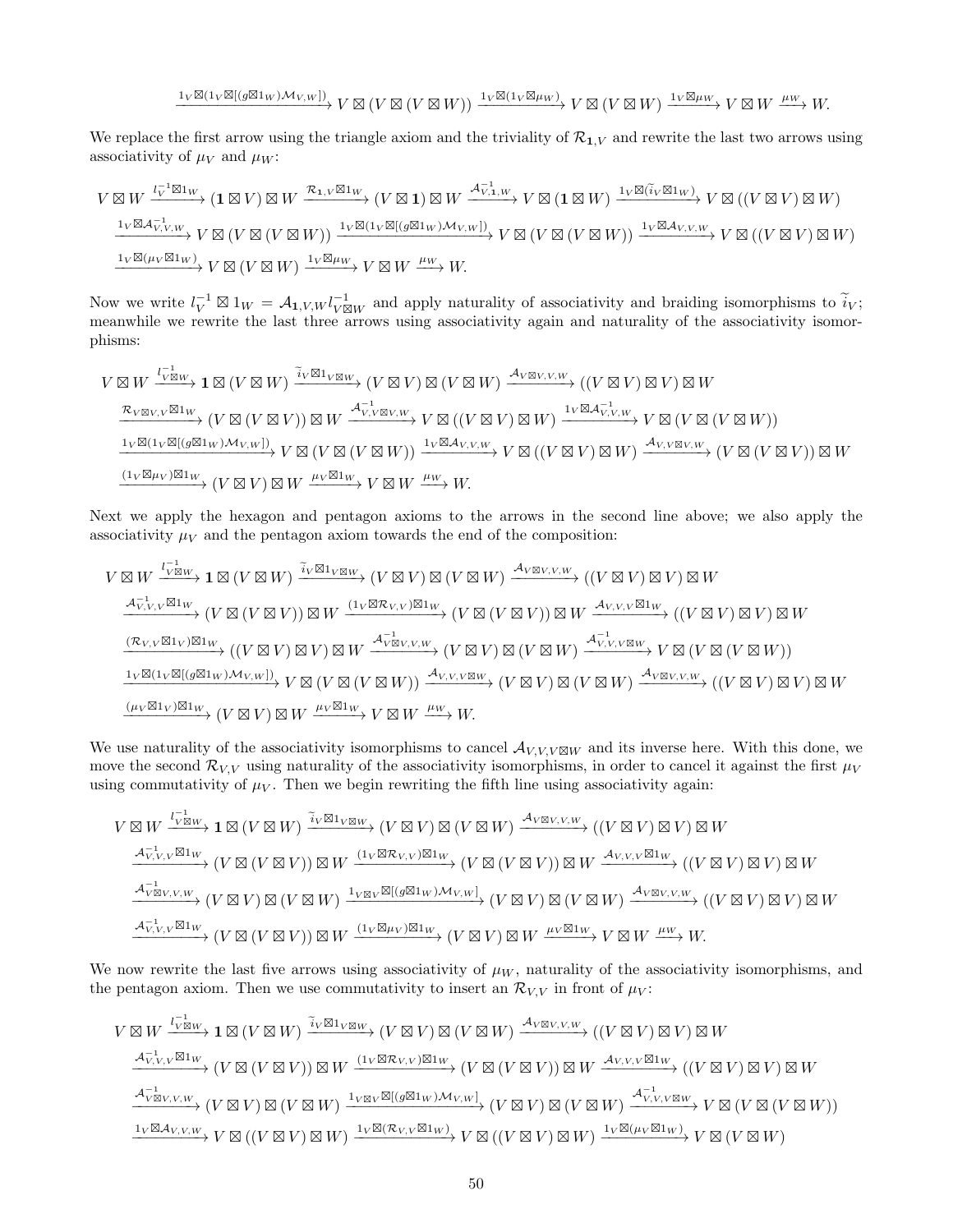$\xrightarrow{1_V \boxtimes \mu_W} V \boxtimes W \xrightarrow{\mu_W} W.$ 

Next we use naturality of the associativity isomorphisms to move  $\mathcal{A}_{V,V,\forall}^{-1}$  the pentagon axiom in the second and third rows, the associativity of  $\mu_W$ , and naturality of the associativity and braiding isomorphisms to move g:

$$
V \boxtimes W \xrightarrow{l_{V}^{-1} \boxtimes w} \mathbf{1} \boxtimes (V \boxtimes W) \xrightarrow{\widetilde{i}_{V} \boxtimes 1_{V} \boxtimes w} (V \boxtimes V) \boxtimes (V \boxtimes W) \xrightarrow{A_{V} \boxtimes v, v, w} ((V \boxtimes V) \boxtimes V) \boxtimes W
$$
\n
$$
\xrightarrow{A_{V,V,V}^{-1} \boxtimes 1_W} (V \boxtimes (V \boxtimes V)) \boxtimes W \xrightarrow{(1_{V} \boxtimes \mathcal{R}_{V,V}) \boxtimes 1_W} (V \boxtimes (V \boxtimes V)) \boxtimes W \xrightarrow{A_{V,V \boxtimes V,W}^{-1} \mathbf{1} \vee (V \boxtimes V) \boxtimes W)
$$
\n
$$
\xrightarrow{1_{V} \boxtimes A_{V,V,W}^{-1}} V \boxtimes (V \boxtimes (V \boxtimes W)) \xrightarrow{1_{V} \boxtimes (1_{V} \boxtimes M_{V,W})} V \boxtimes (V \boxtimes (V \boxtimes W)) \xrightarrow{1_{V} \boxtimes (1_{V} \boxtimes M_{V,W})} V \boxtimes ((V \boxtimes V) \boxtimes W)
$$
\n
$$
\xrightarrow{1_{V} \boxtimes (\mathcal{R}_{V,V} \boxtimes 1_W)} V \boxtimes ((V \boxtimes V) \boxtimes W) \xrightarrow{1_{V} \boxtimes (1_{V} \boxtimes M_{V,W})} V \boxtimes (V \boxtimes (V \boxtimes W)) \xrightarrow{1_{V} \boxtimes (1_{V} \boxtimes \mu w)} V \boxtimes (V \boxtimes W)
$$
\n
$$
\xrightarrow{1_{V} \boxtimes (g \boxtimes 1_W)} V \boxtimes (V \boxtimes W) \xrightarrow{1_{V} \boxtimes \mu w} V \boxtimes W \xrightarrow{\mu w} W.
$$

Now we use naturality of the associativity isomorphisms to move the first  $\mathcal{R}_{V,V}$ , and then we use the pentagon axiom to rewrite the first three associativity isomorphisms and the hexagon axiom to rewrite all braiding isomorphisms:

$$
V \boxtimes W \xrightarrow{l_V \boxtimes w} \mathbf{1} \boxtimes (V \boxtimes W) \xrightarrow{\tilde{i}_V \boxtimes \mathbf{1}_V \boxtimes w} (V \boxtimes V) \boxtimes (V \boxtimes W) \xrightarrow{\mathcal{A}_{V,V,V \boxtimes w}^{-1}} V \boxtimes (V \boxtimes (V \boxtimes W))
$$
\n
$$
\xrightarrow{l_V \boxtimes \mathcal{A}_{V,V,W}} V \boxtimes ((V \boxtimes V) \boxtimes W) \xrightarrow{\mathbf{1}_V \boxtimes \mathcal{A}_{V,V,W}^{-1}} V \boxtimes (V \boxtimes (V \boxtimes W)) \xrightarrow{\mathbf{1}_V \boxtimes \mathcal{A}_{V,V,W}^{-1}} V \boxtimes ((V \boxtimes W) \boxtimes W)
$$
\n
$$
\xrightarrow{\mathbf{1}_V \boxtimes \mathcal{A}_{V,W,V}} V \boxtimes (V \boxtimes (W \boxtimes V)) \xrightarrow{\mathbf{1}_V \boxtimes \mathcal{A}_{V,W,V}} V \boxtimes (V \boxtimes (V \boxtimes W)) \xrightarrow{\mathbf{1}_V \boxtimes \mathcal{A}_{V,W,V}} V \boxtimes ((V \boxtimes W)) \xrightarrow{\mathbf{1}_V \boxtimes \mathcal{A}_{V,W,V}} V \boxtimes (V \boxtimes (W \boxtimes W))
$$
\n
$$
\xrightarrow{\mathbf{1}_V \boxtimes \mathcal{A}_{V,V,W}} V \boxtimes ((V \boxtimes V) \boxtimes W) \xrightarrow{\mathbf{1}_V \boxtimes \mathcal{A}_{V,V,W}} V \boxtimes (V \boxtimes (V \boxtimes W)) \xrightarrow{\mathbf{1}_V \boxtimes (\mathbf{1}_V \boxtimes \mathbf{1}_W)} V \boxtimes (V \boxtimes W)
$$
\n
$$
\xrightarrow{\mathbf{1}_V \boxtimes (\mathcal{g} \boxtimes \mathbf{1}_W)} V \boxtimes (V \boxtimes W) \xrightarrow{\mathbf{1}_V \boxtimes \mathcal{M}} V \boxtimes W \xrightarrow{\mathcal{H}_{W} \times W} V \boxtimes (V \boxtimes W) \xrightarrow{\mathbf{1}_V \boxtimes (\mathcal{g} \boxtimes \mathbf{1}_W)} V \boxtimes (V \boxtimes W)
$$

We cancel all pairs of associativity isomorphisms and their inverses and then apply naturality of the associativity, braiding, and unit isomorphisms to the first  $\mu_W$  to finally obtain

$$
V \boxtimes W \xrightarrow{\mu_W} W \xrightarrow{l_W^{-1}} \mathbf{1} \boxtimes W \xrightarrow{\tilde{i}_V \boxtimes 1_W} (V \boxtimes V) \boxtimes W \xrightarrow{\mathcal{A}_{V,V,W}^{-1}} V \boxtimes (V \boxtimes W)
$$

$$
\xrightarrow{\mathbf{1}_V \boxtimes \mathcal{M}_{V,W}} V \boxtimes (V \boxtimes W) \xrightarrow{\mathbf{1}_V \boxtimes (g \boxtimes 1_W)} V \boxtimes (V \boxtimes W) \xrightarrow{\mathbf{1}_V \boxtimes \mu_W} V \boxtimes W \xrightarrow{\mu_W} W,
$$

which is  $\Pi_g \mu_W$ .

Equations [\(3.5\)](#page-21-0) through [\(3.7\)](#page-22-1). The morphism  $\mu_W(g \boxtimes \Pi_g) \mathcal{M}_{V,W}$  is the composition

$$
V \boxtimes W \xrightarrow{\mathcal{M}_{V,W}} V \boxtimes W \xrightarrow{1_V \boxtimes l_W^{-1}} V \boxtimes (\mathbf{1} \boxtimes W) \xrightarrow{1_V \boxtimes (\tilde{i}_V \boxtimes 1_W)} V \boxtimes ((V \boxtimes V) \boxtimes W) \xrightarrow{1_V \boxtimes \mathcal{A}_{V,V,W}^{-1}} V \boxtimes (V \boxtimes (V \boxtimes W))
$$
  

$$
\xrightarrow{g \boxtimes (1_V \boxtimes [(g \boxtimes 1_W) \mathcal{M}_{V,W}])} V \boxtimes (V \boxtimes (V \boxtimes W)) \xrightarrow{1_V \boxtimes (1_V \boxtimes \mu_W)} V \boxtimes (V \boxtimes W) \xrightarrow{1_V \boxtimes \mu_W} V \boxtimes W \xrightarrow{\mu_W} W.
$$
 (B.2)

We begin by rewriting the second, third, and fourth arrows:

<span id="page-50-1"></span><span id="page-50-0"></span>
$$
(1_V \boxtimes \mathcal{A}_{V,V,W}^{-1})(1_V \boxtimes (\widetilde{i}_V \boxtimes 1_W))\mathcal{A}_{V,1,W}^{-1}(r_V^{-1} \boxtimes 1_W)
$$
  
\n
$$
= (1_V \boxtimes \mathcal{A}_{V,V,W}^{-1})\mathcal{A}_{V,V\boxtimes V,W}^{-1}((1_V \boxtimes \widetilde{i}_V) \boxtimes 1_W)(\mathcal{R}_{1,V} \boxtimes 1_W)(l_V^{-1} \boxtimes 1_W)
$$
  
\n
$$
= (1_V \boxtimes \mathcal{A}_{V,V,W}^{-1})\mathcal{A}_{V,V\boxtimes V,W}^{-1}((\mathcal{R}_{V\boxtimes V,V} \boxtimes 1_W)((\widetilde{i}_V \boxtimes 1_V) \boxtimes 1_W)\mathcal{A}_{1,V,W}l_{V\boxtimes W}^{-1}
$$
  
\n
$$
= \mathcal{A}_{V,V,V\boxtimes W}^{-1}\mathcal{A}_{V\boxtimes V,V,W}^{-1}((\mathcal{R}_{V,V} \boxtimes 1_V) \boxtimes 1_W)(\mathcal{A}_{V,V,V} \boxtimes 1_W)((1_V \boxtimes \mathcal{R}_{V,V}) \boxtimes 1_W)\circ
$$
  
\n
$$
\circ (\mathcal{A}_{V,V,V}^{-1} \boxtimes 1_W)\mathcal{A}_{V\boxtimes V,V,W}(\widetilde{i}_V \boxtimes 1_V \boxtimes W)l_{V\boxtimes W}^{-1},
$$
  
\n(B.3)

where the last equality uses both the hexagon and pentagon axioms. We also rewrite the last three arrows of  $(B.2)$ using the associativity and commutativity of  $\mu_W$  and  $\mu_V$  as well as the pentagon axiom:

$$
\mu_W(1_V \boxtimes \mu_W)(1_V \boxtimes (1_V \boxtimes \mu_W)) = \mu_W(1_V \boxtimes \mu_W)(1_V \boxtimes (\mu_V \boxtimes 1_W))(1_V \boxtimes \mathcal{A}_{V,V,W}) \n= \mu_W(\mu_V \boxtimes 1_W) \mathcal{A}_{V,V,W}(1_V \boxtimes (\mu_V \boxtimes 1_W))(1_V \boxtimes (\mathcal{R}_{V,V} \boxtimes 1_W))(1_V \boxtimes \mathcal{A}_{V,V,W})
$$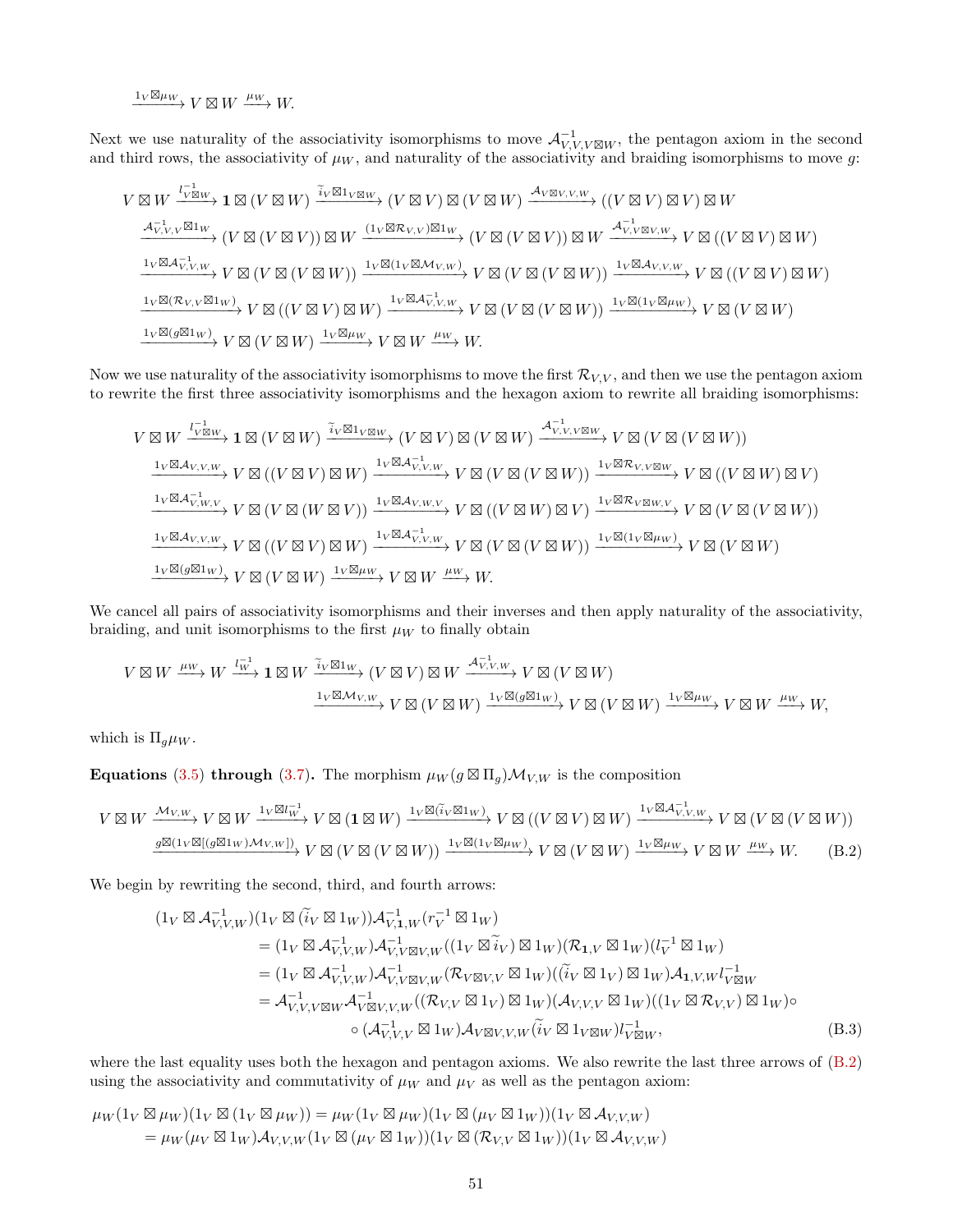<span id="page-51-0"></span>
$$
= \mu_W(\mu_V \boxtimes 1_W)((1_V \boxtimes \mu_V) \boxtimes 1_W)((1_V \boxtimes \mathcal{R}_{V,V}) \boxtimes 1_W) \mathcal{A}_{V,V \boxtimes V,W}(1_V \boxtimes \mathcal{A}_{V,V,W})
$$
  
=  $\mu_W(\mu_V \boxtimes 1_W)((\mu_V \boxtimes 1_V) \boxtimes 1_W)(\mathcal{A}_{V,V,V} \boxtimes 1_W)((1_V \boxtimes \mathcal{R}_{V,V}) \boxtimes 1_W)(\mathcal{A}_{V,V,V}^{-1} \boxtimes 1_W) \mathcal{A}_{V \boxtimes V,V,W} \mathcal{A}_{V,V,V \boxtimes W}. \tag{B.4}$ 

We insert [\(B.3\)](#page-50-1) and [\(B.4\)](#page-51-0) into [\(B.2\)](#page-50-0), canceling  $\mathcal{A}_{V,V,V\boxtimes W}$  with its inverse:

$$
V \boxtimes W \xrightarrow{\mathcal{M}_{V,W}} V \boxtimes W \xrightarrow{l_{V \boxtimes W}^{-1}} \mathbf{1} \boxtimes (V \boxtimes W) \xrightarrow{\tilde{i}_{V} \boxtimes 1_{V \boxtimes W}} (V \boxtimes V) \boxtimes (V \boxtimes W) \xrightarrow{\mathcal{A}_{V \boxtimes V, V, W}} ((V \boxtimes V) \boxtimes V) \boxtimes W
$$
\n
$$
\xrightarrow{\mathcal{A}_{V,V,V}^{-1} \boxtimes 1_W} (V \boxtimes (V \boxtimes V)) \boxtimes W \xrightarrow{(1_V \boxtimes \mathcal{R}_{V,V}) \boxtimes 1_W} (V \boxtimes (V \boxtimes V)) \boxtimes W \xrightarrow{\mathcal{A}_{V,V,V} \boxtimes 1_W} ((V \boxtimes V) \boxtimes V) \boxtimes W
$$
\n
$$
\xrightarrow{(\mathcal{R}_{V,V} \boxtimes 1_V) \boxtimes 1_W} ((V \boxtimes V) \boxtimes V) \boxtimes W \xrightarrow{\mathcal{A}_{V \boxtimes V, V, W}} (V \boxtimes V) \boxtimes (V \boxtimes V)) \boxtimes (V \boxtimes W) \xrightarrow{(\mathcal{R}_{V,V} \boxtimes 1_W} ((V \boxtimes V) \boxtimes V) \boxtimes W \xrightarrow{(\mathcal{R}_{V,V} \boxtimes 1_W} ((V \boxtimes V) \boxtimes V) \boxtimes W \xrightarrow{\mathcal{A}_{V,V,V} \boxtimes 1_W} (V \boxtimes V) \boxtimes W \xrightarrow{\mathcal{A}_{V,V}^{-1} \boxtimes 1_W} (V \boxtimes (V \boxtimes V)) \boxtimes W \xrightarrow{\mathcal{A}_{V,V,V} \boxtimes 1_W} ((V \boxtimes V) \boxtimes W \xrightarrow{\mathcal{A}_{V,V,V} \boxtimes 1_W} ((V \boxtimes V) \boxtimes W \xrightarrow{\mathcal{A}_{V,V,V} \boxtimes 1_W} ((V \boxtimes V) \boxtimes W \xrightarrow{(\mu_V \boxtimes 1_V) \boxtimes 1_W} (V \boxtimes V) \boxtimes W \xrightarrow{(\mu_V \boxtimes 1_V) \boxtimes 1_W} (V \boxtimes V) \boxtimes W \xrightarrow{\mu_V \boxtimes 1_W} W.
$$

Next we apply naturality of the left unit isomorphisms to the first two arrows and naturality of the associativity and braiding isomorphisms to  $g$ . Then we use the automorphism property of  $g$  and finally apply naturality of associativity to the second  $\mathcal{R}_{V,V}$ :

<span id="page-51-1"></span>
$$
V \boxtimes W \xrightarrow{l_{V \boxtimes W} \atop \sum_{V \boxtimes V, W} l} 1 \boxtimes (V \boxtimes W) \xrightarrow{\widetilde{i}_{V} \boxtimes 1_{V \boxtimes W}} (V \boxtimes V) \boxtimes (V \boxtimes W) \xrightarrow{1_{V \boxtimes V} \boxtimes M_{V, W}} (V \boxtimes V) \boxtimes (V \boxtimes W)
$$
\n
$$
\xrightarrow{A_{V \boxtimes V, V, W} \atop \sum_{V, V, V} (V \boxtimes V) \boxtimes V) \boxtimes W} \xrightarrow{A_{V, V, V}^{-1} \boxtimes 1_W} (V \boxtimes (V \boxtimes V)) \boxtimes W \xrightarrow{(1_{V} \boxtimes R_{V, V}) \boxtimes 1_W} (V \boxtimes (V \boxtimes V)) \boxtimes W
$$
\n
$$
\xrightarrow{A_{V, V, V} \boxtimes 1_W} ((V \boxtimes V) \boxtimes V) \boxtimes W \xrightarrow{A_{V \boxtimes V, V, W}^{-1} \atop \sum_{V, V, V} (V \boxtimes V) \boxtimes (V \boxtimes V)) \boxtimes W} \xrightarrow{(N_{V \boxtimes V} \boxtimes 1_V, V \boxtimes 1_W} (V \boxtimes V) \boxtimes (V \boxtimes V)) \boxtimes W
$$
\n
$$
\xrightarrow{(1_{V} \boxtimes R_{V, V}) \boxtimes 1_W} ((V \boxtimes V) \boxtimes V) \boxtimes W \xrightarrow{(R_{V, V} \boxtimes 1_V) \boxtimes 1_W} ((V \boxtimes V) \boxtimes V) \boxtimes W \xrightarrow{A_{V, V, V}^{-1} \boxtimes 1_W} (V \boxtimes (V \boxtimes V)) \boxtimes W
$$
\n
$$
\xrightarrow{(1_{V} \boxtimes R_{V, V}) \boxtimes 1_W} (V \boxtimes (V \boxtimes V)) \boxtimes W \xrightarrow{A_{V, V, V} \boxtimes 1_W} ((V \boxtimes V) \boxtimes V) \boxtimes W \xrightarrow{(H_{V} \boxtimes 1_V) \boxtimes 1_W} (V \boxtimes V) \boxtimes W
$$
\n
$$
\xrightarrow{(g \boxtimes 1_V) \boxtimes 1_W} (V \boxtimes V) \boxtimes W \xrightarrow{\mu_V \boxtimes 1_W} V \boxtimes W \xrightarrow{\mu_W} W.
$$
\n(B.5)

Now we use the hexagon axiom and commutativity of  $\mu_V$  to simplify the penultimate seven arrows:

$$
\mu_V(g\boxtimes 1_V)(\mu_V\boxtimes 1_V)\mathcal{A}_{V,V,V}(1_V\boxtimes \mathcal{R}_{V,V})\mathcal{A}_{V,V,V}^{-1}(\mathcal{R}_{V,V}\boxtimes 1_V)=\mu_V(g\boxtimes 1_V)(\mu_V\boxtimes 1_V)\mathcal{R}_{V,V\boxtimes V}\mathcal{A}_{V,V,V}^{-1}
$$
  
= 
$$
\mu_V\mathcal{R}_{V,V}(1_V\boxtimes g)(1_V\boxtimes \mu_V)\mathcal{A}_{V,V,V}^{-1}=\mu_V(1_V\boxtimes g)(1_V\boxtimes \mu_V)\mathcal{A}_{V,V,V}^{-1}.
$$

We also rewrite associativity isomorphisms in the second and third lines of  $(B.5)$  using the pentagon axiom:

$$
V \boxtimes W \xrightarrow{l_{V}^{-1} \boxtimes w} \mathbf{1} \boxtimes (V \boxtimes W) \xrightarrow{\widetilde{i}_{V} \boxtimes 1_{V} \boxtimes w} (V \boxtimes V) \boxtimes (V \boxtimes W) \xrightarrow{1_{V} \boxtimes V} \boxtimes w, \psi_{V} \boxtimes (V \boxtimes V) \boxtimes (V \boxtimes W)
$$
\n
$$
\xrightarrow{A_{V,V,V\boxtimes w}^{-1} \longrightarrow} V \boxtimes (V \boxtimes (V \boxtimes W) \xrightarrow{1_{V} \boxtimes A_{V,V,W}} V \boxtimes ((V \boxtimes V) \boxtimes W) \xrightarrow{A_{V,V\boxtimes V,W}} (V \boxtimes (V \boxtimes V)) \boxtimes W
$$
\n
$$
\xrightarrow{(1_{V} \boxtimes \mathcal{R}_{V,V}) \boxtimes 1_{W}} (V \boxtimes (V \boxtimes V)) \boxtimes W \xrightarrow{A_{V,V\boxtimes V,W}^{-1} \longrightarrow} V \boxtimes ((V \boxtimes V) \boxtimes W) \xrightarrow{A_{V,V\boxtimes V,W}} V \boxtimes (V \boxtimes (V \boxtimes W))
$$
\n
$$
\xrightarrow{A_{V,V,V\boxtimes w}} (V \boxtimes V) \boxtimes (V \boxtimes W) \xrightarrow{1_{V\boxtimes V} \boxtimes M_{V,W}} (V \boxtimes V) \boxtimes (V \boxtimes W) \xrightarrow{A_{V\boxtimes V,V,W}} ((V \boxtimes V) \boxtimes W) \boxtimes W
$$
\n
$$
\xrightarrow{A_{V,V,V}^{-1} \boxtimes 1_{W}} (V \boxtimes V) \boxtimes (V \boxtimes W) \boxtimes W \xrightarrow{(1_{V} \boxtimes \mu_{V}) \boxtimes 1_{W}} (V \boxtimes V) \boxtimes W \xrightarrow{(1_{V} \boxtimes g) \boxtimes 1_{W}} (V \boxtimes V) \boxtimes W \xrightarrow{\mu_{V} \boxtimes 1_{W}} V.
$$

Again using naturality of associativity and the pentagon axiom, we get:

<span id="page-51-2"></span>
$$
V \boxtimes W \xrightarrow{l_{V} \boxtimes w} \mathbf{1} \boxtimes (V \boxtimes W) \xrightarrow{\tilde{i}_{V} \boxtimes \mathbf{1}_{V \boxtimes w}} (V \boxtimes V) \boxtimes (V \boxtimes W) \xrightarrow{A_{V,V,V \boxtimes w}^{-1}} V \boxtimes (V \boxtimes (V \boxtimes W))
$$
\n
$$
\xrightarrow{l_{V} \boxtimes (1_{V} \boxtimes M_{V,W})} V \boxtimes (V \boxtimes (V \boxtimes W)) \xrightarrow{1_{V} \boxtimes A_{V,V,W}} V \boxtimes ((V \boxtimes V) \boxtimes W) \xrightarrow{1_{V} \boxtimes (\mathcal{R}_{V,V} \boxtimes 1_{W})} V \boxtimes ((V \boxtimes V) \boxtimes W)
$$
\n
$$
\xrightarrow{l_{V} \boxtimes A_{V,V,W}^{-1}} V \boxtimes (V \boxtimes (V \boxtimes W)) \xrightarrow{1_{V} \boxtimes (1_{V} \boxtimes M_{V,W})} V \boxtimes ((V \boxtimes V) \boxtimes W) \xrightarrow{1_{V} \boxtimes A_{V,V,W}} V \boxtimes ((V \boxtimes V) \boxtimes W)
$$
\n
$$
\xrightarrow{A_{V,V \boxtimes V,W}} (V \boxtimes (V \boxtimes V)) \boxtimes W \xrightarrow{(1_{V} \boxtimes \mu_{V}) \boxtimes 1_{W}} (V \boxtimes V) \boxtimes W \xrightarrow{(1_{V} \boxtimes g) \boxtimes 1_{W}} (V \boxtimes V) \boxtimes W \xrightarrow{1_{W} \boxtimes 1_{W}} V \boxtimes W \xrightarrow{\mu_{W}} W.
$$
\n
$$
\xrightarrow{A_{V,V \boxtimes V,W}} (V \boxtimes (V \boxtimes V)) \boxtimes W \xrightarrow{(1_{V} \boxtimes \mu_{V}) \boxtimes 1_{W}} (V \boxtimes V) \boxtimes W \xrightarrow{(1_{V} \boxtimes g) \boxtimes 1_{W}} (V \boxtimes V) \boxtimes W \xrightarrow{\mu_{V} \boxtimes 1_{W}} V.
$$
\n(B.6)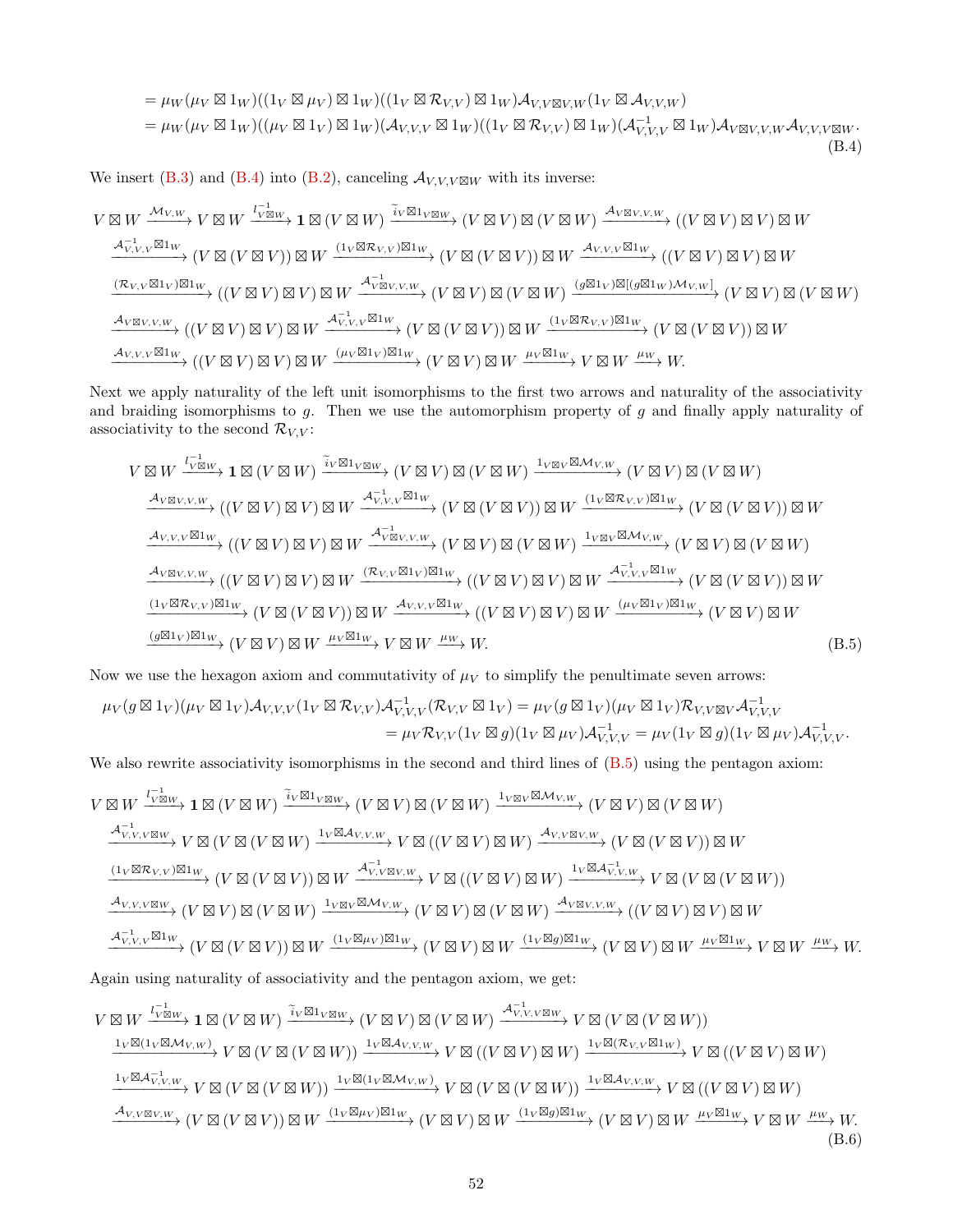We now analyze the isomorphism  $V \boxtimes (V \boxtimes W) \to (V \boxtimes V) \boxtimes W$  in the fourth through ninth arrows. We apply the Yang-Baxter relation once to get

$$
V \boxtimes (V \boxtimes W) \xrightarrow{1_V \boxtimes \mathcal{R}_{V,W}} V \boxtimes (W \boxtimes V) \xrightarrow{\mathcal{A}_{V,W,V}} (V \boxtimes W) \boxtimes V \xrightarrow{\mathcal{R}_{V,W} \boxtimes 1_V} (W \boxtimes V) \boxtimes V \xrightarrow{\mathcal{A}_{W,V,V}^{-1}} W \boxtimes (V \boxtimes V)
$$

$$
\xrightarrow{1_W \boxtimes \mathcal{R}_{V,V}} W \boxtimes (V \boxtimes V) \xrightarrow{\mathcal{A}_{W,V,V}} (W \boxtimes V) \boxtimes W \xrightarrow{\mathcal{R}_{W,V} \boxtimes 1_V} (V \boxtimes W) \boxtimes V \xrightarrow{\mathcal{A}_{V,W,V}} V \boxtimes (W \boxtimes V)
$$

$$
\xrightarrow{1_V \boxtimes \mathcal{R}_{W,V}} V \boxtimes (V \boxtimes W) \xrightarrow{\mathcal{A}_{V,V,W}} (V \boxtimes V) \boxtimes W
$$

and a second time to obtain

$$
V \boxtimes (V \boxtimes W) \xrightarrow{1_V \boxtimes \mathcal{R}_{V,W}} V \boxtimes (W \boxtimes V) \xrightarrow{\mathcal{A}_{V,W,V}} (V \boxtimes W) \boxtimes V \xrightarrow{\mathcal{R}_{V,W} \boxtimes 1_V} (W \boxtimes V) \boxtimes V \xrightarrow{\mathcal{R}_{W,V} \boxtimes 1_V} (V \boxtimes W) \boxtimes V
$$
  

$$
\xrightarrow{\mathcal{A}_{V,W,V}^{-1}} V \boxtimes (W \boxtimes V) \xrightarrow{1_V \boxtimes \mathcal{R}_{W,V}} V \boxtimes (V \boxtimes W) \xrightarrow{\mathcal{A}_{V,V,W}} (V \boxtimes V) \boxtimes W \xrightarrow{\mathcal{R}_{V,V} \boxtimes 1_W} (V \boxtimes V) \boxtimes W.
$$

By the hexagon axiom, this equals

$$
V \boxtimes (V \boxtimes W) \xrightarrow{\mathcal{A}_{V,V,W}} (V \boxtimes V) \boxtimes W \xrightarrow{\mathcal{R}_{V \boxtimes V,W}} W \boxtimes (V \boxtimes V) \xrightarrow{\mathcal{A}_{W,V,V}} (W \boxtimes V) \boxtimes V
$$

$$
\xrightarrow{\mathcal{A}_{W,V,V}^{-1}} W \boxtimes (V \boxtimes V) \xrightarrow{\mathcal{R}_{W,V \boxtimes V}} (V \boxtimes V) \boxtimes W \xrightarrow{\mathcal{R}_{V,V} \boxtimes 1_W} (V \boxtimes V) \boxtimes W.
$$

We cancel associativity isomorphisms and insert this composition into  $(B.6)$ :

$$
V \boxtimes W \xrightarrow{l_{V} \boxtimes w} \mathbf{1} \boxtimes (V \boxtimes W) \xrightarrow{\widetilde{i}_{V} \boxtimes 1_{V} \boxtimes w} (V \boxtimes V) \boxtimes (V \boxtimes W) \xrightarrow{\mathcal{A}_{V,V,V}^{-1} \boxtimes w} V \boxtimes (V \boxtimes (V \boxtimes W))
$$
\n
$$
\xrightarrow{\mathbf{1}_{V} \boxtimes \mathcal{A}_{V,V,W}} V \boxtimes ((V \boxtimes V) \boxtimes W) \xrightarrow{\mathbf{1}_{V} \boxtimes \mathcal{M}_{V \boxtimes V,W}} V \boxtimes ((V \boxtimes V) \boxtimes W) \xrightarrow{\mathbf{1}_{V} \boxtimes (\mathcal{R}_{V,V} \boxtimes 1_W)} V \boxtimes ((V \boxtimes V) \boxtimes W)
$$
\n
$$
\xrightarrow{\mathcal{A}_{V,V \boxtimes V,W}} (V \boxtimes (V \boxtimes V) \boxtimes W \xrightarrow{\mathbf{1}_{V} \boxtimes \mathcal{M}_{V \boxtimes V}} (V \boxtimes V) \boxtimes W \xrightarrow{\mathbf{1}_{V} \boxtimes (\mathcal{R}_{V,V} \boxtimes 1_W)} V \boxtimes ((V \boxtimes V) \boxtimes W \xrightarrow{\mu_{V} \boxtimes 1_W} V \boxtimes (V \boxtimes V)) \xrightarrow{\mathbf{1}_{V} \boxtimes \mathcal{M}_{V \boxtimes V}} (V \boxtimes V) \otimes W \xrightarrow{\mathbf{1}_{V} \boxtimes \mathcal{M}_{V \boxtimes V}} V \boxtimes (V \boxtimes V) \xrightarrow{\mathbf{1}_{V} \boxtimes \mathcal{M}_{V \boxtimes V}} V \otimes W \xrightarrow{\mu_{V} \boxtimes \mathcal{M}_{V \boxtimes V}} W.
$$

By the naturality of associativity and monodromy, the commutativity of  $\mu_V$ , and properties of the left unit isomorphism, we now get

$$
V \boxtimes W \xrightarrow{l_V^{-1} \boxtimes 1_W} (\mathbf{1} \boxtimes V) \boxtimes W \xrightarrow{(\tilde{i}_V \boxtimes 1_V) \boxtimes 1_W} ((V \boxtimes V) \boxtimes V) \boxtimes W \xrightarrow{A_{V \boxtimes V, V, W}^{-1}} (V \boxtimes V) \boxtimes (V \boxtimes W)
$$
  
\n
$$
\xrightarrow{A_{V, V, V \boxtimes W}^{-1}} V \boxtimes (V \boxtimes (V \boxtimes W)) \xrightarrow{1_V \boxtimes A_{V, V, W}} V \boxtimes ((V \boxtimes V) \boxtimes W) \xrightarrow{1_V \boxtimes (\mu_V \boxtimes 1_W)} V \boxtimes (V \boxtimes W)
$$
  
\n
$$
\xrightarrow{1_V \boxtimes M_{V, W}} V \boxtimes (V \boxtimes W) \xrightarrow{A_{V, V, W}} (V \boxtimes V) \boxtimes W \xrightarrow{(1_V \boxtimes g) \boxtimes 1_W} (V \boxtimes V) \boxtimes W \xrightarrow{\mu_V \boxtimes 1_W} V \boxtimes W \xrightarrow{\mu_W} W.
$$

By the pentagon axiom, the third through fifth arrows equal  $\mathcal{A}_{V,V\boxtimes V,W}^{-1}(\mathcal{A}_{V,V,V}^{-1}\boxtimes 1_W)$ . We also use naturality of the associativity isomorphisms and associativity of  $\mu_V$  to end up with:

$$
V \boxtimes W \xrightarrow{l_V^{-1} \boxtimes 1_W} (\mathbf{1} \boxtimes V) \boxtimes W \xrightarrow{(\tilde{i}_V \boxtimes 1_V) \boxtimes 1_W} ((V \boxtimes V) \boxtimes V) \boxtimes W \xrightarrow{\mathcal{A}_{V,V,V}^{-1} \boxtimes 1_W} (V \boxtimes (V \boxtimes V)) \boxtimes W
$$
  

$$
\xrightarrow{(1_V \boxtimes \mu_V) \boxtimes 1_W} (V \boxtimes V) \boxtimes W \xrightarrow{\mathcal{A}_{V,V,W}^{-1}} V \boxtimes (V \boxtimes W) \xrightarrow{1_V \boxtimes [(g \boxtimes 1_W) \mathcal{M}_V, W]} V \boxtimes (V \boxtimes W) \xrightarrow{1_V \boxtimes \mu_W} V \boxtimes W \xrightarrow{\mu_W} W.
$$

At this point, we use Lemma [3.7](#page-17-0) to replace the morphism  $V \to V \boxtimes V$  in the first four arrows with

$$
(\mu_V \boxtimes 1_V) \mathcal{A}_{V,V,V} (1_V \boxtimes \widetilde{i}_V) r_V^{-1}.
$$

Inserting this into the above composition and using the triangle axiom, we get

$$
V \boxtimes W \xrightarrow{1_V \boxtimes l_W^{-1}} V \boxtimes (\mathbf{1} \boxtimes W) \xrightarrow{\mathcal{A}_{V,1,W}} (V \boxtimes \mathbf{1}) \boxtimes W \xrightarrow{(1_V \boxtimes \widetilde{i}_V) \boxtimes 1_W} (V \boxtimes (V \boxtimes V)) \boxtimes W
$$

$$
\xrightarrow{\mathcal{A}_{V,V,V} \boxtimes 1_W} ((V \boxtimes V) \boxtimes V) \boxtimes W \xrightarrow{(\mu_V \boxtimes 1_V) \boxtimes 1_W} (V \boxtimes V) \boxtimes W \xrightarrow{\mathcal{A}_{V,V,W}^{-1}} V \boxtimes (V \boxtimes W)
$$

$$
\xrightarrow{1_V \boxtimes [(g \boxtimes 1_W) \mathcal{M}_{V,W}]} V \boxtimes (V \boxtimes W) \xrightarrow{1_V \boxtimes \mu_W} V \boxtimes W \xrightarrow{\mu_W} W.
$$

Using naturality of the associativity and the pentagon, we obtain

$$
V\boxtimes W\xrightarrow{1_V\boxtimes l_W^{-1}}V\boxtimes ({\bf 1}\boxtimes W)\xrightarrow{1_V\boxtimes (\tilde i_V\boxtimes 1_W)} V\boxtimes ((V\boxtimes V)\boxtimes W)\xrightarrow{1_V\boxtimes \mathcal A_{V,V,W}^{-1}}V\boxtimes (V\boxtimes (V\boxtimes W))
$$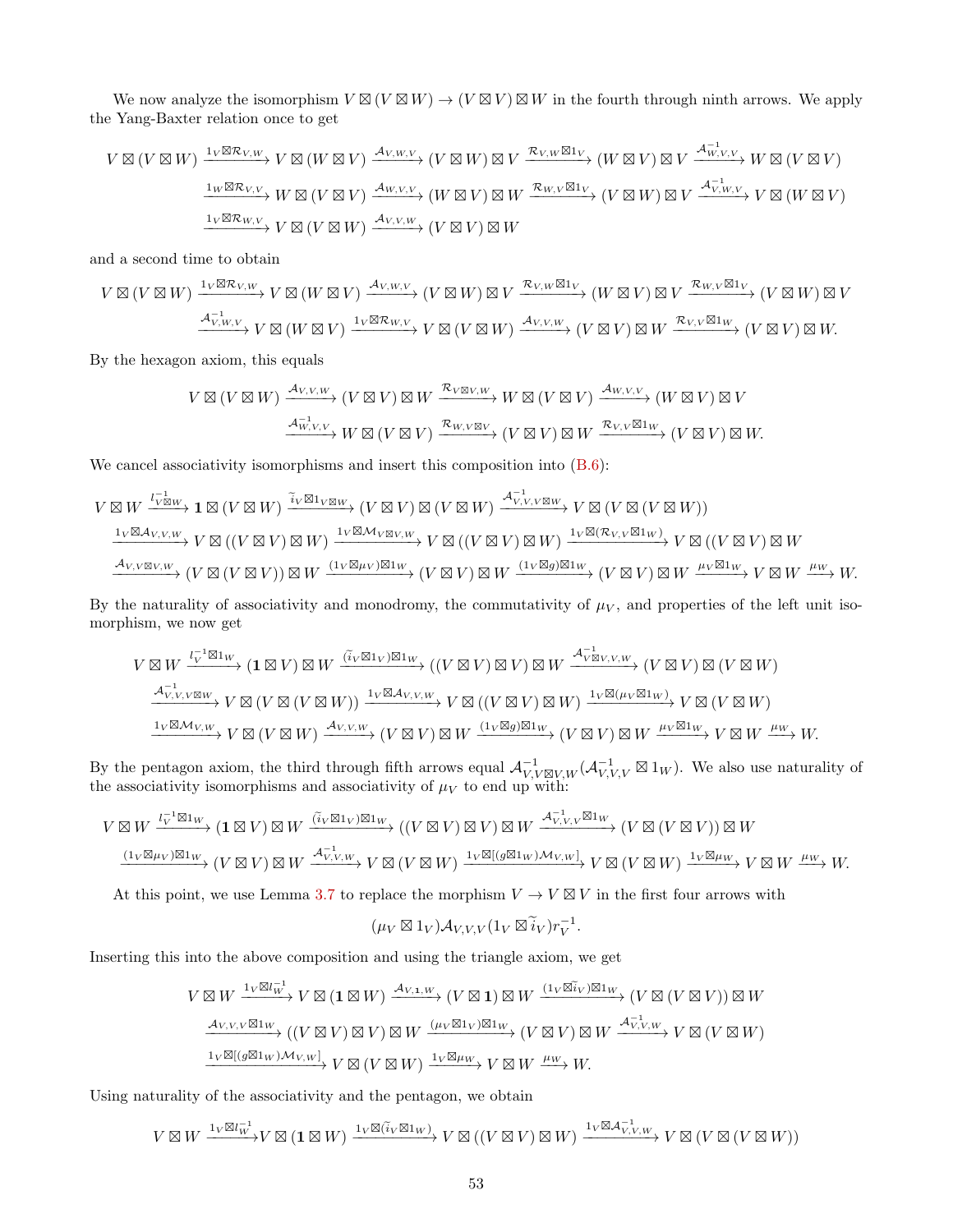$$
\xrightarrow{\mathcal{A}_{V,V,V\boxtimes W}} (V \boxtimes V) \boxtimes (V \boxtimes W) \xrightarrow{1_{V\boxtimes V} \boxtimes [(g \boxtimes 1_W) \mathcal{M}_{V,W}]} (V \boxtimes V) \boxtimes (V \boxtimes W)
$$
  

$$
\xrightarrow{1_{V\boxtimes V} \boxtimes \mu_W} (V \boxtimes V) \boxtimes W \xrightarrow{\mu_V \boxtimes 1_W} V \boxtimes W \xrightarrow{\mu_W} W.
$$

Finally, by naturality of the associativity isomorphisms and the associativity of  $\mu_V$  and  $\mu_W$ , this equals

$$
V \boxtimes W \xrightarrow{1_V \boxtimes l_W^{-1}} V \boxtimes (\mathbf{1} \boxtimes W) \xrightarrow{1_V \boxtimes (\tilde{i}_V \boxtimes 1_W)} V \boxtimes ((V \boxtimes V) \boxtimes W) \xrightarrow{1_V \boxtimes \mathcal{A}_{V,V,W}^{-1}} V \boxtimes (V \boxtimes (V \boxtimes W))
$$
  

$$
\xrightarrow{1_V \boxtimes (1_V \boxtimes [(g \boxtimes 1_W) \mathcal{M}_{V,W}])} V \boxtimes (V \boxtimes (V \boxtimes W)) \xrightarrow{1_V \boxtimes (1_V \boxtimes \mu_W)} V \boxtimes (V \boxtimes W) \xrightarrow{1_V \boxtimes \mu_W} V \boxtimes W \xrightarrow{\mu_W} W,
$$

which is  $\mu_W(1_V \boxtimes \Pi_g)$ .

**Equations** [\(3.8\)](#page-23-2) and [\(3.9\)](#page-23-3). When W is h-twisted,  $\Pi_g$  is the composition

$$
W \xrightarrow{l_W^{-1}} \mathbf{1} \boxtimes W \xrightarrow{\tilde{i}_V \boxtimes 1_W} (V \boxtimes V) \boxtimes W \xrightarrow{\mathcal{A}_{V,V,W}^{-1}} V \boxtimes (V \boxtimes W) \xrightarrow{1_V \boxtimes (h^{-1}g \boxtimes 1_W)} V \boxtimes (V \boxtimes W) \xrightarrow{1_V \boxtimes \mu_W} V \boxtimes W \xrightarrow{\mu_W} W.
$$
  
Naturally of the associativity isomorphisms and associativity of  $\mu_W$  imply this is

$$
W \xrightarrow{l_W^{-1}} \mathbf{1} \boxtimes W \xrightarrow{\widetilde{i}_V \boxtimes \mathbf{1}_W} (V \boxtimes V) \boxtimes W \xrightarrow{(\mathbf{1}_V \boxtimes h^{-1}g) \boxtimes \mathbf{1}_W} (V \boxtimes V) \boxtimes W \xrightarrow{\mu_V \boxtimes \mathbf{1}_W} V \boxtimes W \xrightarrow{\mu_W} W,
$$

which is the right side of [\(3.8\)](#page-23-2). Finally,  $\sum_{g \in G} \pi_g$  is the composition

$$
W \xrightarrow{l_V^{-1} \mathbf{1}} \mathbf{1} \boxtimes W \xrightarrow{\tilde{i}_V \boxtimes \mathbf{1}_W} (V \boxtimes V) \boxtimes W \xrightarrow{\mathcal{A}_{V,V,W}^{-1}} V \boxtimes (V \boxtimes W) \xrightarrow{\mathbf{1}_V \boxtimes \mathcal{M}_{V,W}} V \boxtimes (V \boxtimes W)
$$

$$
\xrightarrow{\mathbf{1}_V \boxtimes (\frac{1}{|G|} \sum_{g \in G} g \boxtimes \mathbf{1}_V)} V \boxtimes (V \boxtimes W) \xrightarrow{\mathbf{1}_V \boxtimes \mu_W} V \boxtimes W \xrightarrow{\mu_W} W.
$$

Using  $\frac{1}{|G|} \sum_{g \in G} g = \iota_V \varepsilon_V$  and the unit property of W, we get

$$
W\xrightarrow{l_W^{-1}}\mathbf{1}\boxtimes W\xrightarrow{\tilde{i}_V\boxtimes 1_W} (V\boxtimes V)\boxtimes W\xrightarrow{\mathcal{A}^{-1}_{V,V,W}} V\boxtimes (V\boxtimes W)\xrightarrow{1_V\boxtimes \mathcal{M}_{V,W}} V\boxtimes (V\boxtimes W)
$$

$$
\xrightarrow{1_V\boxtimes (\varepsilon_V\boxtimes 1_W)} V\boxtimes (\mathbf{1}\boxtimes W)\xrightarrow{1_V\boxtimes l_W} V\boxtimes W\xrightarrow{\mu_W} W.
$$

Then we simplify using naturality of the monodromy and associativity isomorphisms together with  $\mathcal{M}_{1,W} = 1_{1,W}$ :

$$
W \xrightarrow{l_W^{-1}} \mathbf{1} \boxtimes W \xrightarrow{\widetilde{i}_V \boxtimes 1_W} (V \boxtimes V) \boxtimes W \xrightarrow{(1_V \boxtimes \varepsilon_V) \boxtimes 1_W} (V \boxtimes \mathbf{1}) \boxtimes W \xrightarrow{A_{V,1,W}^{-1}} V \boxtimes (\mathbf{1} \boxtimes W) \xrightarrow{1_V \boxtimes l_W} V \boxtimes W \xrightarrow{\mu_W} W.
$$
\n
$$
\text{Let } \mathbf{1} \otimes \mathbf{1} \to \mathbf{1} \text{ be the triangle given and we get}
$$

Now  $(1_V \boxtimes l_W) \mathcal{A}_{V,1,W}^{-1} = r_V \boxtimes 1_W$  by the triangle axiom and we get

$$
W \xrightarrow{l_W^{-1}} \mathbf{1} \boxtimes W \xrightarrow{[r_V(1_V \boxtimes \varepsilon_V)\widetilde{i}_V] \boxtimes 1_W} V \boxtimes W \xrightarrow{\mu_W} W.
$$

This is the right side of  $(3.9)$  by the unit property of W.

### References

- <span id="page-53-2"></span>[Ab] T. Abe, A  $\mathbb{Z}_2$ -orbifold model of the symplectic fermionic vertex operator superalgebra, Math. Z. 255 (2007), 755–792.
- <span id="page-53-5"></span>[Ba] B. Bakalov, Twisted logarithmic modules of vertex algebras, Comm. Math. Phys. 345 (2016), 355–383.
- <span id="page-53-4"></span>[BE] J. Brundan and A. Ellis, Monoidal supercategories, Comm. Math. Phys. 351 (2017), 1045–1089.
- <span id="page-53-1"></span>[CM] S. Carnahan and M. Miyamoto, Regularity of fixed-point vertex operator algebras, arXiv:1603.05645.
- <span id="page-53-3"></span>[CKL] T. Creutzig, S. Kanade and A. Linshaw, Simple current extensions beyond semi-simplicity, Commun. Contemp. Math 22 (2020), 1950001.
- <span id="page-53-0"></span>[CKM] T. Creutzig, S. Kanade and R. McRae, Tensor categories for vertex operator superalgebra extensions, arXiv:1705.05017.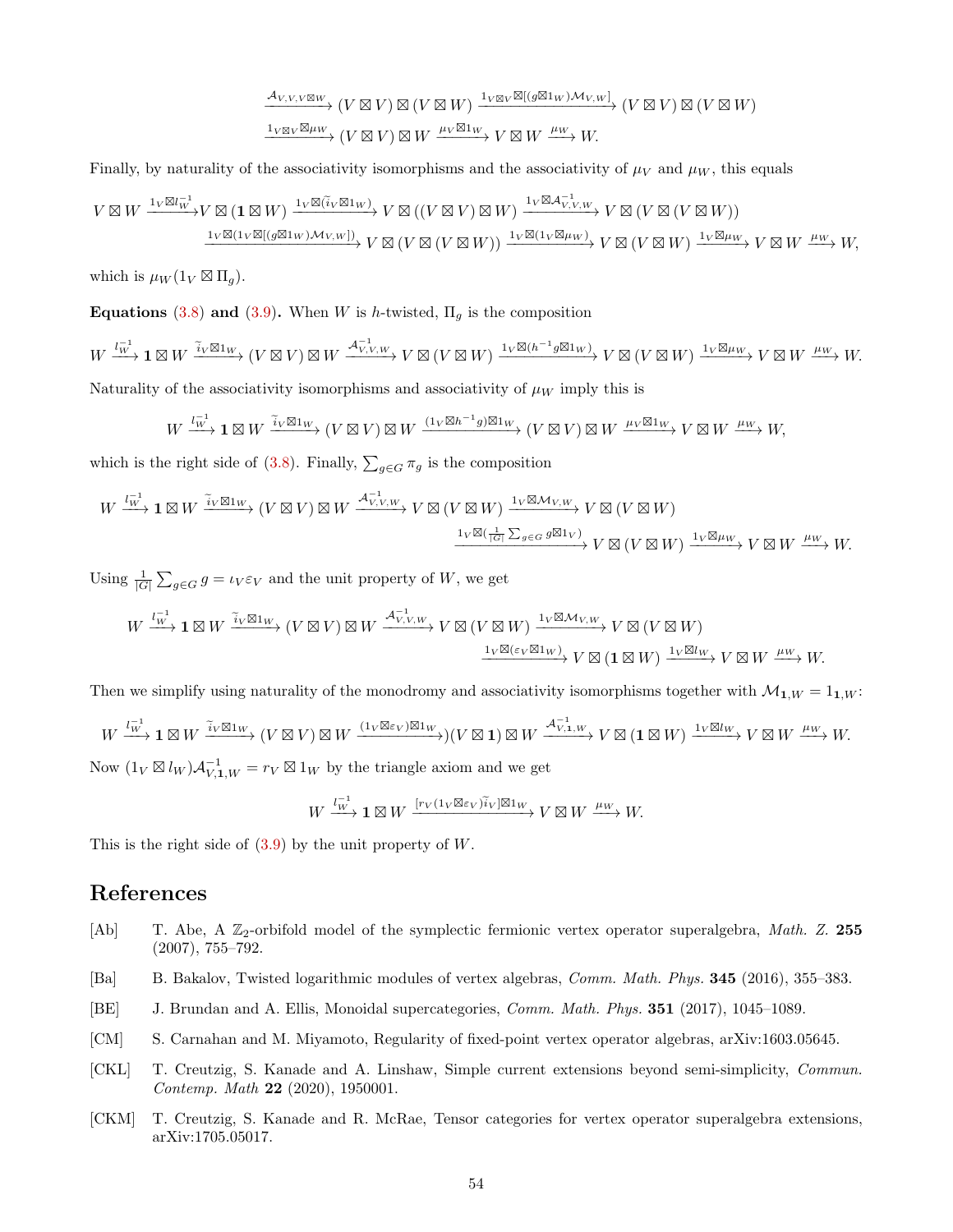- <span id="page-54-0"></span>[DVVV] R. Dijkgraaf, C. Vafa, E. Verlinde and H. Verlinde, The operator algebra of orbifold models, Comm. Math. Phys. 123 (1989), 485–526.
- <span id="page-54-11"></span>[DL] C. Dong and J. Lepowsky, Generalized Vertex Algebras and Relative Vertex Operators, Progress in Math., Vol. 112, Birkhäuser, Boston, 1993.
- <span id="page-54-9"></span>[DLM] C. Dong, H. Li and G. Mason, Compact automorphism groups of vertex operator algebras, Int. Math. Res. Not. IMRN 1996, 913–921.
- <span id="page-54-15"></span>[DLXY] C. Dong, H. Li, F. Xu and N. Yu, Fusion products of twisted modules in permutation orbifolds, arXiv:1907.00094.
- <span id="page-54-19"></span>[DM] C. Dong and G. Mason, On quantum Galois theory, Duke Math. J. 86 (1997), 305–321.
- <span id="page-54-10"></span>[EGNO] P. Etingof, S. Gelaki, D. Nikshych and V. Ostrik, Tensor Categories, Mathematical Surveys and Monographs, Vol. 205, American Mathematical Society, Providence, RI, 2015.
- <span id="page-54-7"></span>[FGR] V. Farsad, A. Gainutdinov and I. Runkel, The symplectic fermion ribbon quasi-Hopf algebra and the  $SL(2, \mathbb{Z})$ -action on its centre, arXiv:1706.08164.
- <span id="page-54-1"></span>[FLM] I. Frenkel, J. Lepowsky and A. Meurman, Vertex Operator Algebras and the Monster, Academic Press, Boston, 1988.
- <span id="page-54-6"></span>[GR] A. Gainutdinov and I. Runkel, Symplectic fermions and a quasi-Hopf algebra structure on  $\overline{U}_i s\ell(2)$ , J. Algebra 476 (2017), 415–458.
- <span id="page-54-16"></span>[Hu1] Y.-Z. Huang, Generalized rationality and a "Jacobi identity" for intertwining operator algebras. Selecta Math. (N.S.) **6** (2000), 225–267.
- <span id="page-54-5"></span>[Hu2] Y.-Z. Huang, Rigidity and modularity of vertex tensor categories, Commun. Contemp. Math. 10 (2008), 871–911.
- <span id="page-54-4"></span>[Hu3] Y.-Z. Huang, Cofiniteness conditions, projective covers and the logarithmic tensor product theory, J. Pure Appl. Algebra 213 (2009), 458–475.
- <span id="page-54-12"></span>[Hu4] Y.-Z. Huang, Generalized twisted modules associated to general automorphisms of a vertex operator algebra, Comm. Math. Phys. 298 (2010), 265–292.
- <span id="page-54-18"></span>[Hu5] Y.-Z. Huang, Intertwining operators among twisted modules associated to not-necessarily-commuting automorphisms, J. Algebra 493 (2018), 346–380.
- <span id="page-54-13"></span>[Hu6] Y.-Z. Huang, Twist vertex operators for twisted modules, J. Algebra 539 (2019), 54–83.
- <span id="page-54-3"></span>[HL] Y.-Z. Huang and J. Lepowsky, Tensor categories and the mathematics of rational and logarithmic conformal field theory, J. Phys. A 46 (2013), 494009.
- <span id="page-54-8"></span>[HKL] Y.-Z. Huang, A. Kirillov and J. Lepowsky, Braided tensor categories and extensions of vertex operator algebras, Comm. Math. Phys. 337 (2015), 1143–1159.
- <span id="page-54-2"></span>[HLZ1] Y.-Z. Huang, J. Lepowsky and L. Zhang, Logarithmic tensor category theory for generalized modules for a conformal vertex algebra, I: Introduction and strongly graded algebras and their generalized modules, Conformal Field Theories and Tensor Categories, Proceedings of a Workshop Held at Beijing International Center for Mathematics Research, ed. C. Bai, J. Fuchs, Y.-Z. Huang, L. Kong, I. Runkel and C. Schweigert, Mathematical Lectures from Beijing University, Vol. 2, Springer, New York, 2014, 169–248.
- <span id="page-54-14"></span>[HLZ2] Y.-Z. Huang, J. Lepowsky and L. Zhang, Logarithmic tensor category theory for generalized modules for a conformal vertex algebra, II: Logarithmic formal calculus and properties of logarithmic intertwining operators, arXiv:1012.4196.
- <span id="page-54-17"></span>[HLZ3] Y.-Z. Huang, J. Lepowsky and L. Zhang, Logarithmic tensor category theory for generalized modules for a conformal vertex algebra, III: Intertwining maps and tensor product bifunctors , arXiv:1012.4197.